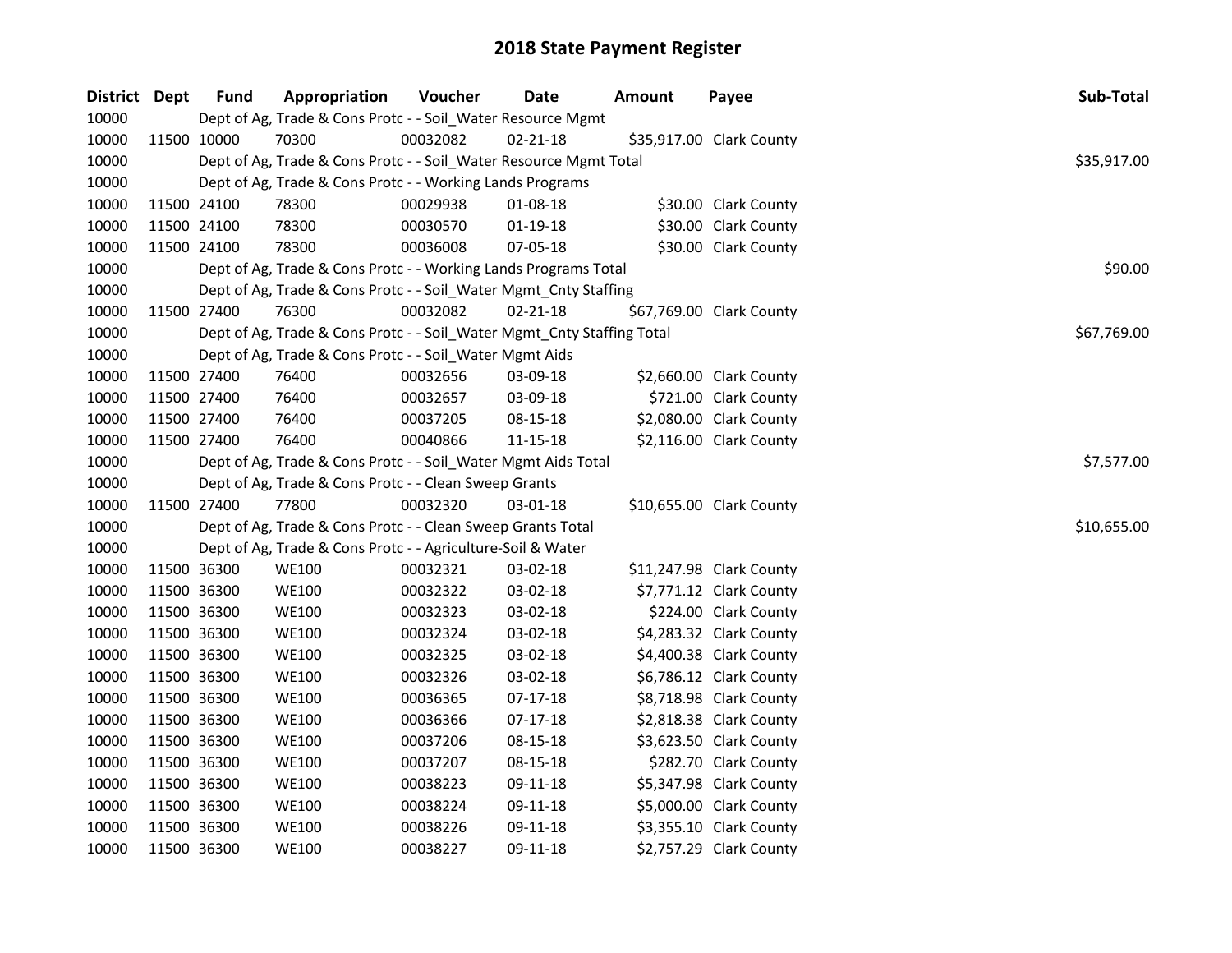| District | <b>Dept</b> | <b>Fund</b>                                                  | Appropriation                                                       | Voucher  | Date           | <b>Amount</b> | Payee                    | Sub-Total    |  |  |  |
|----------|-------------|--------------------------------------------------------------|---------------------------------------------------------------------|----------|----------------|---------------|--------------------------|--------------|--|--|--|
| 10000    | 11500 36300 |                                                              | <b>WE100</b>                                                        | 00038228 | 09-11-18       |               | \$15,344.02 Clark County |              |  |  |  |
| 10000    |             | 11500 36300                                                  | <b>WE100</b>                                                        | 00039407 | $10-12-18$     |               | \$2,304.40 Clark County  |              |  |  |  |
| 10000    |             | 11500 36300                                                  | <b>WE100</b>                                                        | 00039408 | $10-12-18$     |               | \$8,837.44 Clark County  |              |  |  |  |
| 10000    |             | 11500 36300                                                  | <b>WE100</b>                                                        | 00039409 | 10-12-18       |               | \$7,776.69 Clark County  |              |  |  |  |
| 10000    |             | 11500 36300                                                  | <b>WE100</b>                                                        | 00040534 | 11-07-18       |               | \$318.08 Clark County    |              |  |  |  |
| 10000    | 11500 36300 |                                                              | <b>WE100</b>                                                        | 00042027 | 12-18-18       |               | \$894.29 Clark County    |              |  |  |  |
| 10000    | 11500 36300 |                                                              | <b>WE100</b>                                                        | 00042113 | 12-21-18       |               | \$399.00 Clark County    |              |  |  |  |
| 10000    |             |                                                              | Dept of Ag, Trade & Cons Protc - - Agriculture-Soil & Water Total   |          |                |               |                          | \$102,490.77 |  |  |  |
| 10000    |             |                                                              | Dept of Safety & Prof Services - - General Program Operations       |          |                |               |                          |              |  |  |  |
| 10000    |             | 16500 10000                                                  | 12100                                                               | 00026324 | 09-21-18       |               | \$10.00 Clark County     |              |  |  |  |
| 10000    |             |                                                              | Dept of Safety & Prof Services - - General Program Operations Total |          |                |               |                          | \$10.00      |  |  |  |
| 10000    |             |                                                              | Dept of Safety & Prof Services - - Powts Replacement Rehab          |          |                |               |                          |              |  |  |  |
| 10000    | 16500 10000 |                                                              | 23600                                                               | 00027162 | 11-27-18       |               | \$21,575.00 Clark County |              |  |  |  |
| 10000    |             |                                                              | Dept of Safety & Prof Services - - Powts Replacement Rehab Total    |          |                |               |                          | \$21,575.00  |  |  |  |
| 10000    |             |                                                              | Dept of Public Instruction - - Federal Aids, Local Aid              |          |                |               |                          |              |  |  |  |
| 10000    | 25500 10000 |                                                              | 24100                                                               | 00106298 | $01 - 16 - 18$ |               | \$369.99 Clark County    |              |  |  |  |
| 10000    |             | 25500 10000                                                  | 24100                                                               | 00107878 | $01 - 22 - 18$ |               | \$356.08 Clark County    |              |  |  |  |
| 10000    |             | 25500 10000                                                  | 24100                                                               | 00112663 | 02-26-18       |               | \$364.77 Clark County    |              |  |  |  |
| 10000    | 25500 10000 |                                                              | 24100                                                               | 00116635 | 03-26-18       |               | \$303.97 Clark County    |              |  |  |  |
| 10000    |             | 25500 10000                                                  | 24100                                                               | 00120793 | 04-23-18       |               | \$369.11 Clark County    |              |  |  |  |
| 10000    |             | 25500 10000                                                  | 24100                                                               | 00124316 | 05-21-18       |               | \$351.74 Clark County    |              |  |  |  |
| 10000    |             | 25500 10000                                                  | 24100                                                               | 00128508 | 06-18-18       |               | \$334.37 Clark County    |              |  |  |  |
| 10000    |             | 25500 10000                                                  | 24100                                                               | 00134356 | 07-23-18       |               | \$286.60 Clark County    |              |  |  |  |
| 10000    |             | 25500 10000                                                  | 24100                                                               | 00142994 | 09-24-18       |               | \$414.31 Clark County    |              |  |  |  |
| 10000    |             | 25500 10000                                                  | 24100                                                               | 00145786 | 10-22-18       |               | \$329.67 Clark County    |              |  |  |  |
| 10000    |             | 25500 10000                                                  | 24100                                                               | 00146495 | 10-29-18       |               | \$365.31 Clark County    |              |  |  |  |
| 10000    |             | 25500 10000                                                  | 24100                                                               | 00148168 | 11-19-18       |               | \$369.76 Clark County    |              |  |  |  |
| 10000    | 25500 10000 |                                                              | 24100                                                               | 00153709 | 12-24-18       |               | \$392.04 Clark County    |              |  |  |  |
| 10000    |             | Dept of Public Instruction - - Federal Aids, Local Aid Total | \$4,607.72                                                          |          |                |               |                          |              |  |  |  |
| 10000    |             |                                                              | Dept of Natural Resources - - Wild Turkey Restoration               |          |                |               |                          |              |  |  |  |
| 10000    |             | 37000 21200                                                  | 15300                                                               | 00249127 | 07-03-18       |               | \$13,205.50 Clark County |              |  |  |  |
| 10000    |             |                                                              | Dept of Natural Resources - - Wild Turkey Restoration Total         |          |                |               |                          | \$13,205.50  |  |  |  |
| 10000    |             |                                                              | Dept of Natural Resources - - Gen Program Ops-State Funds-Fr        |          |                |               |                          |              |  |  |  |
| 10000    | 37000 21200 |                                                              | 16600                                                               | 00203036 | $01 - 10 - 18$ |               | \$30.00 Clark County     |              |  |  |  |
| 10000    |             |                                                              | Dept of Natural Resources - - Gen Program Ops-State Funds-Fr Total  |          |                |               |                          | \$30.00      |  |  |  |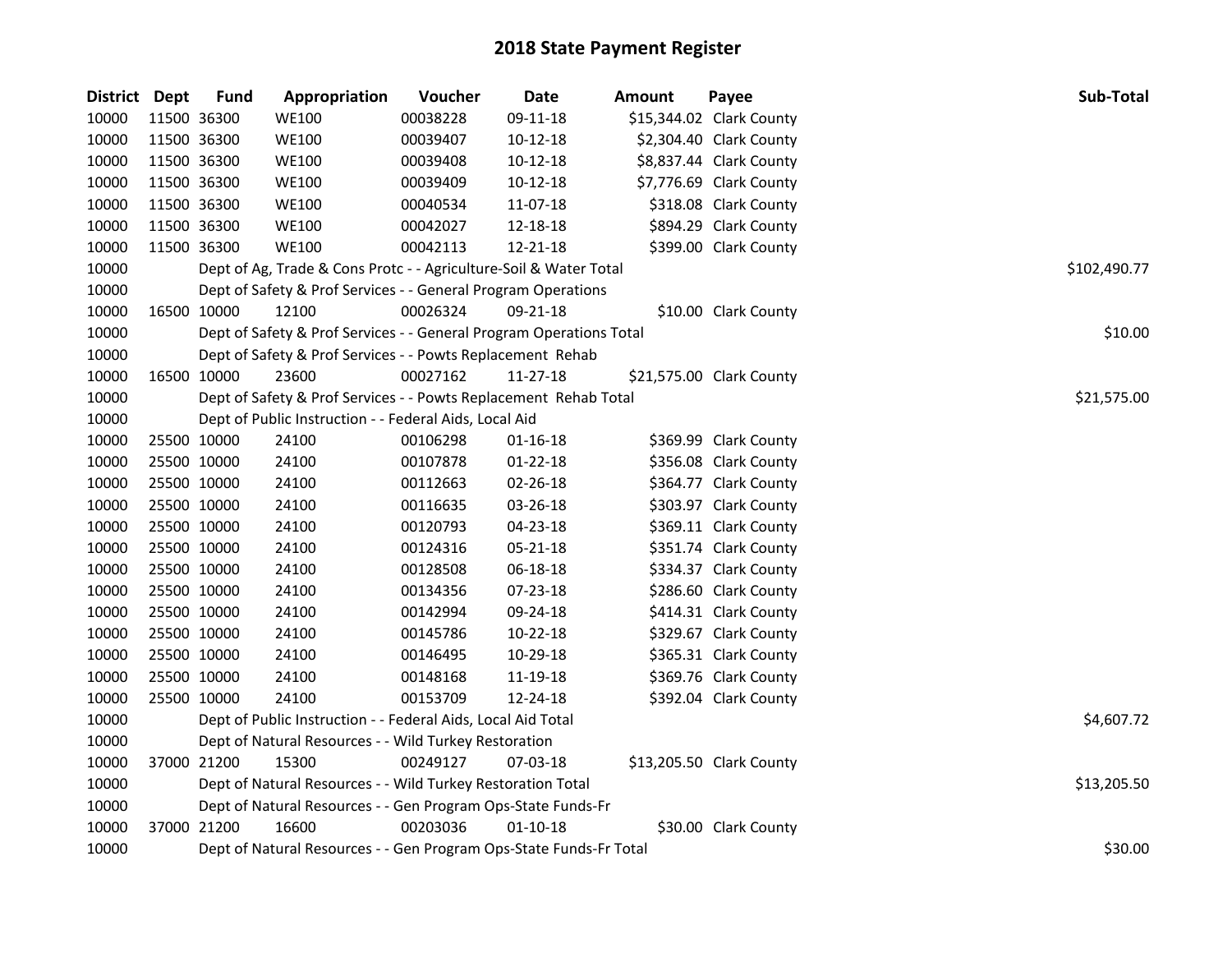| District Dept | <b>Fund</b> | Appropriation                                                     | Voucher  | Date     | <b>Amount</b> | Payee                    | Sub-Total   |  |  |  |  |
|---------------|-------------|-------------------------------------------------------------------|----------|----------|---------------|--------------------------|-------------|--|--|--|--|
| 10000         |             | Dept of Natural Resources - - General Program Operations --       |          |          |               |                          |             |  |  |  |  |
| 10000         | 37000 21200 | 25400                                                             | 00218734 | 03-07-18 |               | \$990.00 Clark County    |             |  |  |  |  |
| 10000         | 37000 21200 | 25400                                                             | 00255051 | 07-24-18 |               | \$780.00 Clark County    |             |  |  |  |  |
| 10000         | 37000 21200 | 25400                                                             | 00260186 | 09-12-18 |               | \$100.00 Clark County    |             |  |  |  |  |
| 10000         | 37000 21200 | 25400                                                             | 00282614 | 12-03-18 |               | \$300.00 Clark County    |             |  |  |  |  |
| 10000         | 37000 21200 | 25400                                                             | 00286087 | 12-19-18 |               | \$1,290.00 Clark County  |             |  |  |  |  |
| 10000         | 37000 21200 | 25400                                                             | 00286792 | 12-28-18 |               | \$30.00 Clark County     |             |  |  |  |  |
| 10000         |             | Dept of Natural Resources - - General Program Operations -- Total |          |          |               |                          | \$3,490.00  |  |  |  |  |
| 10000         |             | Dept of Natural Resources - - Gpo -Federal Funds                  |          |          |               |                          |             |  |  |  |  |
| 10000         | 37000 21200 | 38100                                                             | 00222192 | 03-23-18 |               | \$980.47 Clark County    |             |  |  |  |  |
| 10000         |             | Dept of Natural Resources - - Gpo -Federal Funds Total            | \$980.47 |          |               |                          |             |  |  |  |  |
| 10000         |             | Dept of Natural Resources - - Venison Processing                  |          |          |               |                          |             |  |  |  |  |
| 10000         | 37000 21200 | 54900                                                             | 00219193 | 03-12-18 |               | \$160.00 Clark County    |             |  |  |  |  |
| 10000         | 37000 21200 | 54900                                                             | 00246969 | 06-29-18 |               | \$180.00 Clark County    |             |  |  |  |  |
| 10000         |             | Dept of Natural Resources - - Venison Processing Total            |          |          |               |                          | \$340.00    |  |  |  |  |
| 10000         |             | Dept of Natural Resources - - Enf A - Boating Enforcement         |          |          |               |                          |             |  |  |  |  |
| 10000         | 37000 21200 | 55000                                                             | 00222192 | 03-23-18 |               | \$2,151.22 Clark County  |             |  |  |  |  |
| 10000         |             | Dept of Natural Resources - - Enf A - Boating Enforcement Total   |          |          |               |                          | \$2,151.22  |  |  |  |  |
| 10000         |             | Dept of Natural Resources - - Enf A - Atv & Utv Enforcement       |          |          |               |                          |             |  |  |  |  |
| 10000         | 37000 21200 | 55100                                                             | 00268004 | 09-27-18 |               | \$9,806.51 Clark County  |             |  |  |  |  |
| 10000         | 37000 21200 | 55100                                                             | 00268537 | 09-27-18 |               | \$6,458.03 Clark County  |             |  |  |  |  |
| 10000         |             | Dept of Natural Resources - - Enf A - Atv & Utv Enforcement Total |          |          |               |                          | \$16,264.54 |  |  |  |  |
| 10000         |             | Dept of Natural Resources - - Wildlife Damage Claims & Abat       |          |          |               |                          |             |  |  |  |  |
| 10000         | 37000 21200 | 55300                                                             | 00219193 | 03-12-18 |               | \$5,217.73 Clark County  |             |  |  |  |  |
| 10000         | 37000 21200 | 55300                                                             | 00246969 | 06-29-18 |               | \$11,031.19 Clark County |             |  |  |  |  |
| 10000         | 37000 21200 | 55300                                                             | 00274508 | 10-19-18 |               | \$6,713.84 Clark County  |             |  |  |  |  |
| 10000         | 37000 21200 | 55300                                                             | 00281131 | 11-28-18 |               | \$7,342.01 Clark County  |             |  |  |  |  |
| 10000         |             | Dept of Natural Resources - - Wildlife Damage Claims & Abat Total |          |          |               |                          | \$30,304.77 |  |  |  |  |
| 10000         |             | Dept of Natural Resources - - Resaids - County Cons Aids          |          |          |               |                          |             |  |  |  |  |
| 10000         | 37000 21200 | 56300                                                             | 00244840 | 06-27-18 |               | \$3,271.00 Clark County  |             |  |  |  |  |
| 10000         |             | Dept of Natural Resources - - Resaids - County Cons Aids Total    |          |          |               |                          | \$3,271.00  |  |  |  |  |
| 10000         |             | Dept of Natural Resources - - Ra- Fish, WI & Forestry             |          |          |               |                          |             |  |  |  |  |
| 10000         | 37000 21200 | 56400                                                             | 00228511 | 04-19-18 |               | \$6,313.35 Clark County  |             |  |  |  |  |
| 10000         |             | Dept of Natural Resources - - Ra- Fish, WI & Forestry Total       |          |          |               |                          |             |  |  |  |  |
| 10000         |             | Dept of Natural Resources - - Resaids - Forest Croplnd & Mfl      |          |          |               |                          |             |  |  |  |  |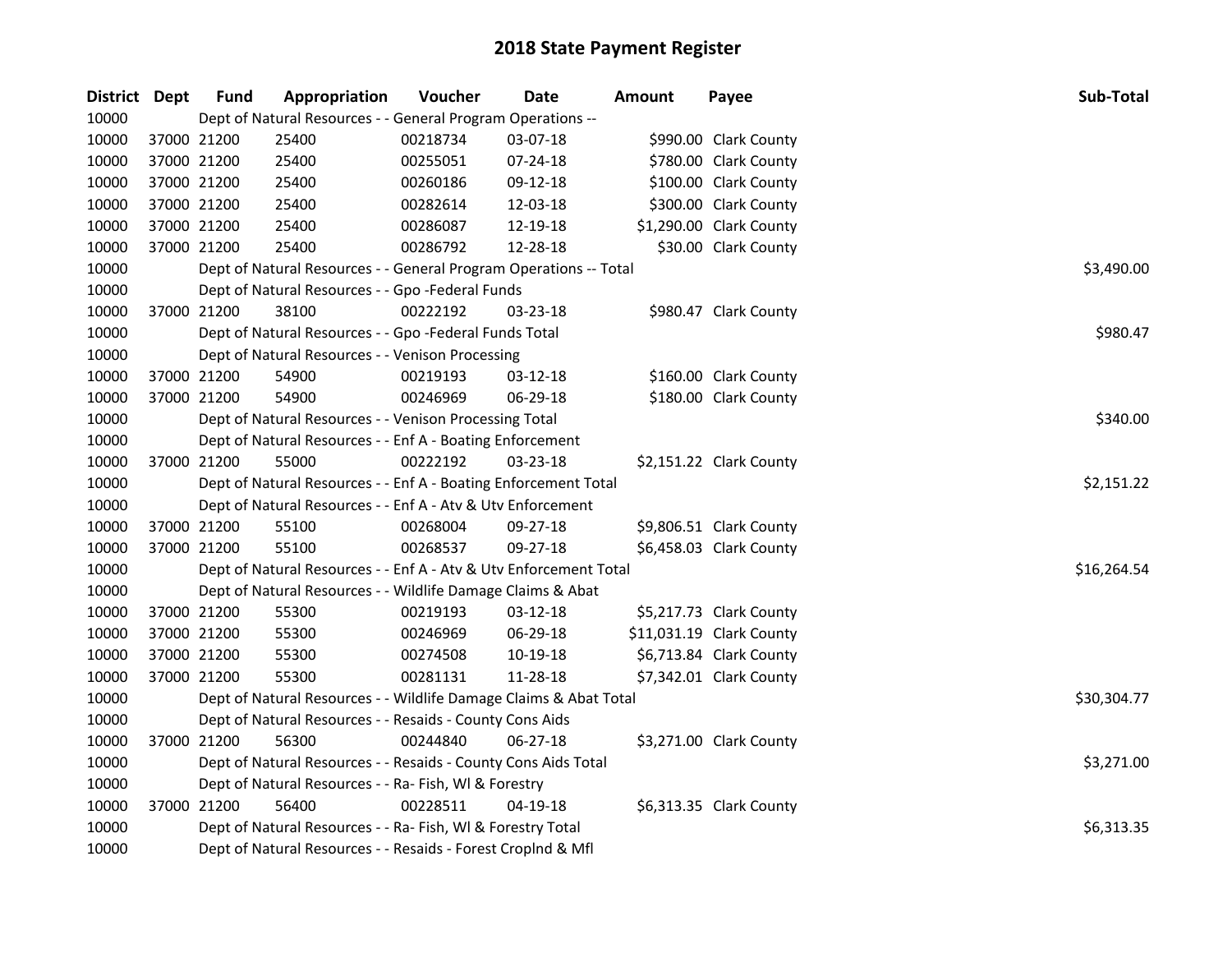| District Dept | <b>Fund</b> | Appropriation                                                      | Voucher  | <b>Date</b>    | Amount | Payee                     | Sub-Total    |  |  |  |
|---------------|-------------|--------------------------------------------------------------------|----------|----------------|--------|---------------------------|--------------|--|--|--|
| 10000         | 37000 21200 | 56600                                                              | 00267459 | 09-18-18       |        | \$25,614.34 Clark County  |              |  |  |  |
| 10000         |             | Dept of Natural Resources - - Resaids - Forest Croplnd & Mfl Total |          |                |        |                           | \$25,614.34  |  |  |  |
| 10000         |             | Dept of Natural Resources - - Resaids - Cnty Forst & Admin         |          |                |        |                           |              |  |  |  |
| 10000         | 37000 21200 | 57200                                                              | 00216324 | $02 - 26 - 18$ |        | \$54,630.24 Clark County  |              |  |  |  |
| 10000         |             | Dept of Natural Resources - - Resaids - Cnty Forst & Admin Total   |          |                |        |                           | \$54,630.24  |  |  |  |
| 10000         |             | Dept of Natural Resources - - Ra- Cnty Snow Trail & Area Aid       |          |                |        |                           |              |  |  |  |
| 10000         | 37000 21200 | 57400                                                              | 00233394 | 05-04-18       |        | \$4,443.50 Clark County   |              |  |  |  |
| 10000         |             | Dept of Natural Resources - - Ra- Cnty Snow Trail & Area Aid Total |          |                |        |                           | \$4,443.50   |  |  |  |
| 10000         |             | Dept of Natural Resources - - Ra- Snowmobile Trail Areas           |          |                |        |                           |              |  |  |  |
| 10000         | 37000 21200 | 57500                                                              | 00231443 | 05-07-18       |        | \$11,571.98 Clark County  |              |  |  |  |
| 10000         | 37000 21200 | 57500                                                              | 00260032 | 08-21-18       |        | \$56,445.00 Clark County  |              |  |  |  |
| 10000         | 37000 21200 | 57500                                                              | 00260034 | 08-21-18       |        | \$55,485.00 Clark County  |              |  |  |  |
| 10000         | 37000 21200 | 57500                                                              | 00269059 | 09-28-18       |        | \$7,388.27 Clark County   |              |  |  |  |
| 10000         |             | Dept of Natural Resources - - Ra- Snowmobile Trail Areas Total     |          |                |        |                           | \$130,890.25 |  |  |  |
| 10000         |             | Dept of Natural Resources - - Ra- Atv Prj Aids, Gas Tax Pymt       |          |                |        |                           |              |  |  |  |
| 10000         | 37000 21200 | 57600                                                              | 00281034 | 11-23-18       |        | \$22,190.00 Clark County  |              |  |  |  |
| 10000         | 37000 21200 | 57600                                                              | 00281038 | 11-23-18       |        | \$3,556.31 Clark County   |              |  |  |  |
| 10000         | 37000 21200 | 57600                                                              | 00281068 | $11-27-18$     |        | \$8,576.00 Clark County   |              |  |  |  |
| 10000         |             | Dept of Natural Resources - - Ra- Atv Prj Aids, Gas Tax Pymt Total |          |                |        |                           | \$34,322.31  |  |  |  |
| 10000         |             | Dept of Natural Resources - - Ra- Atv Project Aids                 |          |                |        |                           |              |  |  |  |
| 10000         | 37000 21200 | 57700                                                              | 00233403 | 05-15-18       |        | \$4,443.50 Clark County   |              |  |  |  |
| 10000         |             | Dept of Natural Resources - - Ra- Atv Project Aids Total           |          |                |        |                           | \$4,443.50   |  |  |  |
| 10000         |             | Dept of Natural Resources - - Rec & Resource Aids, Fed             |          |                |        |                           |              |  |  |  |
| 10000         | 37000 21200 | 58300                                                              | 00261831 | $08 - 27 - 18$ |        | \$3,015.00 Clark County   |              |  |  |  |
| 10000         |             | Dept of Natural Resources - - Rec & Resource Aids, Fed Total       |          |                |        |                           | \$3,015.00   |  |  |  |
| 10000         |             | Dept of Natural Resources - - Resaids - Pymt In Lieu Tax Fed       |          |                |        |                           |              |  |  |  |
| 10000         | 37000 21200 | 58400                                                              | 00270424 | $10 - 02 - 18$ |        | \$122.00 Clark County     |              |  |  |  |
| 10000         |             | Dept of Natural Resources - - Resaids - Pymt In Lieu Tax Fed Total |          |                |        |                           | \$122.00     |  |  |  |
| 10000         |             | Dept of Natural Resources - - Dnr-Nonpoint Source                  |          |                |        |                           |              |  |  |  |
| 10000         | 37000 36300 | <b>TF100</b>                                                       | 00214310 | $02 - 14 - 18$ |        | \$139,001.00 Clark County |              |  |  |  |
| 10000         |             | Dept of Natural Resources - - Dnr-Nonpoint Source Total            |          |                |        |                           | \$139,001.00 |  |  |  |
| 10000         |             | Dept of Natural Resources - - Gpo - Sd Water Loan Prog, Fed        |          |                |        |                           |              |  |  |  |
| 10000         | 37000 57300 | 48200                                                              | 00214880 | 02-16-18       |        | \$4,034.50 Clark County   |              |  |  |  |
| 10000         | 37000 57300 | 48200                                                              | 00222012 | 04-19-18       |        | \$3,135.00 Clark County   |              |  |  |  |
| 10000         | 37000 57300 | 48200                                                              | 00244128 | 06-18-18       |        | \$3,135.00 Clark County   |              |  |  |  |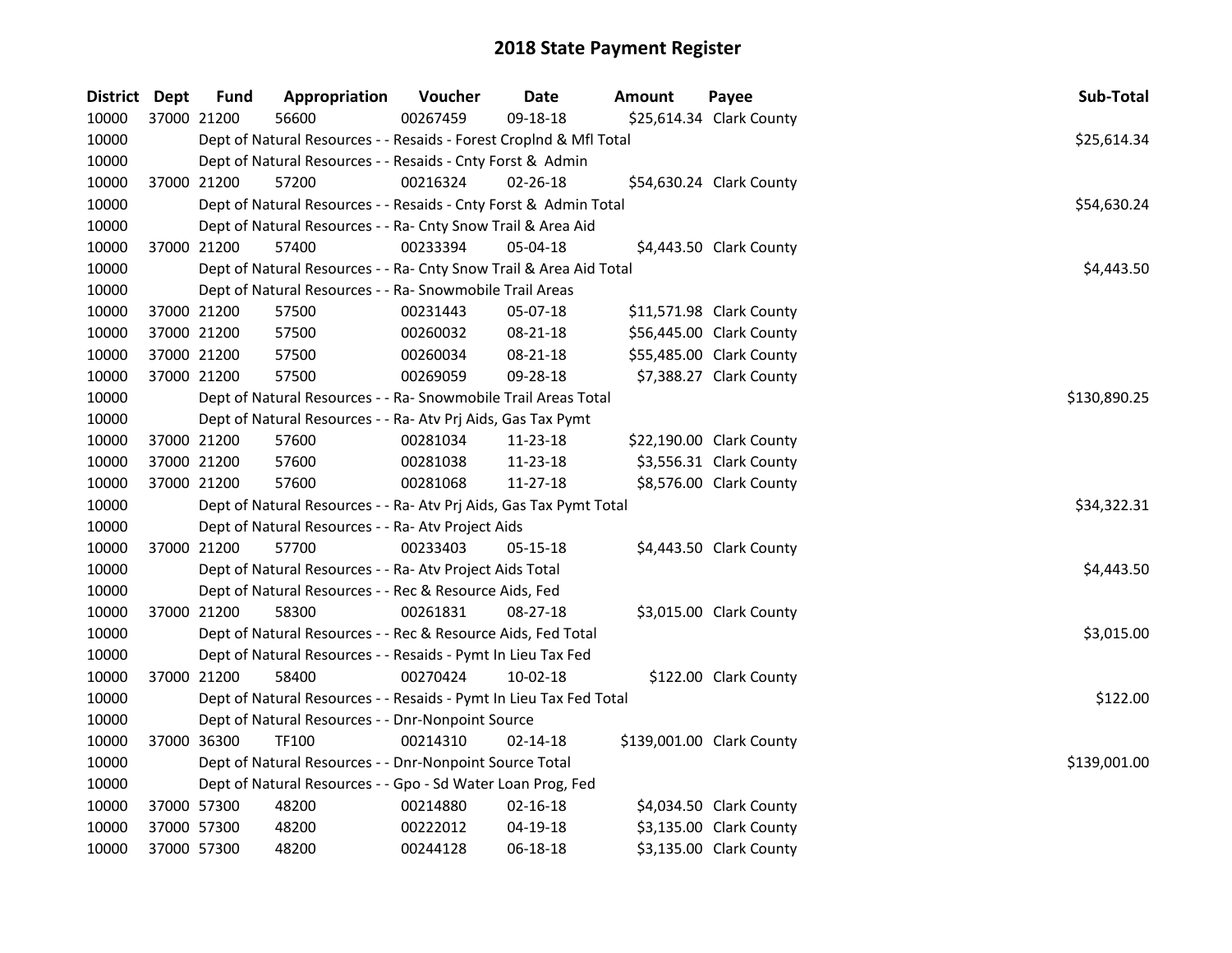| District Dept | <b>Fund</b> | Appropriation                                                     | Voucher  | Date           | Amount | Payee                     | Sub-Total    |
|---------------|-------------|-------------------------------------------------------------------|----------|----------------|--------|---------------------------|--------------|
| 10000         | 37000 57300 | 48200                                                             | 00267383 | 09-17-18       |        | \$3,135.00 Clark County   |              |
| 10000         |             | Dept of Natural Resources - - Gpo - Sd Water Loan Prog, Fed Total |          |                |        |                           | \$13,439.50  |
| 10000         |             | WI Dept of Transportation - - Eldly&Disa Co/Aid Sf                |          |                |        |                           |              |
| 10000         | 39500 21100 | 16800                                                             | 00229620 | 03-14-18       |        | \$79,298.00 Clark County  |              |
| 10000         |             | WI Dept of Transportation - - Eldly&Disa Co/Aid Sf Total          |          |                |        |                           | \$79,298.00  |
| 10000         |             | WI Dept of Transportation - - County Forest Aids                  |          |                |        |                           |              |
| 10000         | 39500 21100 | 17000                                                             | 00223724 | $02 - 21 - 18$ |        | \$14,348.59 Clark County  |              |
| 10000         |             | WI Dept of Transportation - - County Forest Aids Total            |          |                |        |                           | \$14,348.59  |
| 10000         |             | WI Dept of Transportation - - Tc, Trns Oper Aid Sf                |          |                |        |                           |              |
| 10000         | 39500 21100 | 17700                                                             | 00262826 | 06-14-18       |        | \$10,187.00 Clark County  |              |
| 10000         | 39500 21100 | 17700                                                             | 00289463 | 08-27-18       |        | \$30,560.00 Clark County  |              |
| 10000         |             | WI Dept of Transportation - - Tc, Trns Oper Aid Sf Total          |          |                |        |                           | \$40,747.00  |
| 10000         |             | WI Dept of Transportation - - Trnst/Trns-Rel Aid F                |          |                |        |                           |              |
| 10000         | 39500 21100 | 18200                                                             | 00226369 | 03-01-18       |        | \$27,887.60 Clark County  |              |
| 10000         | 39500 21100 | 18200                                                             | 00323515 | $11 - 15 - 18$ |        | \$32,238.25 Clark County  |              |
| 10000         | 39500 21100 | 18200                                                             | 00323516 | 11-15-18       |        | \$31,099.59 Clark County  |              |
| 10000         | 39500 21100 | 18200                                                             | 00323569 | 11-15-18       |        | \$30,349.51 Clark County  |              |
| 10000         |             | WI Dept of Transportation - - Trnst/Trns-Rel Aid F Total          |          |                |        |                           | \$121,574.95 |
| 10000         |             | WI Dept of Transportation - - Trans Aids To Co.-Sf                |          |                |        |                           |              |
| 10000         | 39500 21100 | 19000                                                             | 00203622 | $01 - 02 - 18$ |        | \$184,616.75 Clark County |              |
| 10000         | 39500 21100 | 19000                                                             | 00267830 | 07-02-18       |        | \$369,233.50 Clark County |              |
| 10000         | 39500 21100 | 19000                                                             | 00301882 | $10 - 01 - 18$ |        | \$184,616.75 Clark County |              |
| 10000         |             | WI Dept of Transportation - - Trans Aids To Co.-Sf Total          |          |                |        |                           | \$738,467.00 |
| 10000         |             | WI Dept of Transportation - - Loc Rd Imp Prg St Fd                |          |                |        |                           |              |
| 10000         | 39500 21100 | 27800                                                             | 00253013 | 05-14-18       |        | \$34,268.06 Clark County  |              |
| 10000         | 39500 21100 | 27800                                                             | 00255441 | 05-22-18       |        | \$100,000.00 Clark County |              |
| 10000         | 39500 21100 | 27800                                                             | 00278449 | 07-25-18       |        | \$7,717.73 Clark County   |              |
| 10000         |             | WI Dept of Transportation - - Loc Rd Imp Prg St Fd Total          |          |                |        |                           | \$141,985.79 |
| 10000         |             | WI Dept of Transportation - - St Hwy Rehab, Sf                    |          |                |        |                           |              |
| 10000         | 39500 21100 | 36300                                                             | 00276555 | 07-18-18       |        | \$998.71 Clark County     |              |
| 10000         |             | WI Dept of Transportation - - St Hwy Rehab, Sf Total              |          |                |        |                           | \$998.71     |
| 10000         |             | WI Dept of Transportation - - Hwy Mgmt & Opers Sf                 |          |                |        |                           |              |
| 10000         | 39500 21100 | 36500                                                             | 00191753 | $01 - 31 - 18$ |        | \$555.77 Clark County     |              |
| 10000         | 39500 21100 | 36500                                                             | 00213219 | $01 - 18 - 18$ |        | \$2,333.21 Clark County   |              |
| 10000         | 39500 21100 | 36500                                                             | 00219422 | 02-07-18       |        | \$4,405.35 Clark County   |              |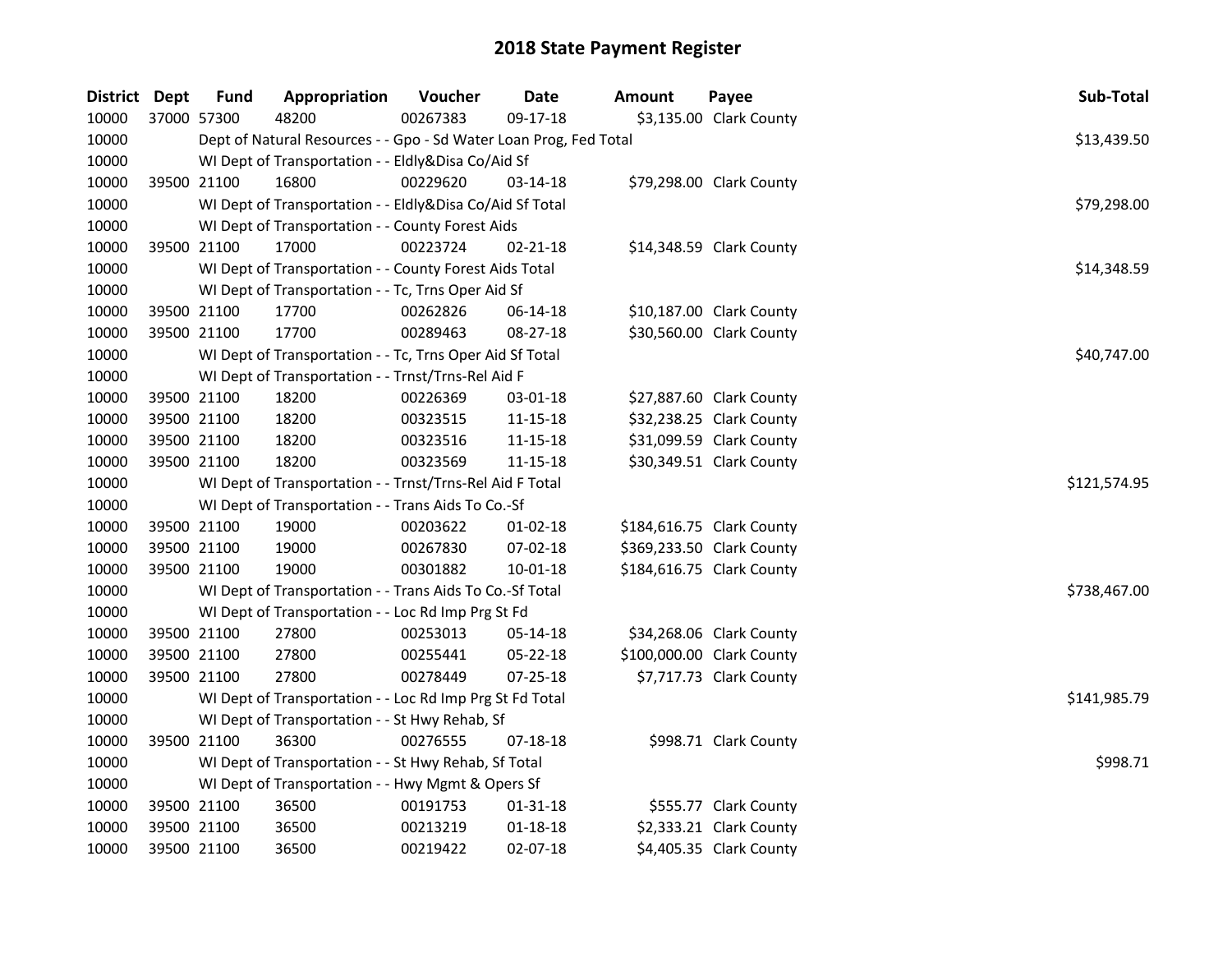| District Dept |             | <b>Fund</b> | Appropriation                                           | Voucher  | Date           | <b>Amount</b> | Payee                     | Sub-Total      |
|---------------|-------------|-------------|---------------------------------------------------------|----------|----------------|---------------|---------------------------|----------------|
| 10000         |             | 39500 21100 | 36500                                                   | 00228391 | 03-07-18       |               | \$3,290.24 Clark County   |                |
| 10000         | 39500 21100 |             | 36500                                                   | 00233051 | 03-23-18       |               | \$11,184.65 Clark County  |                |
| 10000         | 39500 21100 |             | 36500                                                   | 00258497 | 05-31-18       |               | \$1,575.13 Clark County   |                |
| 10000         | 39500 21100 |             | 36500                                                   | 00258585 | 05-31-18       |               | \$2,549.57 Clark County   |                |
| 10000         | 39500 21100 |             | 36500                                                   | 00276555 | 07-18-18       |               | \$492.78 Clark County     |                |
| 10000         |             | 39500 21100 | 36500                                                   | 00277094 | 07-20-18       |               | \$326.85 Clark County     |                |
| 10000         | 39500 21100 |             | 36500                                                   | 00277160 | 08-03-18       |               | \$469.63 Clark County     |                |
| 10000         | 39500 21100 |             | 36500                                                   | 00282712 | 08-06-18       |               | \$1,822.45 Clark County   |                |
| 10000         | 39500 21100 |             | 36500                                                   | 00286957 | 08-16-18       |               | \$61,624.53 Clark County  |                |
| 10000         | 39500 21100 |             | 36500                                                   | 00292421 | 08-31-18       |               | \$272.42 Clark County     |                |
| 10000         | 39500 21100 |             | 36500                                                   | 00299720 | 09-28-18       |               | \$296.11 Clark County     |                |
| 10000         | 39500 21100 |             | 36500                                                   | 00306800 | 10-05-18       |               | \$36,794.12 Clark County  |                |
| 10000         |             | 39500 21100 | 36500                                                   | 00314558 | 11-09-18       |               | \$296.06 Clark County     |                |
| 10000         |             | 39500 21100 | 36500                                                   | 00319524 | 11-07-18       |               | \$49,577.69 Clark County  |                |
| 10000         | 39500 21100 |             | 36500                                                   | 00319527 | 11-07-18       |               | \$50,297.43 Clark County  |                |
| 10000         | 39500 21100 |             | 36500                                                   | 00325680 | 11-30-18       |               | \$224.02 Clark County     |                |
| 10000         | 39500 21100 |             | 36500                                                   | 00327406 | 11-28-18       |               | \$49,663.32 Clark County  |                |
| 10000         |             |             | WI Dept of Transportation - - Hwy Mgmt & Opers Sf Total |          |                |               |                           | \$278,051.33   |
| 10000         |             |             | WI Dept of Transportation - - Routine Maint Sf          |          |                |               |                           |                |
| 10000         |             | 39500 21100 | 36800                                                   | 00191753 | 01-31-18       |               | \$116,163.45 Clark County |                |
| 10000         | 39500 21100 |             | 36800                                                   | 00213219 | $01 - 18 - 18$ |               | \$106,919.65 Clark County |                |
| 10000         |             | 39500 21100 | 36800                                                   | 00219422 | 02-07-18       |               | \$86,184.90 Clark County  |                |
| 10000         | 39500 21100 |             | 36800                                                   | 00228391 | 03-07-18       |               | \$152,340.00 Clark County |                |
| 10000         | 39500 21100 |             | 36800                                                   | 00233051 | 03-23-18       |               | \$3,863.15 Clark County   |                |
| 10000         |             | 39500 21100 | 36800                                                   | 00258497 | 05-31-18       |               | \$190,492.58 Clark County |                |
| 10000         |             | 39500 21100 | 36800                                                   | 00258585 | 05-31-18       |               | \$186,640.70 Clark County |                |
| 10000         | 39500 21100 |             | 36800                                                   | 00276555 | 07-18-18       |               | \$117,048.32 Clark County |                |
| 10000         | 39500 21100 |             | 36800                                                   | 00282712 | 08-06-18       |               | \$358,496.69 Clark County |                |
| 10000         | 39500 21100 |             | 36800                                                   | 00286957 | 08-16-18       |               | \$18,817.60 Clark County  |                |
| 10000         | 39500 21100 |             | 36800                                                   | 00306800 | 10-05-18       |               | \$8,782.89 Clark County   |                |
| 10000         | 39500 21100 |             | 36800                                                   | 00319524 | 11-07-18       |               | \$12,288.50 Clark County  |                |
| 10000         | 39500 21100 |             | 36800                                                   | 00319527 | 11-07-18       |               | \$12,025.78 Clark County  |                |
| 10000         | 39500 21100 |             | 36800                                                   | 00327406 | 11-28-18       |               | \$14,653.26 Clark County  |                |
| 10000         |             |             | WI Dept of Transportation - - Routine Maint Sf Total    |          |                |               |                           | \$1,384,717.47 |
| 10000         |             |             | WI Dept of Transportation - - St Hwy Rehab Fed Fd       |          |                |               |                           |                |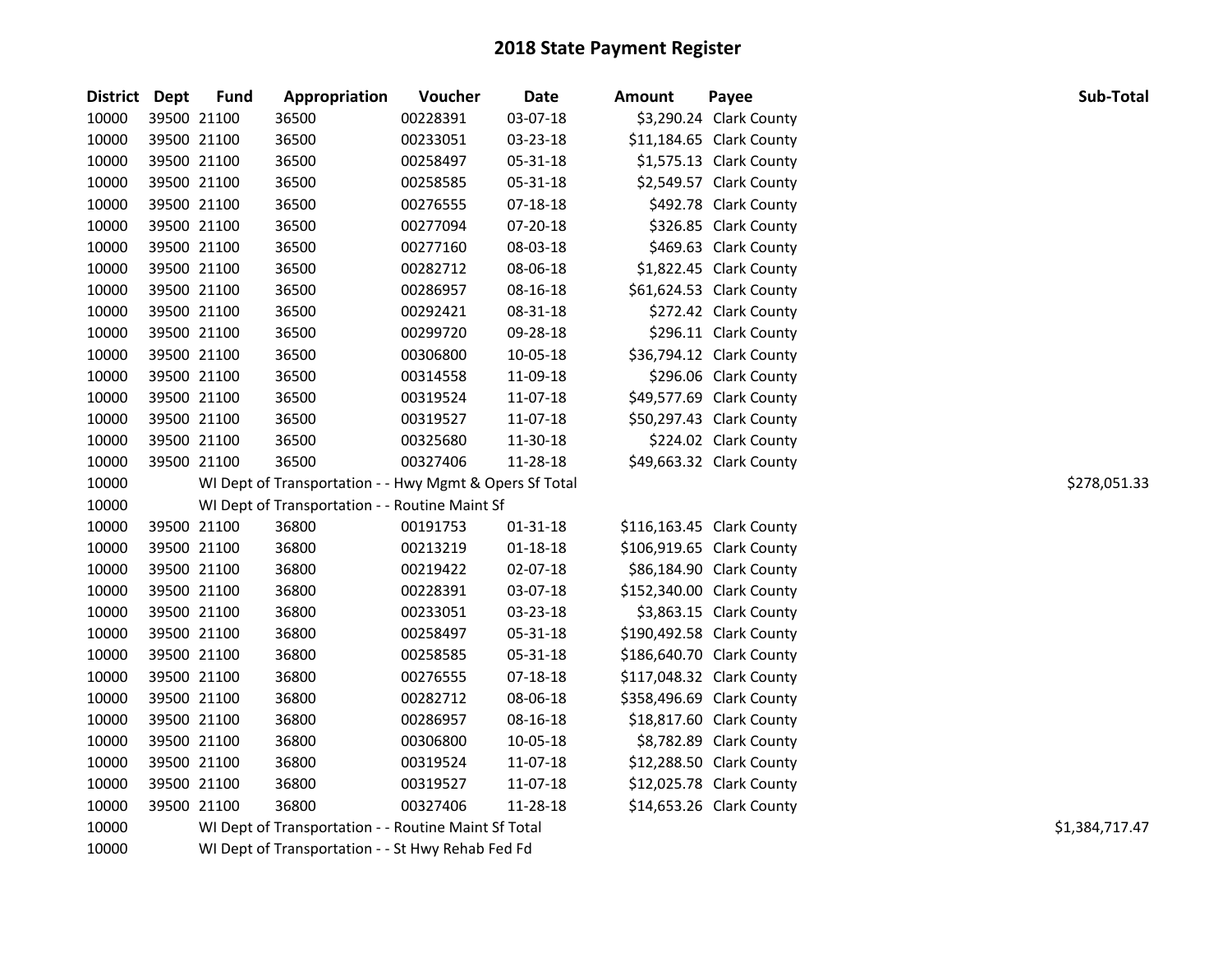| District Dept | <b>Fund</b> | Appropriation                                                      | Voucher  | <b>Date</b>    | <b>Amount</b> | Payee                                                                                                         | Sub-Total   |  |  |
|---------------|-------------|--------------------------------------------------------------------|----------|----------------|---------------|---------------------------------------------------------------------------------------------------------------|-------------|--|--|
| 10000         | 39500 21100 | 38300                                                              | 00276555 | $07 - 18 - 18$ |               | \$3,994.84 Clark County                                                                                       |             |  |  |
| 10000         |             | WI Dept of Transportation - - St Hwy Rehab Fed Fd Total            |          |                |               |                                                                                                               | \$3,994.84  |  |  |
| 10000         |             | Department of Corrections - - Services For Drunken Driving O       |          |                |               |                                                                                                               |             |  |  |
| 10000         | 41000 10000 | 10300                                                              | 00206619 | 05-07-18       |               | \$300.00 Clark County                                                                                         |             |  |  |
| 10000         |             | Department of Corrections - - Services For Drunken Driving O Total |          |                |               |                                                                                                               | \$300.00    |  |  |
| 10000         |             | Department of Corrections - - Corrections Contracts And Agre       |          |                |               |                                                                                                               |             |  |  |
| 10000         | 41000 10000 | 11400                                                              | 00184794 | 01-29-18       |               | \$1,440.88 Clark County                                                                                       |             |  |  |
| 10000         | 41000 10000 | 11400                                                              | 00185046 | $02 - 01 - 18$ |               | \$641.36 Clark County                                                                                         |             |  |  |
| 10000         | 41000 10000 | 11400                                                              | 00191765 | 03-01-18       |               | \$3,085.28 Clark County                                                                                       |             |  |  |
| 10000         | 41000 10000 | 11400                                                              | 00195493 | 03-15-18       |               | \$3,635.88 Clark County                                                                                       |             |  |  |
| 10000         | 41000 10000 | 11400                                                              | 00207413 | 05-09-18       |               | \$4,940.16 Clark County                                                                                       |             |  |  |
| 10000         | 41000 10000 | 11400                                                              | 00208837 | 05-14-18       |               | \$1,543.80 Clark County                                                                                       |             |  |  |
| 10000         | 41000 10000 | 11400                                                              | 00219724 | 07-05-18       |               | \$2,661.60 Clark County                                                                                       |             |  |  |
| 10000         | 41000 10000 | 11400                                                              | 00222595 | $07-17-18$     |               | \$2,313.38 Clark County                                                                                       |             |  |  |
| 10000         | 41000 10000 | 11400                                                              | 00233126 | 09-06-18       |               | \$3,656.42 Clark County                                                                                       |             |  |  |
| 10000         | 41000 10000 | 11400                                                              | 00240138 | 10-09-18       |               | \$4,013.88 Clark County                                                                                       |             |  |  |
| 10000         |             | Department of Corrections - - Corrections Contracts And Agre Total |          |                |               |                                                                                                               |             |  |  |
| 10000         |             |                                                                    |          |                |               | Department of Corrections - - Reimbursing Counties For Probation, Extended Supervision And Parole Holds       |             |  |  |
| 10000         | 41000 10000 | 11600                                                              | 00246140 | 11-02-18       |               | \$14,470.80 Clark County                                                                                      |             |  |  |
| 10000         |             |                                                                    |          |                |               | Department of Corrections - - Reimbursing Counties For Probation, Extended Supervision And Parole Holds Total | \$14,470.80 |  |  |
| 10000         |             | Department of Corrections - - Probation, Parole And Extended       |          |                |               |                                                                                                               |             |  |  |
| 10000         | 41000 10000 | 18700                                                              | 00184075 | $01 - 24 - 18$ |               | \$119.60 Clark County                                                                                         |             |  |  |
| 10000         | 41000 10000 | 18700                                                              | 00246140 | 11-02-18       |               | \$1,089.20 Clark County                                                                                       |             |  |  |
| 10000         |             | Department of Corrections - - Probation, Parole And Extended Total |          |                |               |                                                                                                               | \$1,208.80  |  |  |
| 10000         |             | Department of Health Services - - State/Federal Aids               |          |                |               |                                                                                                               |             |  |  |
| 10000         | 43500 10000 | 00000                                                              | 90808    | $01-02-18$     |               | \$23,846.00 Clark County                                                                                      |             |  |  |
| 10000         | 43500 10000 | 00000                                                              | 90809    | 02-01-18       |               | \$81,983.00 Clark County                                                                                      |             |  |  |
| 10000         | 43500 10000 | 00000                                                              | 90810    | 03-01-18       |               | \$30,182.00 Clark County                                                                                      |             |  |  |
| 10000         | 43500 10000 | 00000                                                              | 90811    | 03-02-18       |               | \$56,008.00 Clark County                                                                                      |             |  |  |
| 10000         | 43500 10000 | 00000                                                              | 90812    | 04-02-18       |               | \$167,199.00 Clark County                                                                                     |             |  |  |
| 10000         | 43500 10000 | 00000                                                              | 90813    | 05-01-18       |               | \$74,366.00 Clark County                                                                                      |             |  |  |
| 10000         | 43500 10000 | 00000                                                              | 90814    | 06-01-18       |               | \$102,442.00 Clark County                                                                                     |             |  |  |
| 10000         | 43500 10000 | 00000                                                              | 90900    | 07-02-18       |               | \$962,644.00 Clark County                                                                                     |             |  |  |
| 10000         | 43500 10000 | 00000                                                              | 90901    | 08-01-18       |               | \$131,910.00 Clark County                                                                                     |             |  |  |
| 10000         | 43500 10000 | 00000                                                              | 90902    | 09-04-18       |               | \$76,004.00 Clark County                                                                                      |             |  |  |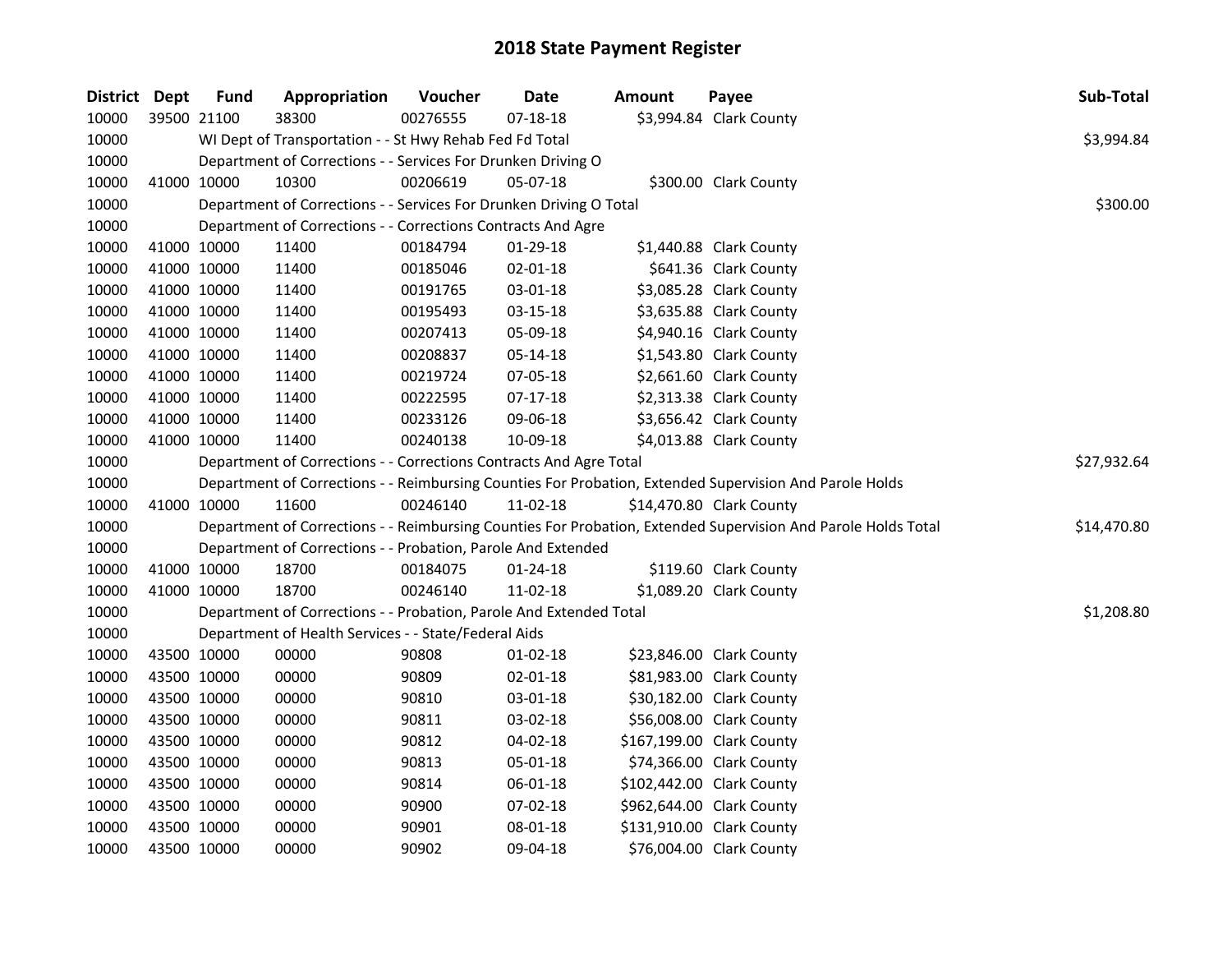| District Dept | <b>Fund</b>                                                            | Appropriation                                                          | Voucher  | Date           | <b>Amount</b> | Payee                     | Sub-Total      |
|---------------|------------------------------------------------------------------------|------------------------------------------------------------------------|----------|----------------|---------------|---------------------------|----------------|
| 10000         | 43500 10000                                                            | 00000                                                                  | 90903    | $10 - 01 - 18$ |               | \$53,101.00 Clark County  |                |
| 10000         | 43500 10000                                                            | 00000                                                                  | 90904    | 11-01-18       |               | \$106,167.00 Clark County |                |
| 10000         | 43500 10000                                                            | 00000                                                                  | 90905    | 12-03-18       |               | \$15,798.00 Clark County  |                |
| 10000         |                                                                        | Department of Health Services - - State/Federal Aids Total             |          |                |               |                           | \$1,881,650.00 |
| 10000         |                                                                        | Department of Health Services - - Public Health Dispensaries And       |          |                |               |                           |                |
| 10000         | 43500 10000                                                            | 10700                                                                  | 00206614 | 06-01-18       |               | \$94.82 Clark County      |                |
| 10000         | 43500 10000                                                            | 10700                                                                  | 00206615 | 06-01-18       |               | \$113.31 Clark County     |                |
| 10000         | 43500 10000                                                            | 10700                                                                  | 00212222 | 06-28-18       |               | \$37.92 Clark County      |                |
| 10000         | 43500 10000                                                            | 10700                                                                  | 00220620 | 08-03-18       |               | \$9.48 Clark County       |                |
| 10000         | 43500 10000                                                            | 10700                                                                  | 00220621 | 08-03-18       |               | \$9.04 Clark County       |                |
| 10000         | 43500 10000                                                            | 10700                                                                  | 00231405 | 09-12-18       |               | \$18.96 Clark County      |                |
| 10000         |                                                                        | Department of Health Services - - Public Health Dispensaries And Total | \$283.53 |                |               |                           |                |
| 10000         |                                                                        | Department of Health Services - - General Program Operations           |          |                |               |                           |                |
| 10000         | 43500 10000                                                            | 40100                                                                  | 00185288 | 02-07-18       |               | \$1.00 Clark County       |                |
| 10000         | 43500 10000                                                            | 40100                                                                  | 00185289 | 02-07-18       |               | \$15.00 Clark County      |                |
| 10000         | 43500 10000                                                            | 40100                                                                  | 00204808 | 05-09-18       |               | \$1.50 Clark County       |                |
| 10000         | 43500 10000                                                            | 40100                                                                  | 00204820 | 05-09-18       |               | \$1.50 Clark County       |                |
| 10000         | 43500 10000                                                            | 40100                                                                  | 00245435 | 11-14-18       |               | \$1.00 Clark County       |                |
| 10000         | 43500 10000                                                            | 40100                                                                  | 00245436 | 11-14-18       |               | \$15.00 Clark County      |                |
| 10000         | 43500 10000                                                            | 40100                                                                  | 00248390 | 11-28-18       |               | \$1.50 Clark County       |                |
| 10000         | 43500 10000                                                            | 40100                                                                  | 00249650 | 12-06-18       |               | \$1.50 Clark County       |                |
| 10000         | 43500 10000                                                            | 40100                                                                  | 00250769 | 12-12-18       |               | \$1.50 Clark County       |                |
| 10000         |                                                                        | Department of Health Services - - General Program Operations Total     |          |                |               |                           | \$39.50        |
| 10000         |                                                                        | Department of Health Services - - Medical Assistance State Admin       |          |                |               |                           |                |
| 10000         | 43500 10000                                                            | 44000                                                                  | 00185288 | 02-07-18       |               | \$1.00 Clark County       |                |
| 10000         | 43500 10000                                                            | 44000                                                                  | 00185289 | 02-07-18       |               | \$15.00 Clark County      |                |
| 10000         | 43500 10000                                                            | 44000                                                                  | 00204808 | 05-09-18       |               | \$1.50 Clark County       |                |
| 10000         | 43500 10000                                                            | 44000                                                                  | 00204820 | 05-09-18       |               | \$1.50 Clark County       |                |
| 10000         | 43500 10000                                                            | 44000                                                                  | 00245435 | 11-14-18       |               | \$1.00 Clark County       |                |
| 10000         | 43500 10000                                                            | 44000                                                                  | 00245436 | 11-14-18       |               | \$15.00 Clark County      |                |
| 10000         | 43500 10000                                                            | 44000                                                                  | 00248390 | 11-28-18       |               | \$1.50 Clark County       |                |
| 10000         | 43500 10000                                                            | 44000                                                                  | 00249650 | 12-06-18       |               | \$1.50 Clark County       |                |
| 10000         | 43500 10000                                                            | 44000                                                                  | 00250769 | 12-12-18       |               | \$1.50 Clark County       |                |
| 10000         | Department of Health Services - - Medical Assistance State Admin Total | \$39.50                                                                |          |                |               |                           |                |
| 10000         |                                                                        | Dept of Children and Families - - Fed Local Assist, Non-Iv-E           |          |                |               |                           |                |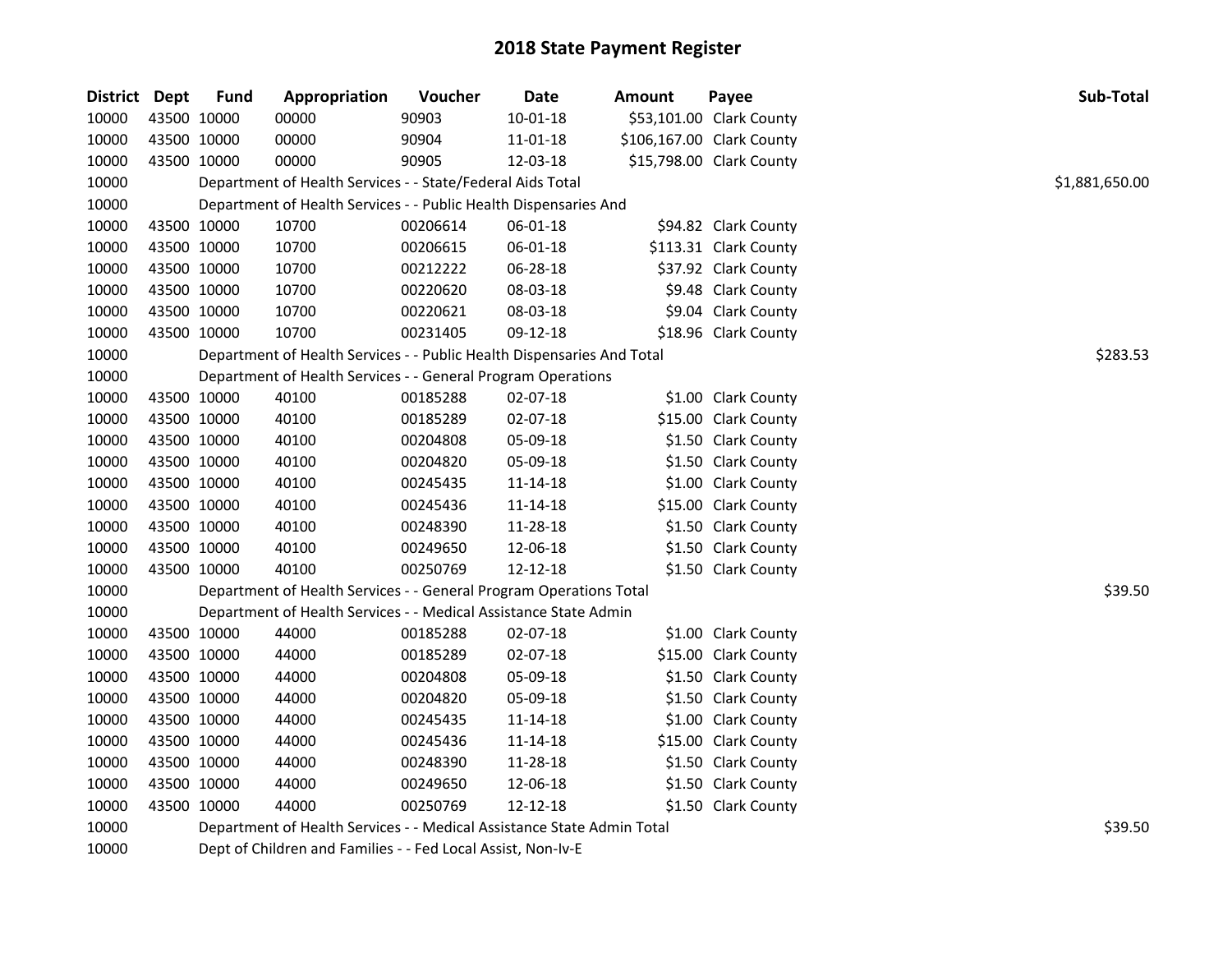| District Dept |             | <b>Fund</b> | Appropriation                                                          | Voucher  | Date           | <b>Amount</b> | Payee                     | Sub-Total  |
|---------------|-------------|-------------|------------------------------------------------------------------------|----------|----------------|---------------|---------------------------|------------|
| 10000         |             | 43700 10000 | 15000                                                                  | 00039482 | $05 - 11 - 18$ |               | \$2,500.00 Clark County   |            |
| 10000         |             |             | Dept of Children and Families - - Fed Local Assist, Non-Iv-E Total     |          |                |               |                           | \$2,500.00 |
| 10000         |             |             | Dept of Children and Families - - Fees For Administrative Servic       |          |                |               |                           |            |
| 10000         |             | 43700 10000 | 23100                                                                  | 00033777 | 01-19-18       |               | \$50.00 Clark County      |            |
| 10000         |             | 43700 10000 | 23100                                                                  | 00038236 | $04 - 18 - 18$ |               | \$20.00 Clark County      |            |
| 10000         |             | 43700 10000 | 23100                                                                  | 00042298 | 07-17-18       |               | \$55.00 Clark County      |            |
| 10000         |             | 43700 10000 | 23100                                                                  | 00045765 | $10 - 18 - 18$ |               | \$25.00 Clark County      |            |
| 10000         |             |             | Dept of Children and Families - - Fees For Administrative Servic Total |          |                |               |                           | \$150.00   |
| 10000         |             |             | Dept of Children and Families - - General Aids                         |          |                |               |                           |            |
| 10000         |             | 43700 10000 | 99000                                                                  | 00033279 | $01 - 04 - 18$ |               | \$36,455.25 Clark County  |            |
| 10000         |             | 43700 10000 | 99000                                                                  | 00034090 | 01-30-18       |               | \$100,155.32 Clark County |            |
| 10000         |             | 43700 10000 | 99000                                                                  | 00034292 | 02-05-18       |               | \$884.00 Clark County     |            |
| 10000         |             | 43700 10000 | 99000                                                                  | 00034632 | $02 - 12 - 18$ |               | \$118,458.37 Clark County |            |
| 10000         |             | 43700 10000 | 99000                                                                  | 00034833 | $02 - 21 - 18$ |               | \$260.17 Clark County     |            |
| 10000         |             | 43700 10000 | 99000                                                                  | 00034986 | 02-21-18       |               | \$244.10 Clark County     |            |
| 10000         |             | 43700 10000 | 99000                                                                  | 00035089 | 02-21-18       |               | \$513.16 Clark County     |            |
| 10000         |             | 43700 10000 | 99000                                                                  | 00035219 | 02-22-18       |               | \$873.26 Clark County     |            |
| 10000         |             | 43700 10000 | 99000                                                                  | 00035474 | 03-01-18       |               | \$14,298.30 Clark County  |            |
| 10000         |             | 43700 10000 | 99000                                                                  | 00035623 | 03-05-18       |               | \$41,463.00 Clark County  |            |
| 10000         |             | 43700 10000 | 99000                                                                  | 00036801 | 03-27-18       |               | \$1,004.13 Clark County   |            |
| 10000         | 43700 10000 |             | 99000                                                                  | 00037549 | 04-05-18       |               | \$154,290.40 Clark County |            |
| 10000         |             | 43700 10000 | 99000                                                                  | 00037810 | 04-09-18       |               | \$7,366.35 Clark County   |            |
| 10000         |             | 43700 10000 | 99000                                                                  | 00038785 | 04-30-18       |               | \$86,712.61 Clark County  |            |
| 10000         |             | 43700 10000 | 99000                                                                  | 00038863 | 04-30-18       |               | \$24.93 Clark County      |            |
| 10000         |             | 43700 10000 | 99000                                                                  | 00039161 | 05-07-18       |               | \$118,801.63 Clark County |            |
| 10000         |             | 43700 10000 | 99000                                                                  | 00040580 | 06-05-18       |               | \$69,428.33 Clark County  |            |
| 10000         |             | 43700 10000 | 99000                                                                  | 00040790 | 06-11-18       |               | \$464.00 Clark County     |            |
| 10000         |             | 43700 10000 | 99000                                                                  | 00041547 | 06-27-18       |               | \$5,092.00 Clark County   |            |
| 10000         |             | 43700 10000 | 99000                                                                  | 00041610 | 06-29-18       |               | \$300.00 Clark County     |            |
| 10000         |             | 43700 10000 | 99000                                                                  | 00041761 | 07-05-18       |               | \$16,675.40 Clark County  |            |
| 10000         |             | 43700 10000 | 99000                                                                  | 00042775 | 07-30-18       |               | \$71,511.16 Clark County  |            |
| 10000         |             | 43700 10000 | 99000                                                                  | 00042982 | 08-03-18       |               | \$1,542.00 Clark County   |            |
| 10000         |             | 43700 10000 | 99000                                                                  | 00043071 | 08-06-18       |               | \$6,605.02 Clark County   |            |
| 10000         |             | 43700 10000 | 99000                                                                  | 00043949 | 08-29-18       |               | \$474,361.00 Clark County |            |
| 10000         |             | 43700 10000 | 99000                                                                  | 00044034 | 08-30-18       |               | \$16,739.00 Clark County  |            |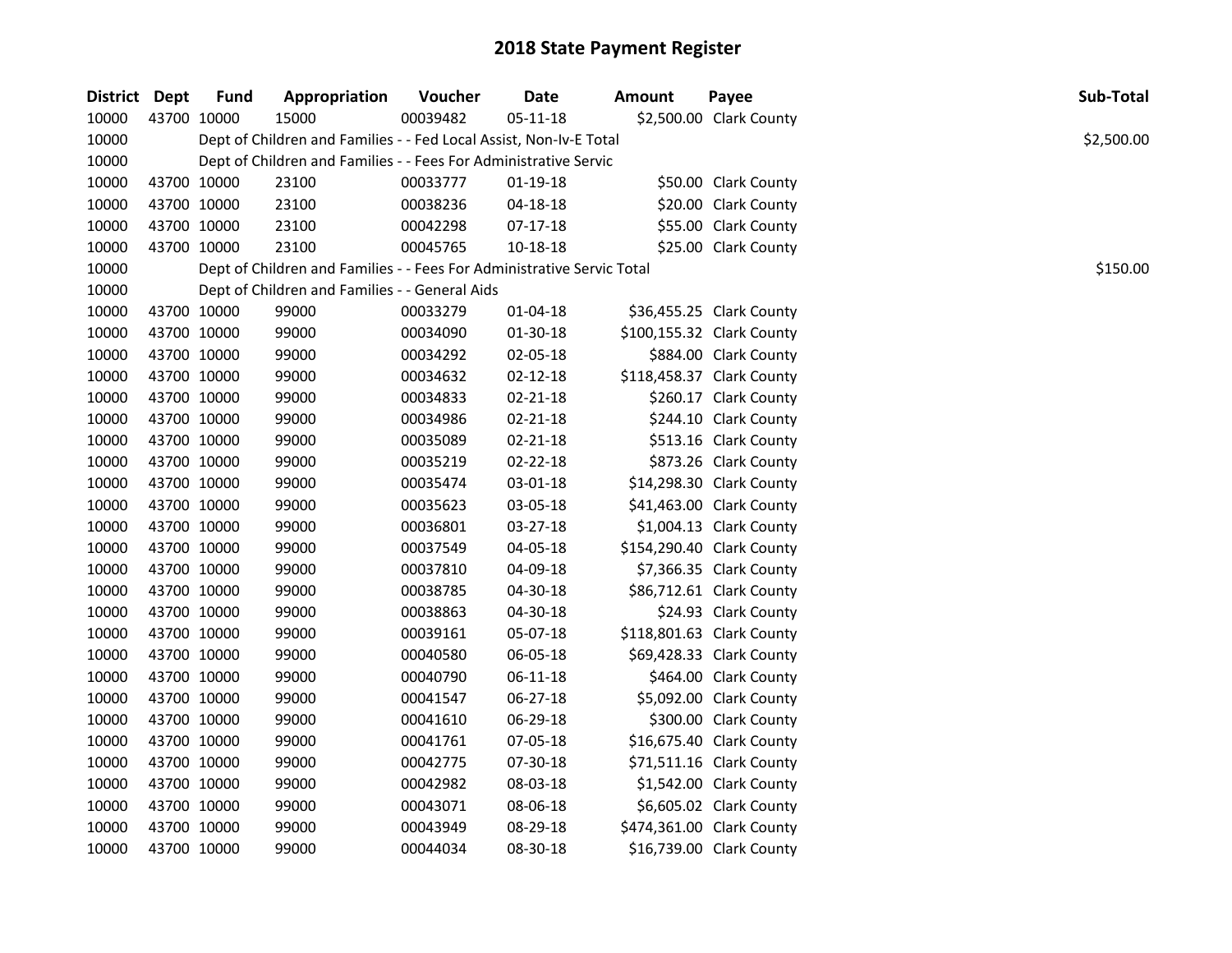| District Dept |             | <b>Fund</b> | Appropriation                                             | Voucher  | <b>Date</b>    | <b>Amount</b> | Payee                     | Sub-Total      |
|---------------|-------------|-------------|-----------------------------------------------------------|----------|----------------|---------------|---------------------------|----------------|
| 10000         | 43700 10000 |             | 99000                                                     | 00045353 | 10-05-18       |               | \$185,995.98 Clark County |                |
| 10000         | 43700 10000 |             | 99000                                                     | 00046172 | 10-30-18       |               | \$23,286.67 Clark County  |                |
| 10000         | 43700 10000 |             | 99000                                                     | 00046486 | 11-05-18       |               | \$47,648.19 Clark County  |                |
| 10000         | 43700 10000 |             | 99000                                                     | 00047482 | 12-03-18       |               | \$2,286.00 Clark County   |                |
| 10000         | 43700 10000 |             | 99000                                                     | 00047543 | 12-05-18       |               | \$1,961.64 Clark County   |                |
| 10000         | 43700 10000 |             | 99000                                                     | 00048035 | 12-21-18       |               | \$3,184.00 Clark County   |                |
| 10000         | 43700 10000 |             | 99000                                                     | 00048147 | 12-24-18       |               | \$53,665.53 Clark County  |                |
| 10000         | 43700 10000 |             | 99000                                                     | 00048148 | 12-27-18       |               | \$16,033.58 Clark County  |                |
| 10000         |             |             | Dept of Children and Families - - General Aids Total      |          |                |               |                           | \$1,678,584.48 |
| 10000         |             |             | Dept of Workforce Development - - Ui Admin Fed            |          |                |               |                           |                |
| 10000         |             | 44500 10000 | 15100                                                     | 00142114 | 01-03-18       |               | \$10.00 Clark County      |                |
| 10000         | 44500 10000 |             | 15100                                                     | 00145505 | 01-24-18       |               | \$3.00 Clark County       |                |
| 10000         |             | 44500 10000 | 15100                                                     | 00146792 | 02-02-18       |               | \$20.00 Clark County      |                |
| 10000         | 44500 10000 |             | 15100                                                     | 00152379 | 03-02-18       |               | \$30.00 Clark County      |                |
| 10000         | 44500 10000 |             | 15100                                                     | 00157690 | 04-03-18       |               | \$40.00 Clark County      |                |
| 10000         | 44500 10000 |             | 15100                                                     | 00163009 | 05-02-18       |               | \$5.00 Clark County       |                |
| 10000         | 44500 10000 |             | 15100                                                     | 00168086 | 06-04-18       |               | \$10.00 Clark County      |                |
| 10000         | 44500 10000 |             | 15100                                                     | 00173087 | 07-03-18       |               | \$40.00 Clark County      |                |
| 10000         | 44500 10000 |             | 15100                                                     | 00178333 | 08-02-18       |               | \$30.00 Clark County      |                |
| 10000         | 44500 10000 |             | 15100                                                     | 00183392 | 09-05-18       |               | \$5.00 Clark County       |                |
| 10000         | 44500 10000 |             | 15100                                                     | 00188537 | 10-02-18       |               | \$15.00 Clark County      |                |
| 10000         | 44500 10000 |             | 15100                                                     | 00194600 | 11-02-18       |               | \$35.00 Clark County      |                |
| 10000         | 44500 10000 |             | 15100                                                     | 00199581 | 12-04-18       |               | \$50.00 Clark County      |                |
| 10000         |             |             | Dept of Workforce Development - - Ui Admin Fed Total      |          |                |               |                           | \$293.00       |
| 10000         |             |             | Dept of Workforce Development - - Title Ib Aids State Gpr |          |                |               |                           |                |
| 10000         | 44500 10000 |             | 50900                                                     | 00141770 | $01-02-18$     |               | \$170.40 Clark County     |                |
| 10000         | 44500 10000 |             | 50900                                                     | 00141771 | $01-02-18$     |               | \$170.40 Clark County     |                |
| 10000         | 44500 10000 |             | 50900                                                     | 00141772 | $01 - 02 - 18$ |               | \$170.40 Clark County     |                |
| 10000         | 44500 10000 |             | 50900                                                     | 00144103 | $01 - 16 - 18$ |               | \$26.62 Clark County      |                |
| 10000         | 44500 10000 |             | 50900                                                     | 00145057 | $01 - 25 - 18$ |               | \$170.40 Clark County     |                |
| 10000         | 44500 10000 |             | 50900                                                     | 00145058 | $01 - 25 - 18$ |               | \$170.40 Clark County     |                |
| 10000         | 44500 10000 |             | 50900                                                     | 00145059 | $01 - 25 - 18$ |               | \$170.40 Clark County     |                |
| 10000         | 44500 10000 |             | 50900                                                     | 00145060 | $01 - 22 - 18$ |               | \$52.07 Clark County      |                |
| 10000         | 44500 10000 |             | 50900                                                     | 00145424 | $01 - 26 - 18$ |               | \$319.50 Clark County     |                |
| 10000         | 44500 10000 |             | 50900                                                     | 00145858 | 01-31-18       |               | \$170.40 Clark County     |                |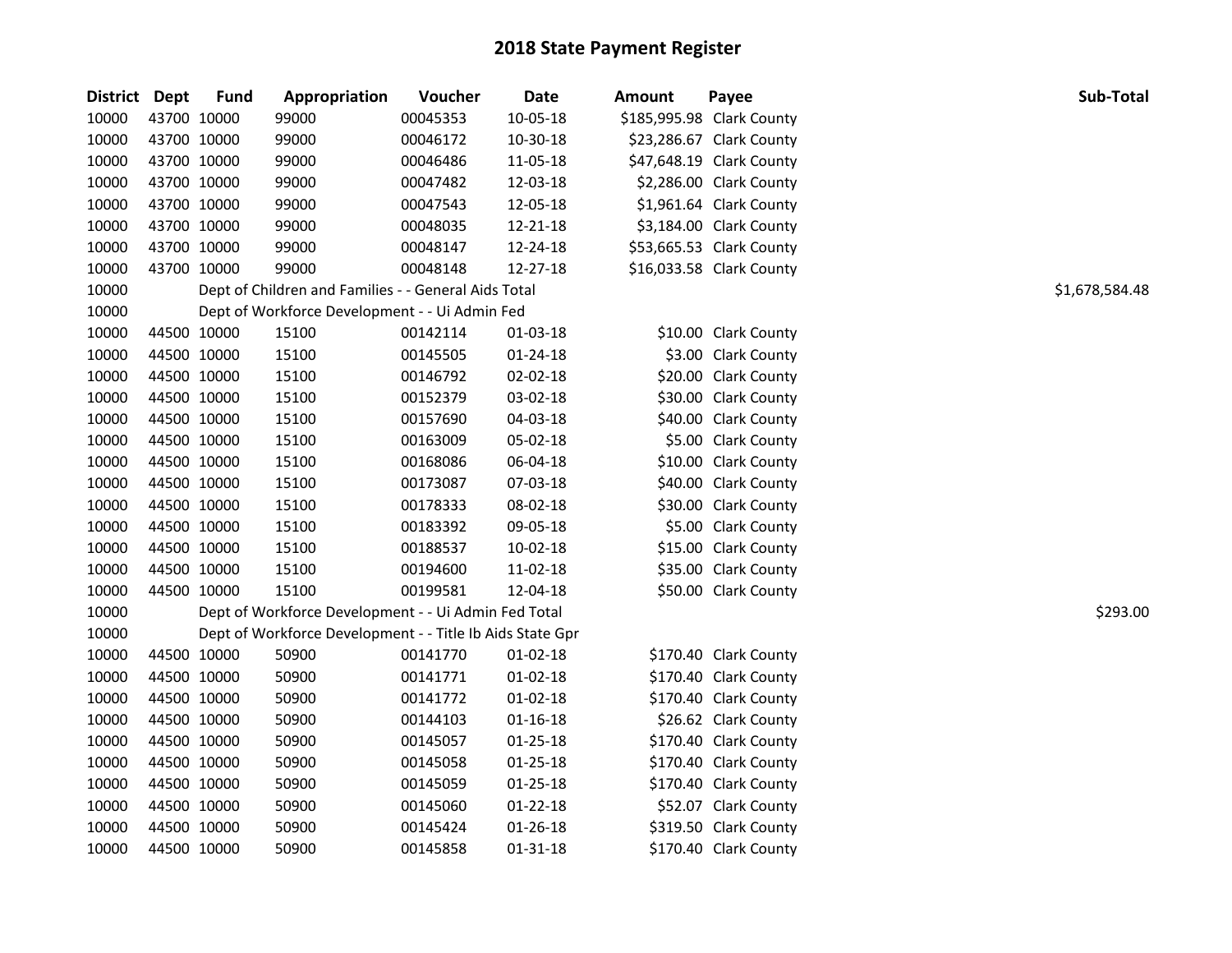| District Dept |             | <b>Fund</b> | Appropriation | Voucher  | <b>Date</b>    | <b>Amount</b> | Payee                 | Sub-Total |
|---------------|-------------|-------------|---------------|----------|----------------|---------------|-----------------------|-----------|
| 10000         | 44500 10000 |             | 50900         | 00146703 | 02-05-18       |               | \$255.60 Clark County |           |
| 10000         | 44500 10000 |             | 50900         | 00147746 | $02 - 12 - 18$ |               | \$18.04 Clark County  |           |
| 10000         | 44500 10000 |             | 50900         | 00148914 | 02-13-18       |               | \$48.83 Clark County  |           |
| 10000         | 44500 10000 |             | 50900         | 00150485 | 02-28-18       |               | \$170.40 Clark County |           |
| 10000         | 44500 10000 |             | 50900         | 00150486 | 02-28-18       |               | \$170.40 Clark County |           |
| 10000         | 44500 10000 |             | 50900         | 00153108 | 03-09-18       |               | \$255.60 Clark County |           |
| 10000         | 44500 10000 |             | 50900         | 00155684 | 03-26-18       |               | \$48.50 Clark County  |           |
| 10000         | 44500 10000 |             | 50900         | 00157970 | 04-03-18       |               | \$170.40 Clark County |           |
| 10000         | 44500 10000 |             | 50900         | 00157971 | 04-09-18       |               | \$170.40 Clark County |           |
| 10000         | 44500 10000 |             | 50900         | 00157972 | 04-09-18       |               | \$95.85 Clark County  |           |
| 10000         | 44500 10000 |             | 50900         | 00157973 | 04-09-18       |               | \$23.48 Clark County  |           |
| 10000         | 44500 10000 |             | 50900         | 00160232 | 04-18-18       |               | \$43.58 Clark County  |           |
| 10000         | 44500 10000 |             | 50900         | 00161172 | 04-26-18       |               | \$19.17 Clark County  |           |
| 10000         | 44500 10000 |             | 50900         | 00161173 | 04-26-18       |               | \$63.90 Clark County  |           |
| 10000         | 44500 10000 |             | 50900         | 00162822 | 05-03-18       |               | \$43.22 Clark County  |           |
| 10000         | 44500 10000 |             | 50900         | 00162823 | 05-03-18       |               | \$42.29 Clark County  |           |
| 10000         | 44500 10000 |             | 50900         | 00168405 | 06-06-18       |               | \$46.74 Clark County  |           |
| 10000         | 44500 10000 |             | 50900         | 00169583 | 06-21-18       |               | \$133.12 Clark County |           |
| 10000         | 44500 10000 |             | 50900         | 00170594 | 06-22-18       |               | \$7.66 Clark County   |           |
| 10000         | 44500 10000 |             | 50900         | 00170596 | 06-25-18       |               | \$319.50 Clark County |           |
| 10000         | 44500 10000 |             | 50900         | 00172022 | 06-28-18       |               | \$170.40 Clark County |           |
| 10000         | 44500 10000 |             | 50900         | 00173279 | 07-06-18       |               | \$42.18 Clark County  |           |
| 10000         | 44500 10000 |             | 50900         | 00174425 | 07-23-18       |               | \$106.50 Clark County |           |
| 10000         | 44500 10000 |             | 50900         | 00174426 | 07-23-18       |               | \$31.95 Clark County  |           |
| 10000         | 44500 10000 |             | 50900         | 00176754 | 08-02-18       |               | \$31.95 Clark County  |           |
| 10000         | 44500 10000 |             | 50900         | 00178087 | 08-08-18       |               | \$170.40 Clark County |           |
| 10000         | 44500 10000 |             | 50900         | 00178088 | 08-08-18       |               | \$44.52 Clark County  |           |
| 10000         | 44500 10000 |             | 50900         | 00180133 | 08-23-18       |               | \$287.55 Clark County |           |
| 10000         | 44500 10000 |             | 50900         | 00180135 | 08-24-18       |               | \$255.60 Clark County |           |
| 10000         | 44500 10000 |             | 50900         | 00180137 | 08-27-18       |               | \$19.17 Clark County  |           |
| 10000         | 44500 10000 |             | 50900         | 00182389 | 09-04-18       |               | \$383.40 Clark County |           |
| 10000         | 44500 10000 |             | 50900         | 00184575 | 09-13-18       |               | \$133.12 Clark County |           |
| 10000         | 44500 10000 |             | 50900         | 00189997 | 10-15-18       |               | \$106.50 Clark County |           |
| 10000         | 44500 10000 |             | 50900         | 00189998 | $10-17-18$     |               | \$133.12 Clark County |           |
| 10000         | 44500 10000 |             | 50900         | 00191439 | 10-24-18       |               | \$319.50 Clark County |           |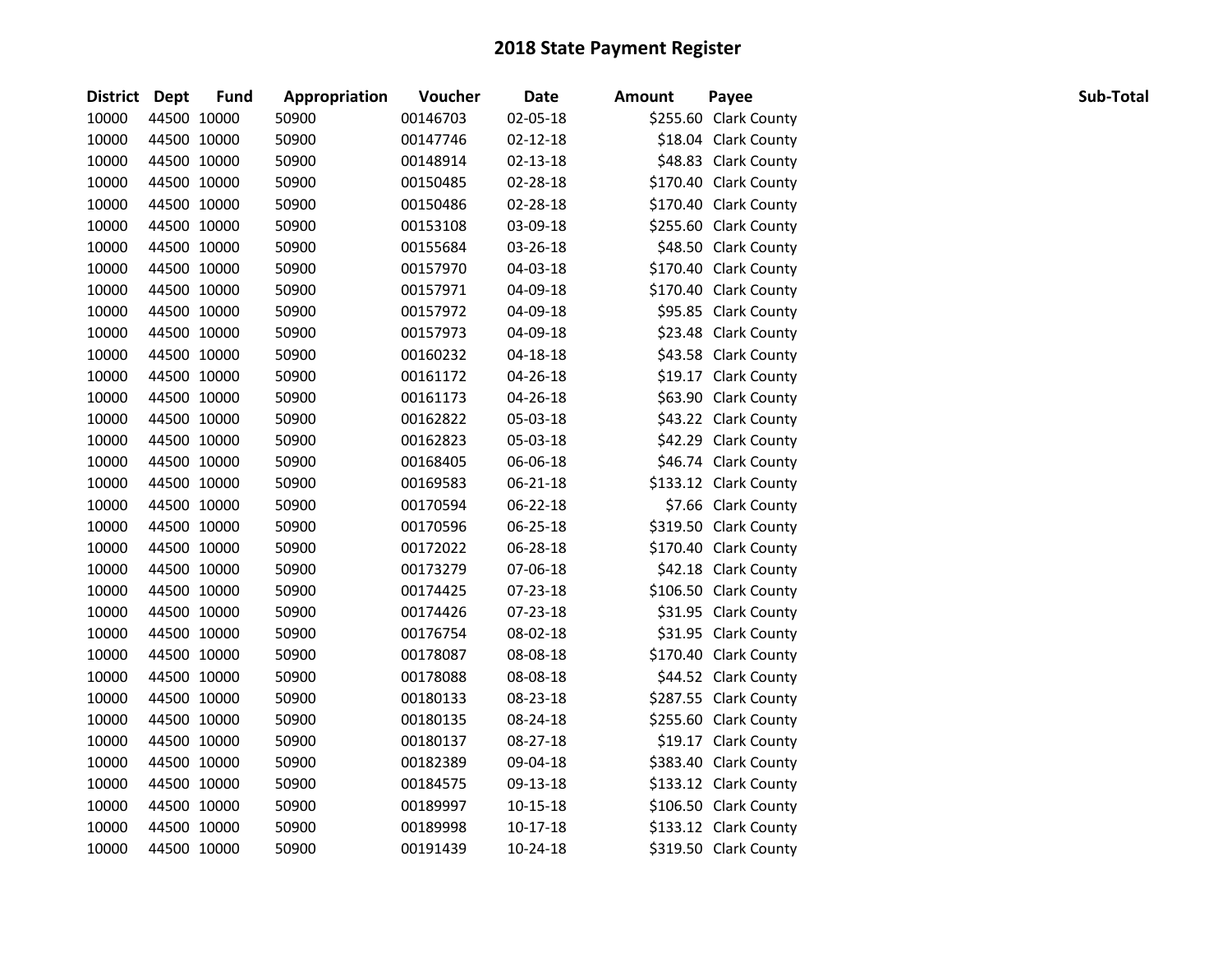| District Dept |             | <b>Fund</b> | Appropriation                                                   | Voucher  | Date           | <b>Amount</b> | Payee                   | Sub-Total  |
|---------------|-------------|-------------|-----------------------------------------------------------------|----------|----------------|---------------|-------------------------|------------|
| 10000         | 44500 10000 |             | 50900                                                           | 00191440 | $10 - 26 - 18$ |               | \$31.95 Clark County    |            |
| 10000         | 44500 10000 |             | 50900                                                           | 00195212 | 11-14-18       |               | \$202.35 Clark County   |            |
| 10000         |             |             | Dept of Workforce Development - - Title Ib Aids State Gpr Total |          |                |               |                         | \$6,207.83 |
| 10000         |             |             | Dept of Workforce Development - - Title Ib Aids Federal Prf     |          |                |               |                         |            |
| 10000         | 44500 10000 |             | 54400                                                           | 00141770 | 01-02-18       |               | \$629.60 Clark County   |            |
| 10000         | 44500 10000 |             | 54400                                                           | 00141771 | 01-02-18       |               | \$629.60 Clark County   |            |
| 10000         | 44500 10000 |             | 54400                                                           | 00141772 | $01 - 02 - 18$ |               | \$629.60 Clark County   |            |
| 10000         | 44500 10000 |             | 54400                                                           | 00144103 | 01-16-18       |               | \$98.38 Clark County    |            |
| 10000         | 44500 10000 |             | 54400                                                           | 00145057 | $01 - 25 - 18$ |               | \$629.60 Clark County   |            |
| 10000         | 44500 10000 |             | 54400                                                           | 00145058 | 01-25-18       |               | \$629.60 Clark County   |            |
| 10000         | 44500 10000 |             | 54400                                                           | 00145059 | 01-25-18       |               | \$629.60 Clark County   |            |
| 10000         | 44500 10000 |             | 54400                                                           | 00145060 | $01 - 22 - 18$ |               | \$192.39 Clark County   |            |
| 10000         | 44500 10000 |             | 54400                                                           | 00145424 | 01-26-18       |               | \$1,180.50 Clark County |            |
| 10000         | 44500 10000 |             | 54400                                                           | 00145858 | 01-31-18       |               | \$629.60 Clark County   |            |
| 10000         | 44500 10000 |             | 54400                                                           | 00146703 | 02-05-18       |               | \$944.40 Clark County   |            |
| 10000         | 44500 10000 |             | 54400                                                           | 00147746 | 02-12-18       |               | \$66.66 Clark County    |            |
| 10000         | 44500 10000 |             | 54400                                                           | 00148914 | 02-13-18       |               | \$180.43 Clark County   |            |
| 10000         | 44500 10000 |             | 54400                                                           | 00150485 | 02-28-18       |               | \$629.60 Clark County   |            |
| 10000         | 44500 10000 |             | 54400                                                           | 00150486 | 02-28-18       |               | \$629.60 Clark County   |            |
| 10000         | 44500 10000 |             | 54400                                                           | 00153108 | 03-09-18       |               | \$944.40 Clark County   |            |
| 10000         | 44500 10000 |             | 54400                                                           | 00155684 | 03-26-18       |               | \$179.20 Clark County   |            |
| 10000         | 44500 10000 |             | 54400                                                           | 00157970 | 04-03-18       |               | \$629.60 Clark County   |            |
| 10000         | 44500 10000 |             | 54400                                                           | 00157971 | 04-09-18       |               | \$629.60 Clark County   |            |
| 10000         | 44500 10000 |             | 54400                                                           | 00157972 | 04-09-18       |               | \$354.15 Clark County   |            |
| 10000         | 44500 10000 |             | 54400                                                           | 00157973 | 04-09-18       |               | \$86.77 Clark County    |            |
| 10000         | 44500 10000 |             | 54400                                                           | 00160232 | 04-18-18       |               | \$161.02 Clark County   |            |
| 10000         | 44500 10000 |             | 54400                                                           | 00161172 | 04-26-18       |               | \$70.83 Clark County    |            |
| 10000         | 44500 10000 |             | 54400                                                           | 00161173 | 04-26-18       |               | \$236.10 Clark County   |            |
| 10000         | 44500 10000 |             | 54400                                                           | 00162822 | 05-03-18       |               | \$159.73 Clark County   |            |
| 10000         | 44500 10000 |             | 54400                                                           | 00162823 | 05-03-18       |               | \$156.26 Clark County   |            |
| 10000         | 44500 10000 |             | 54400                                                           | 00163980 | 05-16-18       |               | \$500.00 Clark County   |            |
| 10000         | 44500 10000 |             | 54400                                                           | 00168405 | 06-06-18       |               | \$172.71 Clark County   |            |
| 10000         | 44500 10000 |             | 54400                                                           | 00168922 | 06-13-18       |               | \$800.00 Clark County   |            |
| 10000         | 44500 10000 |             | 54400                                                           | 00168923 | 06-13-18       |               | \$800.00 Clark County   |            |
| 10000         | 44500 10000 |             | 54400                                                           | 00169583 | 06-21-18       |               | \$491.88 Clark County   |            |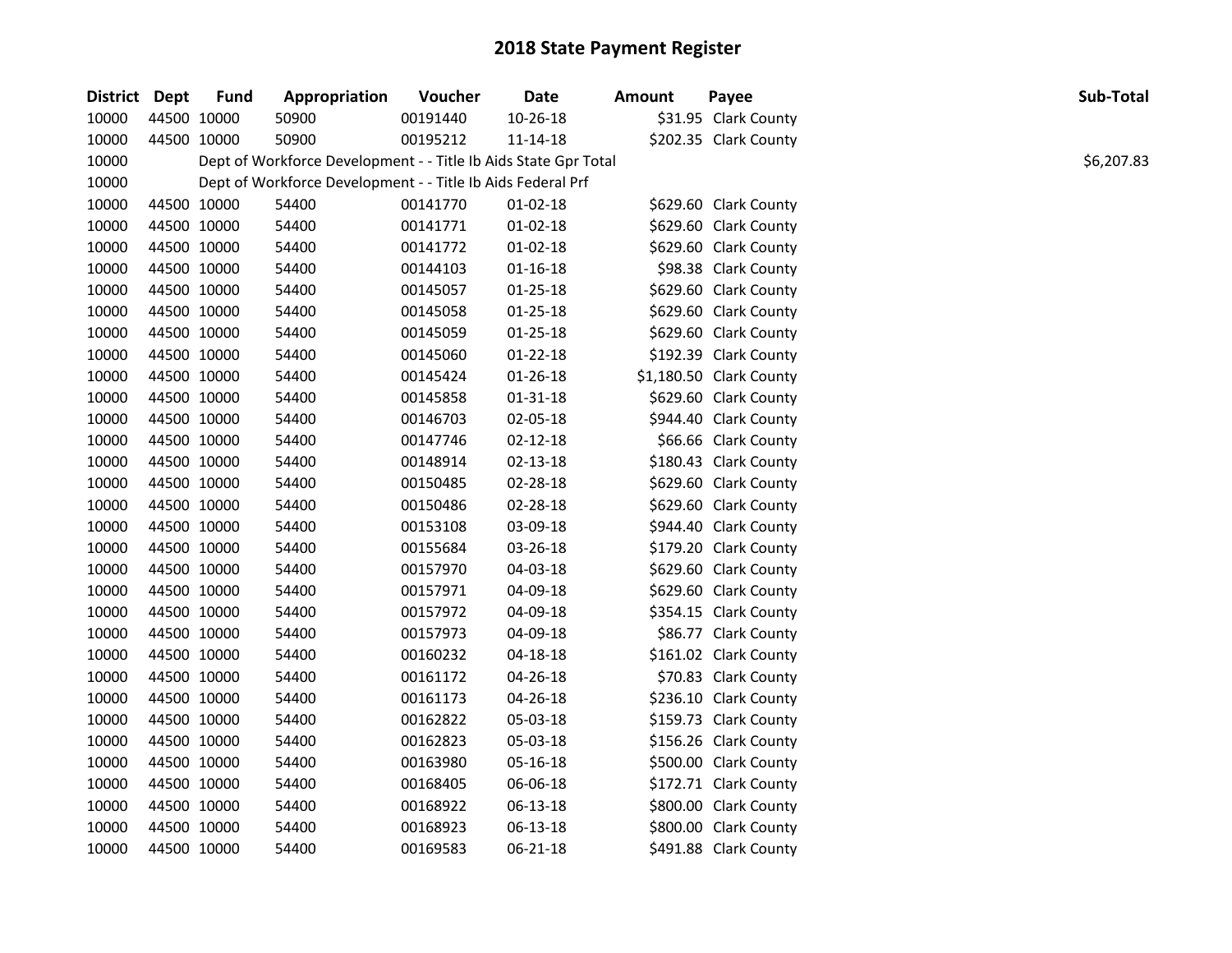| District Dept |             | <b>Fund</b> | Appropriation                                                     | Voucher  | Date       | <b>Amount</b> | Payee                   | Sub-Total   |
|---------------|-------------|-------------|-------------------------------------------------------------------|----------|------------|---------------|-------------------------|-------------|
| 10000         | 44500 10000 |             | 54400                                                             | 00170594 | 06-22-18   |               | \$28.34 Clark County    |             |
| 10000         | 44500 10000 |             | 54400                                                             | 00170595 | 06-22-18   |               | \$21.26 Clark County    |             |
| 10000         | 44500 10000 |             | 54400                                                             | 00170596 | 06-25-18   |               | \$1,180.50 Clark County |             |
| 10000         | 44500 10000 |             | 54400                                                             | 00172022 | 06-28-18   |               | \$629.60 Clark County   |             |
| 10000         | 44500 10000 |             | 54400                                                             | 00173278 | 07-05-18   |               | \$800.00 Clark County   |             |
| 10000         | 44500 10000 |             | 54400                                                             | 00173279 | 07-06-18   |               | \$155.82 Clark County   |             |
| 10000         | 44500 10000 |             | 54400                                                             | 00174425 | 07-23-18   |               | \$393.50 Clark County   |             |
| 10000         | 44500 10000 |             | 54400                                                             | 00174426 | 07-23-18   |               | \$118.05 Clark County   |             |
| 10000         | 44500 10000 |             | 54400                                                             | 00176754 | 08-02-18   |               | \$118.05 Clark County   |             |
| 10000         |             | 44500 10000 | 54400                                                             | 00178087 | 08-08-18   |               | \$629.60 Clark County   |             |
| 10000         | 44500 10000 |             | 54400                                                             | 00178088 | 08-08-18   |               | \$164.48 Clark County   |             |
| 10000         | 44500 10000 |             | 54400                                                             | 00180133 | 08-23-18   |               | \$1,062.45 Clark County |             |
| 10000         | 44500 10000 |             | 54400                                                             | 00180134 | 08-24-18   |               | \$500.00 Clark County   |             |
| 10000         | 44500 10000 |             | 54400                                                             | 00180135 | 08-24-18   |               | \$944.40 Clark County   |             |
| 10000         | 44500 10000 |             | 54400                                                             | 00180136 | 08-24-18   |               | \$400.00 Clark County   |             |
| 10000         | 44500 10000 |             | 54400                                                             | 00180137 | 08-27-18   |               | \$70.83 Clark County    |             |
| 10000         | 44500 10000 |             | 54400                                                             | 00182389 | 09-04-18   |               | \$1,416.60 Clark County |             |
| 10000         | 44500 10000 |             | 54400                                                             | 00184575 | 09-13-18   |               | \$491.88 Clark County   |             |
| 10000         | 44500 10000 |             | 54400                                                             | 00184576 | 09-13-18   |               | \$500.00 Clark County   |             |
| 10000         | 44500 10000 |             | 54400                                                             | 00185731 | 09-24-18   |               | \$625.00 Clark County   |             |
| 10000         |             | 44500 10000 | 54400                                                             | 00189997 | 10-15-18   |               | \$393.50 Clark County   |             |
| 10000         | 44500 10000 |             | 54400                                                             | 00189998 | $10-17-18$ |               | \$491.88 Clark County   |             |
| 10000         | 44500 10000 |             | 54400                                                             | 00191439 | 10-24-18   |               | \$1,180.50 Clark County |             |
| 10000         | 44500 10000 |             | 54400                                                             | 00191440 | 10-26-18   |               | \$118.05 Clark County   |             |
| 10000         | 44500 10000 |             | 54400                                                             | 00192680 | 10-31-18   |               | \$500.00 Clark County   |             |
| 10000         | 44500 10000 |             | 54400                                                             | 00194160 | 11-07-18   |               | \$600.00 Clark County   |             |
| 10000         | 44500 10000 |             | 54400                                                             | 00195212 | 11-14-18   |               | \$747.65 Clark County   |             |
| 10000         | 44500 10000 |             | 54400                                                             | 00200938 | 12-19-18   |               | \$500.00 Clark County   |             |
| 10000         | 44500 10000 |             | 54400                                                             | 00200939 | 12-26-18   |               | \$600.00 Clark County   |             |
| 10000         | 44500 10000 |             | 54400                                                             | 00201895 | 12-26-18   |               | \$1,350.00 Clark County |             |
| 10000         |             |             | Dept of Workforce Development - - Title Ib Aids Federal Prf Total |          |            |               |                         | \$31,433.35 |
| 10000         |             |             | Dept of Workforce Development - - Wc Ops Uninsured Emplyr Admin   |          |            |               |                         |             |
| 10000         |             | 44500 22700 | 17700                                                             | 00148653 | 02-12-18   |               | \$15.00 Clark County    |             |
| 10000         |             | 44500 22700 | 17700                                                             | 00148654 | 02-12-18   |               | \$10.00 Clark County    |             |
| 10000         | 44500 22700 |             | 17700                                                             | 00193923 | 11-01-18   |               | \$5.00 Clark County     |             |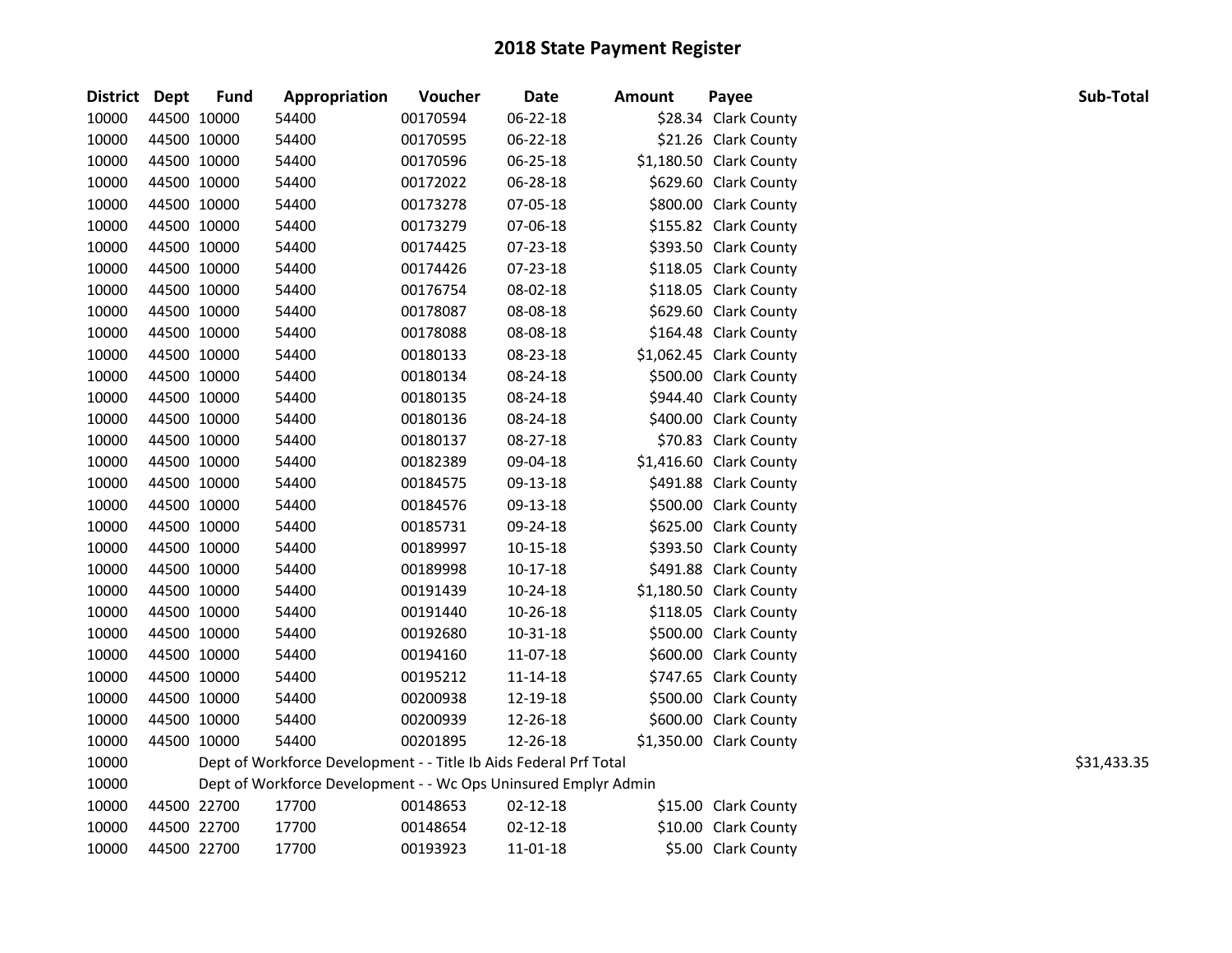| District Dept |             | <b>Fund</b> | Appropriation                                                         | Voucher  | Date           | <b>Amount</b> | Payee                    | Sub-Total   |
|---------------|-------------|-------------|-----------------------------------------------------------------------|----------|----------------|---------------|--------------------------|-------------|
| 10000         | 44500 22700 |             | 17700                                                                 | 00193924 | $11 - 01 - 18$ |               | \$15.00 Clark County     |             |
| 10000         |             |             | Dept of Workforce Development - - Wc Ops Uninsured Emplyr Admin Total |          |                |               |                          | \$45.00     |
| 10000         |             |             | Department of Justice - - Officer Training Reimbursement              |          |                |               |                          |             |
| 10000         |             | 45500 10000 | 20200                                                                 | 00040588 | $01 - 18 - 18$ |               | \$2,595.72 Clark County  |             |
| 10000         |             |             | Department of Justice - - Officer Training Reimbursement Total        |          |                |               |                          | \$2,595.72  |
| 10000         |             |             | Department of Justice - - Crime Laboratories, Dna                     |          |                |               |                          |             |
| 10000         |             | 45500 10000 | 22100                                                                 | 00048961 | 07-19-18       |               | \$1,370.00 Clark County  |             |
| 10000         |             |             | Department of Justice - - Crime Laboratories, Dna Total               |          |                |               |                          | \$1,370.00  |
| 10000         |             |             | Department of Justice - - Law Enforcement Train, Local                |          |                |               |                          |             |
| 10000         |             | 45500 10000 | 23100                                                                 | 00043803 | 03-26-18       |               | \$2,589.97 Clark County  |             |
| 10000         |             | 45500 10000 | 23100                                                                 | 00052367 | $10 - 01 - 18$ |               | \$7,360.00 Clark County  |             |
| 10000         |             |             | Department of Justice - - Law Enforcement Train, Local Total          |          |                |               |                          | \$9,949.97  |
| 10000         |             |             | Department of Justice - - Crime Victim Witness Assist                 |          |                |               |                          |             |
| 10000         |             | 45500 10000 | 53200                                                                 | 00049090 | 07-19-18       |               | \$16,763.64 Clark County |             |
| 10000         |             |             | Department of Justice - - Crime Victim Witness Assist Total           |          |                |               |                          | \$16,763.64 |
| 10000         |             |             | Department of Justice - - County Reimb Victim-Witness                 |          |                |               |                          |             |
| 10000         |             | 45500 10000 | 53900                                                                 | 00043032 | 03-06-18       |               | \$33,314.69 Clark County |             |
| 10000         |             |             | Department of Justice - - County Reimb Victim-Witness Total           |          |                |               |                          | \$33,314.69 |
| 10000         |             |             | Department of Military Affairs - - Army Repair And Maintenance        |          |                |               |                          |             |
| 10000         |             | 46500 10000 | 10200                                                                 | 00038020 | $01 - 26 - 18$ |               | \$556.00 Clark County    |             |
| 10000         |             | 46500 10000 | 10200                                                                 | 00039247 | 02-16-18       |               | \$556.00 Clark County    |             |
| 10000         |             | 46500 10000 | 10200                                                                 | 00040428 | 03-15-18       |               | \$556.00 Clark County    |             |
| 10000         |             | 46500 10000 | 10200                                                                 | 00043085 | 05-15-18       |               | \$556.00 Clark County    |             |
| 10000         |             | 46500 10000 | 10200                                                                 | 00044267 | 06-08-18       |               | \$556.00 Clark County    |             |
| 10000         |             | 46500 10000 | 10200                                                                 | 00045760 | 06-29-18       |               | \$556.00 Clark County    |             |
| 10000         |             | 46500 10000 | 10200                                                                 | 00046676 | 07-19-18       |               | \$556.00 Clark County    |             |
| 10000         |             | 46500 10000 | 10200                                                                 | 00048831 | 09-28-18       |               | \$563.00 Clark County    |             |
| 10000         |             | 46500 10000 | 10200                                                                 | 00049453 | 10-04-18       |               | \$563.00 Clark County    |             |
| 10000         | 46500 10000 |             | 10200                                                                 | 00050920 | 11-02-18       |               | \$563.00 Clark County    |             |
| 10000         |             | 46500 10000 | 10200                                                                 | 00052529 | 12-07-18       |               | \$563.00 Clark County    |             |
| 10000         |             |             | Department of Military Affairs - - Army Repair And Maintenance Total  |          |                |               |                          | \$6,144.00  |
| 10000         |             |             | Department of Military Affairs - - Federal Aid-Service Contracts      |          |                |               |                          |             |
| 10000         |             | 46500 10000 | 14100                                                                 | 00038020 | 01-26-18       |               | \$556.00 Clark County    |             |
| 10000         |             | 46500 10000 | 14100                                                                 | 00039247 | 02-16-18       |               | \$556.00 Clark County    |             |
| 10000         |             | 46500 10000 | 14100                                                                 | 00040428 | 03-15-18       |               | \$556.00 Clark County    |             |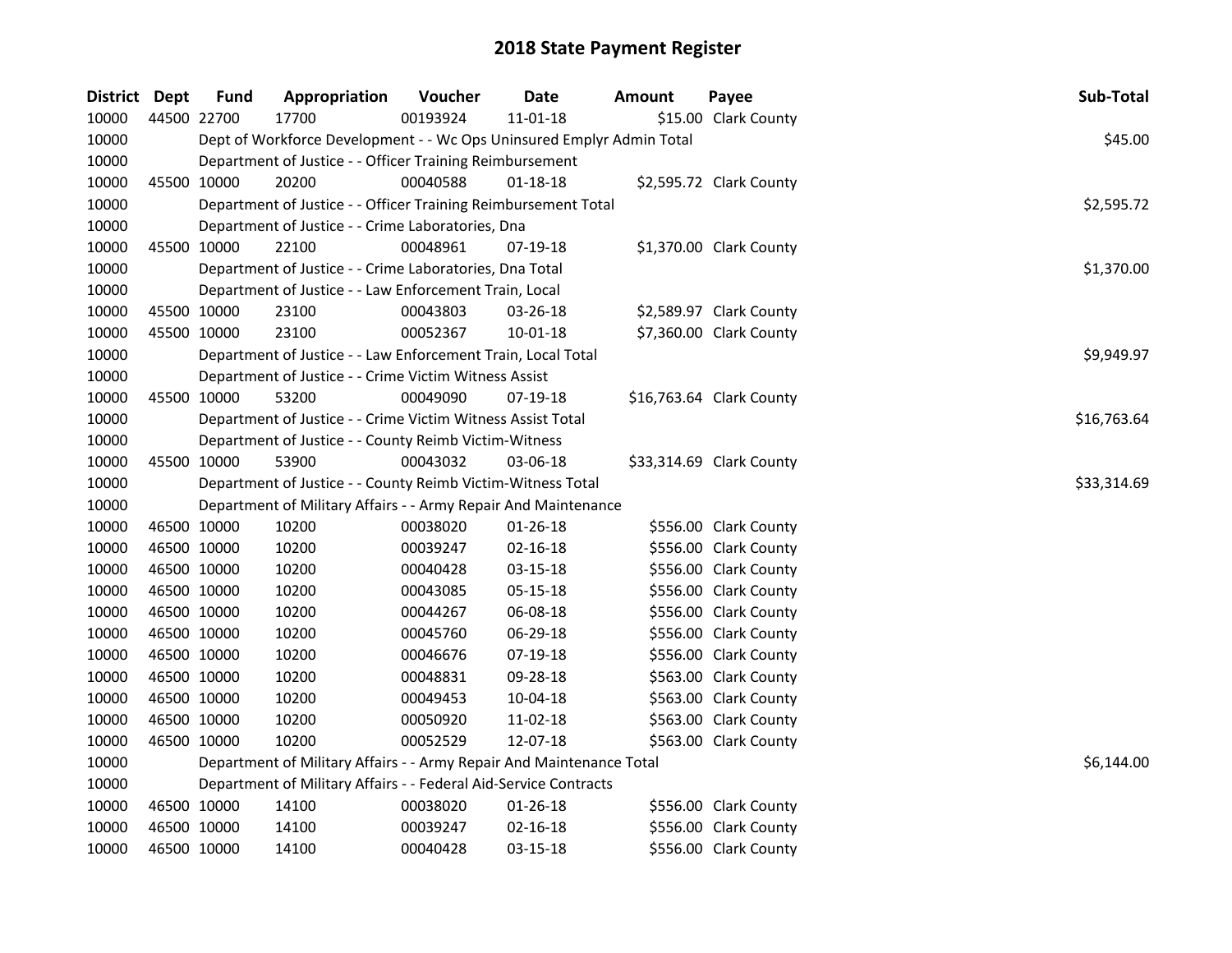| District Dept |             | <b>Fund</b> | Appropriation                                                           | Voucher  | <b>Date</b> | Amount | Payee                     | Sub-Total    |  |  |  |
|---------------|-------------|-------------|-------------------------------------------------------------------------|----------|-------------|--------|---------------------------|--------------|--|--|--|
| 10000         | 46500 10000 |             | 14100                                                                   | 00043085 | 05-15-18    |        | \$556.00 Clark County     |              |  |  |  |
| 10000         | 46500 10000 |             | 14100                                                                   | 00044267 | 06-08-18    |        | \$556.00 Clark County     |              |  |  |  |
| 10000         | 46500 10000 |             | 14100                                                                   | 00045760 | 06-29-18    |        | \$556.00 Clark County     |              |  |  |  |
| 10000         | 46500 10000 |             | 14100                                                                   | 00046676 | 07-19-18    |        | \$556.00 Clark County     |              |  |  |  |
| 10000         | 46500 10000 |             | 14100                                                                   | 00048831 | 09-28-18    |        | \$563.00 Clark County     |              |  |  |  |
| 10000         | 46500 10000 |             | 14100                                                                   | 00049453 | 10-04-18    |        | \$563.00 Clark County     |              |  |  |  |
| 10000         | 46500 10000 |             | 14100                                                                   | 00050920 | 11-02-18    |        | \$563.00 Clark County     |              |  |  |  |
| 10000         | 46500 10000 |             | 14100                                                                   | 00052529 | 12-07-18    |        | \$563.00 Clark County     |              |  |  |  |
| 10000         |             |             | Department of Military Affairs - - Federal Aid-Service Contracts Total  |          |             |        |                           | \$6,144.00   |  |  |  |
| 10000         |             |             | Department of Military Affairs - - Disaster Recovery Aid                |          |             |        |                           |              |  |  |  |
| 10000         |             | 46500 10000 | 30500                                                                   | 00040322 | 03-16-18    |        | \$6,658.08 Clark County   |              |  |  |  |
| 10000         | 46500 10000 |             | 30500                                                                   | 00044882 | 06-15-18    |        | \$17,397.65 Clark County  |              |  |  |  |
| 10000         |             |             | Department of Military Affairs - - Disaster Recovery Aid Total          |          |             |        |                           | \$24,055.73  |  |  |  |
| 10000         |             |             | Department of Military Affairs - - Local Emer Planning Grants           |          |             |        |                           |              |  |  |  |
| 10000         | 46500 10000 |             | 33700                                                                   | 00045697 | 07-02-18    |        | \$5,546.04 Clark County   |              |  |  |  |
| 10000         |             |             | Department of Military Affairs - - Local Emer Planning Grants Total     |          |             |        |                           |              |  |  |  |
| 10000         |             |             | Department of Military Affairs - - Federal Aid, Local Assistance        |          |             |        |                           |              |  |  |  |
| 10000         | 46500 10000 |             | 34200                                                                   | 00038060 | 01-30-18    |        | \$22,407.14 Clark County  |              |  |  |  |
| 10000         | 46500 10000 |             | 34200                                                                   | 00040322 | 03-16-18    |        | \$144,334.38 Clark County |              |  |  |  |
| 10000         | 46500 10000 |             | 34200                                                                   | 00046360 | $07-13-18$  |        | \$671.07 Clark County     |              |  |  |  |
| 10000         | 46500 10000 |             | 34200                                                                   | 00048171 | 08-29-18    |        | \$22,308.10 Clark County  |              |  |  |  |
| 10000         |             |             | Department of Military Affairs - - Federal Aid, Local Assistance Total  |          |             |        |                           | \$189,720.69 |  |  |  |
| 10000         |             |             | Department of Military Affairs - - Federal Aid, Homeland Security       |          |             |        |                           |              |  |  |  |
| 10000         | 46500 10000 |             | 35000                                                                   | 00045551 | 06-26-18    |        | \$18,000.00 Clark County  |              |  |  |  |
| 10000         |             |             | Department of Military Affairs - - Federal Aid, Homeland Security Total |          |             |        |                           | \$18,000.00  |  |  |  |
| 10000         |             |             | Department of Military Affairs - - St Emerg Response Bd Grant Pif       |          |             |        |                           |              |  |  |  |
| 10000         |             | 46500 27200 | 36400                                                                   | 00038413 | 01-30-18    |        | \$5,581.80 Clark County   |              |  |  |  |
| 10000         |             |             | Department of Military Affairs - - St Emerg Response Bd Grant Pif Total |          |             |        |                           | \$5,581.80   |  |  |  |
| 10000         |             |             | Department of Veterans Affairs - - Grants To Counties                   |          |             |        |                           |              |  |  |  |
| 10000         | 48500 15200 |             | 12700                                                                   | 00043018 | 02-16-18    |        | \$1,000.00 Clark County   |              |  |  |  |
| 10000         |             |             | Department of Veterans Affairs - - Grants To Counties Total             |          |             |        |                           | \$1,000.00   |  |  |  |
| 10000         |             |             | Department of Veterans Affairs - - County Grants                        |          |             |        |                           |              |  |  |  |
| 10000         | 48500 58200 |             | 26700                                                                   | 00043018 | 02-16-18    |        | \$4,500.00 Clark County   |              |  |  |  |
| 10000         |             |             | Department of Veterans Affairs - - County Grants Total                  |          |             |        |                           | \$4,500.00   |  |  |  |
| 10000         |             |             | Department of Veterans Affairs - - County Grants                        |          |             |        |                           |              |  |  |  |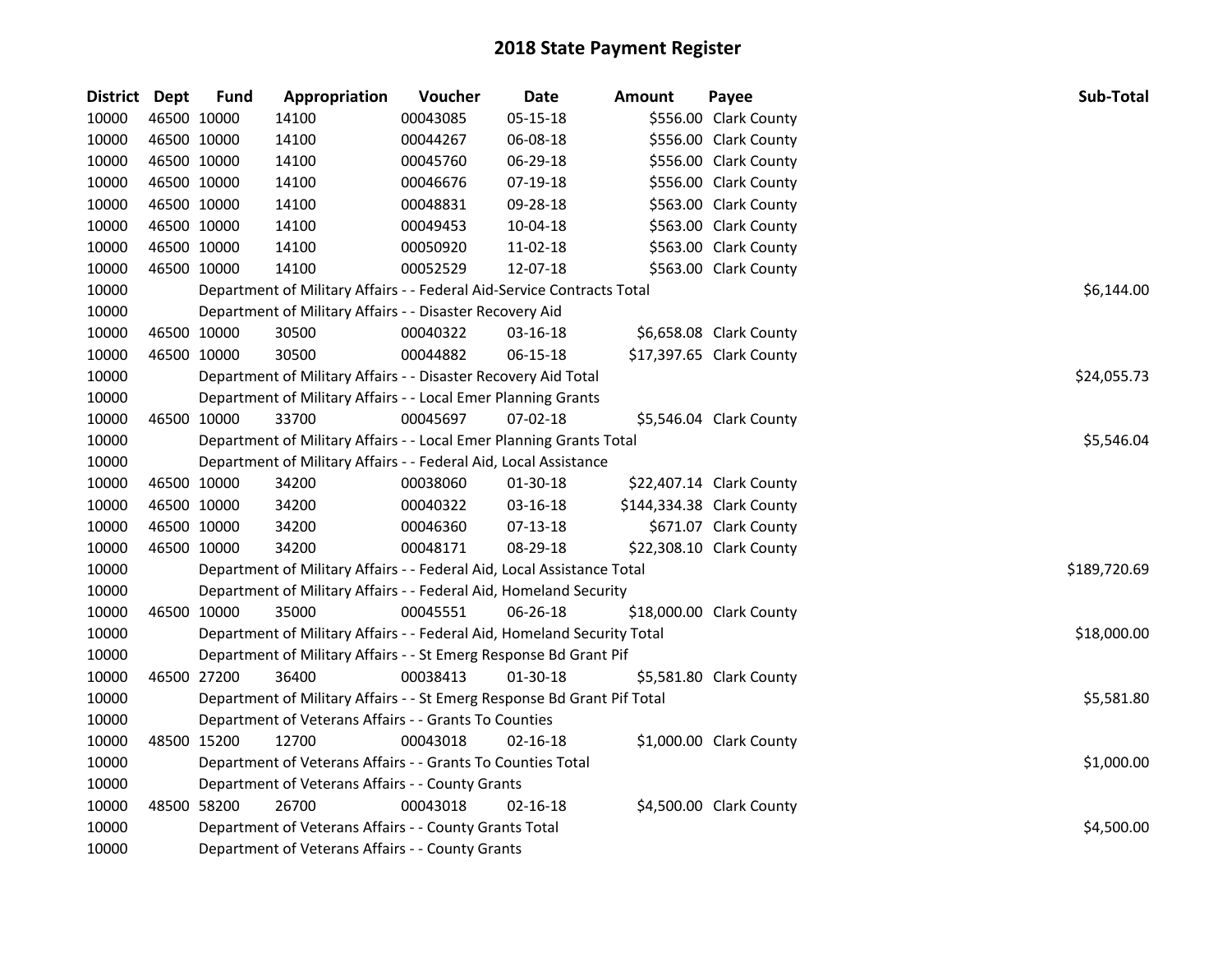| <b>District Dept</b> | Fund        | Appropriation                                                        | Voucher  | <b>Date</b>    | <b>Amount</b> | Payee                     | Sub-Total    |
|----------------------|-------------|----------------------------------------------------------------------|----------|----------------|---------------|---------------------------|--------------|
| 10000                | 48500 58300 | 37000                                                                | 00043018 | $02 - 16 - 18$ |               | \$4,500.00 Clark County   |              |
| 10000                |             | Department of Veterans Affairs - - County Grants Total               |          |                |               |                           | \$4,500.00   |
| 10000                |             | Department of Administration - - Federal Aid                         |          |                |               |                           |              |
| 10000                | 50500 10000 | 14200                                                                | 00087998 | 09-06-18       |               | \$138,150.00 Clark County |              |
| 10000                |             | Department of Administration - - Federal Aid Total                   |          |                |               |                           | \$138,150.00 |
| 10000                |             | Department of Administration - - Federal Aid, Local Assistance       |          |                |               |                           |              |
| 10000                | 50500 10000 | 15500                                                                | 00070022 | $01 - 17 - 18$ |               | \$2,871.00 Clark County   |              |
| 10000                | 50500 10000 | 15500                                                                | 00072695 | 02-15-18       |               | \$4,518.00 Clark County   |              |
| 10000                | 50500 10000 | 15500                                                                | 00075133 | 03-15-18       |               | \$1,907.00 Clark County   |              |
| 10000                | 50500 10000 | 15500                                                                | 00076257 | 03-29-18       |               | \$6,253.00 Clark County   |              |
| 10000                | 50500 10000 | 15500                                                                | 00080182 | 05-15-18       |               | \$8,683.00 Clark County   |              |
| 10000                | 50500 10000 | 15500                                                                | 00083937 | 06-29-18       |               | \$6,561.00 Clark County   |              |
| 10000                | 50500 10000 | 15500                                                                | 00086682 | 08-15-18       |               | \$2,635.00 Clark County   |              |
| 10000                | 50500 10000 | 15500                                                                | 00087425 | 08-29-18       |               | \$1,402.00 Clark County   |              |
| 10000                | 50500 10000 | 15500                                                                | 00089319 | 10-01-18       |               | \$1,475.00 Clark County   |              |
| 10000                | 50500 10000 | 15500                                                                | 00090338 | 10-16-18       |               | \$2,779.00 Clark County   |              |
| 10000                | 50500 10000 | 15500                                                                | 00092053 | 11-15-18       |               | \$2,286.00 Clark County   |              |
| 10000                | 50500 10000 | 15500                                                                | 00093771 | 12-17-18       |               | \$2,665.00 Clark County   |              |
| 10000                |             | Department of Administration - - Federal Aid, Local Assistance Total |          |                |               |                           | \$44,035.00  |
| 10000                |             | Department of Administration - - Low-Income Assistance Grants        |          |                |               |                           |              |
| 10000                | 50500 23500 | 37100                                                                | 00070022 | $01 - 17 - 18$ |               | \$6,469.00 Clark County   |              |
| 10000                | 50500 23500 | 37100                                                                | 00072695 | $02 - 15 - 18$ |               | \$3,980.00 Clark County   |              |
| 10000                | 50500 23500 | 37100                                                                | 00075133 | 03-15-18       |               | \$1,230.00 Clark County   |              |
| 10000                | 50500 23500 | 37100                                                                | 00076257 | 03-29-18       |               | \$2,192.00 Clark County   |              |
| 10000                | 50500 23500 | 37100                                                                | 00080182 | 05-15-18       |               | \$2,076.00 Clark County   |              |
| 10000                | 50500 23500 | 37100                                                                | 00083937 | 06-29-18       |               | \$1,285.00 Clark County   |              |
| 10000                | 50500 23500 | 37100                                                                | 00086682 | 08-15-18       |               | \$1,079.00 Clark County   |              |
| 10000                | 50500 23500 | 37100                                                                | 00087425 | 08-29-18       |               | \$1,402.00 Clark County   |              |
| 10000                | 50500 23500 | 37100                                                                | 00089319 | $10 - 01 - 18$ |               | \$916.00 Clark County     |              |
| 10000                | 50500 23500 | 37100                                                                | 00093771 | 12-17-18       |               | \$7,550.00 Clark County   |              |
| 10000                |             | Department of Administration - - Low-Income Assistance Grants Total  |          |                |               |                           | \$28,179.00  |
| 10000                |             | Department of Administration - - Land                                |          |                |               |                           |              |
| 10000                | 50500 26900 | 16600                                                                | 00089785 | 10-04-18       |               | \$25,000.00 Clark County  |              |
| 10000                |             | Department of Administration - - Land Total                          |          |                |               |                           | \$25,000.00  |
| 10000                |             | Department of Administration - - Land Information Program; Loca      |          |                |               |                           |              |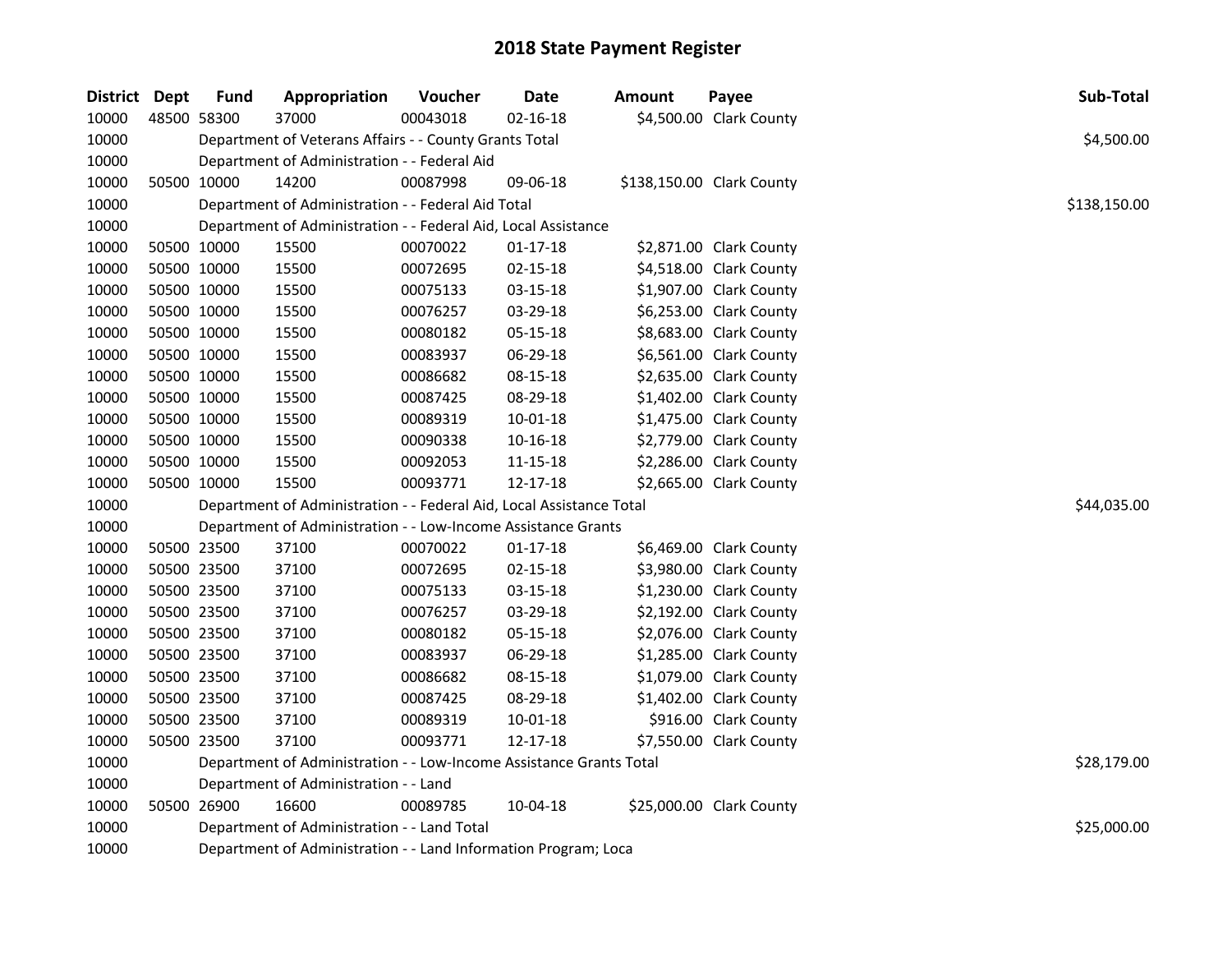| District Dept | <b>Fund</b> | Appropriation                                                         | Voucher  | Date           | Amount                      | Payee                     | Sub-Total      |
|---------------|-------------|-----------------------------------------------------------------------|----------|----------------|-----------------------------|---------------------------|----------------|
| 10000         | 50500 26900 | 17300                                                                 | 00072900 | $02 - 22 - 18$ |                             | \$1,000.00 Clark County   |                |
| 10000         | 50500 26900 | 17300                                                                 | 00075490 | 03-20-18       |                             | \$54,792.00 Clark County  |                |
| 10000         | 50500 26900 | 17300                                                                 | 00081754 | 06-27-18       |                             | \$25,000.00 Clark County  |                |
| 10000         | 50500 26900 | 17300                                                                 | 00088069 | 09-11-18       |                             | \$25,000.00 Clark County  |                |
| 10000         |             | Department of Administration - - Land Information Program; Loca Total |          |                |                             |                           | \$105,792.00   |
| 10000         |             | Public Defender Board - - Transcript, Discovery And Int               |          |                |                             |                           |                |
| 10000         | 55000 10000 | 10600                                                                 | 00123425 | 01-09-18       |                             | \$45.00 Clark County      |                |
| 10000         | 55000 10000 | 10600                                                                 | 00123467 | 01-09-18       |                             | \$17.60 Clark County      |                |
| 10000         | 55000 10000 | 10600                                                                 | 00126014 | 01-29-18       |                             | \$10.00 Clark County      |                |
| 10000         | 55000 10000 | 10600                                                                 | 00129496 | 02-21-18       |                             | \$5.00 Clark County       |                |
| 10000         | 55000 10000 | 10600                                                                 | 00129497 | 02-21-18       |                             | \$15.00 Clark County      |                |
| 10000         | 55000 10000 | 10600                                                                 | 00135540 | 04-04-18       |                             | \$10.00 Clark County      |                |
| 10000         | 55000 10000 | 10600                                                                 | 00162870 | 09-26-18       |                             | \$240.00 Clark County     |                |
| 10000         | 55000 10000 | 10600                                                                 | 00162894 | 09-26-18       |                             | \$40.00 Clark County      |                |
| 10000         | 55000 10000 | 10600                                                                 | 00163650 | 10-05-18       |                             | \$5.00 Clark County       |                |
| 10000         | 55000 10000 | 10600                                                                 | 00171600 | 12-06-18       |                             | \$70.00 Clark County      |                |
| 10000         |             | Public Defender Board - - Transcript, Discovery And Int Total         |          |                |                             |                           | \$457.60       |
| 10000         |             | Department of Revenue - - General Program Operations                  |          |                |                             |                           |                |
| 10000         | 56600 10000 | 10100                                                                 | 00084776 | 02-22-18       |                             | \$130.00 Clark County     |                |
| 10000         | 56600 10000 | 10100                                                                 | 00086773 | 02-22-18       |                             | \$210.50 Clark County     |                |
| 10000         | 56600 10000 | 10100                                                                 | 00106787 | 08-15-18       |                             | \$350.00 Clark County     |                |
| 10000         |             | Department of Revenue - - General Program Operations Total            |          |                |                             |                           | \$690.50       |
| 10000         |             | Circuit Courts - - Circuit Court Costs                                |          |                |                             |                           |                |
| 10000         | 62500 10000 | 10500                                                                 | 00000475 | 01-09-18       |                             | \$26,137.00 Clark County  |                |
| 10000         | 62500 10000 | 10500                                                                 | 00000630 | 02-27-18       |                             | \$1,920.00 Clark County   |                |
| 10000         | 62500 10000 | 10500                                                                 | 00000899 | 07-31-18       |                             | \$3,005.40 Clark County   |                |
| 10000         | 62500 10000 | 10500                                                                 | 00000949 | 08-24-18       |                             | \$56,294.50 Clark County  |                |
| 10000         | 62500 10000 | 10500                                                                 | 00001019 | 08-28-18       |                             | \$2,602.80 Clark County   |                |
| 10000         |             | Circuit Courts - - Circuit Court Costs Total                          |          |                |                             |                           | \$89,959.70    |
| 10000         |             | Shared Revenue and Tax Relief - - County And Municipal Aid            |          |                |                             |                           |                |
| 10000         | 83500 10000 | 10500                                                                 | 00032882 | 07-23-18       |                             | \$276,387.46 Clark County |                |
| 10000         | 83500 10000 | 10500                                                                 | 00035768 | 11-19-18       | \$1,566,195.61 Clark County |                           |                |
| 10000         |             | Shared Revenue and Tax Relief - - County And Municipal Aid Total      |          |                |                             |                           | \$1,842,583.07 |
| 10000         |             | Shared Revenue and Tax Relief - - Exempt Computer Aid                 |          |                |                             |                           |                |
| 10000         | 83500 10000 | 10900                                                                 | 00029879 | 07-23-18       |                             | \$16,340.73 Clark County  |                |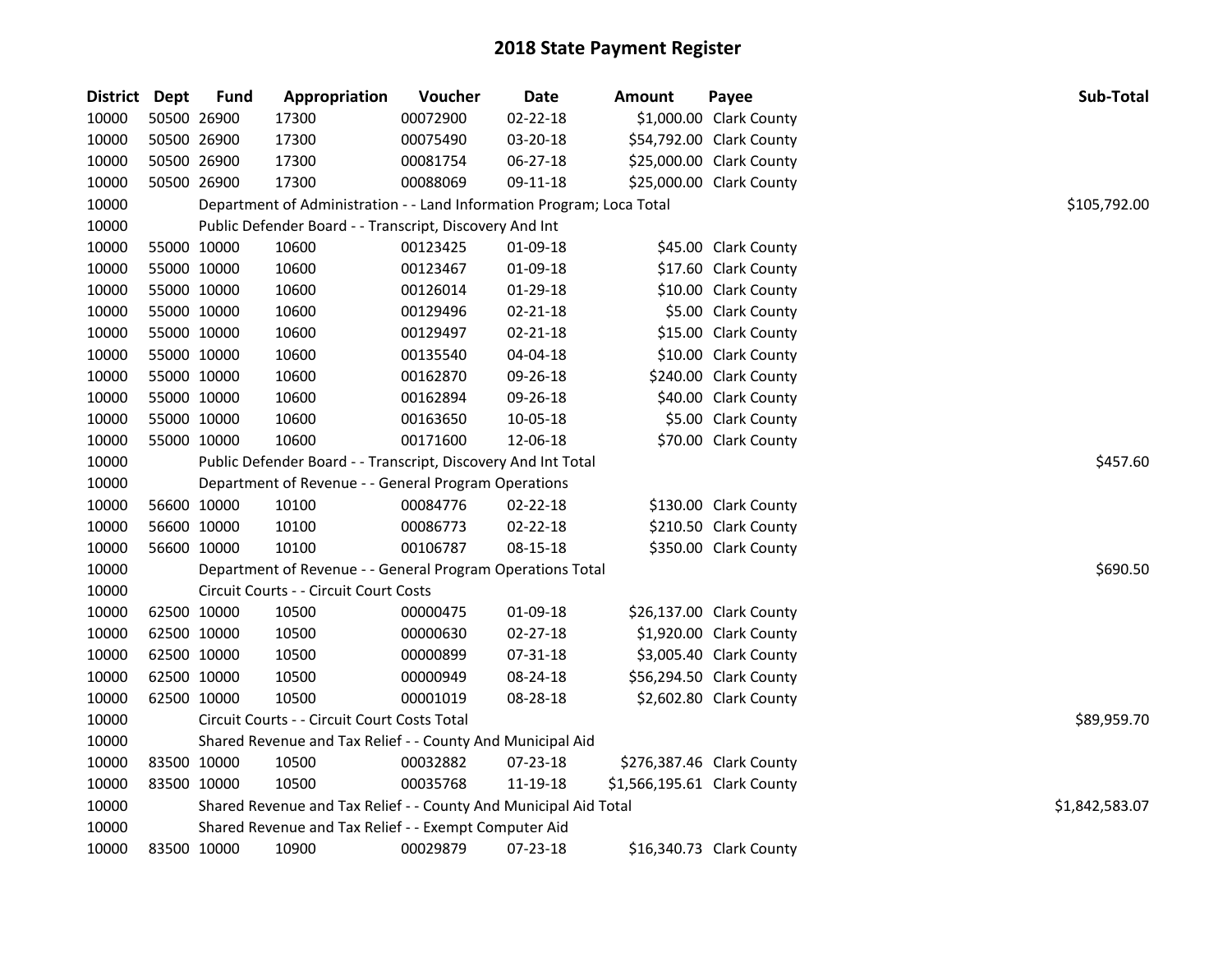| District           | Dept        | <b>Fund</b> | Appropriation                                                         | <b>Voucher</b> | <b>Date</b>    | <b>Amount</b>               | Payee                     | Sub-Total       |
|--------------------|-------------|-------------|-----------------------------------------------------------------------|----------------|----------------|-----------------------------|---------------------------|-----------------|
| 10000              |             |             | Shared Revenue and Tax Relief - - Exempt Computer Aid Total           |                |                |                             |                           | \$16,340.73     |
| 10000              |             |             | Shared Revenue and Tax Relief - - Utility Aid                         |                |                |                             |                           |                 |
| 10000              | 83500 10000 |             | 11000                                                                 | 00032882       | 07-23-18       |                             | \$26,478.23 Clark County  |                 |
| 10000              |             | 83500 10000 | 11000                                                                 | 00035768       | 11-19-18       |                             | \$160,847.72 Clark County |                 |
| 10000              |             |             | Shared Revenue and Tax Relief - - Utility Aid Total                   |                |                |                             |                           | \$187,325.95    |
| 10000              |             |             | Shared Revenue and Tax Relief - - School Lvy Tx/First Dollar Cr       |                |                |                             |                           |                 |
| 10000              |             | 83500 10000 | 30200                                                                 | 00029589       | $07 - 23 - 18$ |                             | \$929,402.52 Clark County |                 |
| 10000              |             | 83500 10000 | 30200                                                                 | 00029737       | $07 - 23 - 18$ | \$3,428,532.47 Clark County |                           |                 |
| 10000              |             |             | Shared Revenue and Tax Relief - - School Lvy Tx/First Dollar Cr Total |                |                |                             |                           | \$4,357,934.99  |
| 10000              |             |             | Shared Revenue and Tax Relief - - Lottery & Gaming Credit             |                |                |                             |                           |                 |
| 10000              | 83500 52100 |             | 36300                                                                 | 00027104       | 03-26-18       |                             | \$966,546.60 Clark County |                 |
| 10000              |             |             | Shared Revenue and Tax Relief - - Lottery & Gaming Credit Total       |                |                |                             |                           | \$966,546.60    |
| <b>10000 Total</b> |             |             |                                                                       |                |                |                             |                           | \$15,318,467.51 |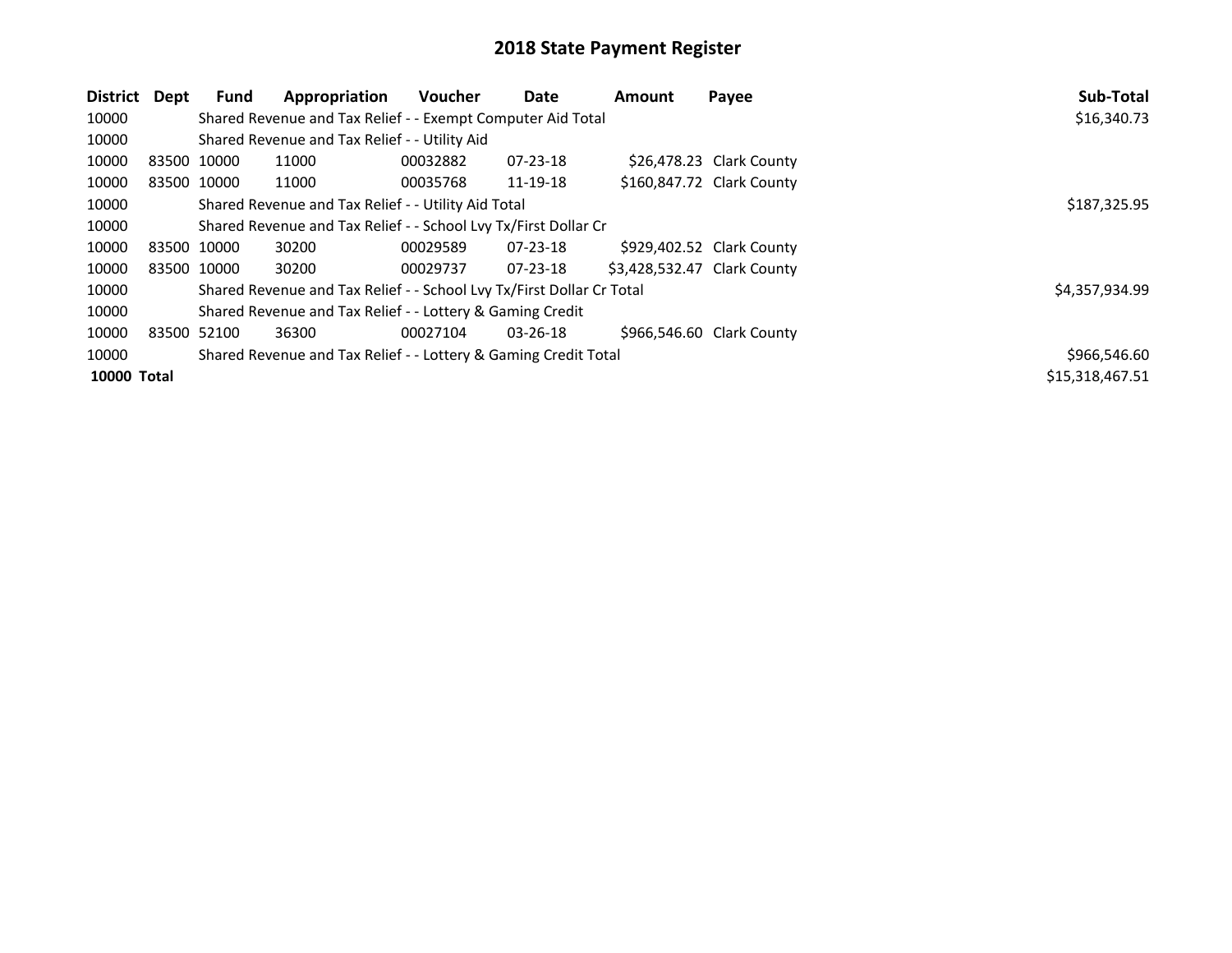| District Dept      |             | <b>Fund</b> | Appropriation                                                          | Voucher  | Date           | Amount | Payee                      | Sub-Total    |
|--------------------|-------------|-------------|------------------------------------------------------------------------|----------|----------------|--------|----------------------------|--------------|
| 10002              |             |             | Dept of Safety & Prof Services - - Fire Dues Distribution              |          |                |        |                            |              |
| 10002              |             | 16500 10000 | 22500                                                                  | 00023810 | 07-25-18       |        | \$1,762.01 Town Of Beaver  |              |
| 10002              |             |             | Dept of Safety & Prof Services - - Fire Dues Distribution Total        |          |                |        |                            | \$1,762.01   |
| 10002              |             |             | Dept of Natural Resources - - Resaids - Cnty Forst, Cl & Mfl           |          |                |        |                            |              |
| 10002              |             | 37000 21200 | 57100                                                                  | 00247224 | 06-28-18       |        | \$102.26 Town Of Beaver    |              |
| 10002              |             |             | Dept of Natural Resources - - Resaids - Cnty Forst, Cl & Mfl Total     |          |                |        |                            | \$102.26     |
| 10002              |             |             | Dept of Natural Resources - - Fin Asst For Responsible Units           |          |                |        |                            |              |
| 10002              |             | 37000 27400 | 67000                                                                  | 00235939 | $05-11-18$     |        | \$607.82 Town Of Beaver    |              |
| 10002              |             |             | Dept of Natural Resources - - Fin Asst For Responsible Units Total     |          |                |        |                            | \$607.82     |
| 10002              |             |             | WI Dept of Transportation - - Trns Aids To Mnc.-Sf                     |          |                |        |                            |              |
| 10002              |             | 39500 21100 | 19100                                                                  | 00203902 | $01 - 02 - 18$ |        | \$37,172.84 Town Of Beaver |              |
| 10002              |             | 39500 21100 | 19100                                                                  | 00234411 | 04-02-18       |        | \$37,172.84 Town Of Beaver |              |
| 10002              |             | 39500 21100 | 19100                                                                  | 00268110 | 07-02-18       |        | \$37,172.84 Town Of Beaver |              |
| 10002              |             | 39500 21100 | 19100                                                                  | 00302162 | 10-01-18       |        | \$37,172.84 Town Of Beaver |              |
| 10002              |             |             | WI Dept of Transportation - - Trns Aids To Mnc.-Sf Total               |          |                |        |                            | \$148,691.36 |
| 10002              |             |             | Department of Military Affairs - - Disaster Recovery Aid               |          |                |        |                            |              |
| 10002              |             | 46500 10000 | 30500                                                                  | 00044910 | $06-15-18$     |        | \$1,790.92 Town Of Beaver  |              |
| 10002              |             |             | Department of Military Affairs - - Disaster Recovery Aid Total         |          |                |        |                            | \$1,790.92   |
| 10002              |             |             | Department of Military Affairs - - Federal Aid, Local Assistance       |          |                |        |                            |              |
| 10002              |             | 46500 10000 | 34200                                                                  | 00040335 | 03-16-18       |        | \$10,745.53 Town Of Beaver |              |
| 10002              |             |             | Department of Military Affairs - - Federal Aid, Local Assistance Total |          |                |        |                            | \$10,745.53  |
| 10002              |             |             | Shared Revenue and Tax Relief - - County And Municipal Aid             |          |                |        |                            |              |
| 10002              | 83500 10000 |             | 10500                                                                  | 00032838 | 07-23-18       |        | \$11,784.94 Town Of Beaver |              |
| 10002              | 83500 10000 |             | 10500                                                                  | 00035724 | 11-19-18       |        | \$66,781.34 Town Of Beaver |              |
| 10002              |             |             | Shared Revenue and Tax Relief - - County And Municipal Aid Total       |          |                |        |                            | \$78,566.28  |
| 10002              |             |             | Shared Revenue and Tax Relief - - Exempt Computer Aid                  |          |                |        |                            |              |
| 10002              | 83500 10000 |             | 10900                                                                  | 00030149 | $07 - 23 - 18$ |        | \$2.03 Town Of Beaver      |              |
| 10002              |             |             | Shared Revenue and Tax Relief - - Exempt Computer Aid Total            | \$2.03   |                |        |                            |              |
| <b>10002 Total</b> |             |             |                                                                        |          |                |        |                            | \$242,268.21 |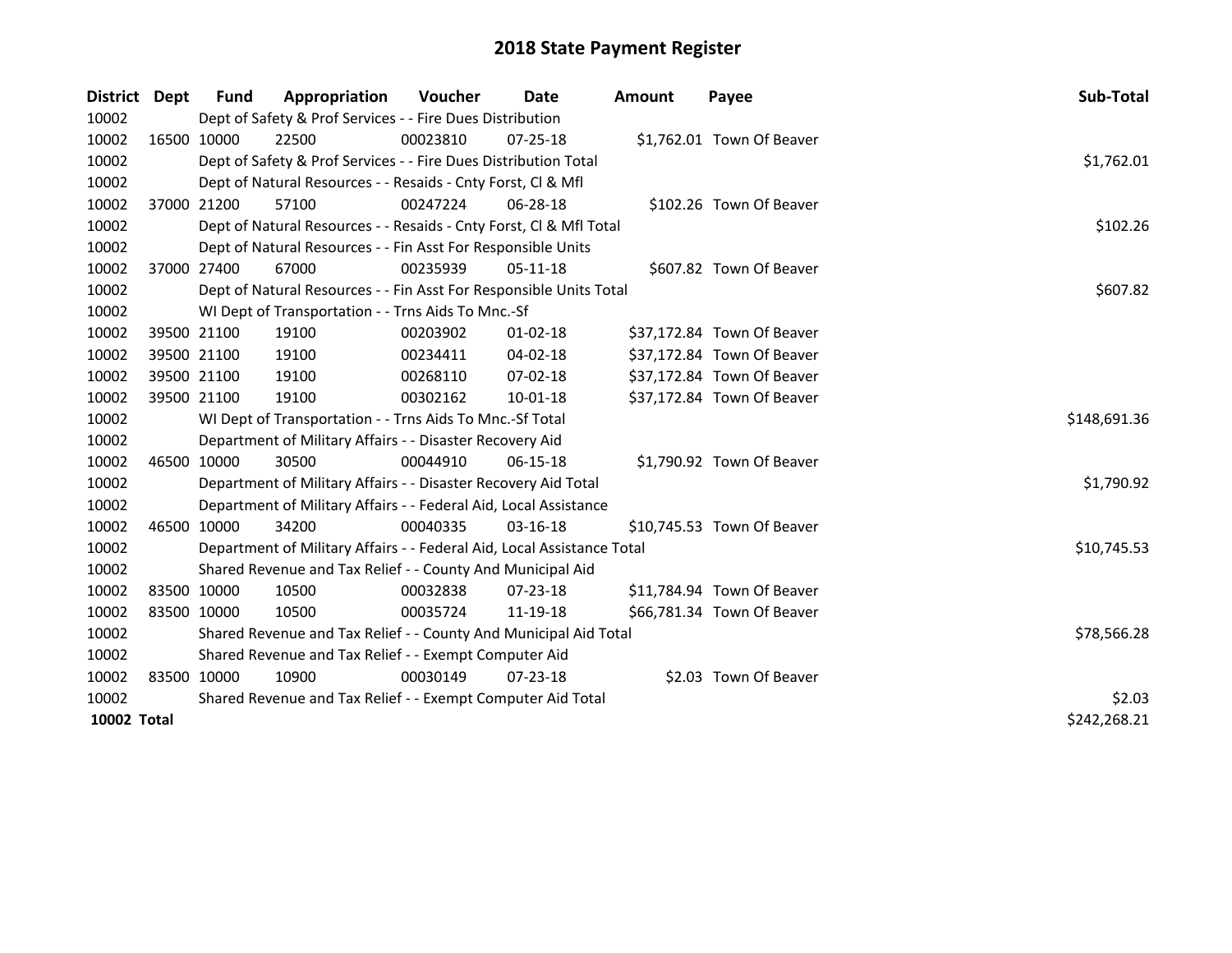| <b>District</b> | Dept        | <b>Fund</b> | Appropriation                                                      | <b>Voucher</b> | Date           | <b>Amount</b> | Payee                      | Sub-Total   |  |  |
|-----------------|-------------|-------------|--------------------------------------------------------------------|----------------|----------------|---------------|----------------------------|-------------|--|--|
| 10004           |             |             | Dept of Safety & Prof Services - - Fire Dues Distribution          |                |                |               |                            |             |  |  |
| 10004           |             | 16500 10000 | 22500                                                              | 00023811       | $07 - 24 - 18$ |               | \$262.00 Town Of Butler    |             |  |  |
| 10004           |             |             | Dept of Safety & Prof Services - - Fire Dues Distribution Total    |                |                |               |                            | \$262.00    |  |  |
| 10004           |             |             | Dept of Natural Resources - - Resaids - Cnty Forst, CI & Mfl       |                |                |               |                            |             |  |  |
| 10004           |             | 37000 21200 | 57100                                                              | 00247225       | 06-28-18       |               | \$4,821.12 Town Of Butler  |             |  |  |
| 10004           |             |             | Dept of Natural Resources - - Resaids - Cnty Forst, Cl & Mfl Total |                |                |               |                            | \$4,821.12  |  |  |
| 10004           |             |             | Dept of Natural Resources - - Fin Asst For Responsible Units       |                |                |               |                            |             |  |  |
| 10004           |             | 37000 27400 | 67000                                                              | 00235728       | 05-11-18       |               | \$336.01 Town Of Butler    |             |  |  |
| 10004           |             |             | Dept of Natural Resources - - Fin Asst For Responsible Units Total |                |                |               |                            | \$336.01    |  |  |
| 10004           |             |             | WI Dept of Transportation - - Trns Aids To Mnc.-Sf                 |                |                |               |                            |             |  |  |
| 10004           |             | 39500 21100 | 19100                                                              | 00203903       | $01 - 02 - 18$ |               | \$12,906.57 Town Of Butler |             |  |  |
| 10004           |             | 39500 21100 | 19100                                                              | 00234412       | 04-02-18       |               | \$12,906.57 Town Of Butler |             |  |  |
| 10004           |             | 39500 21100 | 19100                                                              | 00268111       | $07 - 02 - 18$ |               | \$12,906.57 Town Of Butler |             |  |  |
| 10004           |             | 39500 21100 | 19100                                                              | 00302163       | 10-01-18       |               | \$12,906.58 Town Of Butler |             |  |  |
| 10004           |             |             | WI Dept of Transportation - - Trns Aids To Mnc.-Sf Total           |                |                |               |                            | \$51,626.29 |  |  |
| 10004           |             |             | Shared Revenue and Tax Relief - - County And Municipal Aid         |                |                |               |                            |             |  |  |
| 10004           | 83500 10000 |             | 10500                                                              | 00032839       | $07 - 23 - 18$ |               | \$2,796.95 Town Of Butler  |             |  |  |
| 10004           | 83500 10000 |             | 10500                                                              | 00035725       | 11-19-18       |               | \$15,849.37 Town Of Butler |             |  |  |
| 10004           |             |             | Shared Revenue and Tax Relief - - County And Municipal Aid Total   |                |                |               |                            | \$18,646.32 |  |  |
| 10004           |             |             | Shared Revenue and Tax Relief - - Exempt Computer Aid              |                |                |               |                            |             |  |  |
| 10004           |             | 83500 10000 | 10900                                                              | 00030150       | $07 - 23 - 18$ |               | \$1.01 Town Of Butler      |             |  |  |
| 10004           |             |             | Shared Revenue and Tax Relief - - Exempt Computer Aid Total        |                |                |               |                            | \$1.01      |  |  |
| 10004 Total     |             |             |                                                                    |                |                |               |                            | \$75,692.75 |  |  |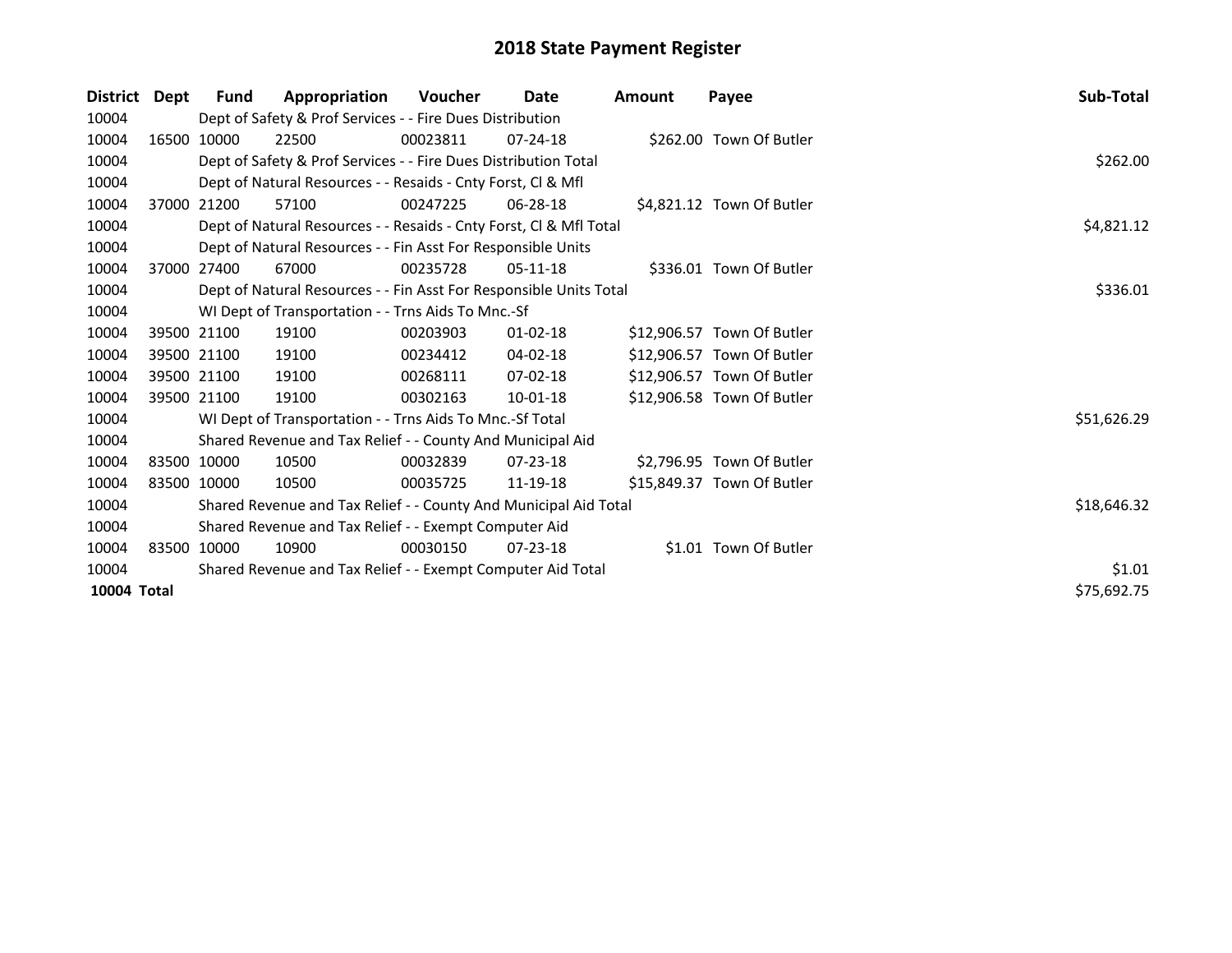| <b>District</b> | Dept        | <b>Fund</b> | Appropriation                                                        | <b>Voucher</b> | Date           | <b>Amount</b> | Payee                     | Sub-Total    |
|-----------------|-------------|-------------|----------------------------------------------------------------------|----------------|----------------|---------------|---------------------------|--------------|
| 10006           |             |             | Dept of Safety & Prof Services - - Fire Dues Distribution            |                |                |               |                           |              |
| 10006           |             | 16500 10000 | 22500                                                                | 00023812       | 07-25-18       |               | \$1,641.87 Town Of Colby  |              |
| 10006           |             |             | Dept of Safety & Prof Services - - Fire Dues Distribution Total      |                |                |               |                           | \$1,641.87   |
| 10006           |             |             | Dept of Natural Resources - - Resaids - Cnty Forst, Cl & Mfl         |                |                |               |                           |              |
| 10006           |             | 37000 21200 | 57100                                                                | 00247226       | $06 - 28 - 18$ |               | \$65.00 Town Of Colby     |              |
| 10006           |             |             | Dept of Natural Resources - - Resaids - Cnty Forst, CI & Mfl Total   | \$65.00        |                |               |                           |              |
| 10006           |             |             | Dept of Natural Resources - - Fin Asst For Responsible Units         |                |                |               |                           |              |
| 10006           |             | 37000 27400 | 67000                                                                | 00235286       | 05-11-18       |               | \$1,568.53 Town Of Colby  |              |
| 10006           |             |             | Dept of Natural Resources - - Fin Asst For Responsible Units Total   |                |                |               |                           | \$1,568.53   |
| 10006           |             |             | WI Dept of Transportation - - Trns Aids To Mnc.-Sf                   |                |                |               |                           |              |
| 10006           |             | 39500 21100 | 19100                                                                | 00203904       | 01-02-18       |               | \$27,915.46 Town Of Colby |              |
| 10006           |             | 39500 21100 | 19100                                                                | 00234413       | 04-02-18       |               | \$27,915.46 Town Of Colby |              |
| 10006           |             | 39500 21100 | 19100                                                                | 00268112       | 07-02-18       |               | \$27,915.46 Town Of Colby |              |
| 10006           | 39500 21100 |             | 19100                                                                | 00302164       | 10-01-18       |               | \$27,915.48 Town Of Colby |              |
| 10006           |             |             | WI Dept of Transportation - - Trns Aids To Mnc.-Sf Total             | \$111,661.86   |                |               |                           |              |
| 10006           |             |             | Department of Administration - - Hv Trans Ln Annual Impact Fee       |                |                |               |                           |              |
| 10006           |             | 50500 10000 | 17400                                                                | 00078630       | 05-01-18       |               | \$30,959.00 Town Of Colby |              |
| 10006           |             |             | Department of Administration - - Hv Trans Ln Annual Impact Fee Total |                |                |               |                           | \$30,959.00  |
| 10006           |             |             | Shared Revenue and Tax Relief - - County And Municipal Aid           |                |                |               |                           |              |
| 10006           |             | 83500 10000 | 10500                                                                | 00032840       | 07-23-18       |               | \$8,419.00 Town Of Colby  |              |
| 10006           | 83500 10000 |             | 10500                                                                | 00035726       | 11-19-18       |               | \$47,707.67 Town Of Colby |              |
| 10006           |             |             | Shared Revenue and Tax Relief - - County And Municipal Aid Total     |                |                |               |                           | \$56,126.67  |
| 10006           |             |             | Shared Revenue and Tax Relief - - Exempt Computer Aid                |                |                |               |                           |              |
| 10006           |             | 83500 10000 | 10900                                                                | 00030151       | $07 - 23 - 18$ |               | \$13.19 Town Of Colby     |              |
| 10006           |             |             | Shared Revenue and Tax Relief - - Exempt Computer Aid Total          |                |                |               |                           | \$13.19      |
| 10006           |             |             | Shared Revenue and Tax Relief - - Utility Aid                        |                |                |               |                           |              |
| 10006           |             | 83500 10000 | 11000                                                                | 00032840       | 07-23-18       |               | \$6,397.79 Town Of Colby  |              |
| 10006           | 83500 10000 |             | 11000                                                                | 00035726       | 11-19-18       |               | \$37,077.63 Town Of Colby |              |
| 10006           |             |             | Shared Revenue and Tax Relief - - Utility Aid Total                  | \$43,475.42    |                |               |                           |              |
| 10006 Total     |             |             |                                                                      |                |                |               |                           | \$245,511.54 |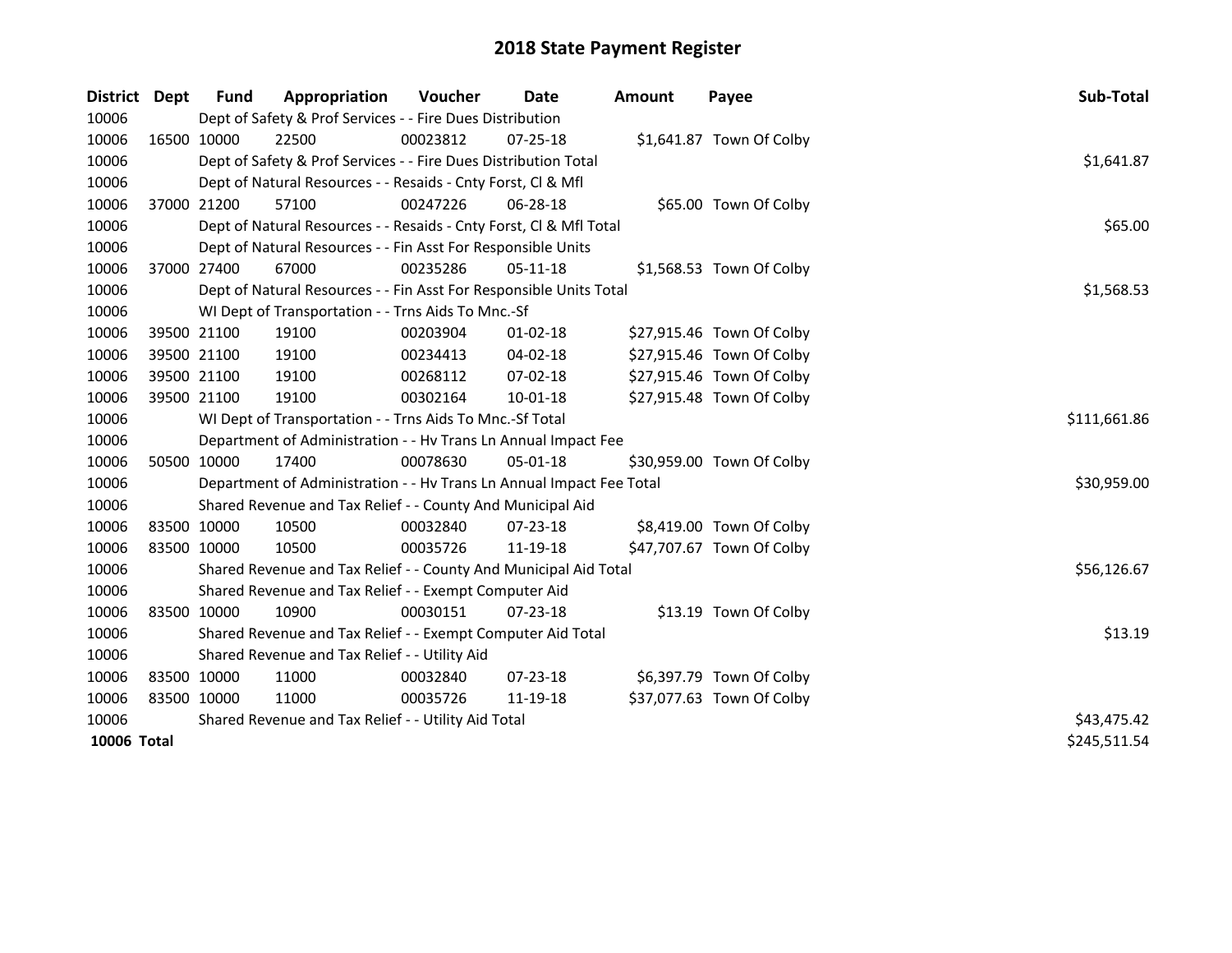| District Dept      |             | Fund                                                        | Appropriation                                                      | <b>Voucher</b> | Date           | Amount | Payee                        | Sub-Total    |
|--------------------|-------------|-------------------------------------------------------------|--------------------------------------------------------------------|----------------|----------------|--------|------------------------------|--------------|
| 10008              |             |                                                             | Dept of Safety & Prof Services - - Fire Dues Distribution          |                |                |        |                              |              |
| 10008              |             | 16500 10000                                                 | 22500                                                              | 00023813       | $07 - 25 - 18$ |        | \$2,561.03 Town Of Dewhurst  |              |
| 10008              |             |                                                             | Dept of Safety & Prof Services - - Fire Dues Distribution Total    |                |                |        |                              | \$2,561.03   |
| 10008              |             |                                                             | Dept of Natural Resources - - Aids In Lieu Of Taxes - Gener        |                |                |        |                              |              |
| 10008              |             | 37000 10000                                                 | 50300                                                              | 00211656       | $02 - 02 - 18$ |        | \$27,406.75 Town Of Dewhurst |              |
| 10008              |             |                                                             | Dept of Natural Resources - - Aids In Lieu Of Taxes - Gener Total  |                |                |        |                              | \$27,406.75  |
| 10008              |             |                                                             | Dept of Natural Resources - - Resaids - Cnty Forst, CI & Mfl       |                |                |        |                              |              |
| 10008              |             | 37000 21200                                                 | 57100                                                              | 00247227       | 06-28-18       |        | \$4,694.06 Town Of Dewhurst  |              |
| 10008              |             |                                                             | Dept of Natural Resources - - Resaids - Cnty Forst, Cl & Mfl Total |                |                |        |                              | \$4,694.06   |
| 10008              |             |                                                             | Dept of Natural Resources - - Fin Asst For Responsible Units       |                |                |        |                              |              |
| 10008              |             | 37000 27400                                                 | 67000                                                              | 00235287       | $05-11-18$     |        | \$936.70 Town Of Dewhurst    |              |
| 10008              |             |                                                             | Dept of Natural Resources - - Fin Asst For Responsible Units Total | \$936.70       |                |        |                              |              |
| 10008              |             |                                                             | WI Dept of Transportation - - Trns Aids To Mnc.-Sf                 |                |                |        |                              |              |
| 10008              |             | 39500 21100                                                 | 19100                                                              | 00203905       | $01 - 02 - 18$ |        | \$23,979.58 Town Of Dewhurst |              |
| 10008              |             | 39500 21100                                                 | 19100                                                              | 00234414       | 04-02-18       |        | \$23,979.58 Town Of Dewhurst |              |
| 10008              |             | 39500 21100                                                 | 19100                                                              | 00268113       | 07-02-18       |        | \$23,979.58 Town Of Dewhurst |              |
| 10008              |             | 39500 21100                                                 | 19100                                                              | 00302165       | 10-01-18       |        | \$23,979.61 Town Of Dewhurst |              |
| 10008              |             |                                                             | WI Dept of Transportation - - Trns Aids To Mnc.-Sf Total           |                |                |        |                              | \$95,918.35  |
| 10008              |             |                                                             | Shared Revenue and Tax Relief - - County And Municipal Aid         |                |                |        |                              |              |
| 10008              |             | 83500 10000                                                 | 10500                                                              | 00032841       | $07 - 23 - 18$ |        | \$595.07 Town Of Dewhurst    |              |
| 10008              | 83500 10000 |                                                             | 10500                                                              | 00035727       | 11-19-18       |        | \$3,530.11 Town Of Dewhurst  |              |
| 10008              |             |                                                             | Shared Revenue and Tax Relief - - County And Municipal Aid Total   | \$4,125.18     |                |        |                              |              |
| 10008              |             |                                                             | Shared Revenue and Tax Relief - - Exempt Computer Aid              |                |                |        |                              |              |
| 10008              |             | 83500 10000                                                 | 10900                                                              | 00030152       | $07 - 23 - 18$ |        | \$1.01 Town Of Dewhurst      |              |
| 10008              |             | Shared Revenue and Tax Relief - - Exempt Computer Aid Total | \$1.01                                                             |                |                |        |                              |              |
| <b>10008 Total</b> |             |                                                             |                                                                    |                |                |        |                              | \$135,643.08 |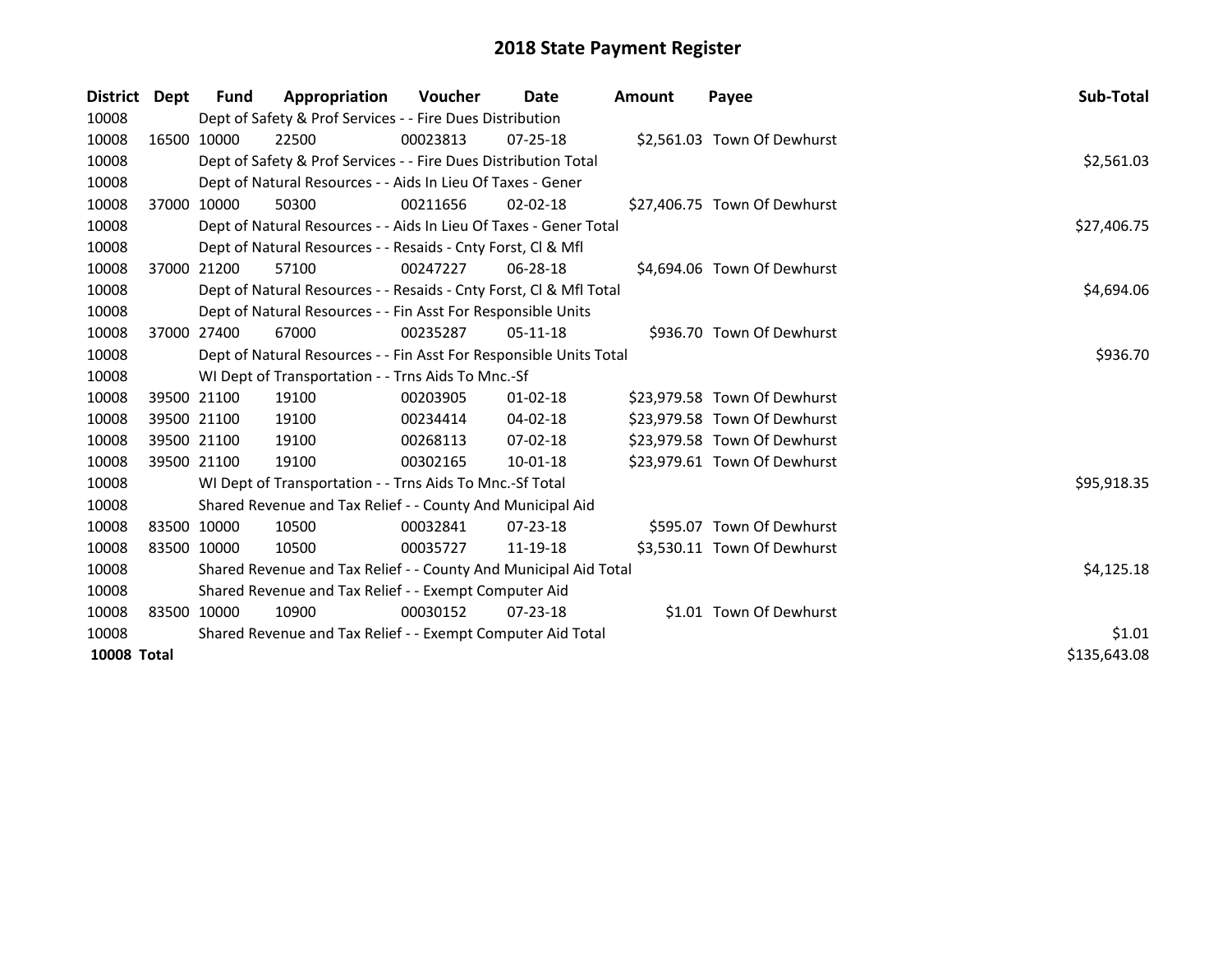| District Dept      | <b>Fund</b>                                         | Appropriation                                                      | <b>Voucher</b> | Date           | <b>Amount</b> | Payee                     | Sub-Total    |
|--------------------|-----------------------------------------------------|--------------------------------------------------------------------|----------------|----------------|---------------|---------------------------|--------------|
| 10010              |                                                     | Dept of Safety & Prof Services - - Fire Dues Distribution          |                |                |               |                           |              |
| 10010              | 16500 10000                                         | 22500                                                              | 00023814       | $07 - 25 - 18$ |               | \$2,369.45 Town Of Eaton  |              |
| 10010              |                                                     | Dept of Safety & Prof Services - - Fire Dues Distribution Total    |                |                |               |                           | \$2,369.45   |
| 10010              |                                                     | Dept of Natural Resources - - Resaids - Cnty Forst, Cl & Mfl       |                |                |               |                           |              |
| 10010              | 37000 21200                                         | 57100                                                              | 00247228       | 06-28-18       |               | \$404.91 Town Of Eaton    |              |
| 10010              |                                                     | Dept of Natural Resources - - Resaids - Cnty Forst, Cl & Mfl Total |                |                |               |                           | \$404.91     |
| 10010              |                                                     | Dept of Natural Resources - - Fin Asst For Responsible Units       |                |                |               |                           |              |
| 10010              | 37000 27400                                         | 67000                                                              | 00235922       | $05-11-18$     |               | \$2,152.34 Town Of Eaton  |              |
| 10010              |                                                     | Dept of Natural Resources - - Fin Asst For Responsible Units Total |                |                |               |                           | \$2,152.34   |
| 10010              |                                                     | WI Dept of Transportation - - Trns Aids To Mnc.-Sf                 |                |                |               |                           |              |
| 10010              | 39500 21100                                         | 19100                                                              | 00203906       | $01 - 02 - 18$ |               | \$25,938.56 Town Of Eaton |              |
| 10010              | 39500 21100                                         | 19100                                                              | 00234415       | 04-02-18       |               | \$25,938.56 Town Of Eaton |              |
| 10010              | 39500 21100                                         | 19100                                                              | 00268114       | $07 - 02 - 18$ |               | \$25,938.56 Town Of Eaton |              |
| 10010              | 39500 21100                                         | 19100                                                              | 00302166       | 10-01-18       |               | \$25,938.59 Town Of Eaton |              |
| 10010              |                                                     | WI Dept of Transportation - - Trns Aids To Mnc.-Sf Total           |                |                |               |                           | \$103,754.27 |
| 10010              |                                                     | Shared Revenue and Tax Relief - - County And Municipal Aid         |                |                |               |                           |              |
| 10010              | 83500 10000                                         | 10500                                                              | 00032842       | $07 - 23 - 18$ |               | \$5,829.55 Town Of Eaton  |              |
| 10010              | 83500 10000                                         | 10500                                                              | 00035728       | 11-19-18       |               | \$33,034.11 Town Of Eaton |              |
| 10010              |                                                     | Shared Revenue and Tax Relief - - County And Municipal Aid Total   |                |                |               |                           | \$38,863.66  |
| 10010              |                                                     | Shared Revenue and Tax Relief - - Exempt Computer Aid              |                |                |               |                           |              |
| 10010              | 83500 10000                                         | 10900                                                              | 00030153       | $07 - 23 - 18$ |               | \$93.35 Town Of Eaton     |              |
| 10010              |                                                     | Shared Revenue and Tax Relief - - Exempt Computer Aid Total        |                |                |               |                           | \$93.35      |
| 10010              |                                                     | Shared Revenue and Tax Relief - - Utility Aid                      |                |                |               |                           |              |
| 10010              | 83500 10000                                         | 11000                                                              | 00032842       | $07 - 23 - 18$ |               | \$1,399.03 Town Of Eaton  |              |
| 10010              | 83500 10000                                         | 11000                                                              | 00035728       | 11-19-18       |               | \$8,088.45 Town Of Eaton  |              |
| 10010              | Shared Revenue and Tax Relief - - Utility Aid Total | \$9,487.48                                                         |                |                |               |                           |              |
| <b>10010 Total</b> |                                                     |                                                                    |                |                |               |                           | \$157,125.46 |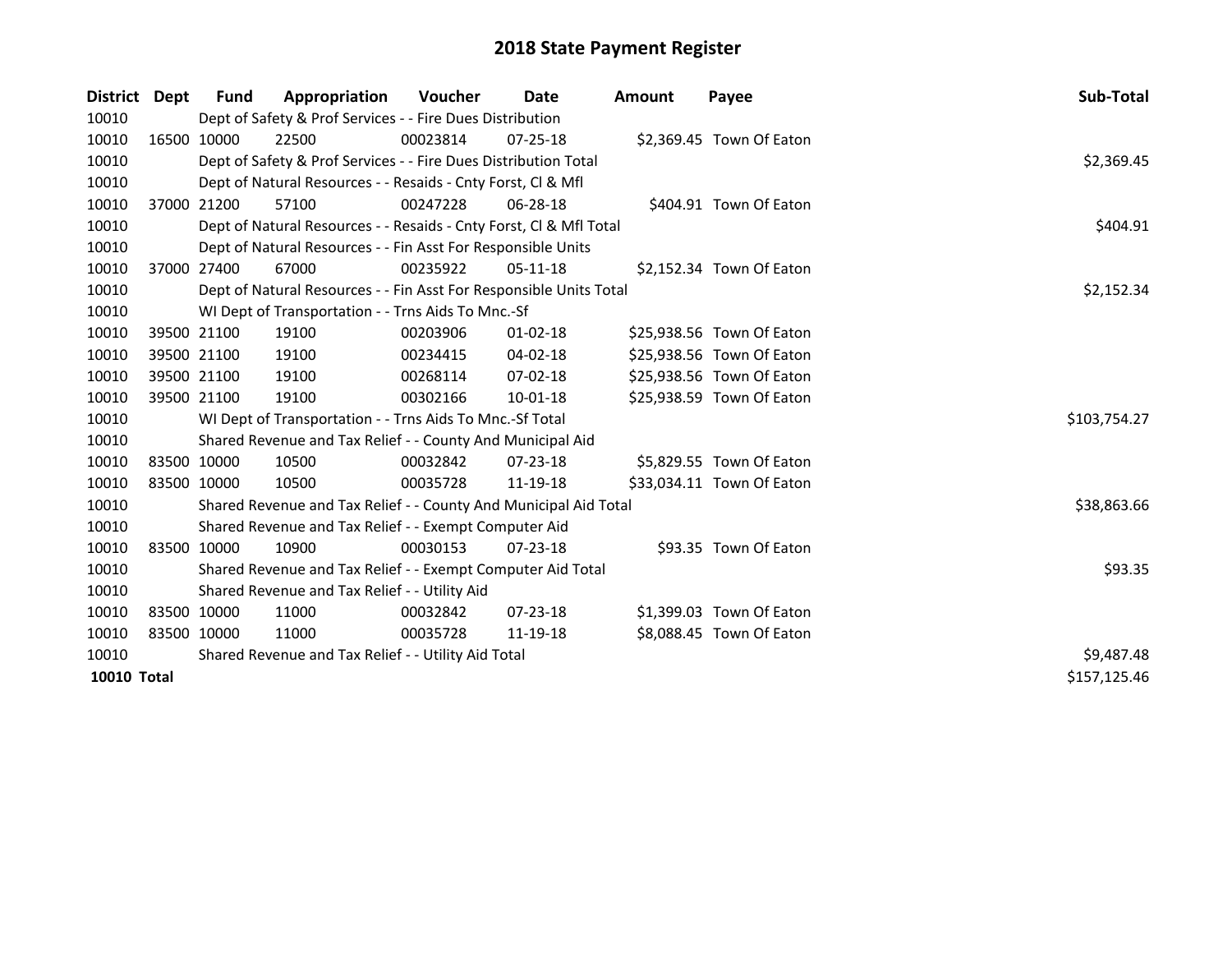| <b>District</b>    | Dept | Fund        | Appropriation                                                      | <b>Voucher</b> | Date           | Amount | Payee                      | Sub-Total   |  |
|--------------------|------|-------------|--------------------------------------------------------------------|----------------|----------------|--------|----------------------------|-------------|--|
| 10012              |      |             | Dept of Safety & Prof Services - - Fire Dues Distribution          |                |                |        |                            |             |  |
| 10012              |      | 16500 10000 | 22500                                                              | 00023815       | $07 - 24 - 18$ |        | \$1,093.43 Town Of Foster  |             |  |
| 10012              |      |             | Dept of Safety & Prof Services - - Fire Dues Distribution Total    |                |                |        |                            | \$1,093.43  |  |
| 10012              |      |             | Dept of Natural Resources - - General Program Operations --        |                |                |        |                            |             |  |
| 10012              |      | 37000 21200 | 25400                                                              | 00286595       | 12-28-18       |        | \$3,760.00 Town Of Foster  |             |  |
| 10012              |      |             | Dept of Natural Resources - - General Program Operations -- Total  |                |                |        |                            | \$3,760.00  |  |
| 10012              |      |             | Dept of Natural Resources - - Resaids - Cnty Forst, Cl & Mfl       |                |                |        |                            |             |  |
| 10012              |      | 37000 21200 | 57100                                                              | 00247229       | 06-28-18       |        | \$13,047.07 Town Of Foster |             |  |
| 10012              |      |             | Dept of Natural Resources - - Resaids - Cnty Forst, Cl & Mfl Total |                |                |        |                            | \$13,047.07 |  |
| 10012              |      |             | Dept of Natural Resources - - Fin Asst For Responsible Units       |                |                |        |                            |             |  |
| 10012              |      | 37000 27400 | 67000                                                              | 00235339       | $05-11-18$     |        | \$300.35 Town Of Foster    |             |  |
| 10012              |      |             | Dept of Natural Resources - - Fin Asst For Responsible Units Total |                |                |        |                            | \$300.35    |  |
| 10012              |      |             | WI Dept of Transportation - - Trns Aids To Mnc.-Sf                 |                |                |        |                            |             |  |
| 10012              |      | 39500 21100 | 19100                                                              | 00203907       | 01-02-18       |        | \$10,690.77 Town Of Foster |             |  |
| 10012              |      | 39500 21100 | 19100                                                              | 00234416       | 04-02-18       |        | \$10,690.77 Town Of Foster |             |  |
| 10012              |      | 39500 21100 | 19100                                                              | 00268115       | $07 - 02 - 18$ |        | \$10,690.77 Town Of Foster |             |  |
| 10012              |      | 39500 21100 | 19100                                                              | 00302167       | $10-01-18$     |        | \$10,690.79 Town Of Foster |             |  |
| 10012              |      |             | WI Dept of Transportation - - Trns Aids To Mnc.-Sf Total           |                |                |        |                            | \$42,763.10 |  |
| 10012              |      |             | Shared Revenue and Tax Relief - - County And Municipal Aid         |                |                |        |                            |             |  |
| 10012              |      | 83500 10000 | 10500                                                              | 00032843       | $07 - 23 - 18$ |        | \$1,780.61 Town Of Foster  |             |  |
| 10012              |      | 83500 10000 | 10500                                                              | 00035729       | 11-19-18       |        | \$10,090.13 Town Of Foster |             |  |
| 10012              |      |             | Shared Revenue and Tax Relief - - County And Municipal Aid Total   |                |                |        |                            | \$11,870.74 |  |
| <b>10012 Total</b> |      |             |                                                                    |                |                |        |                            | \$72,834.69 |  |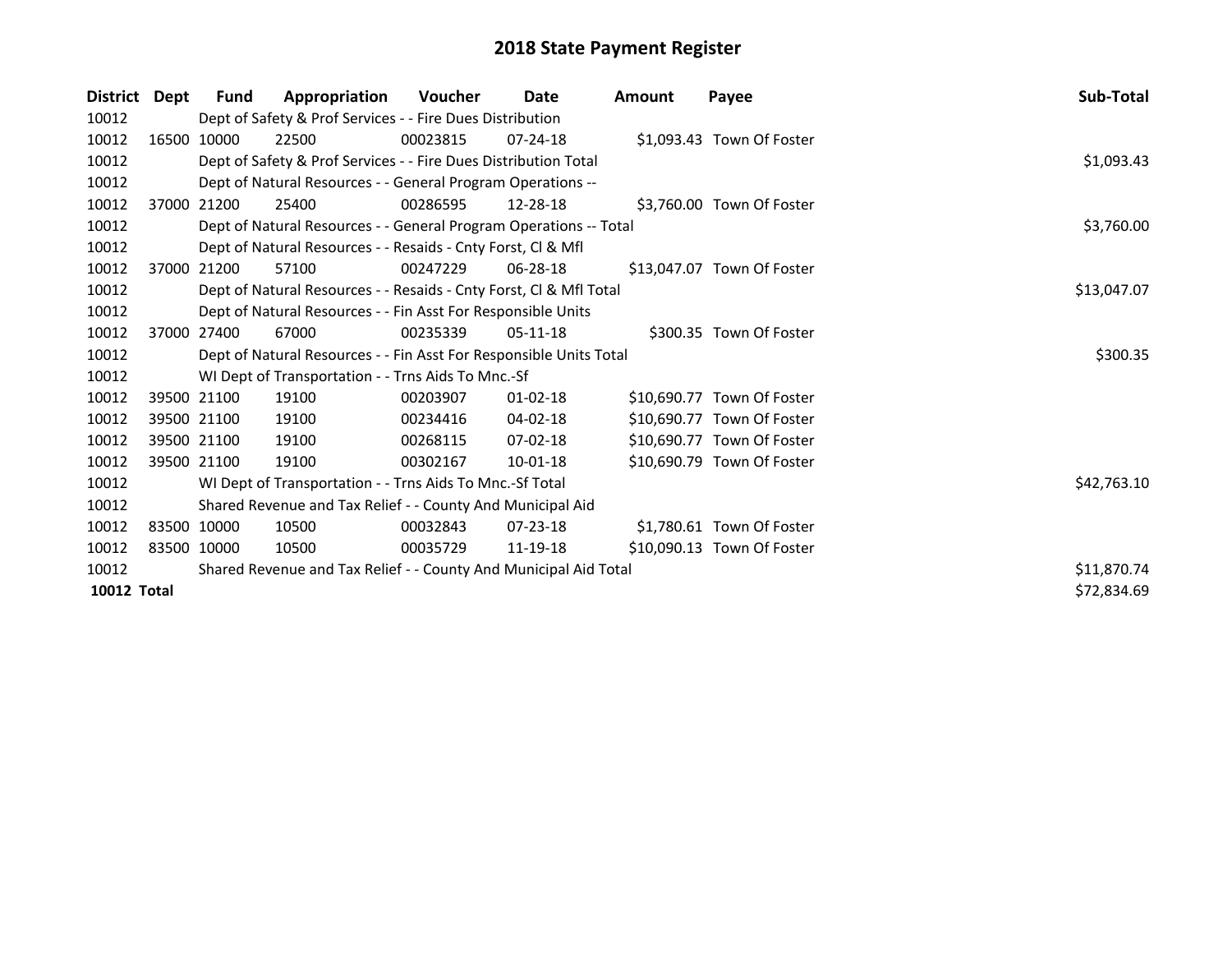| District Dept |             | <b>Fund</b>                                         | Appropriation                                                      | <b>Voucher</b> | Date           | <b>Amount</b> | Payee                       | <b>Sub-Total</b> |
|---------------|-------------|-----------------------------------------------------|--------------------------------------------------------------------|----------------|----------------|---------------|-----------------------------|------------------|
| 10014         |             |                                                     | Dept of Safety & Prof Services - - Fire Dues Distribution          |                |                |               |                             |                  |
| 10014         |             | 16500 10000                                         | 22500                                                              | 00023816       | $07 - 25 - 18$ |               | \$2,403.86 Town Of Fremont  |                  |
| 10014         |             |                                                     | Dept of Safety & Prof Services - - Fire Dues Distribution Total    |                |                |               |                             | \$2,403.86       |
| 10014         |             |                                                     | Dept of Natural Resources - - Resaids - Cnty Forst, CI & Mfl       |                |                |               |                             |                  |
| 10014         |             | 37000 21200                                         | 57100                                                              | 00247230       | 06-28-18       |               | \$186.84 Town Of Fremont    |                  |
| 10014         |             |                                                     | Dept of Natural Resources - - Resaids - Cnty Forst, Cl & Mfl Total |                |                |               |                             | \$186.84         |
| 10014         |             |                                                     | Dept of Natural Resources - - Fin Asst For Responsible Units       |                |                |               |                             |                  |
| 10014         |             | 37000 27400                                         | 67000                                                              | 00235274       | 05-11-18       |               | \$691.82 Town Of Fremont    |                  |
| 10014         |             |                                                     | Dept of Natural Resources - - Fin Asst For Responsible Units Total |                |                |               |                             | \$691.82         |
| 10014         |             |                                                     | WI Dept of Transportation - - Trns Aids To Mnc.-Sf                 |                |                |               |                             |                  |
| 10014         |             | 39500 21100                                         | 19100                                                              | 00203908       | $01 - 02 - 18$ |               | \$37,823.84 Town Of Fremont |                  |
| 10014         |             | 39500 21100                                         | 19100                                                              | 00234417       | 04-02-18       |               | \$37,823.84 Town Of Fremont |                  |
| 10014         |             | 39500 21100                                         | 19100                                                              | 00268116       | 07-02-18       |               | \$37,823.84 Town Of Fremont |                  |
| 10014         |             | 39500 21100                                         | 19100                                                              | 00302168       | 10-01-18       |               | \$37,823.85 Town Of Fremont |                  |
| 10014         |             |                                                     | WI Dept of Transportation - - Trns Aids To Mnc.-Sf Total           |                |                |               |                             | \$151,295.37     |
| 10014         |             |                                                     | Shared Revenue and Tax Relief - - County And Municipal Aid         |                |                |               |                             |                  |
| 10014         |             | 83500 10000                                         | 10500                                                              | 00032844       | 07-23-18       |               | \$9,335.22 Town Of Fremont  |                  |
| 10014         |             | 83500 10000                                         | 10500                                                              | 00035730       | 11-19-18       |               | \$52,899.55 Town Of Fremont |                  |
| 10014         |             |                                                     | Shared Revenue and Tax Relief - - County And Municipal Aid Total   |                |                |               |                             | \$62,234.77      |
| 10014         |             |                                                     | Shared Revenue and Tax Relief - - Exempt Computer Aid              |                |                |               |                             |                  |
| 10014         |             | 83500 10000                                         | 10900                                                              | 00030154       | $07 - 23 - 18$ |               | \$121.76 Town Of Fremont    |                  |
| 10014         |             |                                                     | Shared Revenue and Tax Relief - - Exempt Computer Aid Total        |                |                |               |                             | \$121.76         |
| 10014         |             |                                                     | Shared Revenue and Tax Relief - - Utility Aid                      |                |                |               |                             |                  |
| 10014         | 83500 10000 |                                                     | 11000                                                              | 00032844       | $07 - 23 - 18$ |               | \$147.72 Town Of Fremont    |                  |
| 10014         |             | 83500 10000                                         | 11000                                                              | 00035730       | 11-19-18       |               | \$872.37 Town Of Fremont    |                  |
| 10014         |             | Shared Revenue and Tax Relief - - Utility Aid Total | \$1,020.09                                                         |                |                |               |                             |                  |
| 10014 Total   |             |                                                     |                                                                    |                |                |               |                             | \$217,954.51     |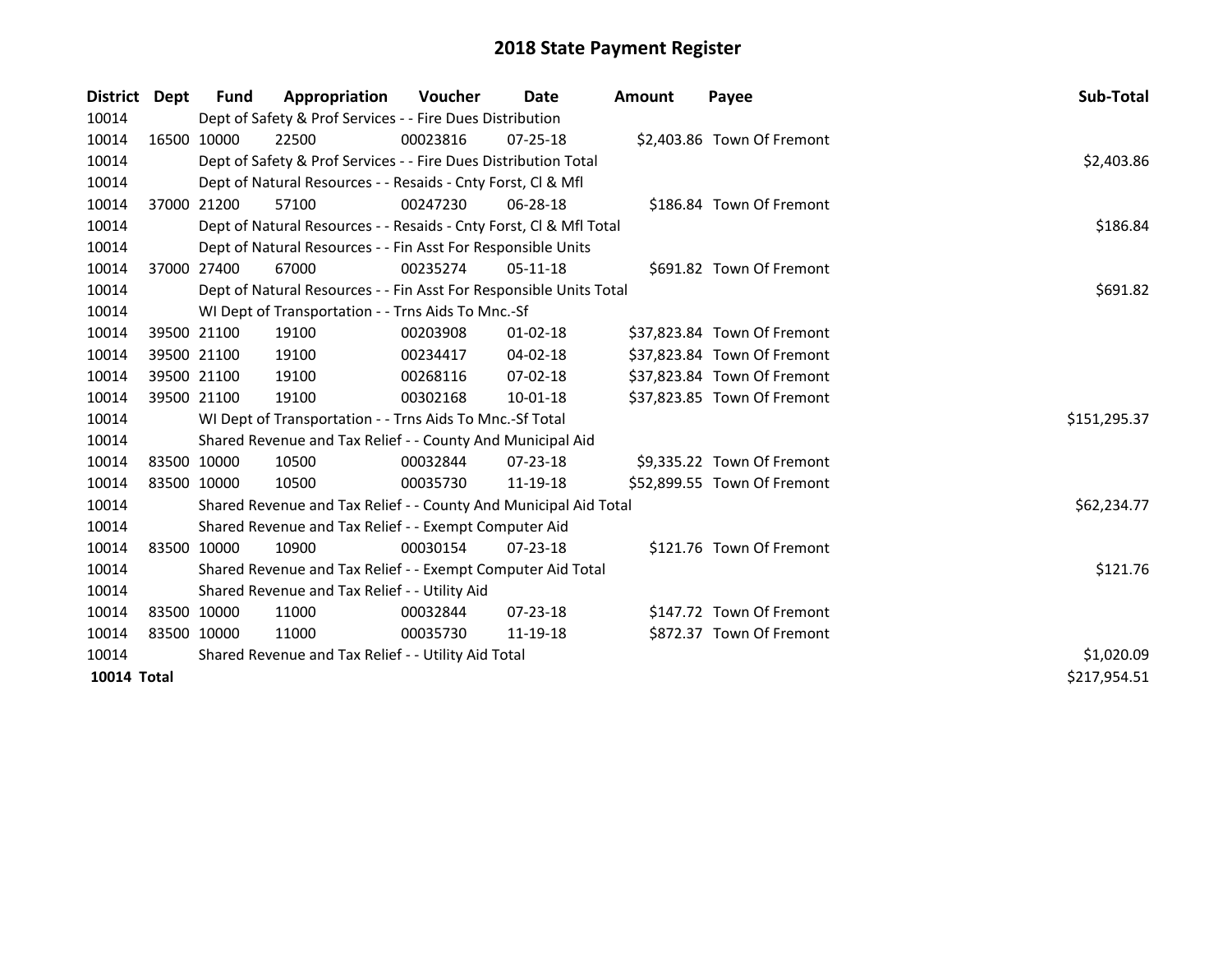| District    | Dept | <b>Fund</b>                                                                    | Appropriation                                                      | <b>Voucher</b> | Date           | <b>Amount</b> | Payee                     | Sub-Total    |  |
|-------------|------|--------------------------------------------------------------------------------|--------------------------------------------------------------------|----------------|----------------|---------------|---------------------------|--------------|--|
| 10016       |      |                                                                                | Dept of Safety & Prof Services - - Fire Dues Distribution          |                |                |               |                           |              |  |
| 10016       |      | 16500 10000                                                                    | 22500                                                              | 00023817       | $07 - 25 - 18$ |               | \$1,925.69 Town Of Grant  |              |  |
| 10016       |      |                                                                                | Dept of Safety & Prof Services - - Fire Dues Distribution Total    |                |                |               |                           | \$1,925.69   |  |
| 10016       |      |                                                                                | Dept of Natural Resources - - Resaids - Cnty Forst, CI & Mfl       |                |                |               |                           |              |  |
| 10016       |      | 37000 21200                                                                    | 57100                                                              | 00247231       | 06-28-18       |               | \$269.06 Town Of Grant    |              |  |
| 10016       |      | Dept of Natural Resources - - Resaids - Cnty Forst, CI & Mfl Total<br>\$269.06 |                                                                    |                |                |               |                           |              |  |
| 10016       |      |                                                                                | Dept of Natural Resources - - Fin Asst For Responsible Units       |                |                |               |                           |              |  |
| 10016       |      | 37000 27400                                                                    | 67000                                                              | 00235864       | $05-11-18$     |               | \$407.33 Town Of Grant    |              |  |
| 10016       |      |                                                                                | Dept of Natural Resources - - Fin Asst For Responsible Units Total |                |                |               |                           | \$407.33     |  |
| 10016       |      |                                                                                | Dept of Natural Resources - - Recycling Consolidation Grants       |                |                |               |                           |              |  |
| 10016       |      | 37000 27400                                                                    | 67300                                                              | 00235864       | 05-11-18       |               | \$242.60 Town Of Grant    |              |  |
| 10016       |      |                                                                                | Dept of Natural Resources - - Recycling Consolidation Grants Total |                |                |               |                           | \$242.60     |  |
| 10016       |      |                                                                                | WI Dept of Transportation - - Trns Aids To Mnc.-Sf                 |                |                |               |                           |              |  |
| 10016       |      | 39500 21100                                                                    | 19100                                                              | 00203909       | $01 - 02 - 18$ |               | \$37,823.84 Town Of Grant |              |  |
| 10016       |      | 39500 21100                                                                    | 19100                                                              | 00234418       | 04-02-18       |               | \$37,823.84 Town Of Grant |              |  |
| 10016       |      | 39500 21100                                                                    | 19100                                                              | 00268117       | $07 - 02 - 18$ |               | \$37,823.84 Town Of Grant |              |  |
| 10016       |      | 39500 21100                                                                    | 19100                                                              | 00302169       | 10-01-18       |               | \$37,823.85 Town Of Grant |              |  |
| 10016       |      |                                                                                | WI Dept of Transportation - - Trns Aids To Mnc.-Sf Total           |                |                |               |                           | \$151,295.37 |  |
| 10016       |      |                                                                                | Shared Revenue and Tax Relief - - County And Municipal Aid         |                |                |               |                           |              |  |
| 10016       |      | 83500 10000                                                                    | 10500                                                              | 00032845       | 07-23-18       |               | \$12,841.76 Town Of Grant |              |  |
| 10016       |      | 83500 10000                                                                    | 10500                                                              | 00035731       | 11-19-18       |               | \$72,769.99 Town Of Grant |              |  |
| 10016       |      |                                                                                | Shared Revenue and Tax Relief - - County And Municipal Aid Total   |                |                |               |                           | \$85,611.75  |  |
| 10016       |      |                                                                                | Shared Revenue and Tax Relief - - Exempt Computer Aid              |                |                |               |                           |              |  |
| 10016       |      | 83500 10000                                                                    | 10900                                                              | 00030155       | $07 - 23 - 18$ |               | \$8.12 Town Of Grant      |              |  |
| 10016       |      |                                                                                | Shared Revenue and Tax Relief - - Exempt Computer Aid Total        |                |                |               |                           | \$8.12       |  |
| 10016       |      | Shared Revenue and Tax Relief - - Lottery & Gaming Credit                      |                                                                    |                |                |               |                           |              |  |
| 10016       |      | 83500 52100                                                                    | 36300                                                              | 00027290       | 03-26-18       |               | \$594.36 Town Of Grant    |              |  |
| 10016       |      | Shared Revenue and Tax Relief - - Lottery & Gaming Credit Total                |                                                                    |                |                |               |                           |              |  |
| 10016 Total |      |                                                                                |                                                                    |                |                |               |                           | \$240,354.28 |  |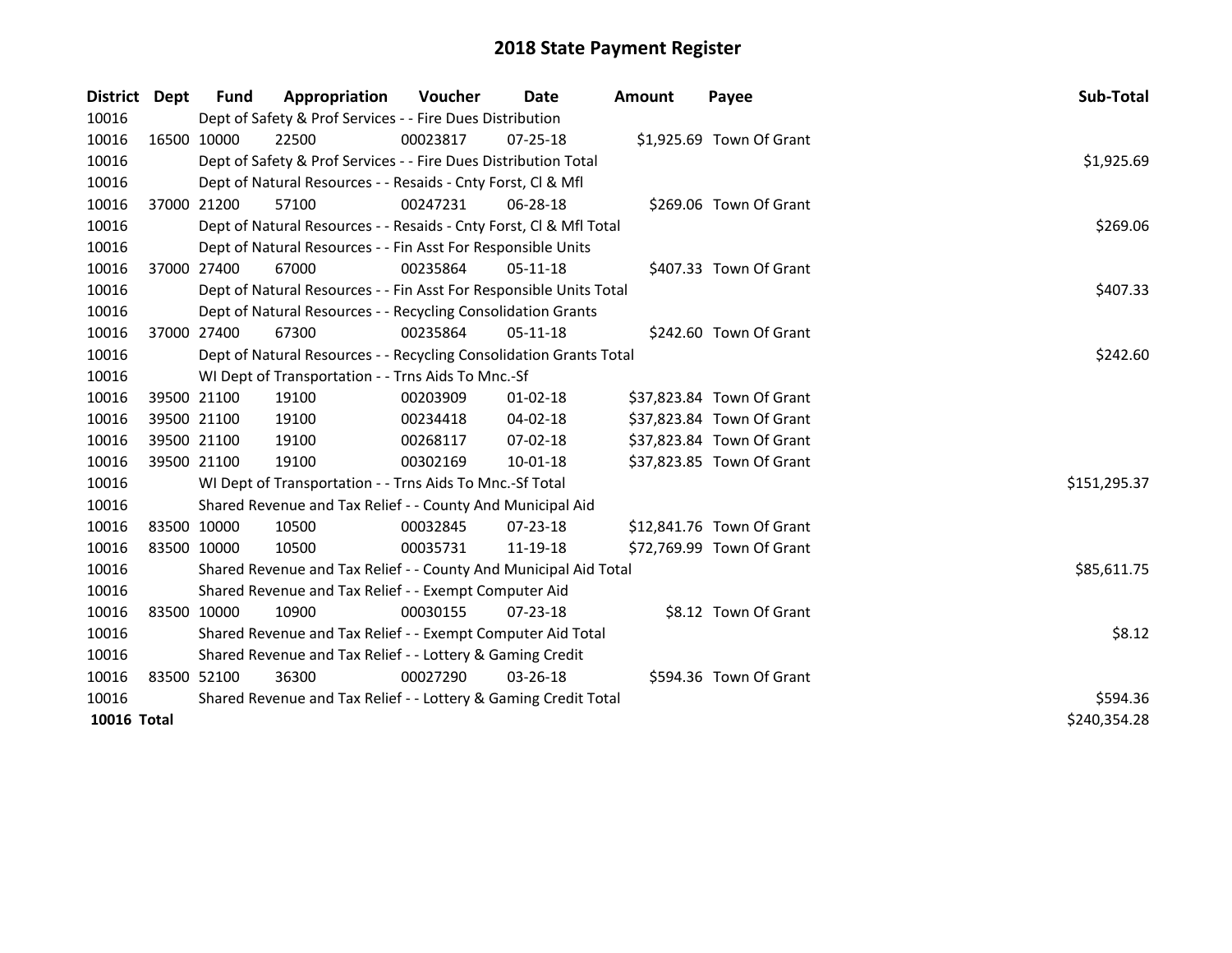| District Dept |             | Fund                                          | Appropriation                                                        | Voucher  | Date           | Amount | Payee                            | Sub-Total    |  |  |  |  |
|---------------|-------------|-----------------------------------------------|----------------------------------------------------------------------|----------|----------------|--------|----------------------------------|--------------|--|--|--|--|
| 10018         |             |                                               | Dept of Safety & Prof Services - - Fire Dues Distribution            |          |                |        |                                  |              |  |  |  |  |
| 10018         | 16500 10000 |                                               | 22500                                                                | 00023818 | 07-25-18       |        | \$1,555.05 Green Grove, Town Of  |              |  |  |  |  |
| 10018         |             |                                               | Dept of Safety & Prof Services - - Fire Dues Distribution Total      |          |                |        |                                  | \$1,555.05   |  |  |  |  |
| 10018         |             |                                               | Dept of Natural Resources - - Aids In Lieu Of Taxes - Gener          |          |                |        |                                  |              |  |  |  |  |
| 10018         |             | 37000 10000                                   | 50300                                                                | 00230010 | 04-20-18       |        | \$107.94 Green Grove, Town Of    |              |  |  |  |  |
| 10018         |             |                                               | Dept of Natural Resources - - Aids In Lieu Of Taxes - Gener Total    |          |                |        |                                  | \$107.94     |  |  |  |  |
| 10018         |             |                                               | Dept of Natural Resources - - Resaids - Cnty Forst, Cl & Mfl         |          |                |        |                                  |              |  |  |  |  |
| 10018         |             | 37000 21200                                   | 57100                                                                | 00247232 | $06 - 28 - 18$ |        | \$110.64 Green Grove, Town Of    |              |  |  |  |  |
| 10018         |             |                                               | Dept of Natural Resources - - Resaids - Cnty Forst, Cl & Mfl Total   |          |                |        |                                  | \$110.64     |  |  |  |  |
| 10018         |             |                                               | Dept of Natural Resources - - Aids In Lieu Of Taxes - Sum S          |          |                |        |                                  |              |  |  |  |  |
| 10018         |             | 37000 21200                                   | 57900                                                                | 00230011 | 04-20-18       |        | \$45.99 Green Grove, Town Of     |              |  |  |  |  |
| 10018         |             |                                               | Dept of Natural Resources - - Aids In Lieu Of Taxes - Sum S Total    |          |                |        |                                  | \$45.99      |  |  |  |  |
| 10018         |             |                                               | Dept of Natural Resources - - Fin Asst For Responsible Units         |          |                |        |                                  |              |  |  |  |  |
| 10018         | 37000 27400 |                                               | 67000                                                                | 00235723 | 05-11-18       |        | \$2,412.21 Green Grove, Town Of  |              |  |  |  |  |
| 10018         |             |                                               | Dept of Natural Resources - - Fin Asst For Responsible Units Total   |          |                |        |                                  | \$2,412.21   |  |  |  |  |
| 10018         |             |                                               | WI Dept of Transportation - - Trns Aids To Mnc.-Sf                   |          |                |        |                                  |              |  |  |  |  |
| 10018         | 39500 21100 |                                               | 19100                                                                | 00203910 | $01-02-18$     |        | \$28,942.73 Green Grove, Town Of |              |  |  |  |  |
| 10018         |             | 39500 21100                                   | 19100                                                                | 00234419 | $04 - 02 - 18$ |        | \$28,942.73 Green Grove, Town Of |              |  |  |  |  |
| 10018         |             | 39500 21100                                   | 19100                                                                | 00268118 | 07-02-18       |        | \$28,942.73 Green Grove, Town Of |              |  |  |  |  |
| 10018         | 39500 21100 |                                               | 19100                                                                | 00302170 | $10 - 01 - 18$ |        | \$28,942.75 Green Grove, Town Of |              |  |  |  |  |
| 10018         |             |                                               | WI Dept of Transportation - - Trns Aids To Mnc.-Sf Total             |          |                |        |                                  | \$115,770.94 |  |  |  |  |
| 10018         |             |                                               | Department of Administration - - Hv Trans Ln Annual Impact Fee       |          |                |        |                                  |              |  |  |  |  |
| 10018         | 50500 10000 |                                               | 17400                                                                | 00078716 | 05-01-18       |        | \$30,814.00 Green Grove, Town Of |              |  |  |  |  |
| 10018         |             |                                               | Department of Administration - - Hv Trans Ln Annual Impact Fee Total |          |                |        |                                  | \$30,814.00  |  |  |  |  |
| 10018         |             |                                               | Shared Revenue and Tax Relief - - County And Municipal Aid           |          |                |        |                                  |              |  |  |  |  |
| 10018         |             | 83500 10000                                   | 10500                                                                | 00032846 | 07-23-18       |        | \$6,013.37 Green Grove, Town Of  |              |  |  |  |  |
| 10018         | 83500 10000 |                                               | 10500                                                                | 00035732 | 11-19-18       |        | \$34,075.73 Green Grove, Town Of |              |  |  |  |  |
| 10018         |             |                                               | Shared Revenue and Tax Relief - - County And Municipal Aid Total     |          |                |        |                                  | \$40,089.10  |  |  |  |  |
| 10018         |             |                                               | Shared Revenue and Tax Relief - - Exempt Computer Aid                |          |                |        |                                  |              |  |  |  |  |
| 10018         | 83500 10000 |                                               | 10900                                                                | 00030156 | 07-23-18       |        | \$16.24 Green Grove, Town Of     |              |  |  |  |  |
| 10018         |             |                                               | Shared Revenue and Tax Relief - - Exempt Computer Aid Total          |          |                |        |                                  | \$16.24      |  |  |  |  |
| 10018         |             | Shared Revenue and Tax Relief - - Utility Aid |                                                                      |          |                |        |                                  |              |  |  |  |  |
| 10018         | 83500 10000 |                                               | 11000                                                                | 00032846 | 07-23-18       |        | \$92.63 Green Grove, Town Of     |              |  |  |  |  |
| 10018         | 83500 10000 |                                               | 11000                                                                | 00035732 | 11-19-18       |        | \$393.68 Green Grove, Town Of    |              |  |  |  |  |
| 10018         |             |                                               | Shared Revenue and Tax Relief - - Utility Aid Total                  |          |                |        |                                  | \$486.31     |  |  |  |  |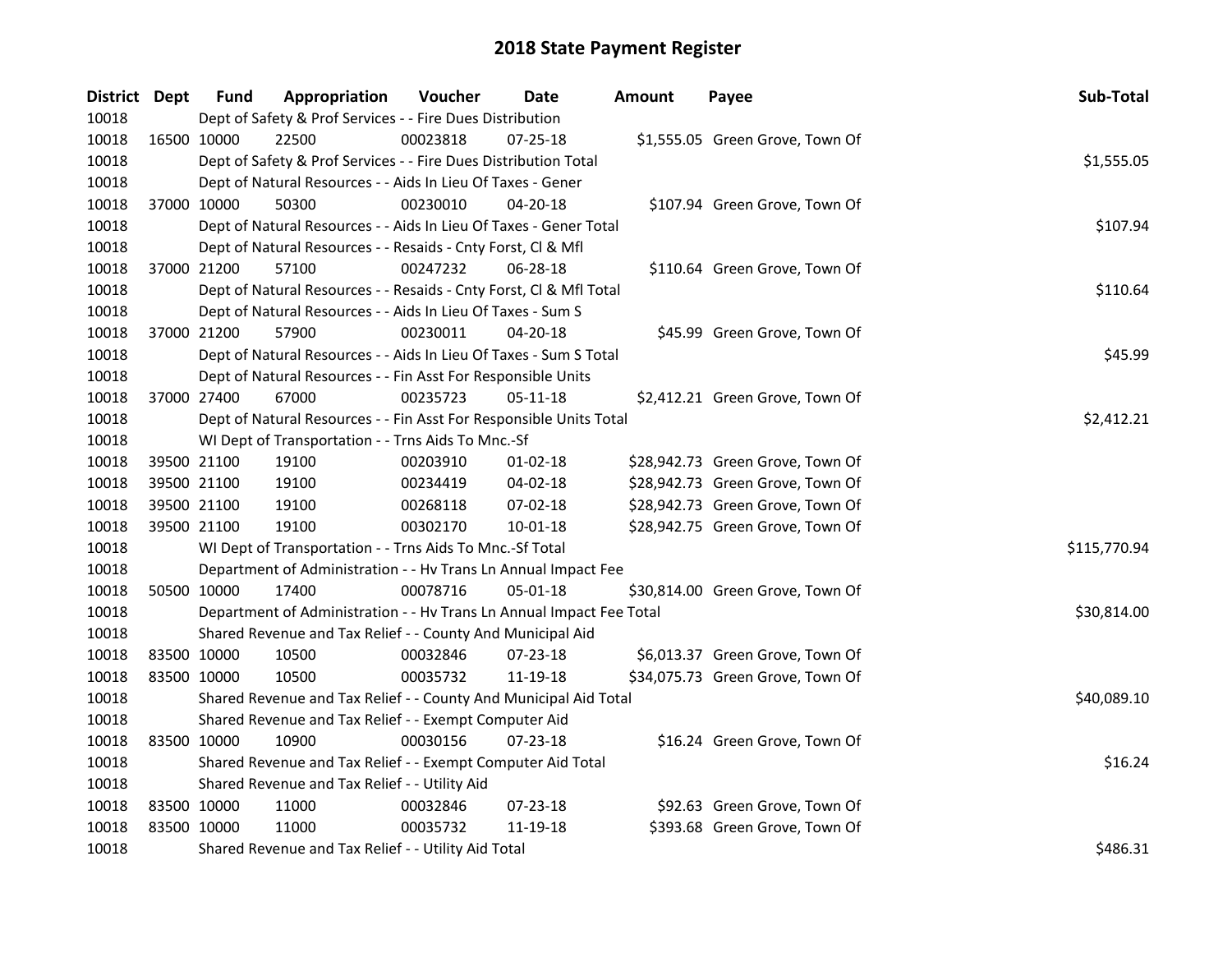| District Dept Fund | Appropriation | Voucher | Date | Amount | Payee | Sub-Total    |
|--------------------|---------------|---------|------|--------|-------|--------------|
| 10018 Total        |               |         |      |        |       | \$191,408.42 |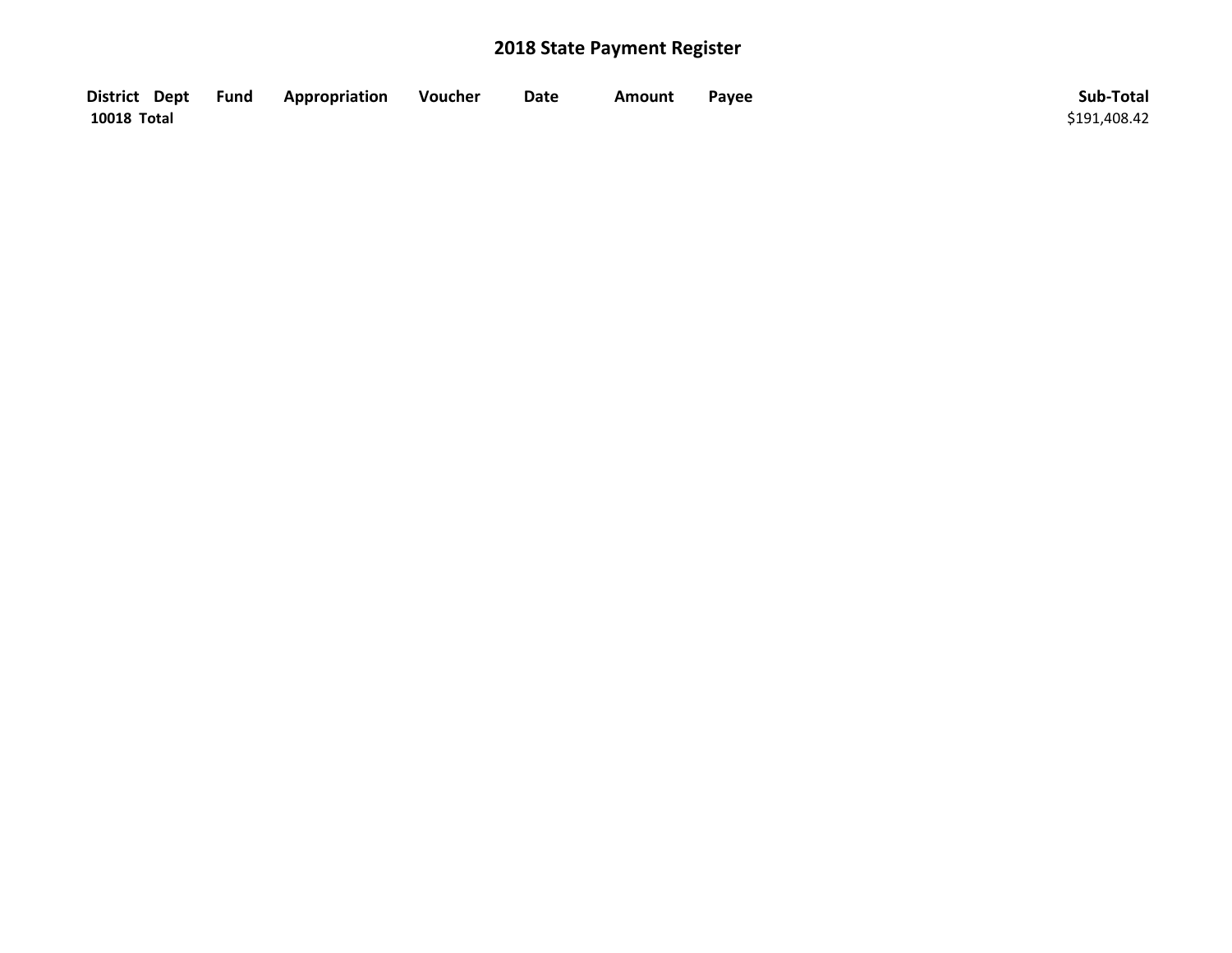| <b>District</b> | Dept        | <b>Fund</b> | Appropriation                                                          | <b>Voucher</b> | Date           | <b>Amount</b> | Payee                       | Sub-Total    |
|-----------------|-------------|-------------|------------------------------------------------------------------------|----------------|----------------|---------------|-----------------------------|--------------|
| 10020           |             |             | Dept of Safety & Prof Services - - Fire Dues Distribution              |                |                |               |                             |              |
| 10020           |             | 16500 10000 | 22500                                                                  | 00023819       | 07-26-18       |               | \$1,192.33 Town Of Hendren  |              |
| 10020           |             |             | Dept of Safety & Prof Services - - Fire Dues Distribution Total        |                |                |               |                             | \$1,192.33   |
| 10020           |             |             | Dept of Natural Resources - - Resaids - Cnty Forst, Cl & Mfl           |                |                |               |                             |              |
| 10020           |             | 37000 21200 | 57100                                                                  | 00247233       | 06-29-18       |               | \$1,010.57 Town Of Hendren  |              |
| 10020           |             |             | Dept of Natural Resources - - Resaids - Cnty Forst, Cl & Mfl Total     |                |                |               |                             | \$1,010.57   |
| 10020           |             |             | Dept of Natural Resources - - Fin Asst For Responsible Units           |                |                |               |                             |              |
| 10020           |             | 37000 27400 | 67000                                                                  | 00235983       | 05-11-18       |               | \$1,435.71 Town Of Hendren  |              |
| 10020           |             |             | Dept of Natural Resources - - Fin Asst For Responsible Units Total     |                |                |               |                             | \$1,435.71   |
| 10020           |             |             | WI Dept of Transportation - - Trns Aids To Mnc.-Sf                     |                |                |               |                             |              |
| 10020           |             | 39500 21100 | 19100                                                                  | 00203911       | $01 - 02 - 18$ |               | \$26,893.50 Town Of Hendren |              |
| 10020           |             | 39500 21100 | 19100                                                                  | 00234420       | 04-02-18       |               | \$26,893.50 Town Of Hendren |              |
| 10020           |             | 39500 21100 | 19100                                                                  | 00268119       | 07-02-18       |               | \$26,893.50 Town Of Hendren |              |
| 10020           | 39500 21100 |             | 19100                                                                  | 00302171       | 10-01-18       |               | \$26,893.52 Town Of Hendren |              |
| 10020           |             |             | WI Dept of Transportation - - Trns Aids To Mnc.-Sf Total               |                |                |               |                             | \$107,574.02 |
| 10020           |             |             | Department of Military Affairs - - Federal Aid, Local Assistance       |                |                |               |                             |              |
| 10020           |             | 46500 10000 | 34200                                                                  | 00040336       | 03-19-18       |               | \$83,153.42 Town Of Hendren |              |
| 10020           |             |             | Department of Military Affairs - - Federal Aid, Local Assistance Total |                |                |               |                             | \$83,153.42  |
| 10020           |             |             | Shared Revenue and Tax Relief - - County And Municipal Aid             |                |                |               |                             |              |
| 10020           | 83500 10000 |             | 10500                                                                  | 00032847       | $07 - 23 - 18$ |               | \$5,702.85 Town Of Hendren  |              |
| 10020           | 83500 10000 |             | 10500                                                                  | 00035733       | 11-19-18       |               | \$32,316.12 Town Of Hendren |              |
| 10020           |             |             | Shared Revenue and Tax Relief - - County And Municipal Aid Total       |                |                |               |                             | \$38,018.97  |
| 10020           |             |             | Shared Revenue and Tax Relief - - Exempt Computer Aid                  |                |                |               |                             |              |
| 10020           | 83500 10000 |             | 10900                                                                  | 00030157       | $07 - 23 - 18$ |               | \$8.12 Town Of Hendren      |              |
| 10020           |             |             | Shared Revenue and Tax Relief - - Exempt Computer Aid Total            |                |                |               |                             | \$8.12       |
| 10020           |             |             | Shared Revenue and Tax Relief - - Utility Aid                          |                |                |               |                             |              |
| 10020           | 83500 10000 |             | 11000                                                                  | 00032847       | 07-23-18       |               | \$5.65 Town Of Hendren      |              |
| 10020           | 83500 10000 |             | 11000                                                                  | 00035733       | 11-19-18       |               | \$382.40 Town Of Hendren    |              |
| 10020           |             |             | Shared Revenue and Tax Relief - - Utility Aid Total                    | \$388.05       |                |               |                             |              |
| 10020 Total     |             |             |                                                                        |                |                |               |                             | \$232,781.19 |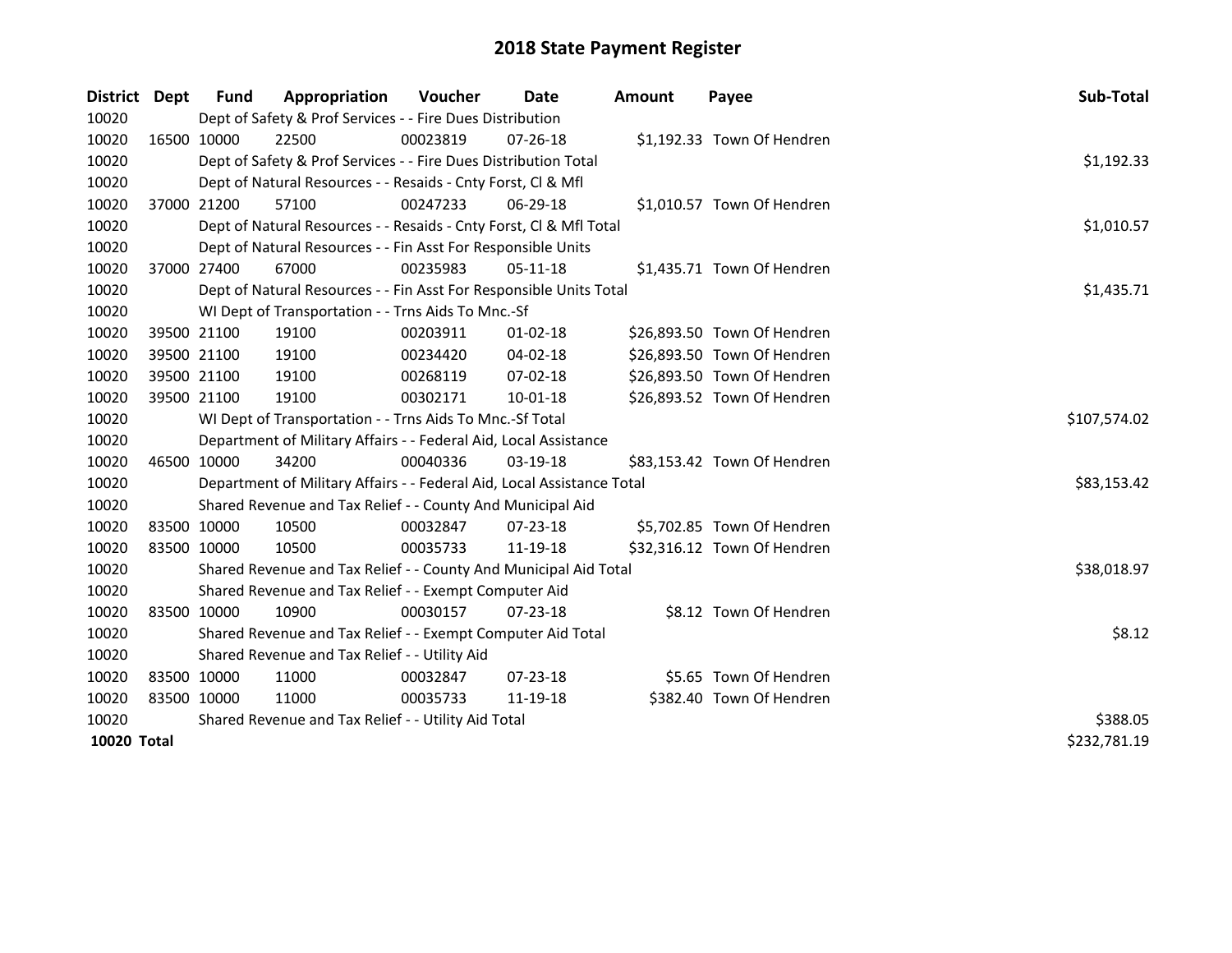| District Dept                      |  | Fund        | Appropriation                                                          | <b>Voucher</b> | Date           | Amount | Payee                       | Sub-Total    |  |  |
|------------------------------------|--|-------------|------------------------------------------------------------------------|----------------|----------------|--------|-----------------------------|--------------|--|--|
| 10022                              |  |             | Dept of Safety & Prof Services - - Fire Dues Distribution              |                |                |        |                             |              |  |  |
| 10022                              |  | 16500 10000 | 22500                                                                  | 00023820       | $07 - 24 - 18$ |        | \$965.10 Town Of Hewett     |              |  |  |
| 10022                              |  |             | Dept of Safety & Prof Services - - Fire Dues Distribution Total        |                |                |        |                             | \$965.10     |  |  |
| 10022                              |  |             | Dept of Natural Resources - - Resaids - Cnty Forst, CI & Mfl           |                |                |        |                             |              |  |  |
| 10022                              |  | 37000 21200 | 57100                                                                  | 00247234       | $06 - 28 - 18$ |        | \$5,209.80 Town Of Hewett   |              |  |  |
| 10022                              |  |             | Dept of Natural Resources - - Resaids - Cnty Forst, CI & Mfl Total     |                |                |        |                             |              |  |  |
| 10022                              |  |             | Dept of Natural Resources - - Fin Asst For Responsible Units           |                |                |        |                             |              |  |  |
| 10022                              |  | 37000 27400 | 67000                                                                  | 00235720       | $05-11-18$     |        | \$800.39 Town Of Hewett     |              |  |  |
| 10022                              |  |             | Dept of Natural Resources - - Fin Asst For Responsible Units Total     |                |                |        |                             | \$800.39     |  |  |
| 10022                              |  |             | WI Dept of Transportation - - Trns Aids To Mnc.-Sf                     |                |                |        |                             |              |  |  |
| 10022                              |  | 39500 21100 | 19100                                                                  | 00203912       | $01 - 02 - 18$ |        | \$13,901.11 Town Of Hewett  |              |  |  |
| 10022                              |  | 39500 21100 | 19100                                                                  | 00234421       | $04 - 02 - 18$ |        | \$13,901.11 Town Of Hewett  |              |  |  |
| 10022                              |  | 39500 21100 | 19100                                                                  | 00268120       | $07 - 02 - 18$ |        | \$13,901.11 Town Of Hewett  |              |  |  |
| 10022                              |  | 39500 21100 | 19100                                                                  | 00302172       | 10-01-18       |        | \$13,901.12 Town Of Hewett  |              |  |  |
| 10022                              |  |             | WI Dept of Transportation - - Trns Aids To Mnc.-Sf Total               |                |                |        |                             | \$55,604.45  |  |  |
| 10022                              |  |             | Department of Military Affairs - - Disaster Recovery Aid               |                |                |        |                             |              |  |  |
| 10022                              |  | 46500 10000 | 30500                                                                  | 00045304       | $06 - 27 - 18$ |        | \$17,780.07 Town Of Hewett  |              |  |  |
| 10022                              |  |             | Department of Military Affairs - - Disaster Recovery Aid Total         |                |                |        |                             | \$17,780.07  |  |  |
| 10022                              |  |             | Department of Military Affairs - - Federal Aid, Local Assistance       |                |                |        |                             |              |  |  |
| 10022                              |  | 46500 10000 | 34200                                                                  | 00045304       | $06 - 27 - 18$ |        | \$106,680.41 Town Of Hewett |              |  |  |
| 10022                              |  |             | Department of Military Affairs - - Federal Aid, Local Assistance Total |                |                |        |                             | \$106,680.41 |  |  |
| 10022                              |  |             | Shared Revenue and Tax Relief - - County And Municipal Aid             |                |                |        |                             |              |  |  |
| 10022                              |  | 83500 10000 | 10500                                                                  | 00032848       | $07 - 23 - 18$ |        | \$1,400.12 Town Of Hewett   |              |  |  |
| 10022                              |  | 83500 10000 | 10500                                                                  | 00035734       | 11-19-18       |        | \$7,960.70 Town Of Hewett   |              |  |  |
| 10022                              |  |             | Shared Revenue and Tax Relief - - County And Municipal Aid Total       |                |                |        |                             | \$9,360.82   |  |  |
| <b>10022 Total</b><br>\$196,401.04 |  |             |                                                                        |                |                |        |                             |              |  |  |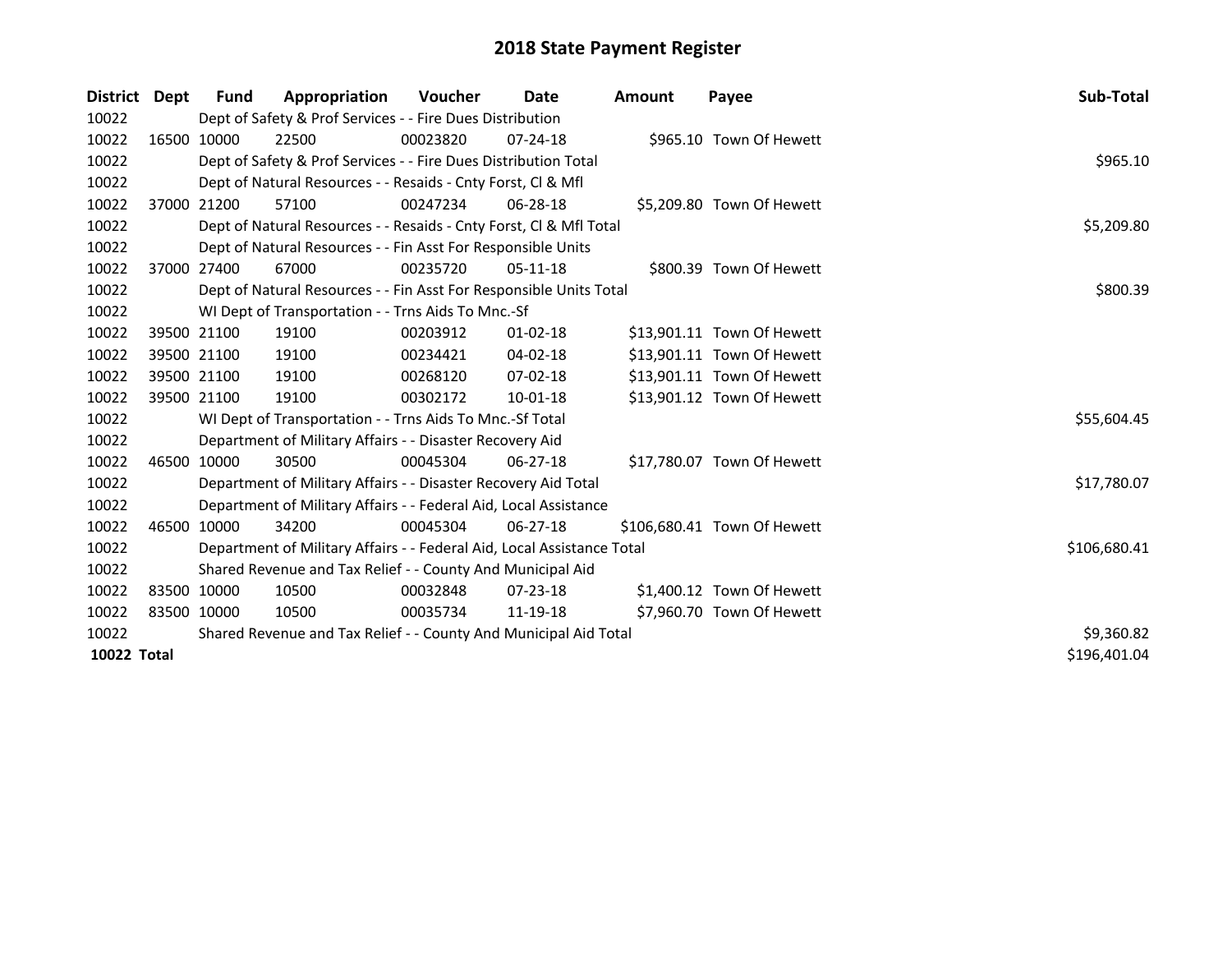| District Dept | Fund         | Appropriation                                                        | <b>Voucher</b> | Date           | <b>Amount</b> | Payee                     | Sub-Total   |
|---------------|--------------|----------------------------------------------------------------------|----------------|----------------|---------------|---------------------------|-------------|
| 10024         |              | Dept of Safety & Prof Services - - Fire Dues Distribution            |                |                |               |                           |             |
| 10024         | 16500 10000  | 22500                                                                | 00023821       | $07 - 26 - 18$ |               | \$1,699.31 Town Of Hixon  |             |
| 10024         |              | Dept of Safety & Prof Services - - Fire Dues Distribution Total      |                |                |               |                           | \$1,699.31  |
| 10024         |              | Dept of Natural Resources - - Resaids - Cnty Forst, CI & Mfl         |                |                |               |                           |             |
| 10024         | 37000 21200  | 57100                                                                | 00247235       | $06 - 29 - 18$ |               | \$226.67 Town Of Hixon    |             |
| 10024         |              | Dept of Natural Resources - - Resaids - Cnty Forst, Cl & Mfl Total   |                |                |               |                           | \$226.67    |
| 10024         |              | Dept of Natural Resources - - Fin Asst For Responsible Units         |                |                |               |                           |             |
| 10024         | 37000 27400  | 67000                                                                | 00235955       | $05-11-18$     |               | \$1,752.60 Town Of Hixon  |             |
| 10024         |              | Dept of Natural Resources - - Fin Asst For Responsible Units Total   |                |                |               |                           | \$1,752.60  |
| 10024         |              | WI Dept of Transportation - - Trns Aids To Mnc.-Sf                   |                |                |               |                           |             |
| 10024         | 39500 21100  | 19100                                                                | 00203913       | $01 - 02 - 18$ |               | \$20,858.05 Town Of Hixon |             |
| 10024         | 39500 21100  | 19100                                                                | 00234422       | $04 - 02 - 18$ |               | \$20,858.05 Town Of Hixon |             |
| 10024         | 39500 21100  | 19100                                                                | 00268121       | $07 - 02 - 18$ |               | \$20,858.05 Town Of Hixon |             |
| 10024         | 39500 21100  | 19100                                                                | 00302173       | 10-01-18       |               | \$20,858.05 Town Of Hixon |             |
| 10024         |              | WI Dept of Transportation - - Trns Aids To Mnc.-Sf Total             |                |                |               |                           | \$83,432.20 |
| 10024         |              | Department of Administration - - Hv Trans Ln Annual Impact Fee       |                |                |               |                           |             |
| 10024         | 50500 10000  | 17400                                                                | 00078749       | 05-01-18       |               | \$31,759.00 Town Of Hixon |             |
| 10024         |              | Department of Administration - - Hv Trans Ln Annual Impact Fee Total |                |                |               |                           | \$31,759.00 |
| 10024         |              | Shared Revenue and Tax Relief - - County And Municipal Aid           |                |                |               |                           |             |
| 10024         | 83500 10000  | 10500                                                                | 00032849       | $07 - 23 - 18$ |               | \$7,578.16 Town Of Hixon  |             |
| 10024         | 83500 10000  | 10500                                                                | 00035735       | 11-19-18       |               | \$42,942.93 Town Of Hixon |             |
| 10024         |              | Shared Revenue and Tax Relief - - County And Municipal Aid Total     |                |                |               |                           | \$50,521.09 |
| 10024         |              | Shared Revenue and Tax Relief - - Exempt Computer Aid                |                |                |               |                           |             |
| 10024         | 83500 10000  | 10900                                                                | 00030158       | $07 - 23 - 18$ |               | \$93.35 Town Of Hixon     |             |
| 10024         |              | Shared Revenue and Tax Relief - - Exempt Computer Aid Total          | \$93.35        |                |               |                           |             |
| 10024 Total   | \$169,484.22 |                                                                      |                |                |               |                           |             |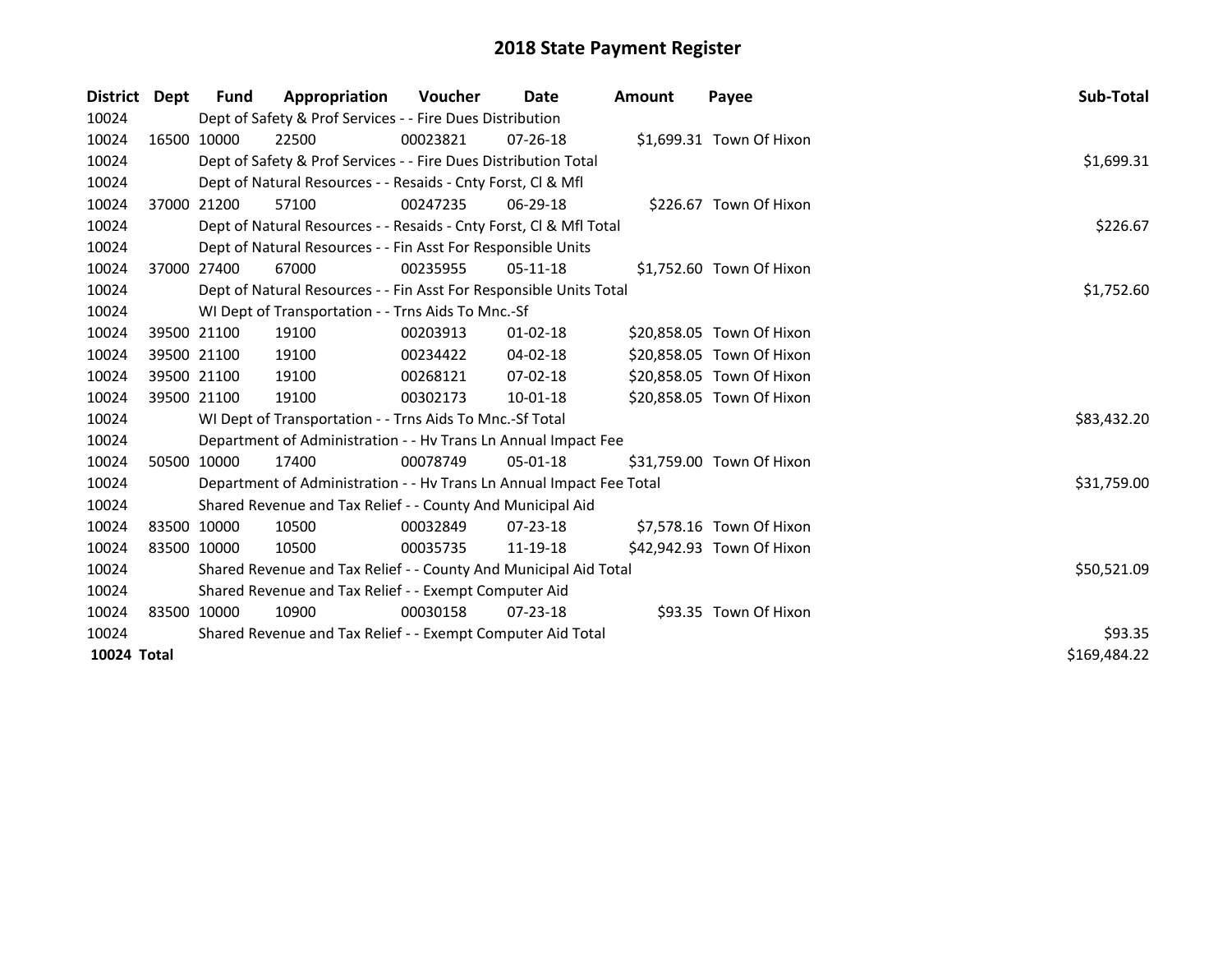| District Dept               |  | Fund                                                        | Appropriation                                                      | <b>Voucher</b> | Date           | <b>Amount</b> | Payee                     | <b>Sub-Total</b> |  |  |  |
|-----------------------------|--|-------------------------------------------------------------|--------------------------------------------------------------------|----------------|----------------|---------------|---------------------------|------------------|--|--|--|
| 10026                       |  |                                                             | Dept of Safety & Prof Services - - Fire Dues Distribution          |                |                |               |                           |                  |  |  |  |
| 10026                       |  | 16500 10000                                                 | 22500                                                              | 00023822       | $07 - 25 - 18$ |               | \$1,236.88 Town Of Hoard  |                  |  |  |  |
| 10026                       |  |                                                             | Dept of Safety & Prof Services - - Fire Dues Distribution Total    |                |                |               |                           | \$1,236.88       |  |  |  |
| 10026                       |  |                                                             | Dept of Natural Resources - - Resaids - Cnty Forst, CI & Mfl       |                |                |               |                           |                  |  |  |  |
| 10026                       |  | 37000 21200                                                 | 57100                                                              | 00247236       | 06-28-18       |               | \$315.59 Town Of Hoard    |                  |  |  |  |
| 10026                       |  |                                                             | Dept of Natural Resources - - Resaids - Cnty Forst, Cl & Mfl Total |                |                |               |                           | \$315.59         |  |  |  |
| 10026                       |  |                                                             | Dept of Natural Resources - - Fin Asst For Responsible Units       |                |                |               |                           |                  |  |  |  |
| 10026                       |  | 37000 27400                                                 | 67000                                                              | 00235909       | $05-11-18$     |               | \$2,464.57 Town Of Hoard  |                  |  |  |  |
| 10026                       |  |                                                             | Dept of Natural Resources - - Fin Asst For Responsible Units Total |                |                |               |                           | \$2,464.57       |  |  |  |
| 10026                       |  |                                                             | Dept of Natural Resources - - Recycling Consolidation Grants       |                |                |               |                           |                  |  |  |  |
| 10026                       |  | 37000 27400                                                 | 67300                                                              | 00235909       | 05-11-18       |               | \$221.11 Town Of Hoard    |                  |  |  |  |
| 10026                       |  |                                                             | Dept of Natural Resources - - Recycling Consolidation Grants Total |                |                |               |                           | \$221.11         |  |  |  |
| 10026                       |  |                                                             | WI Dept of Transportation - - Trns Aids To Mnc.-Sf                 |                |                |               |                           |                  |  |  |  |
| 10026                       |  | 39500 21100                                                 | 19100                                                              | 00203914       | $01 - 02 - 18$ |               | \$33,506.36 Town Of Hoard |                  |  |  |  |
| 10026                       |  | 39500 21100                                                 | 19100                                                              | 00234423       | 04-02-18       |               | \$33,506.36 Town Of Hoard |                  |  |  |  |
| 10026                       |  | 39500 21100                                                 | 19100                                                              | 00268122       | 07-02-18       |               | \$33,506.36 Town Of Hoard |                  |  |  |  |
| 10026                       |  | 39500 21100                                                 | 19100                                                              | 00302174       | 10-01-18       |               | \$33,506.37 Town Of Hoard |                  |  |  |  |
| 10026                       |  |                                                             | WI Dept of Transportation - - Trns Aids To Mnc.-Sf Total           |                |                |               |                           | \$134,025.45     |  |  |  |
| 10026                       |  |                                                             | Shared Revenue and Tax Relief - - County And Municipal Aid         |                |                |               |                           |                  |  |  |  |
| 10026                       |  | 83500 10000                                                 | 10500                                                              | 00032850       | $07 - 23 - 18$ |               | \$7,447.95 Town Of Hoard  |                  |  |  |  |
| 10026                       |  | 83500 10000                                                 | 10500                                                              | 00035736       | 11-19-18       |               | \$42,205.02 Town Of Hoard |                  |  |  |  |
| 10026                       |  |                                                             | Shared Revenue and Tax Relief - - County And Municipal Aid Total   |                |                |               |                           | \$49,652.97      |  |  |  |
| 10026                       |  |                                                             | Shared Revenue and Tax Relief - - Exempt Computer Aid              |                |                |               |                           |                  |  |  |  |
| 10026                       |  | 83500 10000                                                 | 10900                                                              | 00030159       | 07-23-18       |               | \$2.03 Town Of Hoard      |                  |  |  |  |
| 10026                       |  | Shared Revenue and Tax Relief - - Exempt Computer Aid Total | \$2.03                                                             |                |                |               |                           |                  |  |  |  |
| \$187,918.60<br>10026 Total |  |                                                             |                                                                    |                |                |               |                           |                  |  |  |  |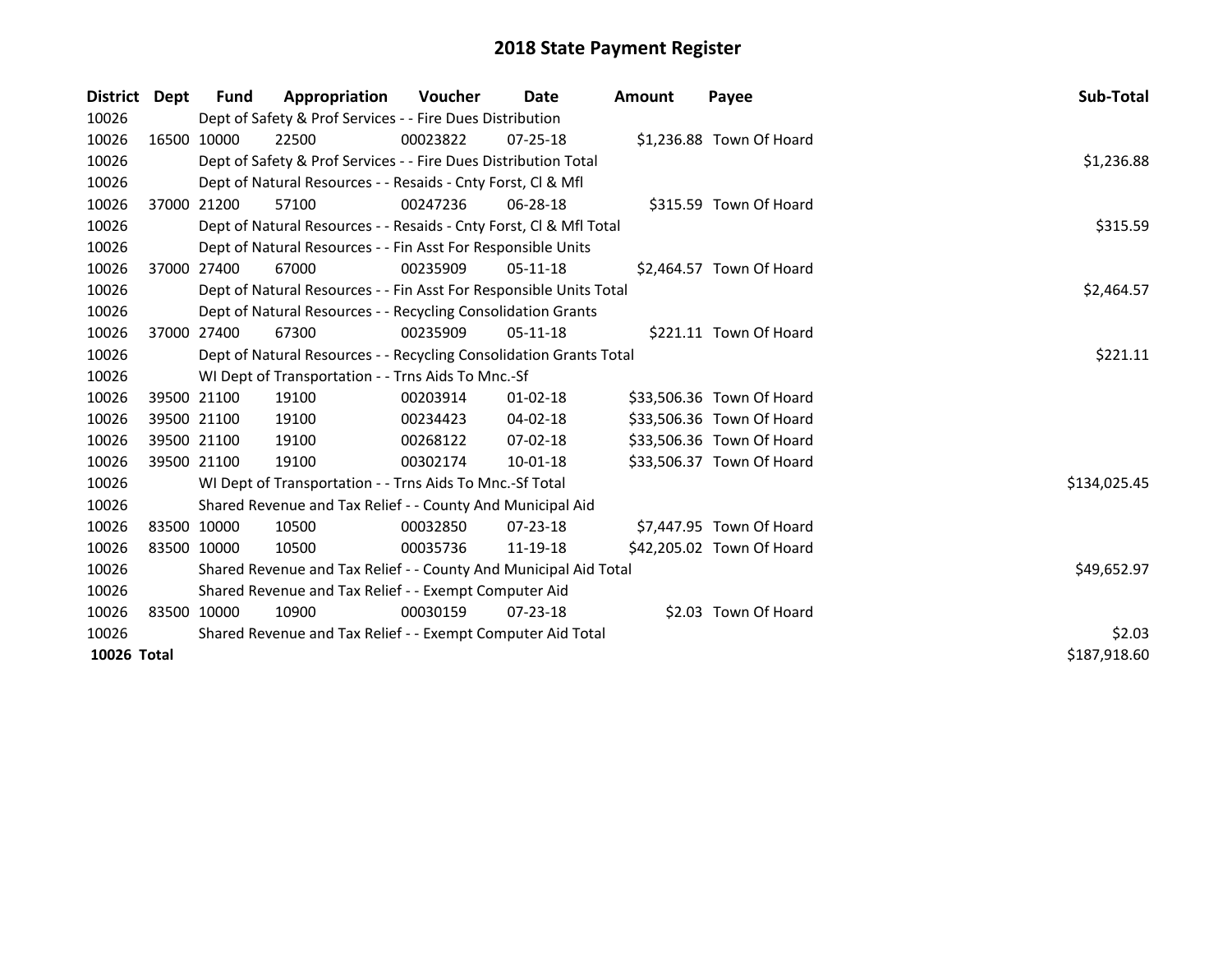| District    | Dept        | Fund                                                  | Appropriation                                                      | <b>Voucher</b> | Date           | <b>Amount</b> | Payee                     | Sub-Total    |  |  |  |
|-------------|-------------|-------------------------------------------------------|--------------------------------------------------------------------|----------------|----------------|---------------|---------------------------|--------------|--|--|--|
| 10028       |             |                                                       | Dept of Safety & Prof Services - - Fire Dues Distribution          |                |                |               |                           |              |  |  |  |
| 10028       |             | 16500 10000                                           | 22500                                                              | 00018560       | $07 - 02 - 18$ |               | \$1,350.33 Town Of Levis  |              |  |  |  |
| 10028       |             |                                                       | Dept of Safety & Prof Services - - Fire Dues Distribution Total    |                |                |               |                           | \$1,350.33   |  |  |  |
| 10028       |             |                                                       | Dept of Natural Resources - - Aids In Lieu Of Taxes - Gener        |                |                |               |                           |              |  |  |  |
| 10028       |             | 37000 10000                                           | 50300                                                              | 00214808       | $02 - 15 - 18$ |               | \$254.16 Town Of Levis    |              |  |  |  |
| 10028       |             |                                                       | Dept of Natural Resources - - Aids In Lieu Of Taxes - Gener Total  |                |                |               |                           | \$254.16     |  |  |  |
| 10028       |             |                                                       | Dept of Natural Resources - - Resaids - Cnty Forst, Cl & Mfl       |                |                |               |                           |              |  |  |  |
| 10028       |             | 37000 21200                                           | 57100                                                              | 00247237       | $06 - 28 - 18$ |               | \$2,156.45 Town Of Levis  |              |  |  |  |
| 10028       |             |                                                       | Dept of Natural Resources - - Resaids - Cnty Forst, CI & Mfl Total |                |                |               |                           | \$2,156.45   |  |  |  |
| 10028       |             |                                                       | Dept of Natural Resources - - Fin Asst For Responsible Units       |                |                |               |                           |              |  |  |  |
| 10028       |             | 37000 27400                                           | 67000                                                              | 00235626       | 05-11-18       |               | \$2,104.32 Town Of Levis  |              |  |  |  |
| 10028       |             |                                                       | Dept of Natural Resources - - Fin Asst For Responsible Units Total |                |                |               |                           | \$2,104.32   |  |  |  |
| 10028       |             |                                                       | WI Dept of Transportation - - Trns Aids To Mnc.-Sf                 |                |                |               |                           |              |  |  |  |
| 10028       |             | 39500 21100                                           | 19100                                                              | 00203915       | $01 - 02 - 18$ |               | \$28,214.09 Town Of Levis |              |  |  |  |
| 10028       |             | 39500 21100                                           | 19100                                                              | 00234424       | 04-02-18       |               | \$28,214.09 Town Of Levis |              |  |  |  |
| 10028       |             | 39500 21100                                           | 19100                                                              | 00268123       | $07 - 02 - 18$ |               | \$28,214.09 Town Of Levis |              |  |  |  |
| 10028       |             | 39500 21100                                           | 19100                                                              | 00302175       | 10-01-18       |               | \$28,214.09 Town Of Levis |              |  |  |  |
| 10028       |             |                                                       | WI Dept of Transportation - - Trns Aids To Mnc.-Sf Total           |                |                |               |                           | \$112,856.36 |  |  |  |
| 10028       |             |                                                       | Shared Revenue and Tax Relief - - County And Municipal Aid         |                |                |               |                           |              |  |  |  |
| 10028       | 83500 10000 |                                                       | 10500                                                              | 00032851       | $07 - 23 - 18$ |               | \$6,407.27 Town Of Levis  |              |  |  |  |
| 10028       | 83500 10000 |                                                       | 10500                                                              | 00035737       | 11-19-18       |               | \$36,307.89 Town Of Levis |              |  |  |  |
| 10028       |             |                                                       | Shared Revenue and Tax Relief - - County And Municipal Aid Total   |                |                |               |                           | \$42,715.16  |  |  |  |
| 10028       |             | Shared Revenue and Tax Relief - - Exempt Computer Aid |                                                                    |                |                |               |                           |              |  |  |  |
| 10028       |             | 83500 10000                                           | 10900                                                              | 00030160       | 07-23-18       |               | \$1.01 Town Of Levis      |              |  |  |  |
| 10028       |             |                                                       | Shared Revenue and Tax Relief - - Exempt Computer Aid Total        |                |                |               |                           | \$1.01       |  |  |  |
| 10028 Total |             |                                                       |                                                                    |                |                |               |                           | \$161,437.79 |  |  |  |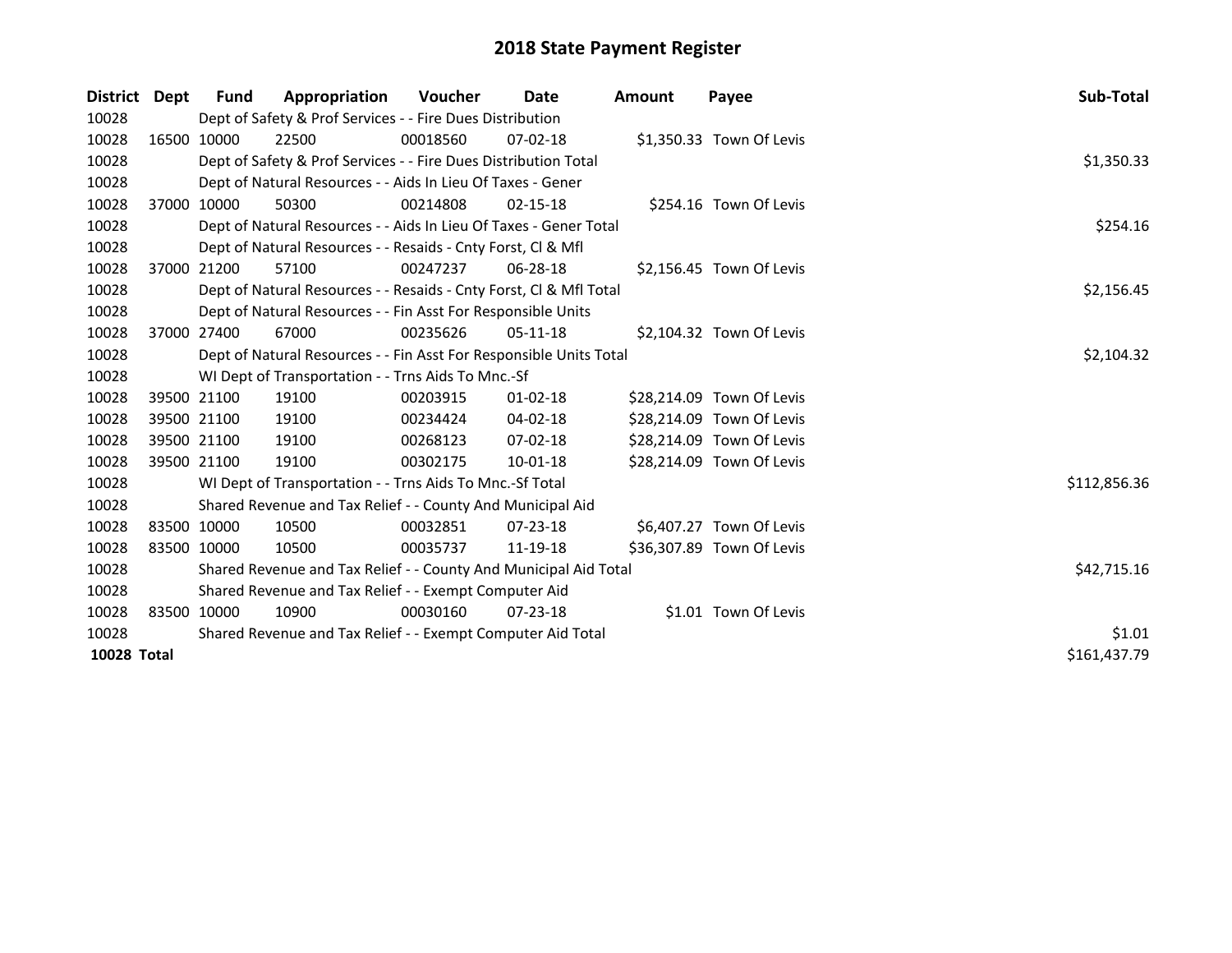| <b>District</b> | Dept        | <b>Fund</b>                                                     | Appropriation                                                        | Voucher  | <b>Date</b>    | <b>Amount</b> | Payee                        | Sub-Total    |  |  |  |
|-----------------|-------------|-----------------------------------------------------------------|----------------------------------------------------------------------|----------|----------------|---------------|------------------------------|--------------|--|--|--|
| 10030           |             |                                                                 | Dept of Safety & Prof Services - - Fire Dues Distribution            |          |                |               |                              |              |  |  |  |
| 10030           | 16500 10000 |                                                                 | 22500                                                                | 00023823 | $07 - 25 - 18$ |               | \$1,816.25 Town Of Longwood  |              |  |  |  |
| 10030           |             |                                                                 | Dept of Safety & Prof Services - - Fire Dues Distribution Total      |          |                |               |                              | \$1,816.25   |  |  |  |
| 10030           |             |                                                                 | Dept of Natural Resources - - Aids In Lieu Of Taxes - Gener          |          |                |               |                              |              |  |  |  |
| 10030           |             | 37000 10000                                                     | 50300                                                                | 00229134 | 04-20-18       |               | \$4.00 Town Of Longwood      |              |  |  |  |
| 10030           |             |                                                                 | Dept of Natural Resources - - Aids In Lieu Of Taxes - Gener Total    |          |                |               |                              | \$4.00       |  |  |  |
| 10030           |             |                                                                 | Dept of Natural Resources - - Resaids - Cnty Forst, Cl & Mfl         |          |                |               |                              |              |  |  |  |
| 10030           | 37000 21200 |                                                                 | 57100                                                                | 00247238 | 06-28-18       |               | \$214.09 Town Of Longwood    |              |  |  |  |
| 10030           |             |                                                                 | Dept of Natural Resources - - Resaids - Cnty Forst, CI & Mfl Total   |          |                |               |                              | \$214.09     |  |  |  |
| 10030           |             |                                                                 | Dept of Natural Resources - - Fin Asst For Responsible Units         |          |                |               |                              |              |  |  |  |
| 10030           | 37000 27400 |                                                                 | 67000                                                                | 00235432 | 05-11-18       |               | \$514.31 Town Of Longwood    |              |  |  |  |
| 10030           |             |                                                                 | Dept of Natural Resources - - Fin Asst For Responsible Units Total   |          |                |               |                              | \$514.31     |  |  |  |
| 10030           |             |                                                                 | WI Dept of Transportation - - Trns Aids To Mnc.-Sf                   |          |                |               |                              |              |  |  |  |
| 10030           |             | 39500 21100                                                     | 19100                                                                | 00203916 | 01-02-18       |               | \$24,075.14 Town Of Longwood |              |  |  |  |
| 10030           |             | 39500 21100                                                     | 19100                                                                | 00234425 | 04-02-18       |               | \$24,075.14 Town Of Longwood |              |  |  |  |
| 10030           |             | 39500 21100                                                     | 19100                                                                | 00268124 | 07-02-18       |               | \$24,075.14 Town Of Longwood |              |  |  |  |
| 10030           | 39500 21100 |                                                                 | 19100                                                                | 00302176 | $10 - 01 - 18$ |               | \$24,075.17 Town Of Longwood |              |  |  |  |
| 10030           |             |                                                                 | WI Dept of Transportation - - Trns Aids To Mnc.-Sf Total             |          |                |               |                              | \$96,300.59  |  |  |  |
| 10030           |             |                                                                 | Department of Administration - - Hv Trans Ln Annual Impact Fee       |          |                |               |                              |              |  |  |  |
| 10030           | 50500 10000 |                                                                 | 17400                                                                | 00078633 | 05-01-18       |               | \$37,353.00 Town Of Longwood |              |  |  |  |
| 10030           |             |                                                                 | Department of Administration - - Hv Trans Ln Annual Impact Fee Total |          |                |               |                              | \$37,353.00  |  |  |  |
| 10030           |             |                                                                 | Shared Revenue and Tax Relief - - County And Municipal Aid           |          |                |               |                              |              |  |  |  |
| 10030           | 83500 10000 |                                                                 | 10500                                                                | 00032852 | 07-23-18       |               | \$5,621.80 Town Of Longwood  |              |  |  |  |
| 10030           | 83500 10000 |                                                                 | 10500                                                                | 00035738 | 11-19-18       |               | \$31,856.85 Town Of Longwood |              |  |  |  |
| 10030           |             |                                                                 | Shared Revenue and Tax Relief - - County And Municipal Aid Total     |          |                |               |                              | \$37,478.65  |  |  |  |
| 10030           |             |                                                                 | Shared Revenue and Tax Relief - - Exempt Computer Aid                |          |                |               |                              |              |  |  |  |
| 10030           | 83500 10000 |                                                                 | 10900                                                                | 00030161 | 07-23-18       |               | \$22.32 Town Of Longwood     |              |  |  |  |
| 10030           |             |                                                                 | Shared Revenue and Tax Relief - - Exempt Computer Aid Total          |          |                |               |                              | \$22.32      |  |  |  |
| 10030           |             | Shared Revenue and Tax Relief - - Utility Aid                   |                                                                      |          |                |               |                              |              |  |  |  |
| 10030           | 83500 10000 |                                                                 | 11000                                                                | 00032852 | $07 - 23 - 18$ |               | \$29.30 Town Of Longwood     |              |  |  |  |
| 10030           | 83500 10000 |                                                                 | 11000                                                                | 00035738 | 11-19-18       |               | \$173.06 Town Of Longwood    |              |  |  |  |
| 10030           |             | \$202.36<br>Shared Revenue and Tax Relief - - Utility Aid Total |                                                                      |          |                |               |                              |              |  |  |  |
| 10030 Total     |             |                                                                 |                                                                      |          |                |               |                              | \$173,905.57 |  |  |  |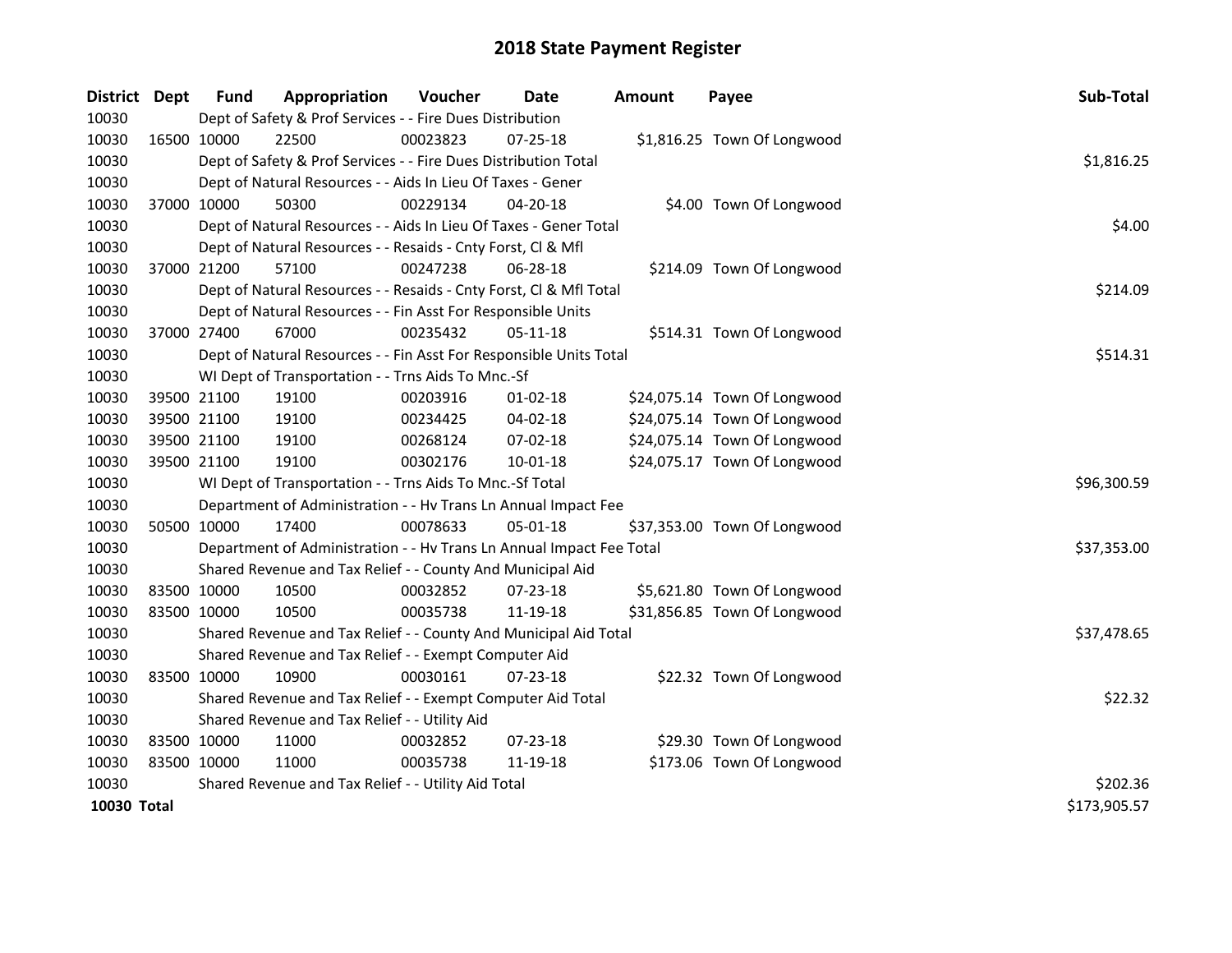| District Dept | <b>Fund</b> | Appropriation                                                      | Voucher    | Date           | <b>Amount</b> | Payee                     | Sub-Total    |  |  |  |
|---------------|-------------|--------------------------------------------------------------------|------------|----------------|---------------|---------------------------|--------------|--|--|--|
| 10032         |             | Dept of Safety & Prof Services - - Fire Dues Distribution          |            |                |               |                           |              |  |  |  |
| 10032         | 16500 10000 | 22500                                                              | 00023824   | $07 - 25 - 18$ |               | \$1,892.21 Town Of Loyal  |              |  |  |  |
| 10032         |             | Dept of Safety & Prof Services - - Fire Dues Distribution Total    |            |                |               |                           | \$1,892.21   |  |  |  |
| 10032         |             | Dept of Natural Resources - - Resaids - Cnty Forst, Cl & Mfl       |            |                |               |                           |              |  |  |  |
| 10032         | 37000 21200 | 57100                                                              | 00247239   | 06-28-18       |               | \$73.33 Town Of Loyal     |              |  |  |  |
| 10032         |             | Dept of Natural Resources - - Resaids - Cnty Forst, Cl & Mfl Total | \$73.33    |                |               |                           |              |  |  |  |
| 10032         |             | Dept of Natural Resources - - Fin Asst For Responsible Units       |            |                |               |                           |              |  |  |  |
| 10032         | 37000 27400 | 67000                                                              | 00235974   | 05-11-18       |               | \$1,630.11 Town Of Loyal  |              |  |  |  |
| 10032         |             | Dept of Natural Resources - - Fin Asst For Responsible Units Total |            |                |               |                           | \$1,630.11   |  |  |  |
| 10032         |             | WI Dept of Transportation - - Trns Aids To Mnc.-Sf                 |            |                |               |                           |              |  |  |  |
| 10032         | 39500 21100 | 19100                                                              | 00212739   | $01 - 17 - 18$ |               | \$33,672.95 Town Of Loyal |              |  |  |  |
| 10032         | 39500 21100 | 19100                                                              | 00234426   | 04-02-18       |               | \$33,672.95 Town Of Loyal |              |  |  |  |
| 10032         | 39500 21100 | 19100                                                              | 00268125   | $07 - 02 - 18$ |               | \$33,672.95 Town Of Loyal |              |  |  |  |
| 10032         | 39500 21100 | 19100                                                              | 00302177   | 10-01-18       |               | \$33,672.97 Town Of Loyal |              |  |  |  |
| 10032         |             | WI Dept of Transportation - - Trns Aids To Mnc.-Sf Total           |            |                |               |                           | \$134,691.82 |  |  |  |
| 10032         |             | Shared Revenue and Tax Relief - - County And Municipal Aid         |            |                |               |                           |              |  |  |  |
| 10032         | 83500 10000 | 10500                                                              | 00032853   | $07 - 23 - 18$ |               | \$11,573.28 Town Of Loyal |              |  |  |  |
| 10032         | 83500 10000 | 10500                                                              | 00035739   | 11-19-18       |               | \$65,581.93 Town Of Loyal |              |  |  |  |
| 10032         |             | Shared Revenue and Tax Relief - - County And Municipal Aid Total   |            |                |               |                           | \$77,155.21  |  |  |  |
| 10032         |             | Shared Revenue and Tax Relief - - Exempt Computer Aid              |            |                |               |                           |              |  |  |  |
| 10032         | 83500 10000 | 10900                                                              | 00030162   | $07 - 23 - 18$ |               | \$16.24 Town Of Loyal     |              |  |  |  |
| 10032         |             | Shared Revenue and Tax Relief - - Exempt Computer Aid Total        |            |                |               |                           | \$16.24      |  |  |  |
| 10032         |             | Shared Revenue and Tax Relief - - Utility Aid                      |            |                |               |                           |              |  |  |  |
| 10032         | 83500 10000 | 11000                                                              | 00032853   | $07 - 23 - 18$ |               | \$508.91 Town Of Loyal    |              |  |  |  |
| 10032         | 83500 10000 | 11000                                                              | 00035739   | 11-19-18       |               | \$3,472.97 Town Of Loyal  |              |  |  |  |
| 10032         |             | Shared Revenue and Tax Relief - - Utility Aid Total                | \$3,981.88 |                |               |                           |              |  |  |  |
| 10032 Total   |             |                                                                    |            |                |               |                           | \$219,440.80 |  |  |  |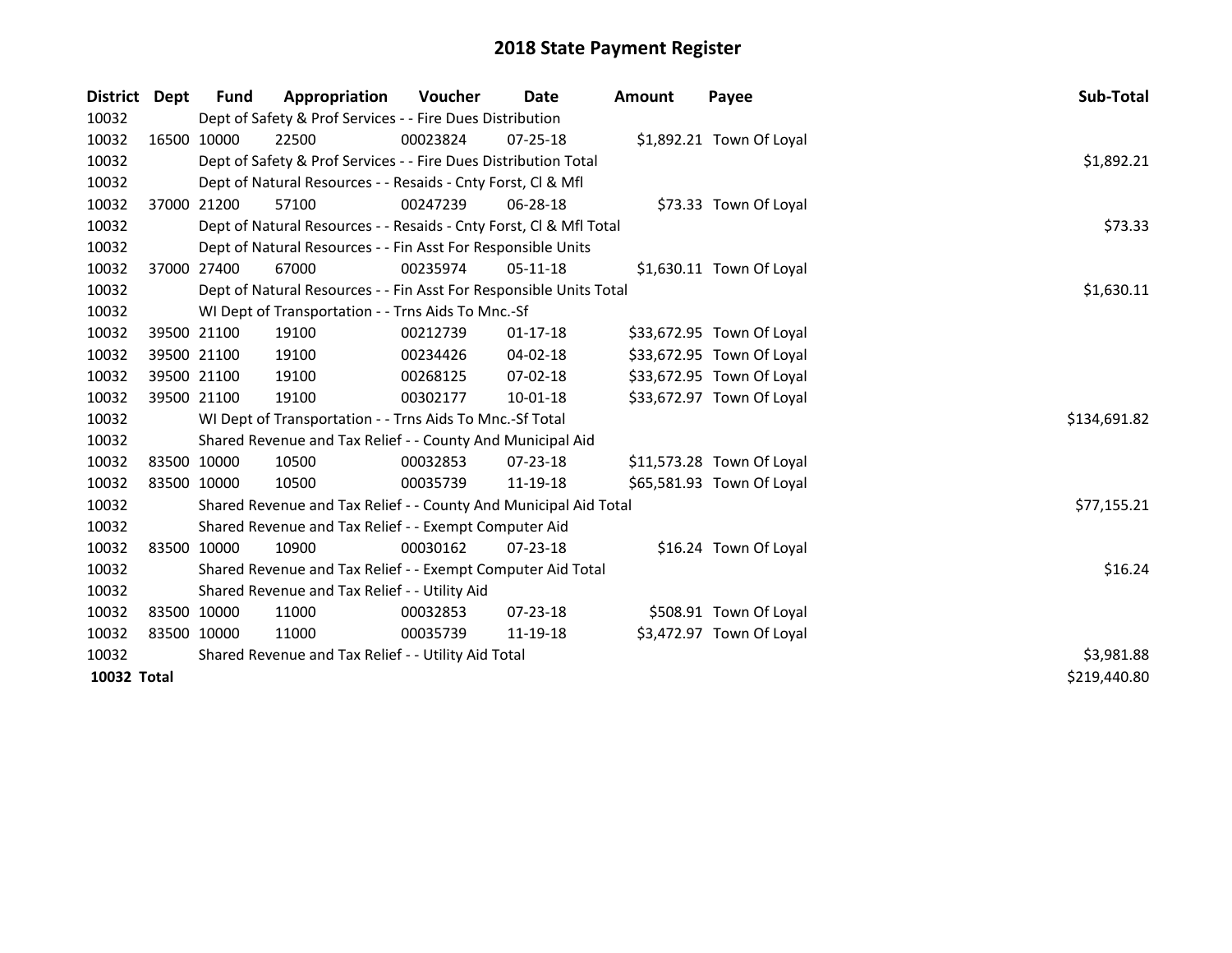| District    | Dept | <b>Fund</b> | Appropriation                                                       | <b>Voucher</b> | Date           | <b>Amount</b> | Payee                    | Sub-Total    |
|-------------|------|-------------|---------------------------------------------------------------------|----------------|----------------|---------------|--------------------------|--------------|
| 10034       |      |             | Dept of Safety & Prof Services - - Fire Dues Distribution           |                |                |               |                          |              |
| 10034       |      | 16500 10000 | 22500                                                               | 00023825       | 07-26-18       |               | \$1,801.83 Town Of Lynn  |              |
| 10034       |      |             | Dept of Safety & Prof Services - - Fire Dues Distribution Total     |                |                |               |                          | \$1,801.83   |
| 10034       |      |             | Dept of Natural Resources - - Resaids - Cnty Forst, Cl & Mfl        |                |                |               |                          |              |
| 10034       |      | 37000 21200 | 57100                                                               | 00247240       | 06-29-18       |               | \$1,080.56 Town Of Lynn  |              |
| 10034       |      |             | Dept of Natural Resources - - Resaids - Cnty Forst, CI & Mfl Total  |                |                |               |                          | \$1,080.56   |
| 10034       |      |             | Dept of Natural Resources - - Fin Asst For Responsible Units        |                |                |               |                          |              |
| 10034       |      | 37000 27400 | 67000                                                               | 00235916       | 05-14-18       |               | \$328.08 Town Of Lynn    |              |
| 10034       |      |             | Dept of Natural Resources - - Fin Asst For Responsible Units Total  |                |                |               |                          | \$328.08     |
| 10034       |      |             | WI Dept of Transportation - - Trns Aids To Mnc.-Sf                  |                |                |               |                          |              |
| 10034       |      | 39500 21100 | 19100                                                               | 00203918       | $01 - 02 - 18$ |               | \$31,313.81 Town Of Lynn |              |
| 10034       |      | 39500 21100 | 19100                                                               | 00234427       | 04-02-18       |               | \$31,313.81 Town Of Lynn |              |
| 10034       |      | 39500 21100 | 19100                                                               | 00268126       | 07-02-18       |               | \$31,313.81 Town Of Lynn |              |
| 10034       |      | 39500 21100 | 19100                                                               | 00302178       | 10-01-18       |               | \$31,313.84 Town Of Lynn |              |
| 10034       |      |             | WI Dept of Transportation - - Trns Aids To Mnc.-Sf Total            |                |                |               |                          | \$125,255.27 |
| 10034       |      |             | Department of Military Affairs - - Major Disaster Assist; Pif       |                |                |               |                          |              |
| 10034       |      | 46500 27200 | 36500                                                               | 00047074       | 08-01-18       |               | \$15,734.52 Town Of Lynn |              |
| 10034       |      |             | Department of Military Affairs - - Major Disaster Assist; Pif Total |                |                |               |                          | \$15,734.52  |
| 10034       |      |             | Shared Revenue and Tax Relief - - County And Municipal Aid          |                |                |               |                          |              |
| 10034       |      | 83500 10000 | 10500                                                               | 00032854       | $07 - 23 - 18$ |               | \$7,651.45 Town Of Lynn  |              |
| 10034       |      | 83500 10000 | 10500                                                               | 00035740       | 11-19-18       |               | \$43,358.19 Town Of Lynn |              |
| 10034       |      |             | Shared Revenue and Tax Relief - - County And Municipal Aid Total    |                |                |               |                          | \$51,009.64  |
| 10034       |      |             | Shared Revenue and Tax Relief - - Exempt Computer Aid               |                |                |               |                          |              |
| 10034       |      | 83500 10000 | 10900                                                               | 00030163       | $07 - 23 - 18$ |               | \$35.51 Town Of Lynn     |              |
| 10034       |      |             | Shared Revenue and Tax Relief - - Exempt Computer Aid Total         |                |                |               |                          | \$35.51      |
| 10034       |      |             | Shared Revenue and Tax Relief - - Utility Aid                       |                |                |               |                          |              |
| 10034       |      | 83500 10000 | 11000                                                               | 00032854       | 07-23-18       |               | \$399.20 Town Of Lynn    |              |
| 10034       |      | 83500 10000 | 11000                                                               | 00035740       | 11-19-18       |               | \$4,543.08 Town Of Lynn  |              |
| 10034       |      |             | Shared Revenue and Tax Relief - - Utility Aid Total                 | \$4,942.28     |                |               |                          |              |
| 10034 Total |      |             |                                                                     |                |                |               |                          | \$200,187.69 |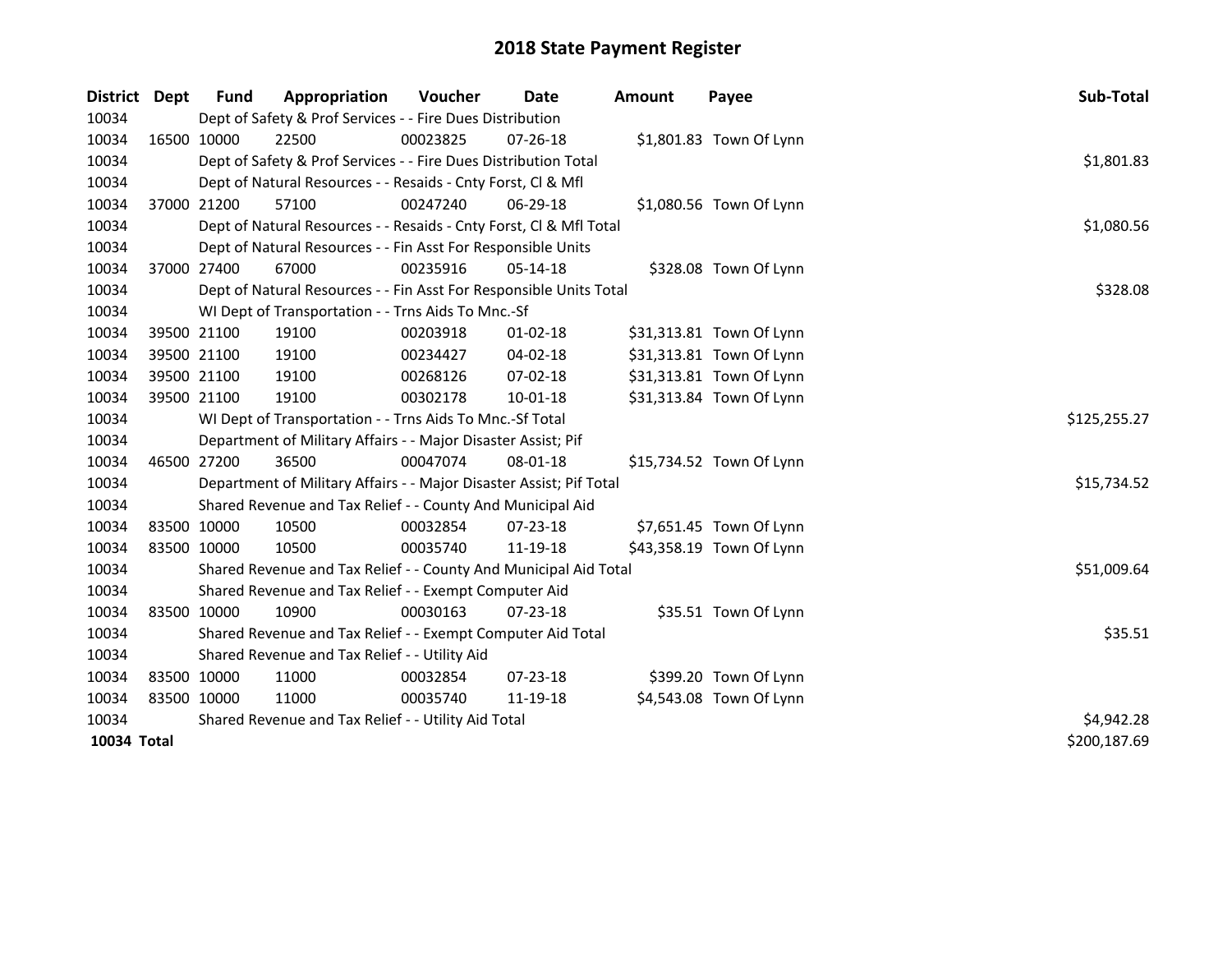| <b>District</b>             | Dept        | <b>Fund</b>                                               | Appropriation                                                      | Voucher      | Date           | <b>Amount</b> | Payee                        | Sub-Total   |
|-----------------------------|-------------|-----------------------------------------------------------|--------------------------------------------------------------------|--------------|----------------|---------------|------------------------------|-------------|
| 10036                       |             |                                                           | Dept of Safety & Prof Services - - Fire Dues Distribution          |              |                |               |                              |             |
| 10036                       |             | 16500 10000                                               | 22500                                                              | 00023826     | $07 - 25 - 18$ |               | \$2,336.34 Town Of Mayville  |             |
| 10036                       |             |                                                           | Dept of Safety & Prof Services - - Fire Dues Distribution Total    |              |                |               |                              | \$2,336.34  |
| 10036                       |             |                                                           | Dept of Natural Resources - - Resaids - Cnty Forst, CI & Mfl       |              |                |               |                              |             |
| 10036                       |             | 37000 21200                                               | 57100                                                              | 00247241     | 06-28-18       |               | \$68.72 Town Of Mayville     |             |
| 10036                       |             |                                                           | Dept of Natural Resources - - Resaids - Cnty Forst, Cl & Mfl Total | \$68.72      |                |               |                              |             |
| 10036                       |             |                                                           | Dept of Natural Resources - - Fin Asst For Responsible Units       |              |                |               |                              |             |
| 10036                       |             | 37000 27400                                               | 67000                                                              | 00235770     | $05-11-18$     |               | \$523.03 Town Of Mayville    |             |
| 10036                       |             |                                                           | Dept of Natural Resources - - Fin Asst For Responsible Units Total | \$523.03     |                |               |                              |             |
| 10036                       |             |                                                           | WI Dept of Transportation - - Trns Aids To Mnc.-Sf                 |              |                |               |                              |             |
| 10036                       |             | 39500 21100                                               | 19100                                                              | 00203919     | $01 - 02 - 18$ |               | \$32,860.69 Town Of Mayville |             |
| 10036                       | 39500 21100 |                                                           | 19100                                                              | 00234428     | 04-02-18       |               | \$32,860.69 Town Of Mayville |             |
| 10036                       | 39500 21100 |                                                           | 19100                                                              | 00268127     | 07-02-18       |               | \$32,860.69 Town Of Mayville |             |
| 10036                       | 39500 21100 |                                                           | 19100                                                              | 00302179     | $10 - 01 - 18$ |               | \$32,860.71 Town Of Mayville |             |
| 10036                       |             |                                                           | WI Dept of Transportation - - Trns Aids To Mnc.-Sf Total           | \$131,442.78 |                |               |                              |             |
| 10036                       |             |                                                           | Shared Revenue and Tax Relief - - County And Municipal Aid         |              |                |               |                              |             |
| 10036                       | 83500 10000 |                                                           | 10500                                                              | 00032855     | 07-23-18       |               | \$10,239.88 Town Of Mayville |             |
| 10036                       | 83500 10000 |                                                           | 10500                                                              | 00035741     | 11-19-18       |               | \$58,025.97 Town Of Mayville |             |
| 10036                       |             |                                                           | Shared Revenue and Tax Relief - - County And Municipal Aid Total   |              |                |               |                              | \$68,265.85 |
| 10036                       |             |                                                           | Shared Revenue and Tax Relief - - Exempt Computer Aid              |              |                |               |                              |             |
| 10036                       | 83500 10000 |                                                           | 10900                                                              | 00030164     | 07-23-18       |               | \$5.07 Town Of Mayville      |             |
| 10036                       |             |                                                           | Shared Revenue and Tax Relief - - Exempt Computer Aid Total        |              |                |               |                              | \$5.07      |
| 10036                       |             |                                                           | Shared Revenue and Tax Relief - - Utility Aid                      |              |                |               |                              |             |
| 10036                       | 83500 10000 |                                                           | 11000                                                              | 00032855     | 07-23-18       |               | \$52.70 Town Of Mayville     |             |
| 10036                       | 83500 10000 |                                                           | 11000                                                              | 00035741     | 11-19-18       |               | \$325.89 Town Of Mayville    |             |
| 10036                       |             |                                                           | Shared Revenue and Tax Relief - - Utility Aid Total                |              |                |               |                              | \$378.59    |
| 10036                       |             | Shared Revenue and Tax Relief - - Lottery & Gaming Credit |                                                                    |              |                |               |                              |             |
| 10036                       | 83500 52100 |                                                           | 36300                                                              | 00027291     | 03-26-18       |               | \$65.52 Town Of Mayville     |             |
| 10036                       |             |                                                           | Shared Revenue and Tax Relief - - Lottery & Gaming Credit Total    | \$65.52      |                |               |                              |             |
| 10036 Total<br>\$203,085.90 |             |                                                           |                                                                    |              |                |               |                              |             |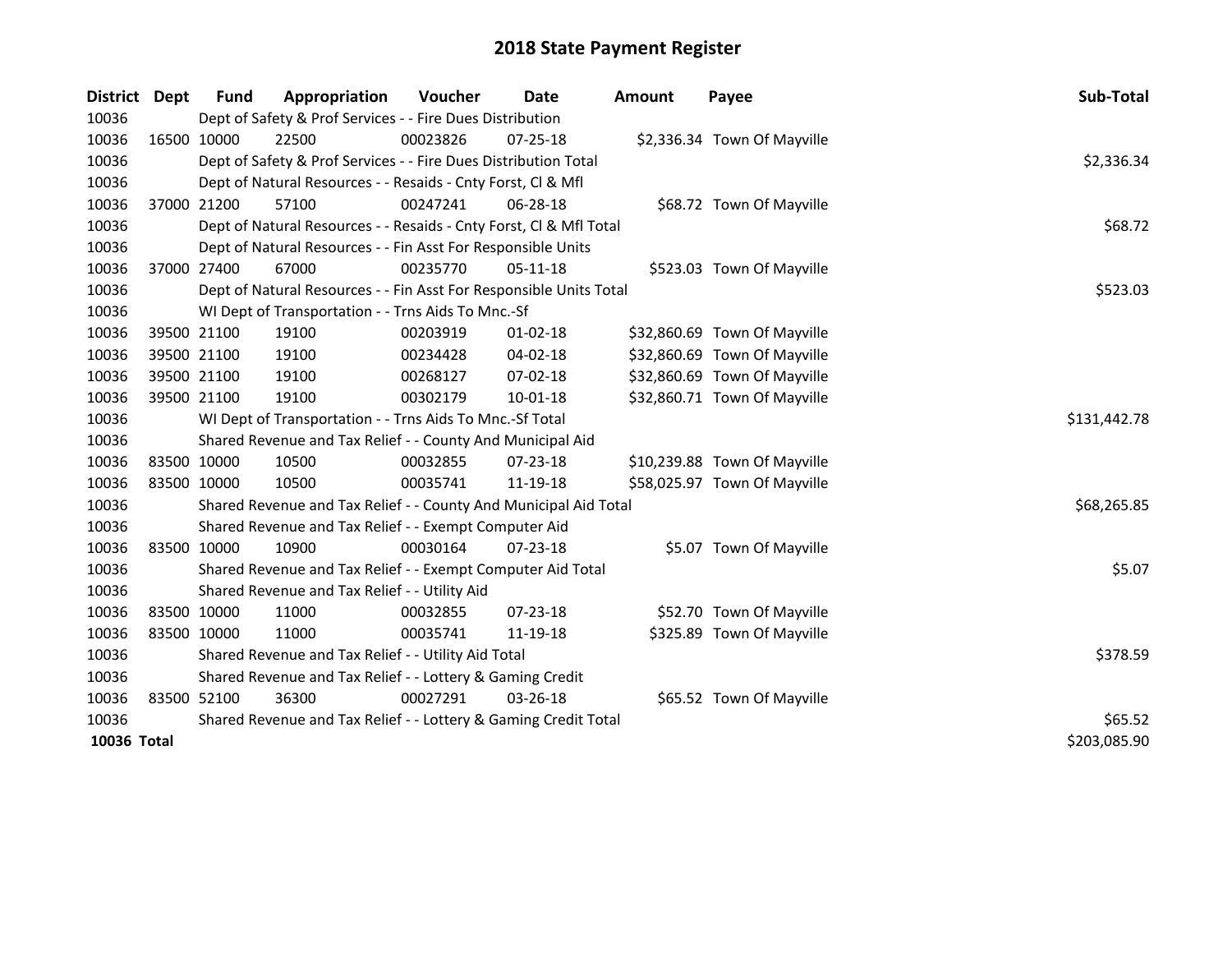| <b>District</b> | <b>Dept</b> | Fund                                                             | Appropriation                                                          | Voucher    | Date           | Amount | Payee                     | <b>Sub-Total</b> |
|-----------------|-------------|------------------------------------------------------------------|------------------------------------------------------------------------|------------|----------------|--------|---------------------------|------------------|
| 10038           |             |                                                                  | Dept of Safety & Prof Services - - Fire Dues Distribution              |            |                |        |                           |                  |
| 10038           | 16500 10000 |                                                                  | 22500                                                                  | 00023827   | $07 - 25 - 18$ |        | \$1,228.55 Town Of Mead   |                  |
| 10038           |             |                                                                  | Dept of Safety & Prof Services - - Fire Dues Distribution Total        | \$1,228.55 |                |        |                           |                  |
| 10038           |             |                                                                  | Dept of Natural Resources - - Resaids - Cnty Forst, Cl & Mfl           |            |                |        |                           |                  |
| 10038           |             | 37000 21200                                                      | 57100                                                                  | 00247242   | 06-28-18       |        | \$2,722.99 Town Of Mead   |                  |
| 10038           |             |                                                                  | Dept of Natural Resources - - Resaids - Cnty Forst, Cl & Mfl Total     |            |                |        |                           | \$2,722.99       |
| 10038           |             |                                                                  | Dept of Natural Resources - - Fin Asst For Responsible Units           |            |                |        |                           |                  |
| 10038           |             | 37000 27400                                                      | 67000                                                                  | 00235337   | $05 - 11 - 18$ |        | \$830.51 Town Of Mead     |                  |
| 10038           |             |                                                                  | Dept of Natural Resources - - Fin Asst For Responsible Units Total     |            |                |        |                           | \$830.51         |
| 10038           |             |                                                                  | WI Dept of Transportation - - Trns Aids To Mnc.-Sf                     |            |                |        |                           |                  |
| 10038           |             | 39500 21100                                                      | 19100                                                                  | 00203920   | $01 - 02 - 18$ |        | \$26,267.05 Town Of Mead  |                  |
| 10038           |             | 39500 21100                                                      | 19100                                                                  | 00234429   | 04-02-18       |        | \$26,267.05 Town Of Mead  |                  |
| 10038           |             | 39500 21100                                                      | 19100                                                                  | 00268128   | 07-02-18       |        | \$26,267.05 Town Of Mead  |                  |
| 10038           |             | 39500 21100                                                      | 19100                                                                  | 00302180   | 10-01-18       |        | \$26,267.07 Town Of Mead  |                  |
| 10038           |             |                                                                  | WI Dept of Transportation - - Trns Aids To Mnc.-Sf Total               |            |                |        |                           | \$105,068.22     |
| 10038           |             |                                                                  | Department of Military Affairs - - Disaster Recovery Aid               |            |                |        |                           |                  |
| 10038           | 46500 10000 |                                                                  | 30500                                                                  | 00047085   | 07-31-18       |        | \$20,456.26 Town Of Mead  |                  |
| 10038           |             |                                                                  | Department of Military Affairs - - Disaster Recovery Aid Total         |            |                |        |                           | \$20,456.26      |
| 10038           |             |                                                                  | Department of Military Affairs - - Federal Aid, Local Assistance       |            |                |        |                           |                  |
| 10038           | 46500 10000 |                                                                  | 34200                                                                  | 00047085   | $07 - 31 - 18$ |        | \$122,737.58 Town Of Mead |                  |
| 10038           | 46500 10000 |                                                                  | 34200                                                                  | 00052974   | 12-12-18       |        | \$339.94 Town Of Mead     |                  |
| 10038           |             |                                                                  | Department of Military Affairs - - Federal Aid, Local Assistance Total |            |                |        |                           | \$123,077.52     |
| 10038           |             |                                                                  | Shared Revenue and Tax Relief - - County And Municipal Aid             |            |                |        |                           |                  |
| 10038           | 83500 10000 |                                                                  | 10500                                                                  | 00032856   | $07 - 23 - 18$ |        | \$1,356.53 Town Of Mead   |                  |
| 10038           | 83500 10000 |                                                                  | 10500                                                                  | 00035742   | 11-19-18       |        | \$7,687.01 Town Of Mead   |                  |
| 10038           |             | Shared Revenue and Tax Relief - - County And Municipal Aid Total | \$9,043.54                                                             |            |                |        |                           |                  |
| 10038 Total     |             |                                                                  |                                                                        |            |                |        |                           | \$262,427.59     |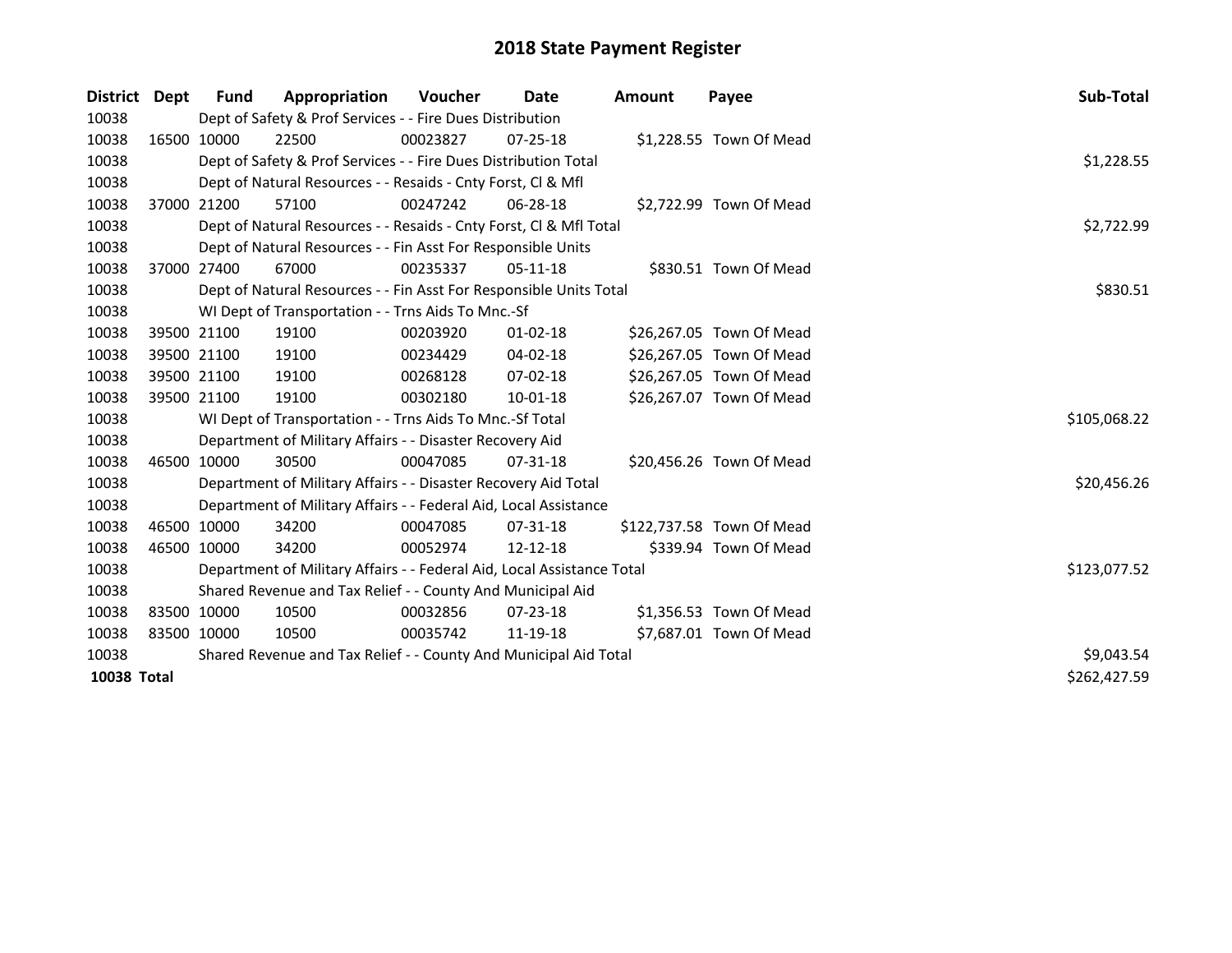| District    | Dept | Fund        | Appropriation                                                      | <b>Voucher</b> | Date           | Amount | Payee                      | Sub-Total    |
|-------------|------|-------------|--------------------------------------------------------------------|----------------|----------------|--------|----------------------------|--------------|
| 10040       |      |             | Dept of Safety & Prof Services - - Fire Dues Distribution          |                |                |        |                            |              |
| 10040       |      | 16500 10000 | 22500                                                              | 00023828       | $07 - 25 - 18$ |        | \$1,640.45 Town Of Mentor  |              |
| 10040       |      |             | Dept of Safety & Prof Services - - Fire Dues Distribution Total    |                |                |        |                            | \$1,640.45   |
| 10040       |      |             | Dept of Natural Resources - - Resaids - Cnty Forst, CI & Mfl       |                |                |        |                            |              |
| 10040       |      | 37000 21200 | 57100                                                              | 00247243       | 06-28-18       |        | \$3,068.55 Town Of Mentor  |              |
| 10040       |      |             | Dept of Natural Resources - - Resaids - Cnty Forst, Cl & Mfl Total |                |                |        |                            | \$3,068.55   |
| 10040       |      |             | Dept of Natural Resources - - Fin Asst For Responsible Units       |                |                |        |                            |              |
| 10040       |      | 37000 27400 | 67000                                                              | 00235192       | 05-11-18       |        | \$3,659.31 Town Of Mentor  |              |
| 10040       |      |             | Dept of Natural Resources - - Fin Asst For Responsible Units Total |                |                |        |                            | \$3,659.31   |
| 10040       |      |             | WI Dept of Transportation - - Trns Aids To Mnc.-Sf                 |                |                |        |                            |              |
| 10040       |      | 39500 21100 | 19100                                                              | 00203921       | $01 - 02 - 18$ |        | \$24,959.07 Town Of Mentor |              |
| 10040       |      | 39500 21100 | 19100                                                              | 00234430       | $04 - 02 - 18$ |        | \$24,959.07 Town Of Mentor |              |
| 10040       |      | 39500 21100 | 19100                                                              | 00268129       | 07-02-18       |        | \$24,959.07 Town Of Mentor |              |
| 10040       |      | 39500 21100 | 19100                                                              | 00302181       | 10-01-18       |        | \$24,959.10 Town Of Mentor |              |
| 10040       |      |             | WI Dept of Transportation - - Trns Aids To Mnc.-Sf Total           |                |                |        |                            | \$99,836.31  |
| 10040       |      |             | Shared Revenue and Tax Relief - - County And Municipal Aid         |                |                |        |                            |              |
| 10040       |      | 83500 10000 | 10500                                                              | 00032857       | $07 - 23 - 18$ |        | \$7,499.30 Town Of Mentor  |              |
| 10040       |      | 83500 10000 | 10500                                                              | 00035743       | 11-19-18       |        | \$42,496.03 Town Of Mentor |              |
| 10040       |      |             | Shared Revenue and Tax Relief - - County And Municipal Aid Total   |                |                |        |                            | \$49,995.33  |
| 10040       |      |             | Shared Revenue and Tax Relief - - Exempt Computer Aid              |                |                |        |                            |              |
| 10040       |      | 83500 10000 | 10900                                                              | 00030165       | $07 - 23 - 18$ |        | \$3.04 Town Of Mentor      |              |
| 10040       |      |             | Shared Revenue and Tax Relief - - Exempt Computer Aid Total        |                |                |        |                            | \$3.04       |
| 10040       |      |             | Shared Revenue and Tax Relief - - Utility Aid                      |                |                |        |                            |              |
| 10040       |      | 83500 10000 | 11000                                                              | 00032857       | $07 - 23 - 18$ |        | \$281.67 Town Of Mentor    |              |
| 10040       |      | 83500 10000 | 11000                                                              | 00035743       | 11-19-18       |        | \$4,478.29 Town Of Mentor  |              |
| 10040       |      |             | Shared Revenue and Tax Relief - - Utility Aid Total                | \$4,759.96     |                |        |                            |              |
| 10040 Total |      |             |                                                                    |                |                |        |                            | \$162,962.95 |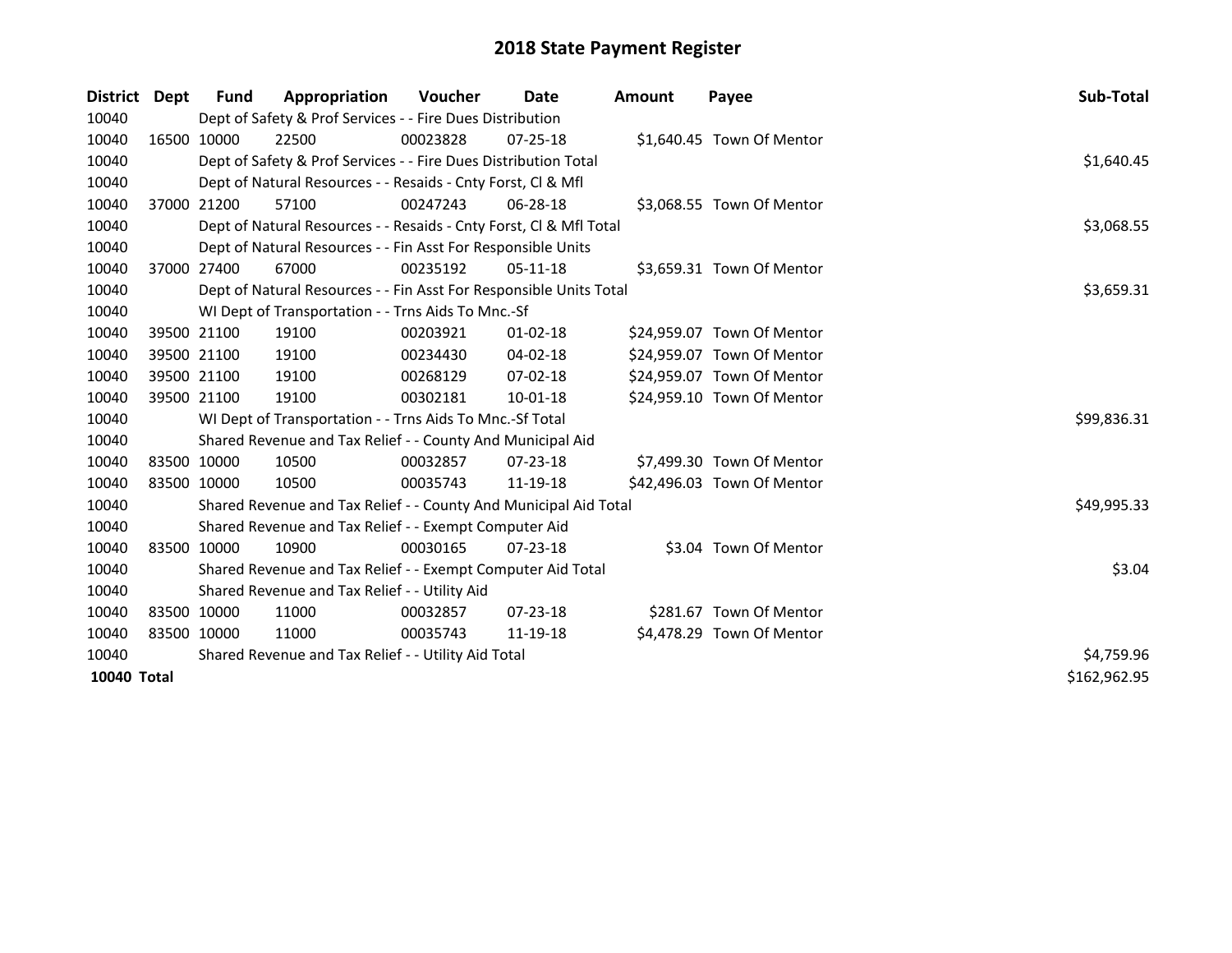| District Dept |             | <b>Fund</b>                                   | Appropriation                                                          | Voucher  | Date           | <b>Amount</b> | Payee                           | Sub-Total    |  |
|---------------|-------------|-----------------------------------------------|------------------------------------------------------------------------|----------|----------------|---------------|---------------------------------|--------------|--|
| 10042         |             |                                               | Dept of Safety & Prof Services - - Fire Dues Distribution              |          |                |               |                                 |              |  |
| 10042         | 16500 10000 |                                               | 22500                                                                  | 00023829 | 07-24-18       |               | \$3,795.41 Town Of Pine Valley  |              |  |
| 10042         |             |                                               | Dept of Safety & Prof Services - - Fire Dues Distribution Total        |          |                |               |                                 | \$3,795.41   |  |
| 10042         |             |                                               | Dept of Natural Resources - - Aids In Lieu Of Taxes - Gener            |          |                |               |                                 |              |  |
| 10042         | 37000 10000 |                                               | 50300                                                                  | 00230150 | 04-20-18       |               | \$1.42 Town Of Pine Valley      |              |  |
| 10042         |             |                                               | Dept of Natural Resources - - Aids In Lieu Of Taxes - Gener Total      |          |                |               |                                 | \$1.42       |  |
| 10042         |             |                                               | Dept of Natural Resources - - Resaids - Cnty Forst, Cl & Mfl           |          |                |               |                                 |              |  |
| 10042         |             | 37000 21200                                   | 57100                                                                  | 00247244 | $06 - 28 - 18$ |               | \$308.92 Town Of Pine Valley    |              |  |
| 10042         |             |                                               | Dept of Natural Resources - - Resaids - Cnty Forst, Cl & Mfl Total     |          |                |               |                                 | \$308.92     |  |
| 10042         |             |                                               | Dept of Natural Resources - - Fin Asst For Responsible Units           |          |                |               |                                 |              |  |
| 10042         |             | 37000 27400                                   | 67000                                                                  | 00235108 | 05-11-18       |               | \$3,755.50 Town Of Pine Valley  |              |  |
| 10042         |             |                                               | Dept of Natural Resources - - Fin Asst For Responsible Units Total     |          |                |               |                                 | \$3,755.50   |  |
| 10042         |             |                                               | Dept of Natural Resources - - Recycling Consolidation Grants           |          |                |               |                                 |              |  |
| 10042         | 37000 27400 |                                               | 67300                                                                  | 00235108 | 05-11-18       |               | \$303.19 Town Of Pine Valley    |              |  |
| 10042         |             |                                               | Dept of Natural Resources - - Recycling Consolidation Grants Total     |          |                |               |                                 | \$303.19     |  |
| 10042         |             |                                               | WI Dept of Transportation - - Trns Aids To Mnc.-Sf                     |          |                |               |                                 |              |  |
| 10042         |             | 39500 21100                                   | 19100                                                                  | 00203922 | $01-02-18$     |               | \$34,616.61 Town Of Pine Valley |              |  |
| 10042         |             | 39500 21100                                   | 19100                                                                  | 00234431 | 04-02-18       |               | \$34,616.61 Town Of Pine Valley |              |  |
| 10042         |             | 39500 21100                                   | 19100                                                                  | 00268130 | 07-02-18       |               | \$34,616.61 Town Of Pine Valley |              |  |
| 10042         |             | 39500 21100                                   | 19100                                                                  | 00302182 | $10 - 01 - 18$ |               | \$34,616.61 Town Of Pine Valley |              |  |
| 10042         |             |                                               | WI Dept of Transportation - - Trns Aids To Mnc.-Sf Total               |          |                |               |                                 | \$138,466.44 |  |
| 10042         |             |                                               | Department of Military Affairs - - Federal Aid, Local Assistance       |          |                |               |                                 |              |  |
| 10042         |             | 46500 10000                                   | 34200                                                                  | 00041395 | 04-09-18       |               | \$17,274.41 Town Of Pine Valley |              |  |
| 10042         |             |                                               | Department of Military Affairs - - Federal Aid, Local Assistance Total |          |                |               |                                 | \$17,274.41  |  |
| 10042         |             |                                               | Shared Revenue and Tax Relief - - County And Municipal Aid             |          |                |               |                                 |              |  |
| 10042         |             | 83500 10000                                   | 10500                                                                  | 00032858 | 07-23-18       |               | \$8,953.60 Town Of Pine Valley  |              |  |
| 10042         | 83500 10000 |                                               | 10500                                                                  | 00035744 | 11-19-18       |               | \$50,737.05 Town Of Pine Valley |              |  |
| 10042         |             |                                               | Shared Revenue and Tax Relief - - County And Municipal Aid Total       |          |                |               |                                 | \$59,690.65  |  |
| 10042         |             |                                               | Shared Revenue and Tax Relief - - Exempt Computer Aid                  |          |                |               |                                 |              |  |
| 10042         | 83500 10000 |                                               | 10900                                                                  | 00030166 | 07-23-18       |               | \$20.29 Town Of Pine Valley     |              |  |
| 10042         |             |                                               | Shared Revenue and Tax Relief - - Exempt Computer Aid Total            |          |                |               |                                 | \$20.29      |  |
| 10042         |             | Shared Revenue and Tax Relief - - Utility Aid |                                                                        |          |                |               |                                 |              |  |
| 10042         |             | 83500 10000                                   | 11000                                                                  | 00032858 | 07-23-18       |               | \$84.16 Town Of Pine Valley     |              |  |
| 10042         | 83500 10000 |                                               | 11000                                                                  | 00035744 | 11-19-18       |               | \$497.04 Town Of Pine Valley    |              |  |
| 10042         |             |                                               | Shared Revenue and Tax Relief - - Utility Aid Total                    |          |                |               |                                 | \$581.20     |  |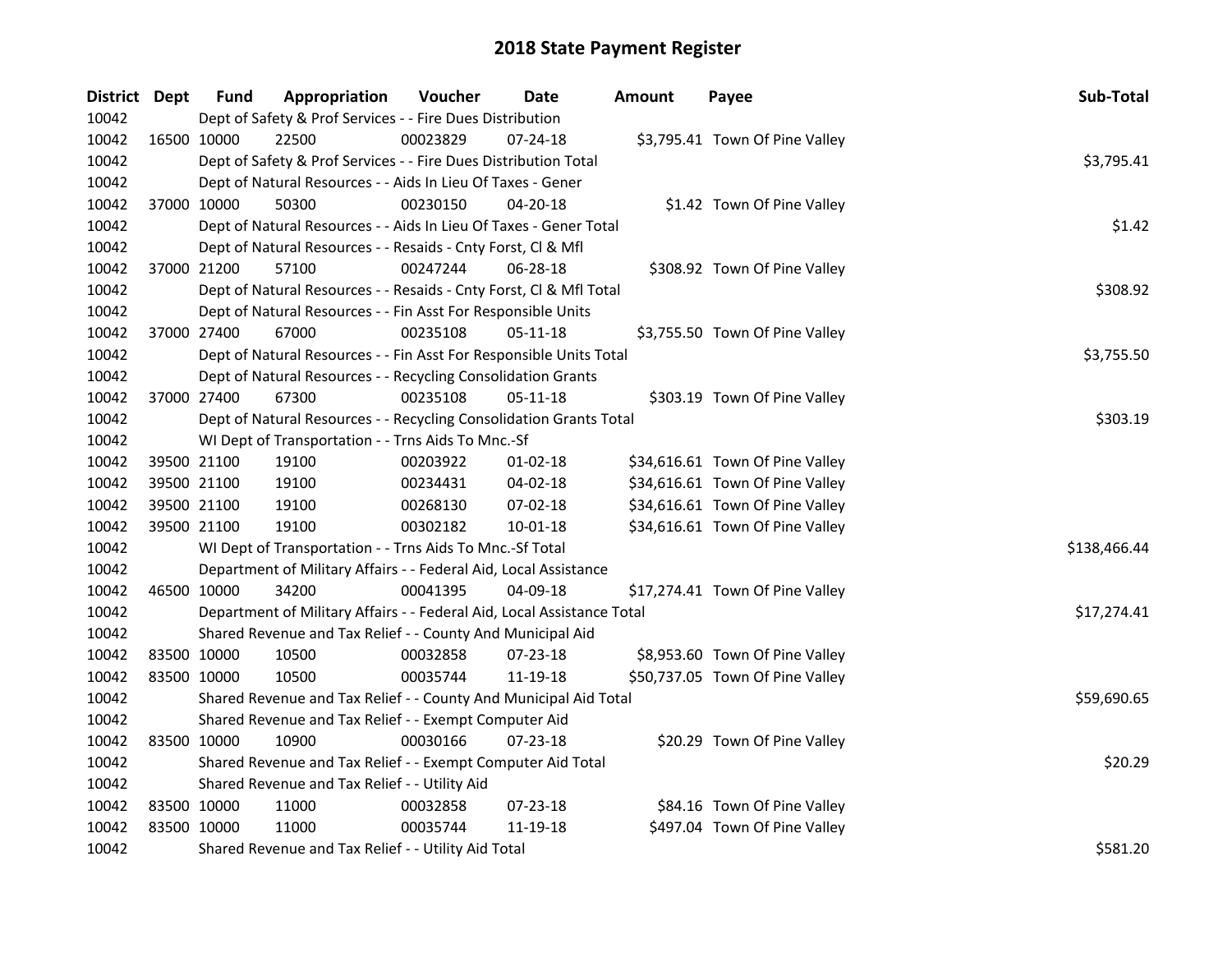| District Dept | <b>Fund</b> | Appropriation                                                   | Voucher  | Date           | Amount | <b>Pavee</b>                 | Sub-Total    |
|---------------|-------------|-----------------------------------------------------------------|----------|----------------|--------|------------------------------|--------------|
| 10042         |             | Shared Revenue and Tax Relief - - Lottery & Gaming Credit       |          |                |        |                              |              |
| 10042         | 83500 52100 | 36300                                                           | 00027292 | $03 - 26 - 18$ |        | \$731.36 Town Of Pine Valley |              |
| 10042         |             | Shared Revenue and Tax Relief - - Lottery & Gaming Credit Total |          |                |        |                              | \$731.36     |
| 10042 Total   |             |                                                                 |          |                |        |                              | \$224.928.79 |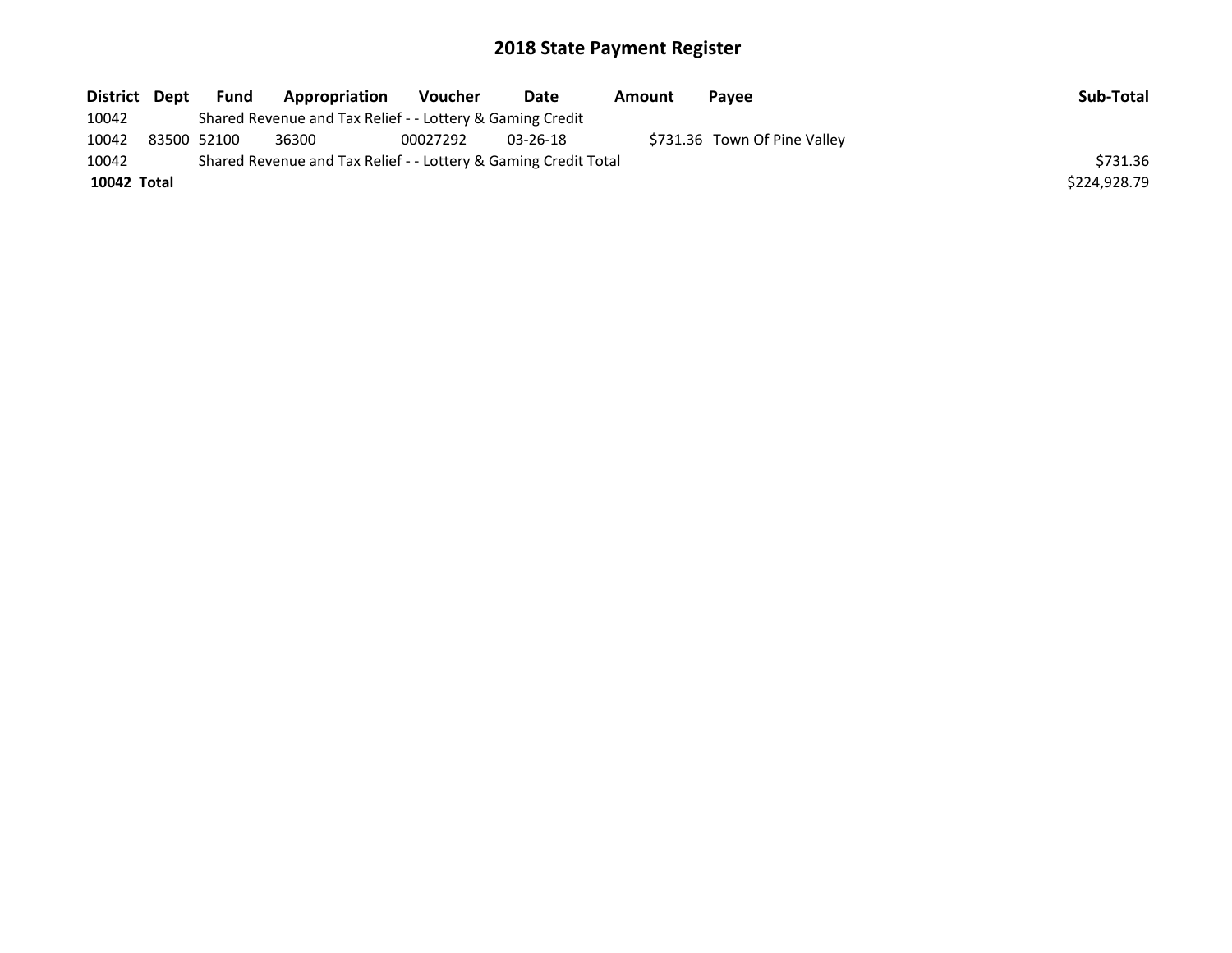| <b>District</b> | Dept | <b>Fund</b>                                                 | Appropriation                                                      | Voucher  | <b>Date</b>    | Amount | Payee                        | Sub-Total    |  |  |
|-----------------|------|-------------------------------------------------------------|--------------------------------------------------------------------|----------|----------------|--------|------------------------------|--------------|--|--|
| 10044           |      |                                                             | Dept of Safety & Prof Services - - Fire Dues Distribution          |          |                |        |                              |              |  |  |
| 10044           |      | 16500 10000                                                 | 22500                                                              | 00023830 | $07 - 25 - 18$ |        | \$1,684.45 Town Of Reseburg  |              |  |  |
| 10044           |      |                                                             | Dept of Safety & Prof Services - - Fire Dues Distribution Total    |          |                |        |                              |              |  |  |
| 10044           |      |                                                             | Dept of Natural Resources - - Resaids - Cnty Forst, CI & Mfl       |          |                |        |                              |              |  |  |
| 10044           |      | 37000 21200                                                 | 57100                                                              | 00247245 | 06-28-18       |        | \$95.70 Town Of Reseburg     |              |  |  |
| 10044           |      |                                                             | Dept of Natural Resources - - Resaids - Cnty Forst, CI & Mfl Total |          |                |        |                              | \$95.70      |  |  |
| 10044           |      |                                                             | Dept of Natural Resources - - Fin Asst For Responsible Units       |          |                |        |                              |              |  |  |
| 10044           |      | 37000 27400                                                 | 67000                                                              | 00235136 | $05-11-18$     |        | \$2,466.16 Town Of Reseburg  |              |  |  |
| 10044           |      |                                                             | Dept of Natural Resources - - Fin Asst For Responsible Units Total |          |                |        |                              | \$2,466.16   |  |  |
| 10044           |      |                                                             | WI Dept of Transportation - - Trns Aids To Mnc.-Sf                 |          |                |        |                              |              |  |  |
| 10044           |      | 39500 21100                                                 | 19100                                                              | 00203923 | $01 - 02 - 18$ |        | \$33,242.93 Town Of Reseburg |              |  |  |
| 10044           |      | 39500 21100                                                 | 19100                                                              | 00234432 | 04-02-18       |        | \$33,242.93 Town Of Reseburg |              |  |  |
| 10044           |      | 39500 21100                                                 | 19100                                                              | 00268131 | 07-02-18       |        | \$33,242.93 Town Of Reseburg |              |  |  |
| 10044           |      | 39500 21100                                                 | 19100                                                              | 00302183 | $10 - 01 - 18$ |        | \$33,242.95 Town Of Reseburg |              |  |  |
| 10044           |      |                                                             | WI Dept of Transportation - - Trns Aids To Mnc.-Sf Total           |          |                |        |                              | \$132,971.74 |  |  |
| 10044           |      |                                                             | Shared Revenue and Tax Relief - - County And Municipal Aid         |          |                |        |                              |              |  |  |
| 10044           |      | 83500 10000                                                 | 10500                                                              | 00032859 | $07 - 23 - 18$ |        | \$6,319.30 Town Of Reseburg  |              |  |  |
| 10044           |      | 83500 10000                                                 | 10500                                                              | 00035745 | 11-19-18       |        | \$35,809.37 Town Of Reseburg |              |  |  |
| 10044           |      |                                                             | Shared Revenue and Tax Relief - - County And Municipal Aid Total   |          |                |        |                              | \$42,128.67  |  |  |
| 10044           |      |                                                             | Shared Revenue and Tax Relief - - Exempt Computer Aid              |          |                |        |                              |              |  |  |
| 10044           |      | 83500 10000                                                 | 10900                                                              | 00030167 | $07 - 23 - 18$ |        | \$56.82 Town Of Reseburg     |              |  |  |
| 10044           |      | Shared Revenue and Tax Relief - - Exempt Computer Aid Total |                                                                    |          |                |        |                              |              |  |  |
| 10044 Total     |      |                                                             |                                                                    |          |                |        |                              | \$179,403.54 |  |  |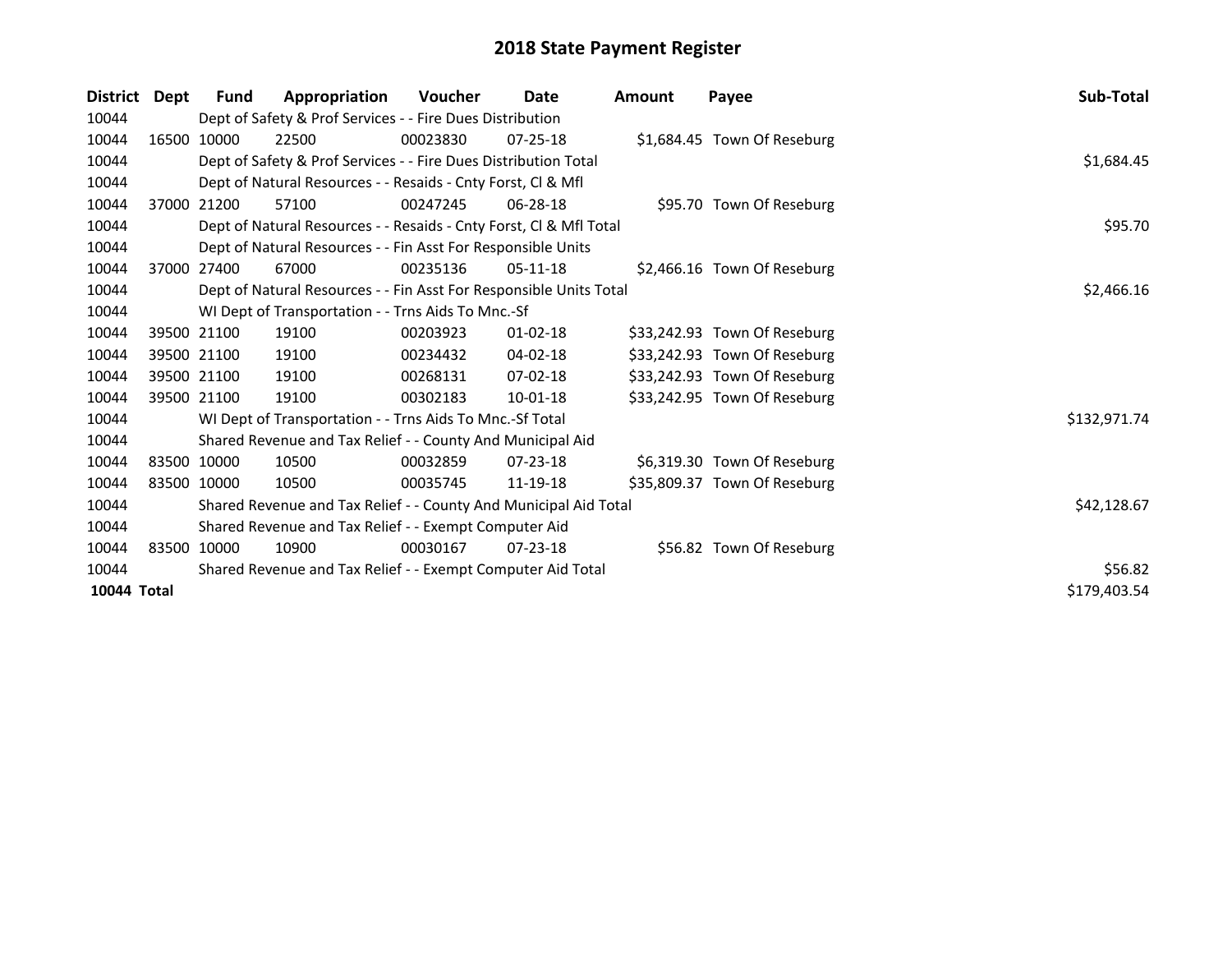| <b>District</b> | Dept | Fund        | Appropriation                                                      | Voucher    | Date           | Amount | Payee                    | Sub-Total   |
|-----------------|------|-------------|--------------------------------------------------------------------|------------|----------------|--------|--------------------------|-------------|
| 10046           |      |             | Dept of Safety & Prof Services - - Fire Dues Distribution          |            |                |        |                          |             |
| 10046           |      | 16500 10000 | 22500                                                              | 00023831   | 07-24-18       |        | \$585.61 Town Of Seif    |             |
| 10046           |      |             | Dept of Safety & Prof Services - - Fire Dues Distribution Total    |            |                |        |                          | \$585.61    |
| 10046           |      |             | Dept of Natural Resources - - Resaids - Cnty Forst, Cl & Mfl       |            |                |        |                          |             |
| 10046           |      | 37000 21200 | 57100                                                              | 00247246   | 06-28-18       |        | \$4,182.77 Town Of Seif  |             |
| 10046           |      |             | Dept of Natural Resources - - Resaids - Cnty Forst, Cl & Mfl Total | \$4,182.77 |                |        |                          |             |
| 10046           |      |             | Dept of Natural Resources - - Fin Asst For Responsible Units       |            |                |        |                          |             |
| 10046           |      | 37000 27400 | 67000                                                              | 00235742   | 05-11-18       |        | \$703.71 Town Of Seif    |             |
| 10046           |      |             | Dept of Natural Resources - - Fin Asst For Responsible Units Total | \$703.71   |                |        |                          |             |
| 10046           |      |             | WI Dept of Transportation - - Trns Aids To Mnc.-Sf                 |            |                |        |                          |             |
| 10046           |      | 39500 21100 | 19100                                                              | 00203924   | $01 - 02 - 18$ |        | \$12,894.62 Town Of Seif |             |
| 10046           |      | 39500 21100 | 19100                                                              | 00234433   | 04-02-18       |        | \$12,894.62 Town Of Seif |             |
| 10046           |      | 39500 21100 | 19100                                                              | 00268132   | $07 - 02 - 18$ |        | \$12,894.62 Town Of Seif |             |
| 10046           |      | 39500 21100 | 19100                                                              | 00302184   | 10-01-18       |        | \$12,894.65 Town Of Seif |             |
| 10046           |      |             | WI Dept of Transportation - - Trns Aids To Mnc.-Sf Total           |            |                |        |                          | \$51,578.51 |
| 10046           |      |             | Shared Revenue and Tax Relief - - County And Municipal Aid         |            |                |        |                          |             |
| 10046           |      | 83500 10000 | 10500                                                              | 00032860   | $07 - 23 - 18$ |        | \$2,942.90 Town Of Seif  |             |
| 10046           |      | 83500 10000 | 10500                                                              | 00035746   | 11-19-18       |        | \$16,676.46 Town Of Seif |             |
| 10046           |      |             | Shared Revenue and Tax Relief - - County And Municipal Aid Total   |            |                |        |                          | \$19,619.36 |
| 10046 Total     |      |             |                                                                    |            |                |        |                          | \$76,669.96 |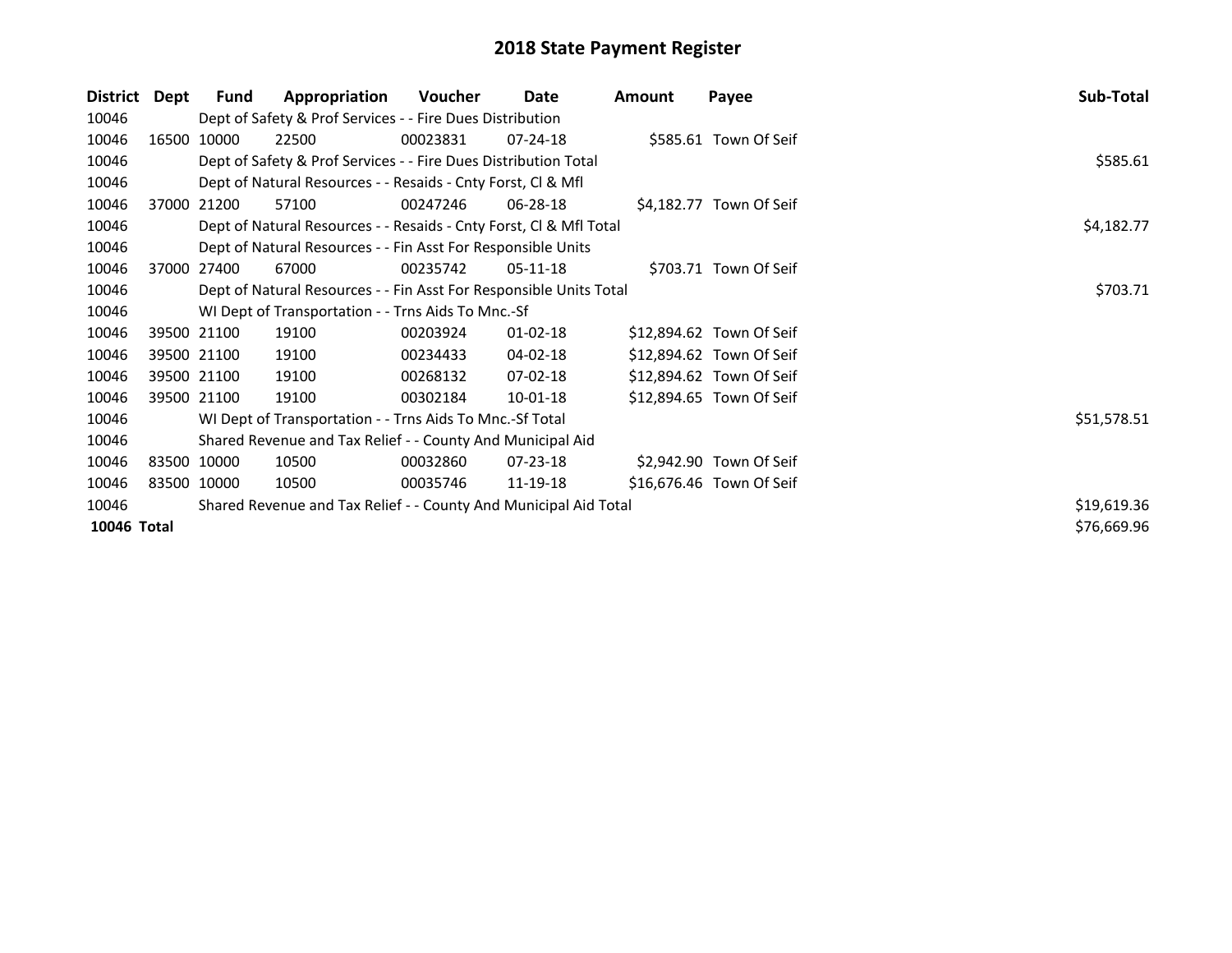| District    | Dept | <b>Fund</b> | Appropriation                                                      | <b>Voucher</b> | Date           | <b>Amount</b> | Payee                       | Sub-Total    |
|-------------|------|-------------|--------------------------------------------------------------------|----------------|----------------|---------------|-----------------------------|--------------|
| 10048       |      |             | Dept of Safety & Prof Services - - Fire Dues Distribution          |                |                |               |                             |              |
| 10048       |      | 16500 10000 | 22500                                                              | 00023832       | $07 - 25 - 18$ |               | \$2,277.57 Town Of Sherman  |              |
| 10048       |      |             | Dept of Safety & Prof Services - - Fire Dues Distribution Total    |                |                |               |                             | \$2,277.57   |
| 10048       |      |             | Dept of Natural Resources - - Resaids - Cnty Forst, CI & Mfl       |                |                |               |                             |              |
| 10048       |      | 37000 21200 | 57100                                                              | 00247247       | 06-28-18       |               | \$180.61 Town Of Sherman    |              |
| 10048       |      |             | Dept of Natural Resources - - Resaids - Cnty Forst, Cl & Mfl Total |                |                |               |                             | \$180.61     |
| 10048       |      |             | Dept of Natural Resources - - Fin Asst For Responsible Units       |                |                |               |                             |              |
| 10048       |      | 37000 27400 | 67000                                                              | 00235428       | $05-11-18$     |               | \$559.48 Town Of Sherman    |              |
| 10048       |      |             | Dept of Natural Resources - - Fin Asst For Responsible Units Total |                |                |               |                             | \$559.48     |
| 10048       |      |             | WI Dept of Transportation - - Trns Aids To Mnc.-Sf                 |                |                |               |                             |              |
| 10048       |      | 39500 21100 | 19100                                                              | 00203925       | $01 - 02 - 18$ |               | \$31,481.04 Town Of Sherman |              |
| 10048       |      | 39500 21100 | 19100                                                              | 00234434       | 04-02-18       |               | \$31,481.04 Town Of Sherman |              |
| 10048       |      | 39500 21100 | 19100                                                              | 00268133       | 07-02-18       |               | \$31,481.04 Town Of Sherman |              |
| 10048       |      | 39500 21100 | 19100                                                              | 00302185       | $10 - 01 - 18$ |               | \$31,481.07 Town Of Sherman |              |
| 10048       |      |             | WI Dept of Transportation - - Trns Aids To Mnc.-Sf Total           |                |                |               |                             | \$125,924.19 |
| 10048       |      |             | Shared Revenue and Tax Relief - - County And Municipal Aid         |                |                |               |                             |              |
| 10048       |      | 83500 10000 | 10500                                                              | 00032861       | $07 - 23 - 18$ |               | \$8,420.45 Town Of Sherman  |              |
| 10048       |      | 83500 10000 | 10500                                                              | 00035747       | 11-19-18       |               | \$47,715.87 Town Of Sherman |              |
| 10048       |      |             | Shared Revenue and Tax Relief - - County And Municipal Aid Total   |                |                |               |                             | \$56,136.32  |
| 10048       |      |             | Shared Revenue and Tax Relief - - Exempt Computer Aid              |                |                |               |                             |              |
| 10048       |      | 83500 10000 | 10900                                                              | 00030168       | $07 - 23 - 18$ |               | \$3.04 Town Of Sherman      |              |
| 10048       |      |             | Shared Revenue and Tax Relief - - Exempt Computer Aid Total        |                |                |               |                             | \$3.04       |
| 10048       |      |             | Shared Revenue and Tax Relief - - Utility Aid                      |                |                |               |                             |              |
| 10048       |      | 83500 10000 | 11000                                                              | 00032861       | $07 - 23 - 18$ |               | \$149.61 Town Of Sherman    |              |
| 10048       |      | 83500 10000 | 11000                                                              | 00035747       | 11-19-18       |               | \$882.74 Town Of Sherman    |              |
| 10048       |      |             | Shared Revenue and Tax Relief - - Utility Aid Total                | \$1,032.35     |                |               |                             |              |
| 10048 Total |      |             |                                                                    |                |                |               |                             | \$186,113.56 |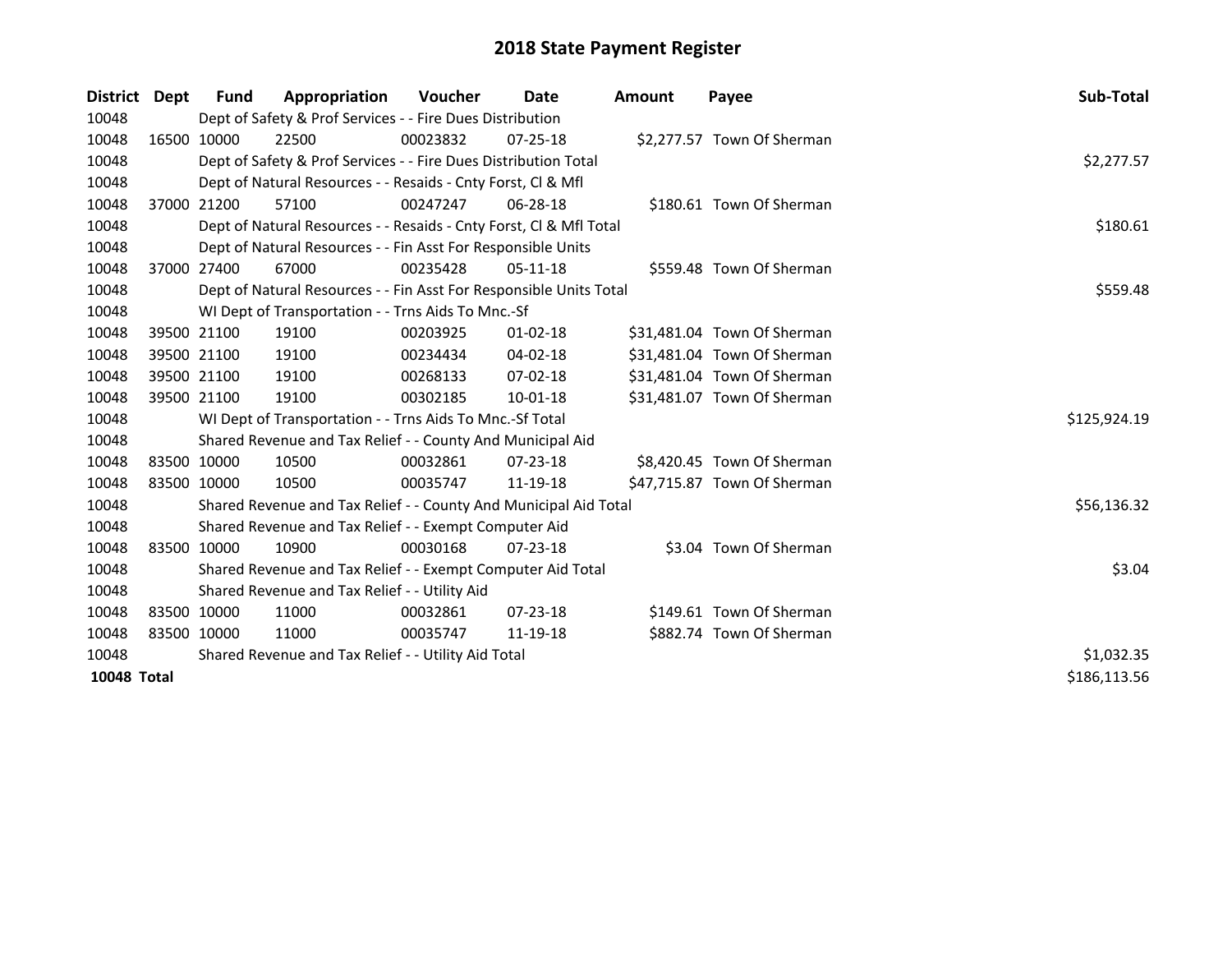| <b>District</b> | <b>Dept</b> | <b>Fund</b> | Appropriation                                                      | <b>Voucher</b> | Date           | Amount | Payee                        | Sub-Total   |
|-----------------|-------------|-------------|--------------------------------------------------------------------|----------------|----------------|--------|------------------------------|-------------|
| 10050           |             |             | Dept of Safety & Prof Services - - Fire Dues Distribution          |                |                |        |                              |             |
| 10050           |             | 16500 10000 | 22500                                                              | 00023833       | $07 - 24 - 18$ |        | \$615.56 Town Of Sherwood    |             |
| 10050           |             |             | Dept of Safety & Prof Services - - Fire Dues Distribution Total    |                |                |        |                              | \$615.56    |
| 10050           |             |             | Dept of Natural Resources - - Resaids - Cnty Forst, CI & Mfl       |                |                |        |                              |             |
| 10050           |             | 37000 21200 | 57100                                                              | 00247248       | 06-28-18       |        | \$3,366.95 Town Of Sherwood  |             |
| 10050           |             |             | Dept of Natural Resources - - Resaids - Cnty Forst, Cl & Mfl Total |                |                |        |                              | \$3,366.95  |
| 10050           |             |             | Dept of Natural Resources - - Fin Asst For Responsible Units       |                |                |        |                              |             |
| 10050           |             | 37000 27400 | 67000                                                              | 00235418       | $05-11-18$     |        | \$475.48 Town Of Sherwood    |             |
| 10050           |             |             | Dept of Natural Resources - - Fin Asst For Responsible Units Total |                |                |        |                              | \$475.48    |
| 10050           |             |             | WI Dept of Transportation - - Trns Aids To Mnc.-Sf                 |                |                |        |                              |             |
| 10050           |             | 39500 21100 | 19100                                                              | 00203926       | $01 - 02 - 18$ |        | \$15,253.76 Town Of Sherwood |             |
| 10050           |             | 39500 21100 | 19100                                                              | 00234435       | 04-02-18       |        | \$15,253.76 Town Of Sherwood |             |
| 10050           |             | 39500 21100 | 19100                                                              | 00268134       | $07 - 02 - 18$ |        | \$15,253.76 Town Of Sherwood |             |
| 10050           |             | 39500 21100 | 19100                                                              | 00302186       | $10 - 01 - 18$ |        | \$15,253.78 Town Of Sherwood |             |
| 10050           |             |             | WI Dept of Transportation - - Trns Aids To Mnc.-Sf Total           |                |                |        |                              | \$61,015.06 |
| 10050           |             |             | Shared Revenue and Tax Relief - - County And Municipal Aid         |                |                |        |                              |             |
| 10050           |             | 83500 10000 | 10500                                                              | 00032862       | $07 - 23 - 18$ |        | \$2,311.67 Town Of Sherwood  |             |
| 10050           |             | 83500 10000 | 10500                                                              | 00035748       | 11-19-18       |        | \$13,099.49 Town Of Sherwood |             |
| 10050           |             |             | Shared Revenue and Tax Relief - - County And Municipal Aid Total   |                |                |        |                              | \$15,411.16 |
| 10050           |             |             | Shared Revenue and Tax Relief - - Exempt Computer Aid              |                |                |        |                              |             |
| 10050           |             | 83500 10000 | 10900                                                              | 00030169       | $07 - 23 - 18$ |        | \$1.01 Town Of Sherwood      |             |
| 10050           |             |             | Shared Revenue and Tax Relief - - Exempt Computer Aid Total        |                |                |        |                              | \$1.01      |
| 10050           |             |             | Shared Revenue and Tax Relief - - Utility Aid                      |                |                |        |                              |             |
| 10050           |             | 83500 10000 | 11000                                                              | 00032862       | $07 - 23 - 18$ |        | \$31.17 Town Of Sherwood     |             |
| 10050           |             | 83500 10000 | 11000                                                              | 00035748       | 11-19-18       |        | \$172.75 Town Of Sherwood    |             |
| 10050           |             |             | Shared Revenue and Tax Relief - - Utility Aid Total                |                |                |        |                              | \$203.92    |
| 10050 Total     |             | \$81,089.14 |                                                                    |                |                |        |                              |             |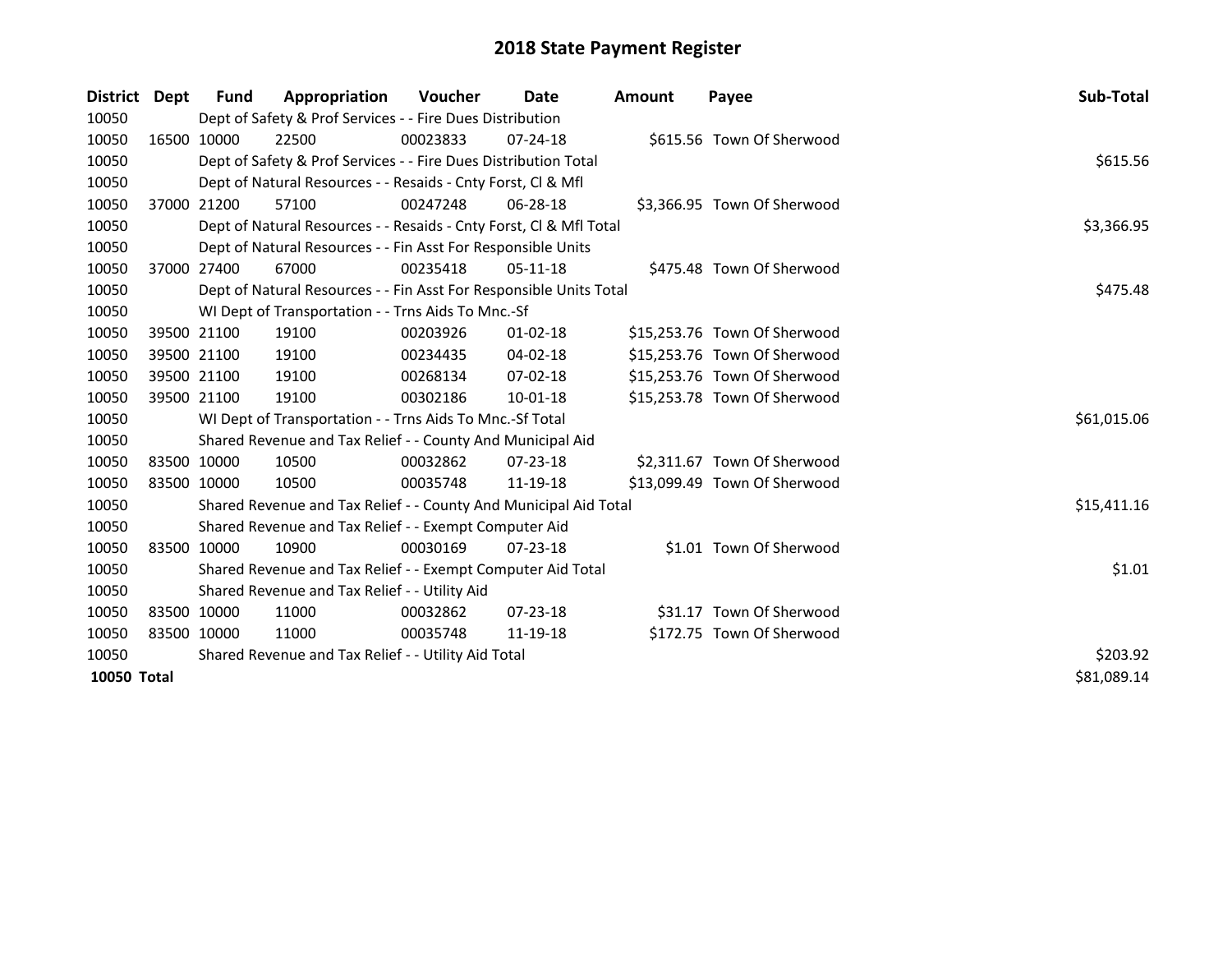| District    | Dept | Fund        | Appropriation                                                      | <b>Voucher</b> | Date           | <b>Amount</b> | Payee                     | Sub-Total    |
|-------------|------|-------------|--------------------------------------------------------------------|----------------|----------------|---------------|---------------------------|--------------|
| 10052       |      |             | Dept of Safety & Prof Services - - Fire Dues Distribution          |                |                |               |                           |              |
| 10052       |      | 16500 10000 | 22500                                                              | 00023834       | 07-25-18       |               | \$2,174.96 Town Of Thorp  |              |
| 10052       |      |             | Dept of Safety & Prof Services - - Fire Dues Distribution Total    |                |                |               |                           | \$2,174.96   |
| 10052       |      |             | Dept of Natural Resources - - Resaids - Cnty Forst, Cl & Mfl       |                |                |               |                           |              |
| 10052       |      | 37000 21200 | 57100                                                              | 00247249       | 06-28-18       |               | \$40.20 Town Of Thorp     |              |
| 10052       |      |             | Dept of Natural Resources - - Resaids - Cnty Forst, CI & Mfl Total |                |                |               |                           | \$40.20      |
| 10052       |      |             | Dept of Natural Resources - - Fin Asst For Responsible Units       |                |                |               |                           |              |
| 10052       |      | 37000 27400 | 67000                                                              | 00235593       | $05-11-18$     |               | \$2,783.27 Town Of Thorp  |              |
| 10052       |      |             | Dept of Natural Resources - - Fin Asst For Responsible Units Total |                |                |               |                           | \$2,783.27   |
| 10052       |      |             | WI Dept of Transportation - - Trns Aids To Mnc.-Sf                 |                |                |               |                           |              |
| 10052       |      | 39500 21100 | 19100                                                              | 00203927       | $01 - 02 - 18$ |               | \$37,973.15 Town Of Thorp |              |
| 10052       |      | 39500 21100 | 19100                                                              | 00234436       | 04-02-18       |               | \$37,973.15 Town Of Thorp |              |
| 10052       |      | 39500 21100 | 19100                                                              | 00268135       | 07-02-18       |               | \$37,973.15 Town Of Thorp |              |
| 10052       |      | 39500 21100 | 19100                                                              | 00302187       | 10-01-18       |               | \$37,973.17 Town Of Thorp |              |
| 10052       |      |             | WI Dept of Transportation - - Trns Aids To Mnc.-Sf Total           |                |                |               |                           | \$151,892.62 |
| 10052       |      |             | WI Dept of Transportation - - Loc Rd Imp Prg St Fd                 |                |                |               |                           |              |
| 10052       |      | 39500 21100 | 27800                                                              | 00296455       | $09-17-18$     |               | \$67,862.80 Town Of Thorp |              |
| 10052       |      |             | WI Dept of Transportation - - Loc Rd Imp Prg St Fd Total           |                |                |               |                           | \$67,862.80  |
| 10052       |      |             | Shared Revenue and Tax Relief - - County And Municipal Aid         |                |                |               |                           |              |
| 10052       |      | 83500 10000 | 10500                                                              | 00032863       | $07 - 23 - 18$ |               | \$8,295.87 Town Of Thorp  |              |
| 10052       |      | 83500 10000 | 10500                                                              | 00035749       | 11-19-18       |               | \$47,009.94 Town Of Thorp |              |
| 10052       |      |             | Shared Revenue and Tax Relief - - County And Municipal Aid Total   |                |                |               |                           | \$55,305.81  |
| 10052       |      |             | Shared Revenue and Tax Relief - - Exempt Computer Aid              |                |                |               |                           |              |
| 10052       |      | 83500 10000 | 10900                                                              | 00030170       | $07 - 23 - 18$ |               | \$45.66 Town Of Thorp     |              |
| 10052       |      |             | Shared Revenue and Tax Relief - - Exempt Computer Aid Total        |                |                |               |                           | \$45.66      |
| 10052       |      |             | Shared Revenue and Tax Relief - - Utility Aid                      |                |                |               |                           |              |
| 10052       |      | 83500 10000 | 11000                                                              | 00032863       | 07-23-18       |               | \$72.64 Town Of Thorp     |              |
| 10052       |      | 83500 10000 | 11000                                                              | 00035749       | 11-19-18       |               | \$428.98 Town Of Thorp    |              |
| 10052       |      |             | Shared Revenue and Tax Relief - - Utility Aid Total                | \$501.62       |                |               |                           |              |
| 10052 Total |      |             |                                                                    |                |                |               |                           | \$280,606.94 |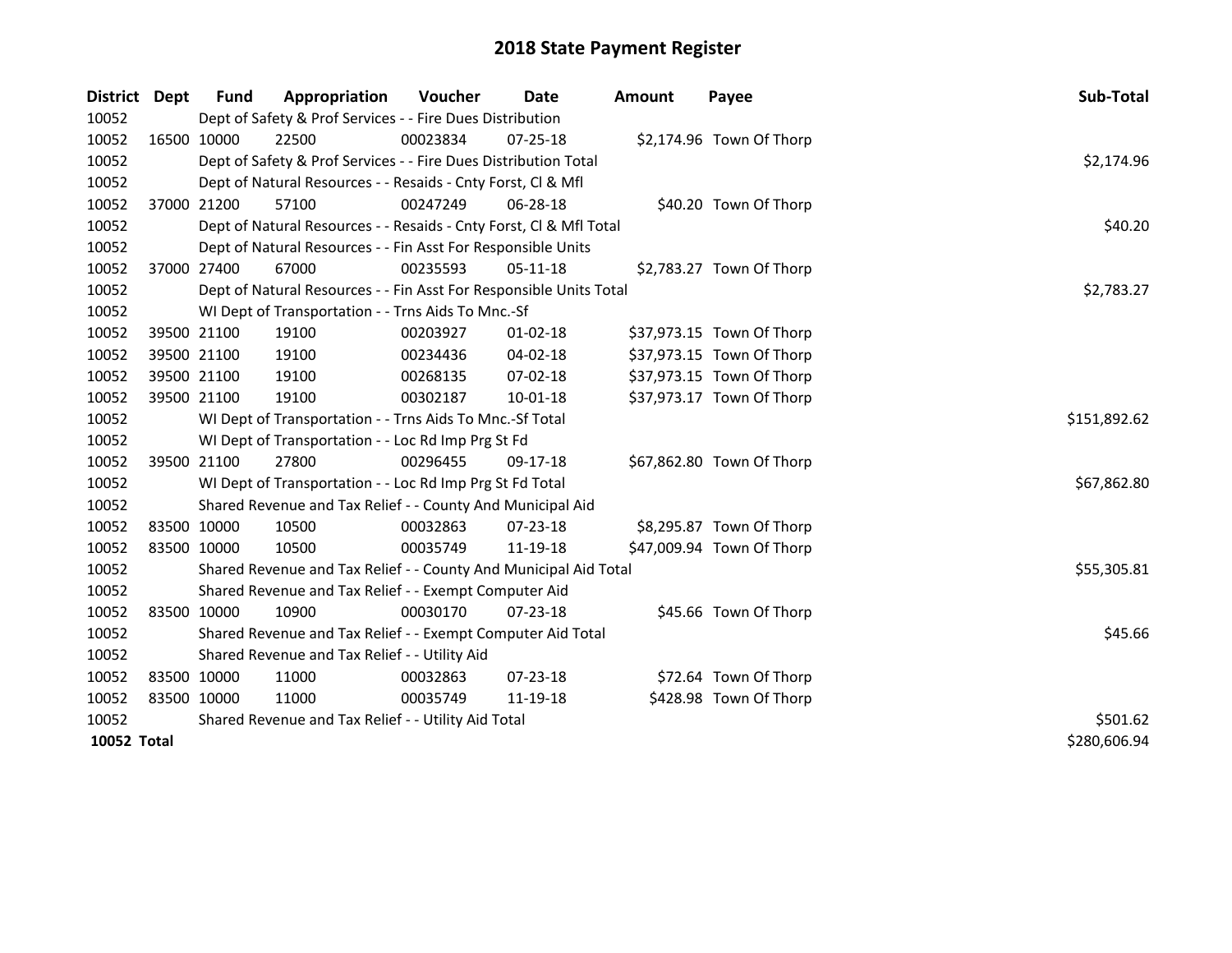| <b>District</b> | Dept | <b>Fund</b>                                                 | Appropriation                                                      | Voucher  | Date           | <b>Amount</b> | Payee                     | Sub-Total    |
|-----------------|------|-------------------------------------------------------------|--------------------------------------------------------------------|----------|----------------|---------------|---------------------------|--------------|
| 10054           |      |                                                             | Dept of Safety & Prof Services - - Fire Dues Distribution          |          |                |               |                           |              |
| 10054           |      | 16500 10000                                                 | 22500                                                              | 00023835 | $07 - 25 - 18$ |               | \$1,812.88 Town Of Unity  |              |
| 10054           |      |                                                             | Dept of Safety & Prof Services - - Fire Dues Distribution Total    |          |                |               |                           | \$1,812.88   |
| 10054           |      |                                                             | Dept of Natural Resources - - Resaids - Cnty Forst, CI & Mfl       |          |                |               |                           |              |
| 10054           |      | 37000 21200                                                 | 57100                                                              | 00247250 | $06 - 28 - 18$ |               | \$153.68 Town Of Unity    |              |
| 10054           |      |                                                             | Dept of Natural Resources - - Resaids - Cnty Forst, Cl & Mfl Total |          |                |               |                           | \$153.68     |
| 10054           |      |                                                             | Dept of Natural Resources - - Fin Asst For Responsible Units       |          |                |               |                           |              |
| 10054           |      | 37000 27400                                                 | 67000                                                              | 00235610 | $05-11-18$     |               | \$3,503.20 Town Of Unity  |              |
| 10054           |      |                                                             | Dept of Natural Resources - - Fin Asst For Responsible Units Total |          |                |               |                           | \$3,503.20   |
| 10054           |      |                                                             | WI Dept of Transportation - - Trns Aids To Mnc.-Sf                 |          |                |               |                           |              |
| 10054           |      | 39500 21100                                                 | 19100                                                              | 00203928 | $01 - 02 - 18$ |               | \$36,294.88 Town Of Unity |              |
| 10054           |      | 39500 21100                                                 | 19100                                                              | 00234437 | 04-02-18       |               | \$36,294.88 Town Of Unity |              |
| 10054           |      | 39500 21100                                                 | 19100                                                              | 00268136 | $07-02-18$     |               | \$36,294.88 Town Of Unity |              |
| 10054           |      | 39500 21100                                                 | 19100                                                              | 00302188 | 10-01-18       |               | \$36,294.89 Town Of Unity |              |
| 10054           |      |                                                             | WI Dept of Transportation - - Trns Aids To Mnc.-Sf Total           |          |                |               |                           | \$145,179.53 |
| 10054           |      |                                                             | Shared Revenue and Tax Relief - - County And Municipal Aid         |          |                |               |                           |              |
| 10054           |      | 83500 10000                                                 | 10500                                                              | 00032864 | $07 - 23 - 18$ |               | \$13,330.52 Town Of Unity |              |
| 10054           |      | 83500 10000                                                 | 10500                                                              | 00035750 | 11-19-18       |               | \$75,541.33 Town Of Unity |              |
| 10054           |      |                                                             | Shared Revenue and Tax Relief - - County And Municipal Aid Total   |          |                |               |                           | \$88,871.85  |
| 10054           |      | Shared Revenue and Tax Relief - - Exempt Computer Aid       |                                                                    |          |                |               |                           |              |
| 10054           |      | 83500 10000                                                 | 10900                                                              | 00030171 | $07 - 23 - 18$ |               | \$12.18 Town Of Unity     |              |
| 10054           |      | Shared Revenue and Tax Relief - - Exempt Computer Aid Total |                                                                    |          |                |               |                           |              |
| 10054 Total     |      |                                                             |                                                                    |          |                |               |                           | \$239,533.32 |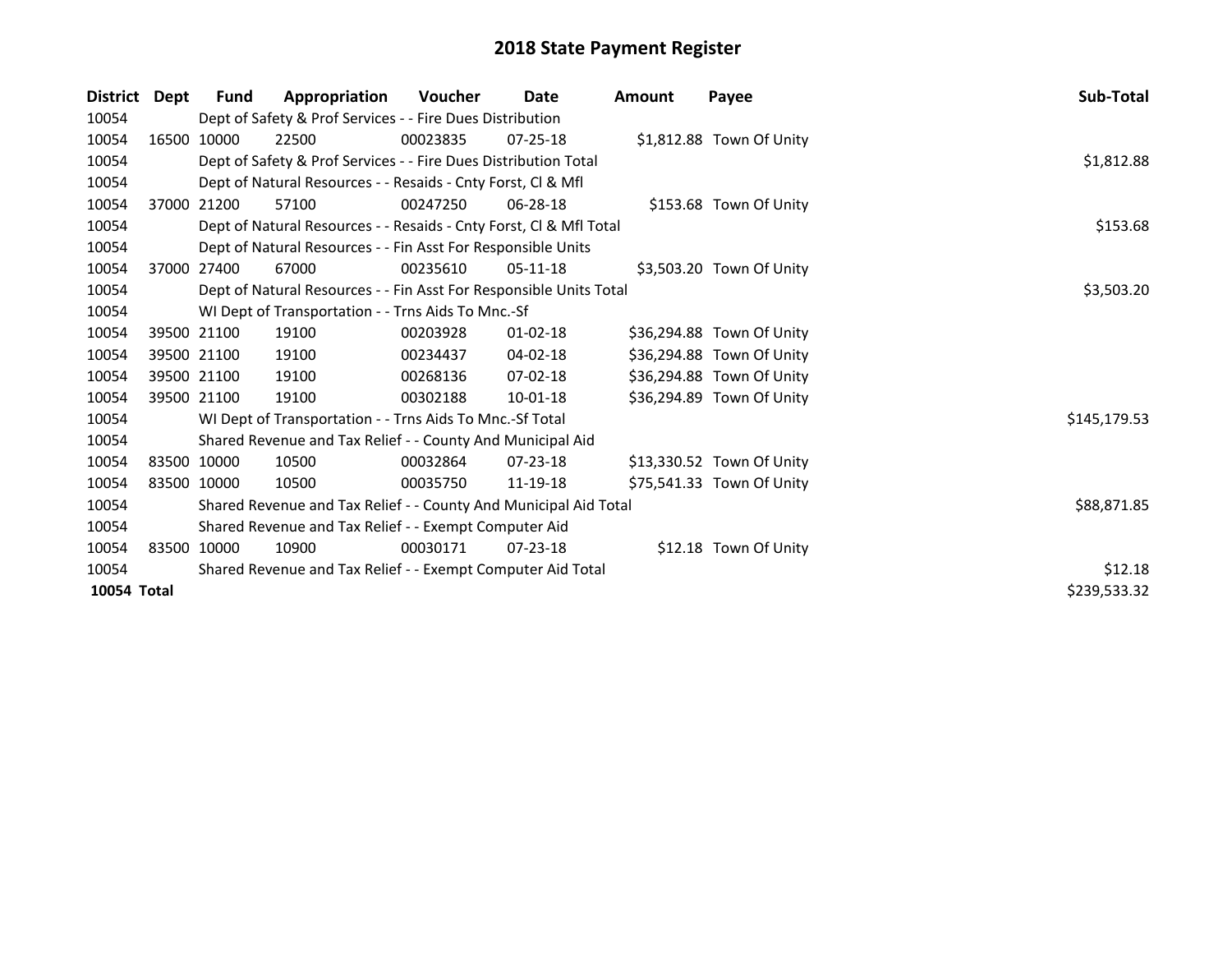| <b>District</b> | Dept | <b>Fund</b>                                           | Appropriation                                                      | Voucher  | Date           | Amount | Payee                      | Sub-Total    |
|-----------------|------|-------------------------------------------------------|--------------------------------------------------------------------|----------|----------------|--------|----------------------------|--------------|
| 10056           |      |                                                       | Dept of Safety & Prof Services - - Fire Dues Distribution          |          |                |        |                            |              |
| 10056           |      | 16500 10000                                           | 22500                                                              | 00023836 | $07 - 25 - 18$ |        | \$1,266.48 Town Of Warner  |              |
| 10056           |      |                                                       | Dept of Safety & Prof Services - - Fire Dues Distribution Total    |          |                |        |                            | \$1,266.48   |
| 10056           |      |                                                       | Dept of Natural Resources - - Resaids - Cnty Forst, CI & Mfl       |          |                |        |                            |              |
| 10056           |      | 37000 21200                                           | 57100                                                              | 00247251 | $06 - 28 - 18$ |        | \$575.25 Town Of Warner    |              |
| 10056           |      |                                                       | Dept of Natural Resources - - Resaids - Cnty Forst, CI & Mfl Total |          |                |        |                            | \$575.25     |
| 10056           |      |                                                       | Dept of Natural Resources - - Fin Asst For Responsible Units       |          |                |        |                            |              |
| 10056           |      | 37000 27400                                           | 67000                                                              | 00235333 | 05-11-18       |        | \$2,281.51 Town Of Warner  |              |
| 10056           |      |                                                       | Dept of Natural Resources - - Fin Asst For Responsible Units Total |          |                |        |                            | \$2,281.51   |
| 10056           |      |                                                       | WI Dept of Transportation - - Trns Aids To Mnc.-Sf                 |          |                |        |                            |              |
| 10056           |      | 39500 21100                                           | 19100                                                              | 00203929 | $01 - 02 - 18$ |        | \$28,960.65 Town Of Warner |              |
| 10056           |      | 39500 21100                                           | 19100                                                              | 00234438 | 04-02-18       |        | \$28,960.65 Town Of Warner |              |
| 10056           |      | 39500 21100                                           | 19100                                                              | 00268137 | $07-02-18$     |        | \$28,960.65 Town Of Warner |              |
| 10056           |      | 39500 21100                                           | 19100                                                              | 00302189 | 10-01-18       |        | \$28,960.66 Town Of Warner |              |
| 10056           |      |                                                       | WI Dept of Transportation - - Trns Aids To Mnc.-Sf Total           |          |                |        |                            | \$115,842.61 |
| 10056           |      |                                                       | Shared Revenue and Tax Relief - - County And Municipal Aid         |          |                |        |                            |              |
| 10056           |      | 83500 10000                                           | 10500                                                              | 00032865 | $07 - 23 - 18$ |        | \$7,825.28 Town Of Warner  |              |
| 10056           |      | 83500 10000                                           | 10500                                                              | 00035751 | 11-19-18       |        | \$44,343.22 Town Of Warner |              |
| 10056           |      |                                                       | Shared Revenue and Tax Relief - - County And Municipal Aid Total   |          |                |        |                            | \$52,168.50  |
| 10056           |      | Shared Revenue and Tax Relief - - Exempt Computer Aid |                                                                    |          |                |        |                            |              |
| 10056           |      | 83500 10000                                           | 10900                                                              | 00030172 | $07 - 23 - 18$ |        | \$5.07 Town Of Warner      |              |
| 10056           |      |                                                       | Shared Revenue and Tax Relief - - Exempt Computer Aid Total        |          |                |        |                            | \$5.07       |
| 10056 Total     |      |                                                       |                                                                    |          |                |        |                            | \$172,139.42 |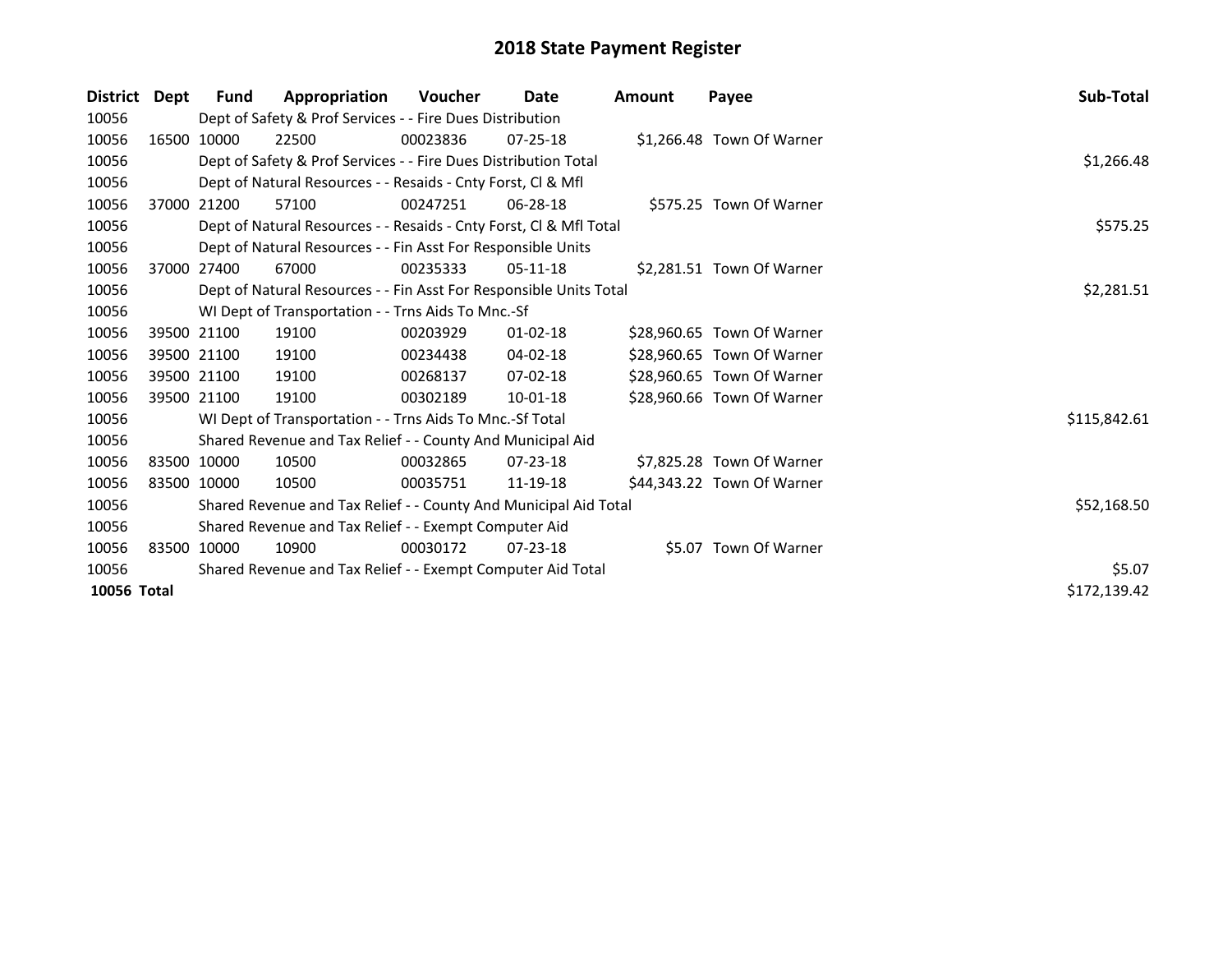| <b>District</b> | Dept | Fund                                                             | Appropriation                                                      | <b>Voucher</b> | <b>Date</b>    | Amount | Payee                        | Sub-Total    |  |  |  |
|-----------------|------|------------------------------------------------------------------|--------------------------------------------------------------------|----------------|----------------|--------|------------------------------|--------------|--|--|--|
| 10058           |      |                                                                  | Dept of Safety & Prof Services - - Fire Dues Distribution          |                |                |        |                              |              |  |  |  |
| 10058           |      | 16500 10000                                                      | 22500                                                              | 00023837       | $07 - 24 - 18$ |        | \$714.09 Town Of Washburn    |              |  |  |  |
| 10058           |      |                                                                  | Dept of Safety & Prof Services - - Fire Dues Distribution Total    |                |                |        |                              | \$714.09     |  |  |  |
| 10058           |      | Dept of Natural Resources - - Resaids - Cnty Forst, CI & Mfl     |                                                                    |                |                |        |                              |              |  |  |  |
| 10058           |      | 37000 21200                                                      | 57100                                                              | 00247252       | 06-28-18       |        | \$3,193.07 Town Of Washburn  |              |  |  |  |
| 10058           |      |                                                                  | Dept of Natural Resources - - Resaids - Cnty Forst, Cl & Mfl Total |                |                |        |                              | \$3,193.07   |  |  |  |
| 10058           |      |                                                                  | Dept of Natural Resources - - Fin Asst For Responsible Units       |                |                |        |                              |              |  |  |  |
| 10058           |      | 37000 27400                                                      | 67000                                                              | 00235656       | $05-11-18$     |        | \$1,046.85 Town Of Washburn  |              |  |  |  |
| 10058           |      |                                                                  | Dept of Natural Resources - - Fin Asst For Responsible Units Total |                |                |        |                              | \$1,046.85   |  |  |  |
| 10058           |      |                                                                  | Dept of Natural Resources - - Recycling Consolidation Grants       |                |                |        |                              |              |  |  |  |
| 10058           |      | 37000 27400                                                      | 67300                                                              | 00235656       | $05-11-18$     |        | \$73.79 Town Of Washburn     |              |  |  |  |
| 10058           |      |                                                                  | Dept of Natural Resources - - Recycling Consolidation Grants Total |                |                |        |                              | \$73.79      |  |  |  |
| 10058           |      |                                                                  | WI Dept of Transportation - - Trns Aids To Mnc.-Sf                 |                |                |        |                              |              |  |  |  |
| 10058           |      | 39500 21100                                                      | 19100                                                              | 00203930       | 01-02-18       |        | \$23,770.55 Town Of Washburn |              |  |  |  |
| 10058           |      | 39500 21100                                                      | 19100                                                              | 00234439       | 04-02-18       |        | \$23,770.55 Town Of Washburn |              |  |  |  |
| 10058           |      | 39500 21100                                                      | 19100                                                              | 00268138       | $07-02-18$     |        | \$23,770.55 Town Of Washburn |              |  |  |  |
| 10058           |      | 39500 21100                                                      | 19100                                                              | 00302190       | $10-01-18$     |        | \$23,770.55 Town Of Washburn |              |  |  |  |
| 10058           |      |                                                                  | WI Dept of Transportation - - Trns Aids To Mnc.-Sf Total           |                |                |        |                              | \$95,082.20  |  |  |  |
| 10058           |      |                                                                  | Shared Revenue and Tax Relief - - County And Municipal Aid         |                |                |        |                              |              |  |  |  |
| 10058           |      | 83500 10000                                                      | 10500                                                              | 00032866       | $07 - 23 - 18$ |        | \$4,388.47 Town Of Washburn  |              |  |  |  |
| 10058           |      | 83500 10000                                                      | 10500                                                              | 00035752       | 11-19-18       |        | \$24,868.01 Town Of Washburn |              |  |  |  |
| 10058           |      | Shared Revenue and Tax Relief - - County And Municipal Aid Total | \$29,256.48                                                        |                |                |        |                              |              |  |  |  |
| 10058 Total     |      |                                                                  |                                                                    |                |                |        |                              | \$129,366.48 |  |  |  |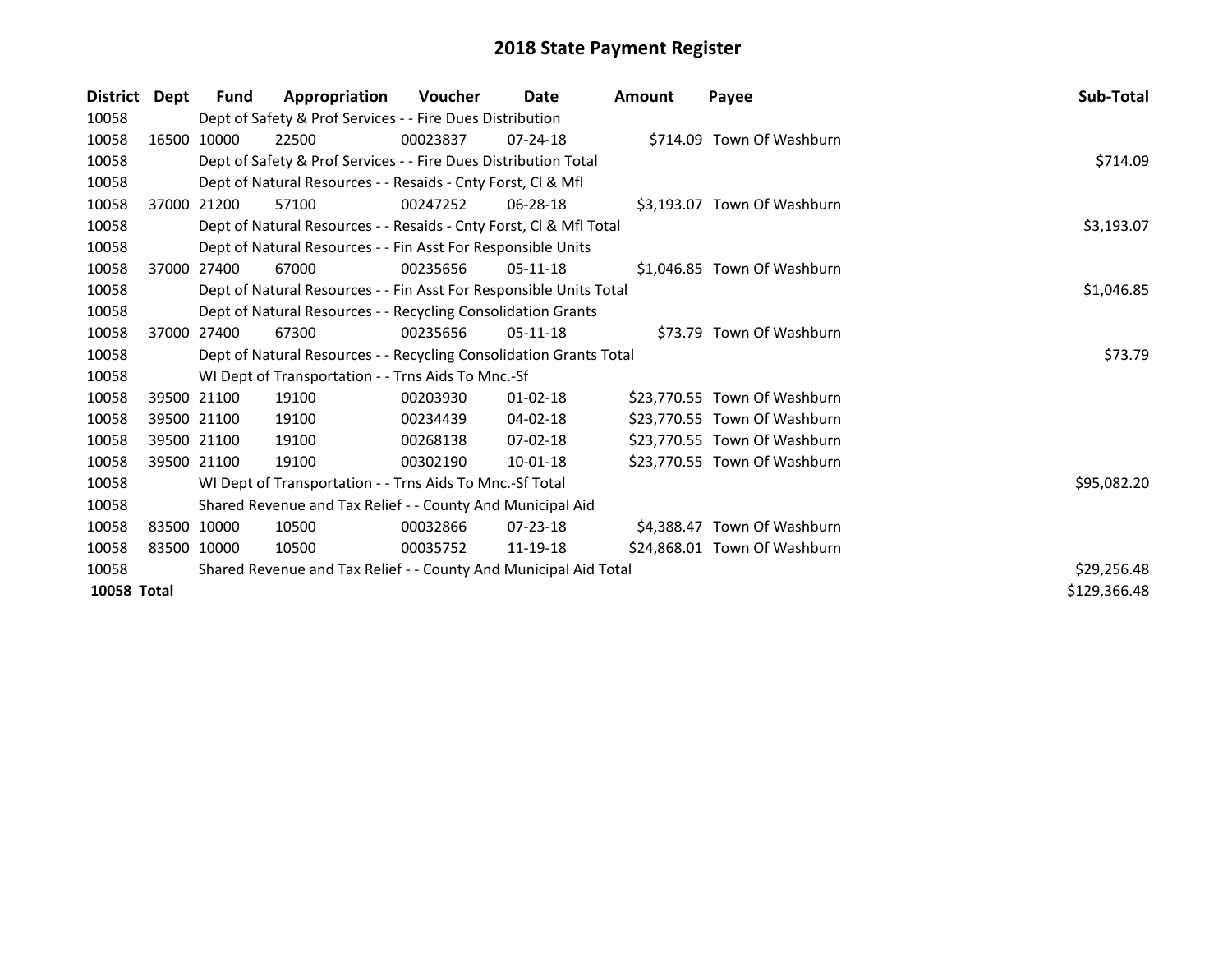| <b>District</b> | Dept        | <b>Fund</b>                                                           | Appropriation                                                      | Voucher  | Date           | <b>Amount</b> | Payee                      | Sub-Total    |
|-----------------|-------------|-----------------------------------------------------------------------|--------------------------------------------------------------------|----------|----------------|---------------|----------------------------|--------------|
| 10060           |             |                                                                       | Dept of Safety & Prof Services - - Fire Dues Distribution          |          |                |               |                            |              |
| 10060           |             | 16500 10000                                                           | 22500                                                              | 00023838 | $07 - 25 - 18$ |               | \$1,569.91 Town Of Weston  |              |
| 10060           |             |                                                                       | Dept of Safety & Prof Services - - Fire Dues Distribution Total    |          |                |               |                            | \$1,569.91   |
| 10060           |             |                                                                       | Dept of Natural Resources - - Resaids - Cnty Forst, CI & Mfl       |          |                |               |                            |              |
| 10060           |             | 37000 21200                                                           | 57100                                                              | 00247253 | 06-28-18       |               | \$477.40 Town Of Weston    |              |
| 10060           |             |                                                                       | Dept of Natural Resources - - Resaids - Cnty Forst, CI & Mfl Total |          |                |               |                            | \$477.40     |
| 10060           |             |                                                                       | Dept of Natural Resources - - Fin Asst For Responsible Units       |          |                |               |                            |              |
| 10060           |             | 37000 27400                                                           | 67000                                                              | 00235510 | $05-11-18$     |               | \$2,332.23 Town Of Weston  |              |
| 10060           |             |                                                                       | Dept of Natural Resources - - Fin Asst For Responsible Units Total |          |                |               |                            | \$2,332.23   |
| 10060           |             |                                                                       | WI Dept of Transportation - - Trns Aids To Mnc.-Sf                 |          |                |               |                            |              |
| 10060           |             | 39500 21100                                                           | 19100                                                              | 00203931 | 01-02-18       |               | \$24,481.27 Town Of Weston |              |
| 10060           | 39500 21100 |                                                                       | 19100                                                              | 00234440 | 04-02-18       |               | \$24,481.27 Town Of Weston |              |
| 10060           | 39500 21100 |                                                                       | 19100                                                              | 00268139 | 07-02-18       |               | \$24,481.27 Town Of Weston |              |
| 10060           |             | 39500 21100                                                           | 19100                                                              | 00302191 | 10-01-18       |               | \$24,481.30 Town Of Weston |              |
| 10060           |             |                                                                       | WI Dept of Transportation - - Trns Aids To Mnc.-Sf Total           |          |                |               |                            | \$97,925.11  |
| 10060           |             |                                                                       | Shared Revenue and Tax Relief - - County And Municipal Aid         |          |                |               |                            |              |
| 10060           |             | 83500 10000                                                           | 10500                                                              | 00032867 | $07 - 23 - 18$ |               | \$6,839.95 Town Of Weston  |              |
| 10060           | 83500 10000 |                                                                       | 10500                                                              | 00035753 | 11-19-18       |               | \$38,759.71 Town Of Weston |              |
| 10060           |             |                                                                       | Shared Revenue and Tax Relief - - County And Municipal Aid Total   |          |                |               |                            | \$45,599.66  |
| 10060           |             | Shared Revenue and Tax Relief - - Exempt Computer Aid                 |                                                                    |          |                |               |                            |              |
| 10060           |             | 83500 10000                                                           | 10900                                                              | 00030173 | $07 - 23 - 18$ |               | \$5.07 Town Of Weston      |              |
| 10060           |             | \$5.07<br>Shared Revenue and Tax Relief - - Exempt Computer Aid Total |                                                                    |          |                |               |                            |              |
| 10060 Total     |             |                                                                       |                                                                    |          |                |               |                            | \$147,909.38 |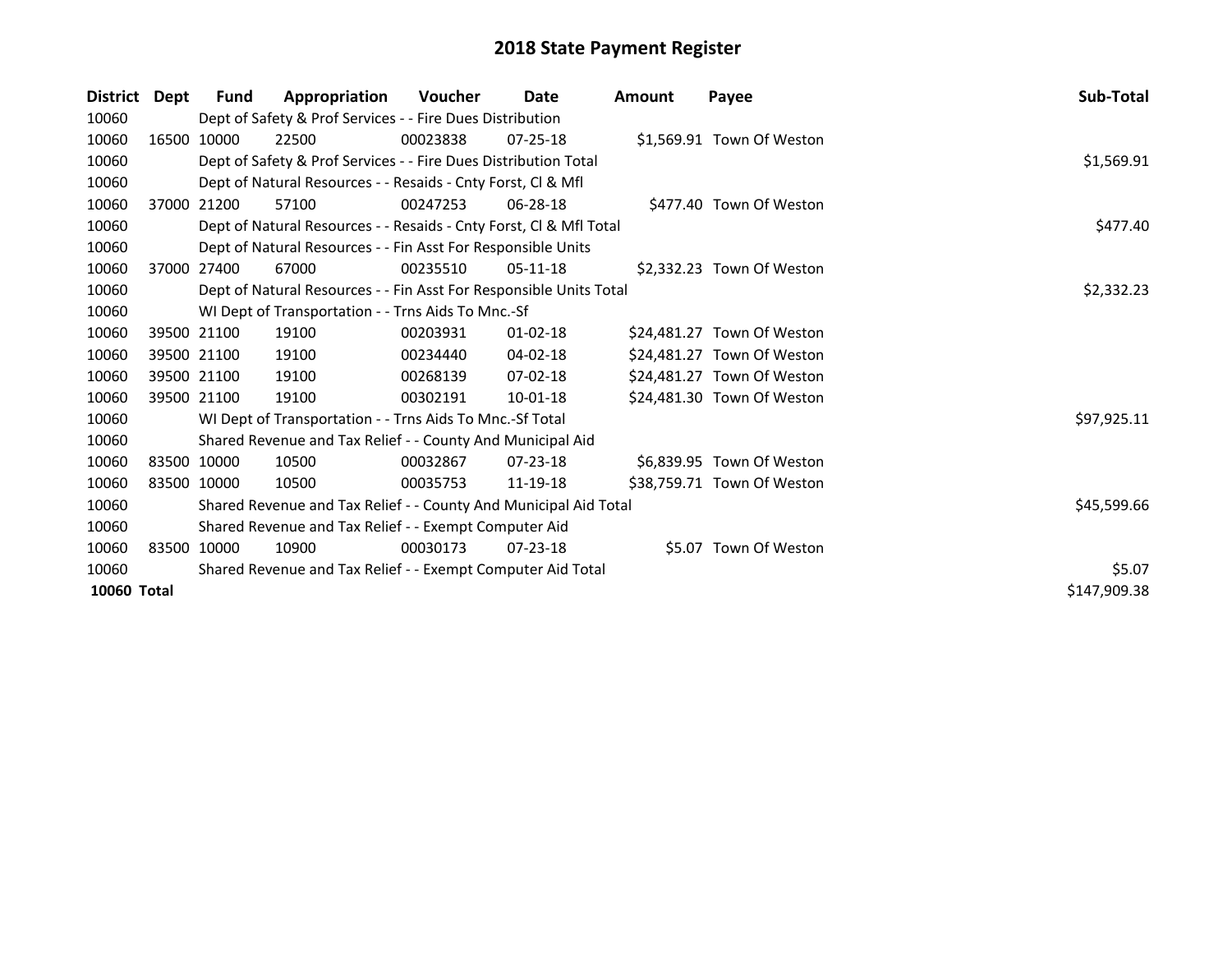| <b>District</b> | Dept | <b>Fund</b> | Appropriation                                                      | <b>Voucher</b> | Date           | <b>Amount</b> | Payee                      | Sub-Total    |
|-----------------|------|-------------|--------------------------------------------------------------------|----------------|----------------|---------------|----------------------------|--------------|
| 10062           |      |             | Dept of Safety & Prof Services - - Fire Dues Distribution          |                |                |               |                            |              |
| 10062           |      | 16500 10000 | 22500                                                              | 00023839       | $07 - 25 - 18$ |               | \$2,153.16 Town Of Withee  |              |
| 10062           |      |             | Dept of Safety & Prof Services - - Fire Dues Distribution Total    |                |                |               |                            | \$2,153.16   |
| 10062           |      |             | Dept of Natural Resources - - Resaids - Cnty Forst, CI & Mfl       |                |                |               |                            |              |
| 10062           |      | 37000 21200 | 57100                                                              | 00247254       | 06-28-18       |               | \$71.00 Town Of Withee     |              |
| 10062           |      |             | Dept of Natural Resources - - Resaids - Cnty Forst, CI & Mfl Total |                |                |               |                            | \$71.00      |
| 10062           |      |             | Dept of Natural Resources - - Fin Asst For Responsible Units       |                |                |               |                            |              |
| 10062           |      | 37000 27400 | 67000                                                              | 00235901       | $05-11-18$     |               | \$1,359.08 Town Of Withee  |              |
| 10062           |      |             | Dept of Natural Resources - - Fin Asst For Responsible Units Total |                |                |               |                            | \$1,359.08   |
| 10062           |      |             | WI Dept of Transportation - - Trns Aids To Mnc.-Sf                 |                |                |               |                            |              |
| 10062           |      | 39500 21100 | 19100                                                              | 00203932       | $01-02-18$     |               | \$34,461.32 Town Of Withee |              |
| 10062           |      | 39500 21100 | 19100                                                              | 00234441       | 04-02-18       |               | \$34,461.32 Town Of Withee |              |
| 10062           |      | 39500 21100 | 19100                                                              | 00268140       | 07-02-18       |               | \$34,461.32 Town Of Withee |              |
| 10062           |      | 39500 21100 | 19100                                                              | 00302192       | 10-01-18       |               | \$34,461.34 Town Of Withee |              |
| 10062           |      |             | WI Dept of Transportation - - Trns Aids To Mnc.-Sf Total           |                |                |               |                            | \$137,845.30 |
| 10062           |      |             | Shared Revenue and Tax Relief - - County And Municipal Aid         |                |                |               |                            |              |
| 10062           |      | 83500 10000 | 10500                                                              | 00032868       | $07 - 23 - 18$ |               | \$7,451.59 Town Of Withee  |              |
| 10062           |      | 83500 10000 | 10500                                                              | 00035754       | 11-19-18       |               | \$42,225.67 Town Of Withee |              |
| 10062           |      |             | Shared Revenue and Tax Relief - - County And Municipal Aid Total   |                |                |               |                            | \$49,677.26  |
| 10062           |      |             | Shared Revenue and Tax Relief - - Exempt Computer Aid              |                |                |               |                            |              |
| 10062           |      | 83500 10000 | 10900                                                              | 00030174       | $07 - 23 - 18$ |               | \$102.48 Town Of Withee    |              |
| 10062           |      |             | Shared Revenue and Tax Relief - - Exempt Computer Aid Total        |                |                |               |                            | \$102.48     |
| 10062           |      |             | Shared Revenue and Tax Relief - - Utility Aid                      |                |                |               |                            |              |
| 10062           |      | 83500 10000 | 11000                                                              | 00032868       | 07-23-18       |               | \$1,282.12 Town Of Withee  |              |
| 10062           |      | 83500 10000 | 11000                                                              | 00035754       | 11-19-18       |               | \$7,793.26 Town Of Withee  |              |
| 10062           |      |             | Shared Revenue and Tax Relief - - Utility Aid Total                | \$9,075.38     |                |               |                            |              |
| 10062 Total     |      |             |                                                                    |                |                |               |                            | \$200,283.66 |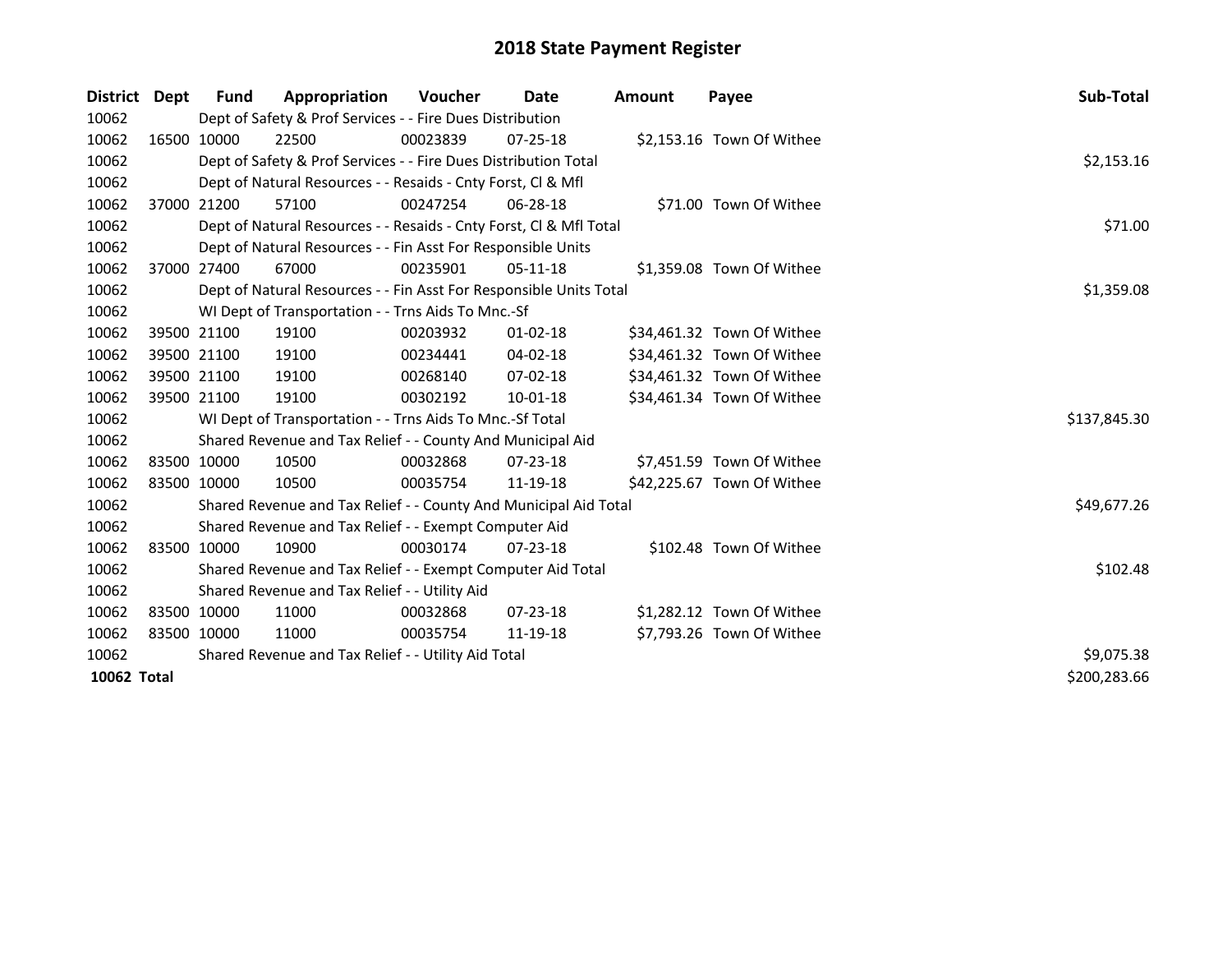| <b>District</b> | Dept | <b>Fund</b>                                                 | Appropriation                                                                 | Voucher  | Date           | Amount | Payee                       | Sub-Total    |  |  |  |
|-----------------|------|-------------------------------------------------------------|-------------------------------------------------------------------------------|----------|----------------|--------|-----------------------------|--------------|--|--|--|
| 10064           |      |                                                             | Dept of Safety & Prof Services - - Fire Dues Distribution                     |          |                |        |                             |              |  |  |  |
| 10064           |      | 16500 10000                                                 | 22500                                                                         | 00023840 | 07-25-18       |        | \$1,751.90 Worden, Town Of  |              |  |  |  |
| 10064           |      |                                                             | \$1,751.90<br>Dept of Safety & Prof Services - - Fire Dues Distribution Total |          |                |        |                             |              |  |  |  |
| 10064           |      |                                                             | Dept of Natural Resources - - Resaids - Cnty Forst, CI & Mfl                  |          |                |        |                             |              |  |  |  |
| 10064           |      | 37000 21200                                                 | 57100                                                                         | 00247255 | $06 - 28 - 18$ |        | \$308.80 Worden, Town Of    |              |  |  |  |
| 10064           |      |                                                             | Dept of Natural Resources - - Resaids - Cnty Forst, Cl & Mfl Total            |          |                |        |                             | \$308.80     |  |  |  |
| 10064           |      |                                                             | Dept of Natural Resources - - Fin Asst For Responsible Units                  |          |                |        |                             |              |  |  |  |
| 10064           |      | 37000 27400                                                 | 67000                                                                         | 00235739 | 05-11-18       |        | \$1,986.72 Worden, Town Of  |              |  |  |  |
| 10064           |      |                                                             | Dept of Natural Resources - - Fin Asst For Responsible Units Total            |          |                |        |                             | \$1,986.72   |  |  |  |
| 10064           |      |                                                             | WI Dept of Transportation - - Trns Aids To Mnc.-Sf                            |          |                |        |                             |              |  |  |  |
| 10064           |      | 39500 21100                                                 | 19100                                                                         | 00203933 | $01 - 02 - 18$ |        | \$32,424.70 Worden, Town Of |              |  |  |  |
| 10064           |      | 39500 21100                                                 | 19100                                                                         | 00234442 | $04 - 02 - 18$ |        | \$32,424.70 Worden, Town Of |              |  |  |  |
| 10064           |      | 39500 21100                                                 | 19100                                                                         | 00268141 | $07-02-18$     |        | \$32,424.70 Worden, Town Of |              |  |  |  |
| 10064           |      | 39500 21100                                                 | 19100                                                                         | 00302193 | 10-01-18       |        | \$32,424.71 Worden, Town Of |              |  |  |  |
| 10064           |      |                                                             | WI Dept of Transportation - - Trns Aids To Mnc.-Sf Total                      |          |                |        |                             | \$129,698.81 |  |  |  |
| 10064           |      |                                                             | Shared Revenue and Tax Relief - - County And Municipal Aid                    |          |                |        |                             |              |  |  |  |
| 10064           |      | 83500 10000                                                 | 10500                                                                         | 00032869 | $07 - 23 - 18$ |        | \$7,447.84 Worden, Town Of  |              |  |  |  |
| 10064           |      | 83500 10000                                                 | 10500                                                                         | 00035755 | 11-19-18       |        | \$42,204.42 Worden, Town Of |              |  |  |  |
| 10064           |      |                                                             | Shared Revenue and Tax Relief - - County And Municipal Aid Total              |          |                |        |                             | \$49,652.26  |  |  |  |
| 10064           |      |                                                             | Shared Revenue and Tax Relief - - Exempt Computer Aid                         |          |                |        |                             |              |  |  |  |
| 10064           |      | 83500 10000                                                 | 10900                                                                         | 00030175 | $07 - 23 - 18$ |        | \$27.40 Worden, Town Of     |              |  |  |  |
| 10064           |      | Shared Revenue and Tax Relief - - Exempt Computer Aid Total |                                                                               |          |                |        |                             |              |  |  |  |
| 10064 Total     |      |                                                             |                                                                               |          |                |        |                             | \$183,425.89 |  |  |  |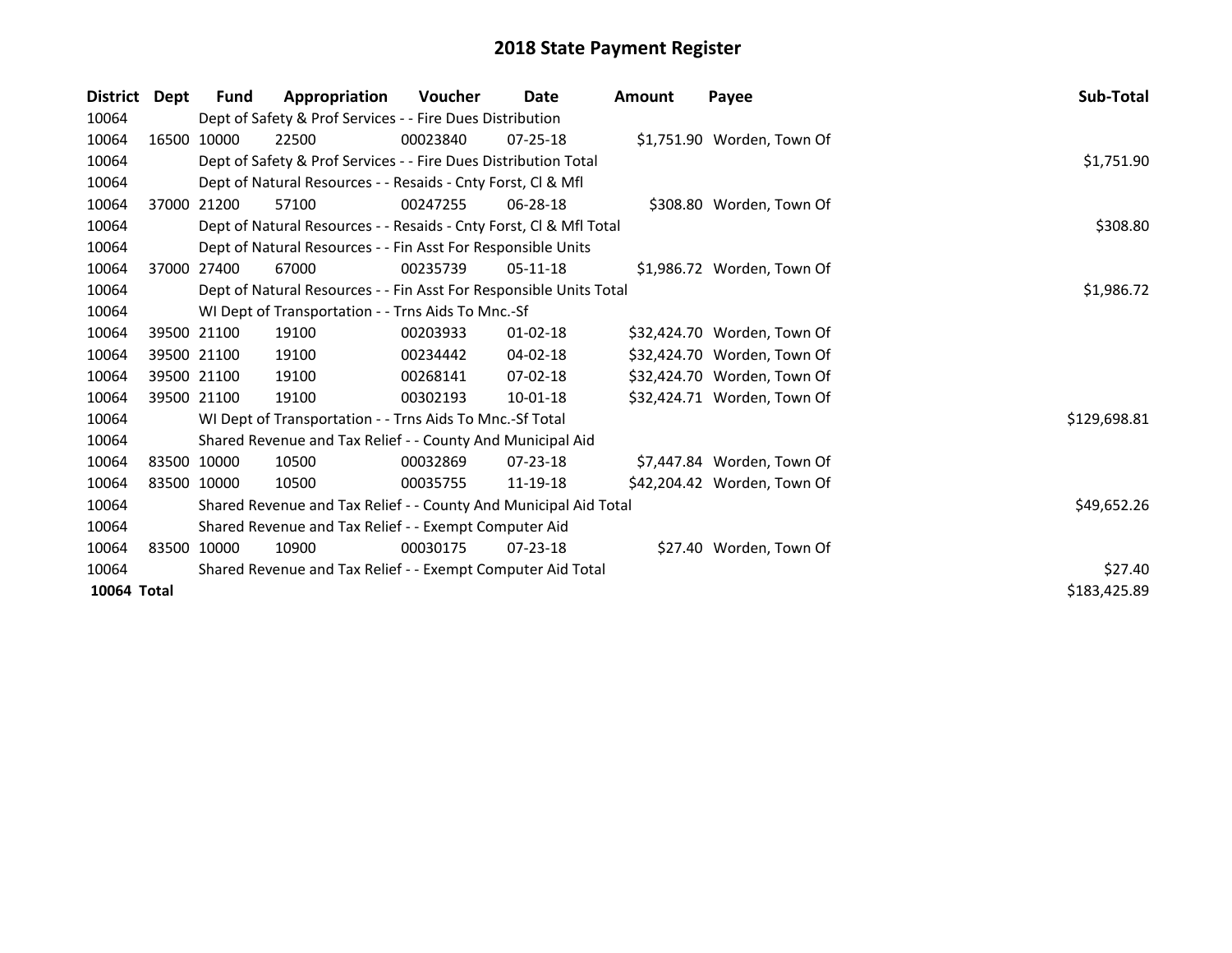| District    | Dept | <b>Fund</b> | Appropriation                                                      | <b>Voucher</b> | Date           | <b>Amount</b> | Payee                    | Sub-Total    |
|-------------|------|-------------|--------------------------------------------------------------------|----------------|----------------|---------------|--------------------------|--------------|
| 10066       |      |             | Dept of Safety & Prof Services - - Fire Dues Distribution          |                |                |               |                          |              |
| 10066       |      | 16500 10000 | 22500                                                              | 00023841       | $07 - 25 - 18$ |               | \$1,616.61 Town Of York  |              |
| 10066       |      |             | Dept of Safety & Prof Services - - Fire Dues Distribution Total    |                |                |               |                          | \$1,616.61   |
| 10066       |      |             | Dept of Natural Resources - - Resaids - Cnty Forst, CI & Mfl       |                |                |               |                          |              |
| 10066       |      | 37000 21200 | 57100                                                              | 00247256       | 06-28-18       |               | \$32.40 Town Of York     |              |
| 10066       |      |             | Dept of Natural Resources - - Resaids - Cnty Forst, Cl & Mfl Total | \$32.40        |                |               |                          |              |
| 10066       |      |             | Dept of Natural Resources - - Fin Asst For Responsible Units       |                |                |               |                          |              |
| 10066       |      | 37000 27400 | 67000                                                              | 00235823       | $05-11-18$     |               | \$1,967.70 Town Of York  |              |
| 10066       |      |             | Dept of Natural Resources - - Fin Asst For Responsible Units Total |                |                |               |                          | \$1,967.70   |
| 10066       |      |             | WI Dept of Transportation - - Trns Aids To Mnc.-Sf                 |                |                |               |                          |              |
| 10066       |      | 39500 21100 | 19100                                                              | 00203934       | $01 - 02 - 18$ |               | \$33,696.84 Town Of York |              |
| 10066       |      | 39500 21100 | 19100                                                              | 00234443       | $04 - 02 - 18$ |               | \$33,696.84 Town Of York |              |
| 10066       |      | 39500 21100 | 19100                                                              | 00268142       | 07-02-18       |               | \$33,696.84 Town Of York |              |
| 10066       |      | 39500 21100 | 19100                                                              | 00302194       | 10-01-18       |               | \$33,696.86 Town Of York |              |
| 10066       |      |             | WI Dept of Transportation - - Trns Aids To Mnc.-Sf Total           |                |                |               |                          | \$134,787.38 |
| 10066       |      |             | Shared Revenue and Tax Relief - - County And Municipal Aid         |                |                |               |                          |              |
| 10066       |      | 83500 10000 | 10500                                                              | 00032870       | $07 - 23 - 18$ |               | \$12,697.01 Town Of York |              |
| 10066       |      | 83500 10000 | 10500                                                              | 00035756       | 11-19-18       |               | \$71,949.71 Town Of York |              |
| 10066       |      |             | Shared Revenue and Tax Relief - - County And Municipal Aid Total   |                |                |               |                          | \$84,646.72  |
| 10066       |      |             | Shared Revenue and Tax Relief - - Exempt Computer Aid              |                |                |               |                          |              |
| 10066       |      | 83500 10000 | 10900                                                              | 00030176       | $07 - 23 - 18$ |               | \$1.01 Town Of York      |              |
| 10066       |      |             | Shared Revenue and Tax Relief - - Exempt Computer Aid Total        |                |                |               |                          | \$1.01       |
| 10066       |      |             | Shared Revenue and Tax Relief - - Utility Aid                      |                |                |               |                          |              |
| 10066       |      | 83500 10000 | 11000                                                              | 00032870       | $07 - 23 - 18$ |               | \$76.47 Town Of York     |              |
| 10066       |      | 83500 10000 | 11000                                                              | 00035756       | 11-19-18       |               | \$437.84 Town Of York    |              |
| 10066       |      |             | Shared Revenue and Tax Relief - - Utility Aid Total                | \$514.31       |                |               |                          |              |
| 10066 Total |      |             |                                                                    |                |                |               |                          | \$223,566.13 |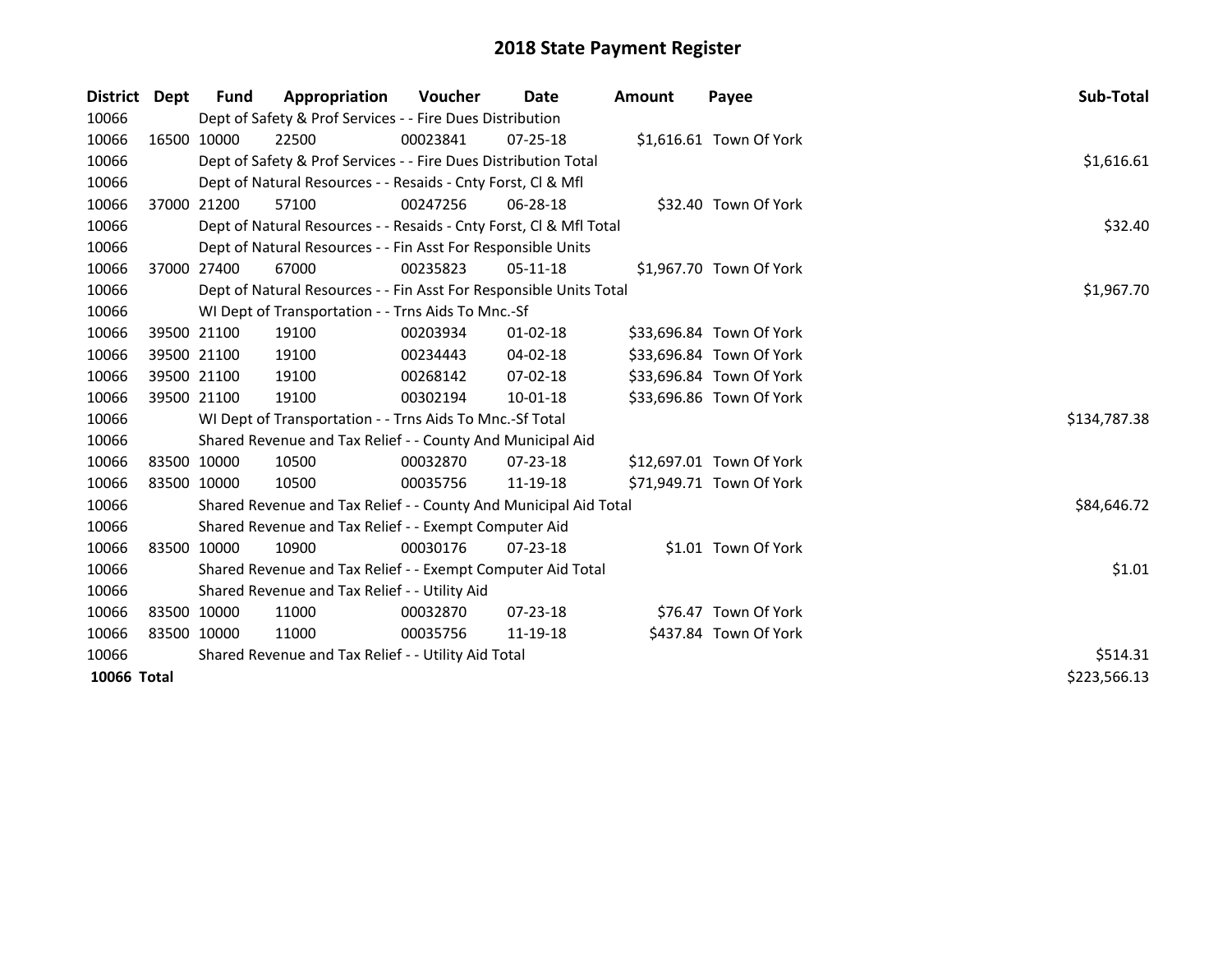| <b>District</b>    | Dept        | Fund                                                            | Appropriation                                                      | <b>Voucher</b> | Date           | <b>Amount</b> | Payee                           | Sub-Total   |
|--------------------|-------------|-----------------------------------------------------------------|--------------------------------------------------------------------|----------------|----------------|---------------|---------------------------------|-------------|
| 10111              |             |                                                                 | Dept of Safety & Prof Services - - Fire Dues Distribution          |                |                |               |                                 |             |
| 10111              |             | 16500 10000                                                     | 22500                                                              | 00023842       | $07 - 24 - 18$ |               | \$732.32 Curtiss, Village Of    |             |
| 10111              |             |                                                                 | Dept of Safety & Prof Services - - Fire Dues Distribution Total    |                |                |               |                                 | \$732.32    |
| 10111              |             |                                                                 | Dept of Natural Resources - - Fin Asst For Responsible Units       |                |                |               |                                 |             |
| 10111              |             | 37000 27400                                                     | 67000                                                              | 00235189       | $05-11-18$     |               | \$629.22 Curtiss, Village Of    |             |
| 10111              |             |                                                                 | Dept of Natural Resources - - Fin Asst For Responsible Units Total | \$629.22       |                |               |                                 |             |
| 10111              |             |                                                                 | WI Dept of Transportation - - Trns Aids To Mnc.-Sf                 |                |                |               |                                 |             |
| 10111              | 39500 21100 |                                                                 | 19100                                                              | 00203935       | $01 - 02 - 18$ |               | \$2,795.11 Curtiss, Village Of  |             |
| 10111              | 39500 21100 |                                                                 | 19100                                                              | 00234444       | 04-02-18       |               | \$2,795.11 Curtiss, Village Of  |             |
| 10111              | 39500 21100 |                                                                 | 19100                                                              | 00268143       | $07 - 02 - 18$ |               | \$2,795.11 Curtiss, Village Of  |             |
| 10111              | 39500 21100 |                                                                 | 19100                                                              | 00302195       | $10 - 01 - 18$ |               | \$2,795.11 Curtiss, Village Of  |             |
| 10111              |             |                                                                 | WI Dept of Transportation - - Trns Aids To Mnc.-Sf Total           |                |                |               |                                 | \$11,180.44 |
| 10111              |             |                                                                 | Shared Revenue and Tax Relief - - County And Municipal Aid         |                |                |               |                                 |             |
| 10111              | 83500 10000 |                                                                 | 10500                                                              | 00032871       | $07 - 23 - 18$ |               | \$9,527.15 Curtiss, Village Of  |             |
| 10111              | 83500 10000 |                                                                 | 10500                                                              | 00035757       | 11-19-18       |               | \$53,987.19 Curtiss, Village Of |             |
| 10111              |             |                                                                 | Shared Revenue and Tax Relief - - County And Municipal Aid Total   |                |                |               |                                 | \$63,514.34 |
| 10111              |             |                                                                 | Shared Revenue and Tax Relief - - Exempt Computer Aid              |                |                |               |                                 |             |
| 10111              |             | 83500 10000                                                     | 10900                                                              | 00030177       | $07 - 23 - 18$ |               | \$267.88 Curtiss, Village Of    |             |
| 10111              |             |                                                                 | Shared Revenue and Tax Relief - - Exempt Computer Aid Total        |                |                |               |                                 | \$267.88    |
| 10111              |             | Shared Revenue and Tax Relief - - Lottery & Gaming Credit       |                                                                    |                |                |               |                                 |             |
| 10111              |             | 83500 52100                                                     | 36300                                                              | 00027293       | $03 - 26 - 18$ |               | \$931.44 Curtiss, Village Of    |             |
| 10111              |             | Shared Revenue and Tax Relief - - Lottery & Gaming Credit Total | \$931.44                                                           |                |                |               |                                 |             |
| <b>10111 Total</b> |             |                                                                 |                                                                    |                |                |               |                                 | \$77,255.64 |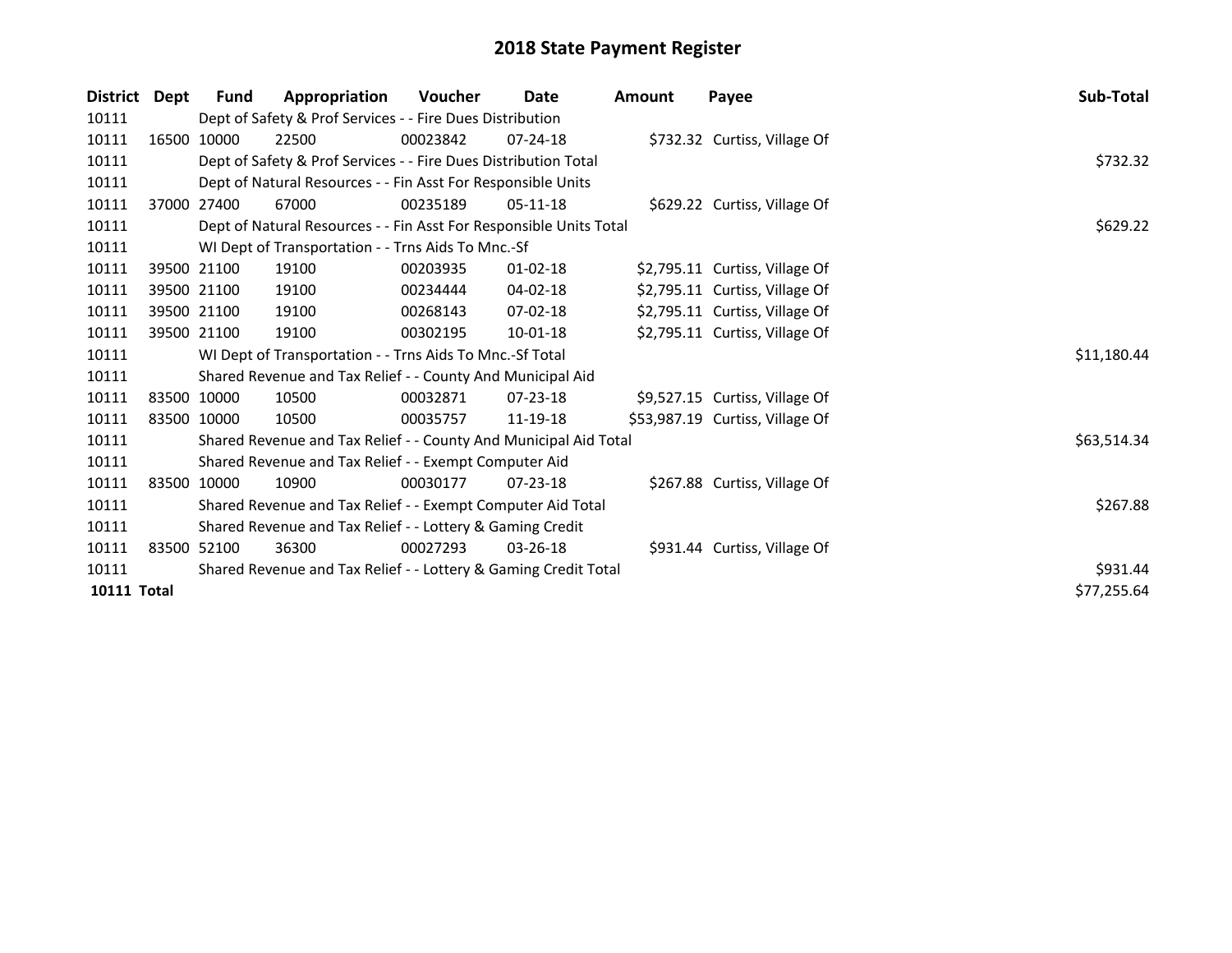| District Dept |             | <b>Fund</b>                                               | Appropriation                                                        | Voucher  | <b>Date</b>    | <b>Amount</b> | Payee                              | Sub-Total    |
|---------------|-------------|-----------------------------------------------------------|----------------------------------------------------------------------|----------|----------------|---------------|------------------------------------|--------------|
| 10116         |             |                                                           | Dept of Safety & Prof Services - - Fire Dues Distribution            |          |                |               |                                    |              |
| 10116         | 16500 10000 |                                                           | 22500                                                                | 00023843 | $07 - 25 - 18$ |               | \$2,293.17 Village Of Dorchester   |              |
| 10116         |             |                                                           | Dept of Safety & Prof Services - - Fire Dues Distribution Total      |          |                |               |                                    | \$2,293.17   |
| 10116         |             |                                                           | Dept of Natural Resources - - Fin Asst For Responsible Units         |          |                |               |                                    |              |
| 10116         | 37000 27400 |                                                           | 67000                                                                | 00235096 | $05 - 11 - 18$ |               | \$1,526.29 Village Of Dorchester   |              |
| 10116         |             |                                                           | Dept of Natural Resources - - Fin Asst For Responsible Units Total   |          |                |               |                                    | \$1,526.29   |
| 10116         |             |                                                           | WI Dept of Transportation - - Trns Aids To Mnc.-Sf                   |          |                |               |                                    |              |
| 10116         |             | 39500 21100                                               | 19100                                                                | 00203936 | $01 - 02 - 18$ |               | \$18,313.10 Village Of Dorchester  |              |
| 10116         | 39500 21100 |                                                           | 19100                                                                | 00234445 | 04-02-18       |               | \$18,313.10 Village Of Dorchester  |              |
| 10116         |             | 39500 21100                                               | 19100                                                                | 00268144 | 07-02-18       |               | \$18,313.10 Village Of Dorchester  |              |
| 10116         | 39500 21100 |                                                           | 19100                                                                | 00302196 | $10 - 01 - 18$ |               | \$18,313.13 Village Of Dorchester  |              |
| 10116         |             |                                                           | WI Dept of Transportation - - Trns Aids To Mnc.-Sf Total             |          |                |               |                                    | \$73,252.43  |
| 10116         |             |                                                           | WI Dept of Transportation - - St Hwy Rehab, Lf                       |          |                |               |                                    |              |
| 10116         |             | 39500 21100                                               | 37300                                                                | 00317467 | 10-31-18       |               | \$7,897.63 Village Of Dorchester   |              |
| 10116         | 39500 21100 |                                                           | 37300                                                                | 00317468 | 10-31-18       |               | \$0.28 Village Of Dorchester       |              |
| 10116         |             |                                                           | WI Dept of Transportation - - St Hwy Rehab, Lf Total                 |          | \$7,897.91     |               |                                    |              |
| 10116         |             |                                                           | Department of Justice - - Law Enforcement Train, Local               |          |                |               |                                    |              |
| 10116         | 45500 10000 |                                                           | 23100                                                                | 00052412 | $10 - 01 - 18$ |               | \$320.00 Village Of Dorchester     |              |
| 10116         |             |                                                           | Department of Justice - - Law Enforcement Train, Local Total         |          |                |               |                                    | \$320.00     |
| 10116         |             |                                                           | Department of Administration - - Federal Aid, Local Assistance       |          |                |               |                                    |              |
| 10116         |             | 50500 10000                                               | 74300                                                                | 00086505 | 08-16-18       |               | \$22,080.67 Village Of Dorchester  |              |
| 10116         | 50500 10000 |                                                           | 74300                                                                | 00091468 | 11-06-18       |               | \$21,392.68 Village Of Dorchester  |              |
| 10116         |             |                                                           | Department of Administration - - Federal Aid, Local Assistance Total |          |                |               |                                    | \$43,473.35  |
| 10116         |             |                                                           | Shared Revenue and Tax Relief - - County And Municipal Aid           |          |                |               |                                    |              |
| 10116         |             | 83500 10000                                               | 10500                                                                | 00032872 | 07-23-18       |               | \$31,529.17 Village Of Dorchester  |              |
| 10116         | 83500 10000 |                                                           | 10500                                                                | 00035758 | 11-19-18       |               | \$178,665.30 Village Of Dorchester |              |
| 10116         |             |                                                           | Shared Revenue and Tax Relief - - County And Municipal Aid Total     |          |                |               |                                    | \$210,194.47 |
| 10116         |             |                                                           | Shared Revenue and Tax Relief - - Exempt Computer Aid                |          |                |               |                                    |              |
| 10116         | 83500 10000 |                                                           | 10900                                                                | 00030178 | 07-23-18       |               | \$314.56 Village Of Dorchester     |              |
| 10116         | 83500 10000 |                                                           | 10900                                                                | 00032251 | 07-23-18       |               | \$7,184.91 Village Of Dorchester   |              |
| 10116         |             |                                                           | Shared Revenue and Tax Relief - - Exempt Computer Aid Total          |          |                |               |                                    | \$7,499.47   |
| 10116         |             | Shared Revenue and Tax Relief - - Lottery & Gaming Credit |                                                                      |          |                |               |                                    |              |
| 10116         | 83500 52100 |                                                           | 36300                                                                | 00027294 | 03-26-18       |               | \$853.92 Village Of Dorchester     |              |
| 10116         |             |                                                           | Shared Revenue and Tax Relief - - Lottery & Gaming Credit Total      |          |                |               |                                    | \$853.92     |
| 10116 Total   |             |                                                           |                                                                      |          |                |               |                                    | \$347,311.01 |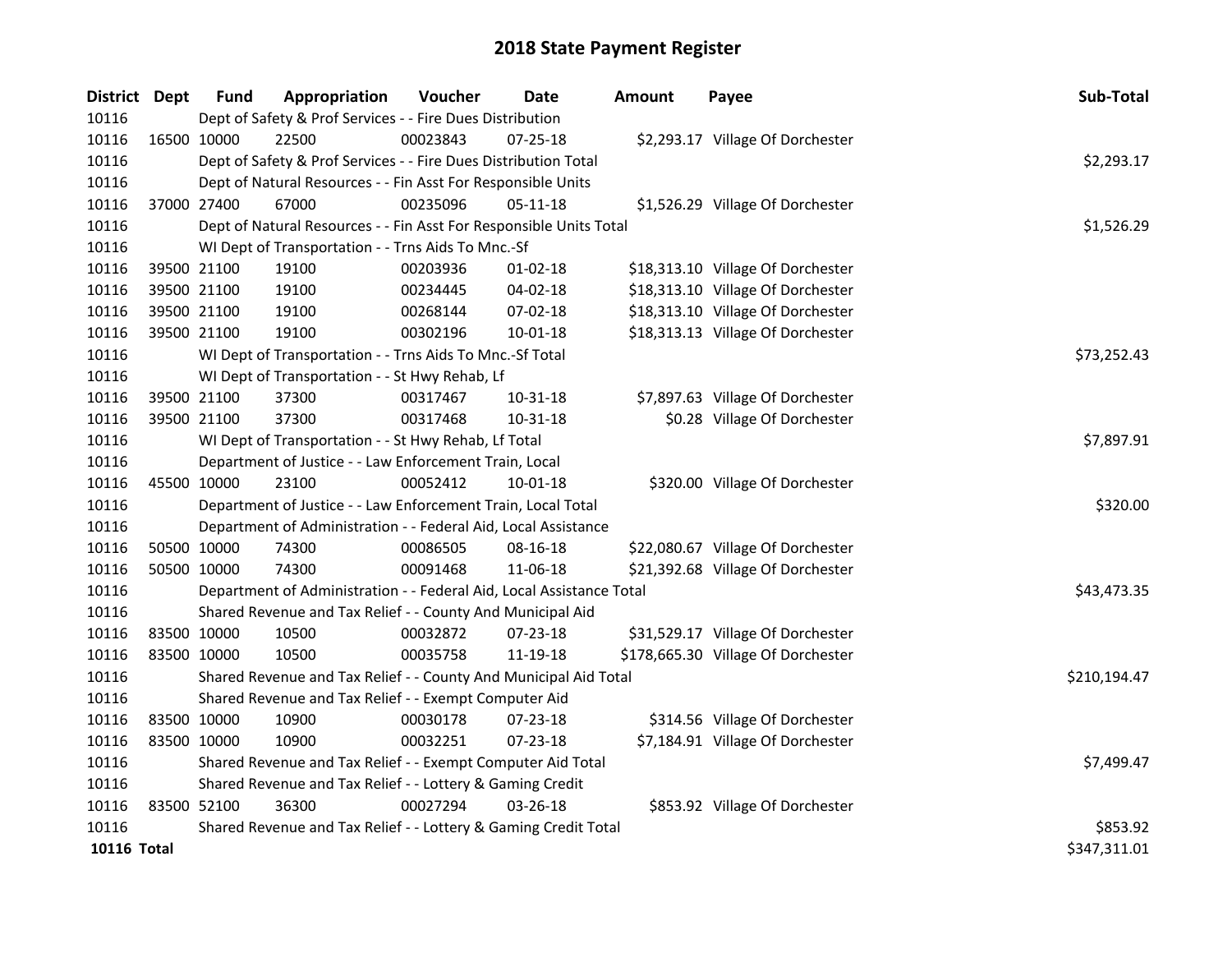| District Dept |             | Fund        | Appropriation                                                      | <b>Voucher</b> | Date           | <b>Amount</b> | Payee                           | Sub-Total    |
|---------------|-------------|-------------|--------------------------------------------------------------------|----------------|----------------|---------------|---------------------------------|--------------|
| 10131         |             |             | Dept of Safety & Prof Services - - Fire Dues Distribution          |                |                |               |                                 |              |
| 10131         |             | 16500 10000 | 22500                                                              | 00018582       | $07-02-18$     |               | \$563.24 Village Of Granton     |              |
| 10131         |             |             | Dept of Safety & Prof Services - - Fire Dues Distribution Total    |                |                |               |                                 | \$563.24     |
| 10131         |             |             | Dept of Natural Resources - - Fin Asst For Responsible Units       |                |                |               |                                 |              |
| 10131         |             | 37000 27400 | 67000                                                              | 00235212       | $05-11-18$     |               | \$1,332.14 Village Of Granton   |              |
| 10131         |             |             | Dept of Natural Resources - - Fin Asst For Responsible Units Total | \$1,332.14     |                |               |                                 |              |
| 10131         |             |             | WI Dept of Transportation - - Trns Aids To Mnc.-Sf                 |                |                |               |                                 |              |
| 10131         |             | 39500 21100 | 19100                                                              | 00203937       | $01 - 02 - 18$ |               | \$7,342.69 Village Of Granton   |              |
| 10131         |             | 39500 21100 | 19100                                                              | 00234446       | 04-02-18       |               | \$7,342.69 Village Of Granton   |              |
| 10131         |             | 39500 21100 | 19100                                                              | 00268145       | $07 - 02 - 18$ |               | \$7,342.69 Village Of Granton   |              |
| 10131         |             | 39500 21100 | 19100                                                              | 00302197       | $10 - 01 - 18$ |               | \$7,342.70 Village Of Granton   |              |
| 10131         |             |             | WI Dept of Transportation - - Trns Aids To Mnc.-Sf Total           |                |                |               |                                 | \$29,370.77  |
| 10131         |             |             | Department of Justice - - Law Enforcement Train, Local             |                |                |               |                                 |              |
| 10131         |             | 45500 10000 | 23100                                                              | 00054872       | 11-09-18       |               | \$160.00 Village Of Granton     |              |
| 10131         |             |             | Department of Justice - - Law Enforcement Train, Local Total       |                |                |               |                                 | \$160.00     |
| 10131         |             |             | Shared Revenue and Tax Relief - - County And Municipal Aid         |                |                |               |                                 |              |
| 10131         |             | 83500 10000 | 10500                                                              | 00032873       | 07-23-18       |               | \$30,177.89 Village Of Granton  |              |
| 10131         | 83500 10000 |             | 10500                                                              | 00035759       | 11-19-18       |               | \$171,008.01 Village Of Granton |              |
| 10131         |             |             | Shared Revenue and Tax Relief - - County And Municipal Aid Total   |                |                |               |                                 | \$201,185.90 |
| 10131         |             |             | Shared Revenue and Tax Relief - - Exempt Computer Aid              |                |                |               |                                 |              |
| 10131         |             | 83500 10000 | 10900                                                              | 00030179       | $07 - 23 - 18$ |               | \$69.00 Village Of Granton      |              |
| 10131         |             |             | Shared Revenue and Tax Relief - - Exempt Computer Aid Total        | \$69.00        |                |               |                                 |              |
| 10131         |             |             | Shared Revenue and Tax Relief - - Lottery & Gaming Credit          |                |                |               |                                 |              |
| 10131         |             | 83500 52100 | 36300                                                              | 00027295       | $03 - 26 - 18$ |               | \$171.72 Village Of Granton     |              |
| 10131         |             |             | Shared Revenue and Tax Relief - - Lottery & Gaming Credit Total    |                |                |               |                                 | \$171.72     |
| 10131 Total   |             |             |                                                                    |                |                |               |                                 | \$232,852.77 |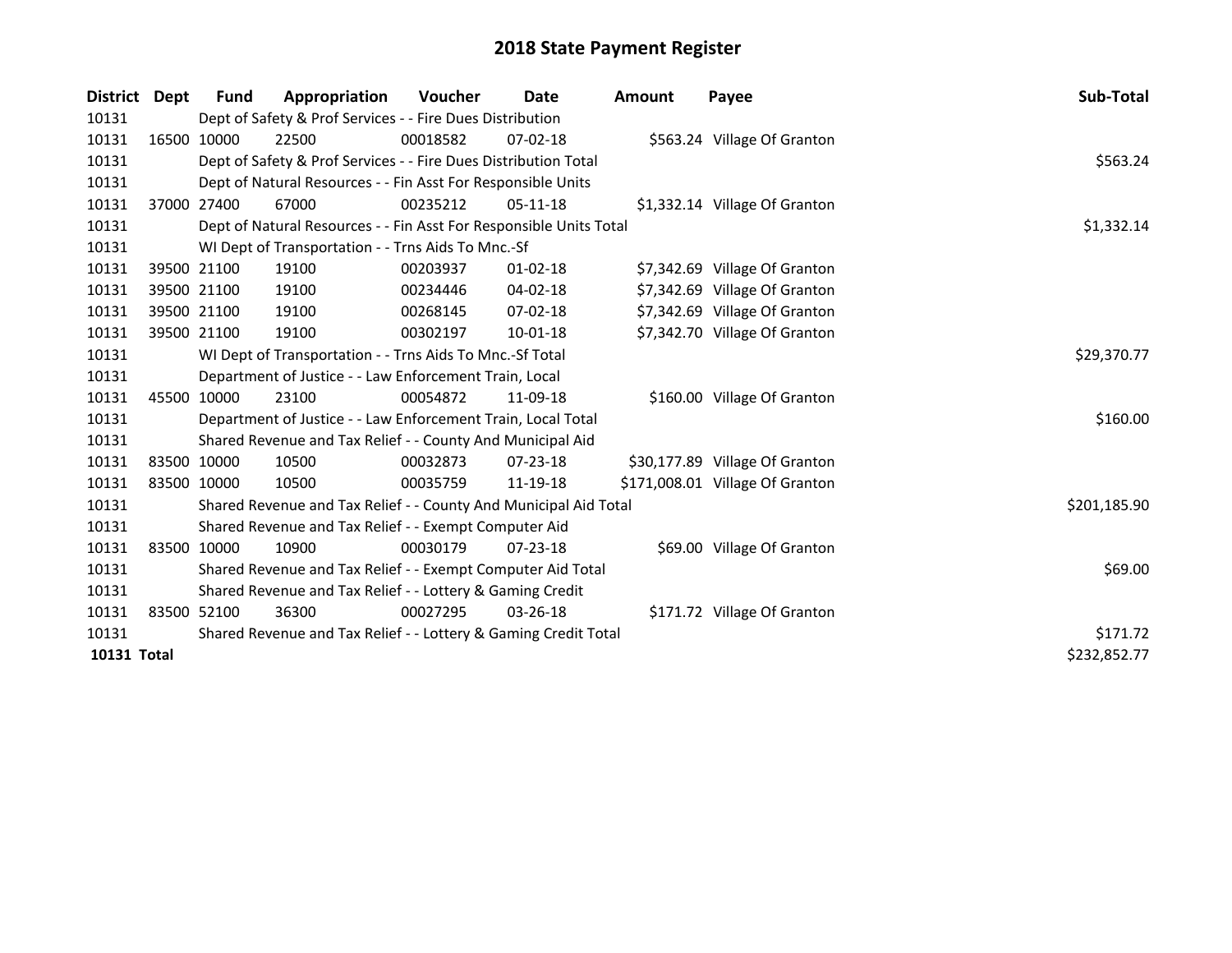| <b>District</b> | Dept  | <b>Fund</b>                                                     | Appropriation                                                      | Voucher    | Date           | <b>Amount</b> | Payee                          | Sub-Total    |
|-----------------|-------|-----------------------------------------------------------------|--------------------------------------------------------------------|------------|----------------|---------------|--------------------------------|--------------|
| 10191           |       |                                                                 | Dept of Safety & Prof Services - - Fire Dues Distribution          |            |                |               |                                |              |
| 10191           |       | 16500 10000                                                     | 22500                                                              | 00023844   | $07 - 24 - 18$ |               | \$903.59 Village Of Withee     |              |
| 10191           |       |                                                                 | Dept of Safety & Prof Services - - Fire Dues Distribution Total    |            |                |               |                                | \$903.59     |
| 10191           |       | Dept of Natural Resources - - Fin Asst For Responsible Units    |                                                                    |            |                |               |                                |              |
| 10191           | 37000 | 27400                                                           | 67000                                                              | 00235866   | $05-11-18$     |               | \$2,216.53 Village Of Withee   |              |
| 10191           |       |                                                                 | Dept of Natural Resources - - Fin Asst For Responsible Units Total |            |                |               |                                | \$2,216.53   |
| 10191           |       |                                                                 | WI Dept of Transportation - - Trns Aids To Mnc.-Sf                 |            |                |               |                                |              |
| 10191           |       | 39500 21100                                                     | 19100                                                              | 00203938   | $01 - 02 - 18$ |               | \$6,082.58 Village Of Withee   |              |
| 10191           |       | 39500 21100                                                     | 19100                                                              | 00234447   | 04-02-18       |               | \$6,082.58 Village Of Withee   |              |
| 10191           |       | 39500 21100                                                     | 19100                                                              | 00268146   | $07 - 02 - 18$ |               | \$6,082.58 Village Of Withee   |              |
| 10191           |       | 39500 21100                                                     | 19100                                                              | 00302198   | $10 - 01 - 18$ |               | \$6,082.61 Village Of Withee   |              |
| 10191           |       |                                                                 | WI Dept of Transportation - - Trns Aids To Mnc.-Sf Total           |            |                |               |                                | \$24,330.35  |
| 10191           |       |                                                                 | Shared Revenue and Tax Relief - - County And Municipal Aid         |            |                |               |                                |              |
| 10191           |       | 83500 10000                                                     | 10500                                                              | 00032874   | $07 - 23 - 18$ |               | \$31,289.17 Village Of Withee  |              |
| 10191           |       | 83500 10000                                                     | 10500                                                              | 00035760   | 11-19-18       |               | \$177,305.29 Village Of Withee |              |
| 10191           |       |                                                                 | Shared Revenue and Tax Relief - - County And Municipal Aid Total   |            |                |               |                                | \$208,594.46 |
| 10191           |       |                                                                 | Shared Revenue and Tax Relief - - Exempt Computer Aid              |            |                |               |                                |              |
| 10191           |       | 83500 10000                                                     | 10900                                                              | 00030180   | $07 - 23 - 18$ |               | \$767.11 Village Of Withee     |              |
| 10191           |       | 83500 10000                                                     | 10900                                                              | 00032252   | $07 - 23 - 18$ |               | \$445.76 Village Of Withee     |              |
| 10191           |       |                                                                 | Shared Revenue and Tax Relief - - Exempt Computer Aid Total        | \$1,212.87 |                |               |                                |              |
| 10191           |       |                                                                 | Shared Revenue and Tax Relief - - Lottery & Gaming Credit          |            |                |               |                                |              |
| 10191           |       | 83500 52100                                                     | 36300                                                              | 00027296   | $03 - 26 - 18$ |               | \$1,439.88 Village Of Withee   |              |
| 10191           |       | Shared Revenue and Tax Relief - - Lottery & Gaming Credit Total | \$1,439.88                                                         |            |                |               |                                |              |
| 10191 Total     |       |                                                                 |                                                                    |            |                |               |                                | \$238,697.68 |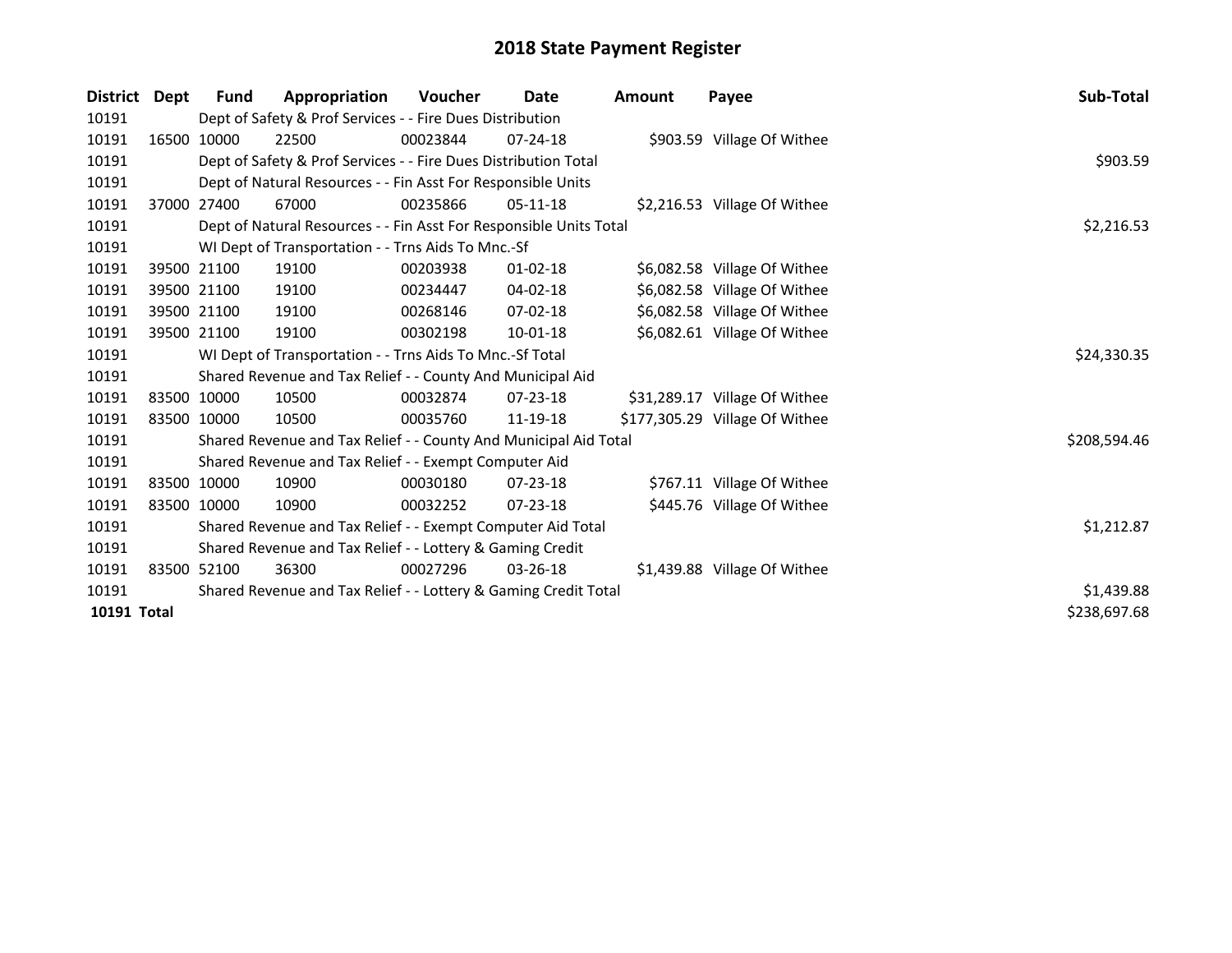| District Dept |             | <b>Fund</b> | Appropriation                                                                   | Voucher   | <b>Date</b>    | <b>Amount</b> | Payee                           | Sub-Total    |
|---------------|-------------|-------------|---------------------------------------------------------------------------------|-----------|----------------|---------------|---------------------------------|--------------|
| 10201         |             |             | Dept of Safety & Prof Services - - Fire Dues Distribution                       |           |                |               |                                 |              |
| 10201         | 16500 10000 |             | 22500                                                                           | 00023845  | 07-24-18       |               | \$5,592.69 City Of Abbotsford   |              |
| 10201         |             |             | Dept of Safety & Prof Services - - Fire Dues Distribution Total                 |           |                |               |                                 | \$5,592.69   |
| 10201         |             |             | Dept of Natural Resources - - Fin Asst For Responsible Units                    |           |                |               |                                 |              |
| 10201         |             | 37000 27400 | 67000                                                                           | 00235921  | 05-11-18       |               | \$7,790.94 City Of Abbotsford   |              |
| 10201         |             |             | Dept of Natural Resources - - Fin Asst For Responsible Units Total              |           |                |               |                                 | \$7,790.94   |
| 10201         |             |             | WI Dept of Transportation - - Trns Aids To Mnc.-Sf                              |           |                |               |                                 |              |
| 10201         |             | 39500 21100 | 19100                                                                           | 00203939  | 01-02-18       |               | \$37,210.62 City Of Abbotsford  |              |
| 10201         |             | 39500 21100 | 19100                                                                           | 00234448  | 04-02-18       |               | \$37,210.62 City Of Abbotsford  |              |
| 10201         |             | 39500 21100 | 19100                                                                           | 00268147  | 07-02-18       |               | \$37,210.62 City Of Abbotsford  |              |
| 10201         | 39500 21100 |             | 19100                                                                           | 00302199  | 10-01-18       |               | \$37,210.64 City Of Abbotsford  |              |
| 10201         |             |             | WI Dept of Transportation - - Trns Aids To Mnc.-Sf Total                        |           |                |               |                                 | \$148,842.50 |
| 10201         |             |             | Department of Health Services - - Prepaid Medical Transport Reimbursement       |           |                |               |                                 |              |
| 10201         | 43500 10000 |             | 16300                                                                           | AMBULANCE | 11-08-18       |               | \$3,389.70 City Of Abbotsford   |              |
| 10201         |             |             | Department of Health Services - - Prepaid Medical Transport Reimbursement Total |           |                |               |                                 | \$3,389.70   |
| 10201         |             |             | Department of Military Affairs - - Energy Costs, Energy-Related A               |           |                |               |                                 |              |
| 10201         | 46500 10000 |             | 10600                                                                           | 00036963  | $01 - 10 - 18$ |               | \$52.43 City Of Abbotsford      |              |
| 10201         |             | 46500 10000 | 10600                                                                           | 00039673  | 02-23-18       |               | \$52.43 City Of Abbotsford      |              |
| 10201         |             | 46500 10000 | 10600                                                                           | 00040379  | 03-14-18       |               | \$52.43 City Of Abbotsford      |              |
| 10201         |             | 46500 10000 | 10600                                                                           | 00041860  | $04-17-18$     |               | \$52.43 City Of Abbotsford      |              |
| 10201         |             | 46500 10000 | 10600                                                                           | 00043110  | 05-15-18       |               | \$52.43 City Of Abbotsford      |              |
| 10201         |             | 46500 10000 | 10600                                                                           | 00044645  | 06-14-18       |               | \$52.43 City Of Abbotsford      |              |
| 10201         |             | 46500 10000 | 10600                                                                           | 00046256  | 07-12-18       |               | \$52.43 City Of Abbotsford      |              |
| 10201         |             | 46500 10000 | 10600                                                                           | 00047590  | 08-13-18       |               | \$52.43 City Of Abbotsford      |              |
| 10201         |             | 46500 10000 | 10600                                                                           | 00049306  | 09-19-18       |               | \$52.43 City Of Abbotsford      |              |
| 10201         |             | 46500 10000 | 10600                                                                           | 00050283  | $10 - 11 - 18$ |               | \$54.03 City Of Abbotsford      |              |
| 10201         |             | 46500 10000 | 10600                                                                           | 00052150  | 11-21-18       |               | \$52.43 City Of Abbotsford      |              |
| 10201         | 46500 10000 |             | 10600                                                                           | 00053368  | 12-20-18       |               | \$52.43 City Of Abbotsford      |              |
| 10201         |             |             | Department of Military Affairs - - Energy Costs, Energy-Related A Total         | \$630.76  |                |               |                                 |              |
| 10201         |             |             | Department of Administration - - Federal Aid, Local Assistance                  |           |                |               |                                 |              |
| 10201         |             | 50500 10000 | 74300                                                                           | 00090808  | 10-30-18       |               | \$317,976.23 City Of Abbotsford |              |
| 10201         |             |             | Department of Administration - - Federal Aid, Local Assistance Total            |           |                |               |                                 | \$317,976.23 |
| 10201         |             |             | Department of Revenue - - Payments For Municipal Svcs                           |           |                |               |                                 |              |
| 10201         |             | 56600 10000 | 50100                                                                           | 00026713  | $01 - 31 - 18$ |               | \$2,373.64 City Of Abbotsford   |              |
| 10201         |             |             | Department of Revenue - - Payments For Municipal Svcs Total                     |           |                |               |                                 | \$2,373.64   |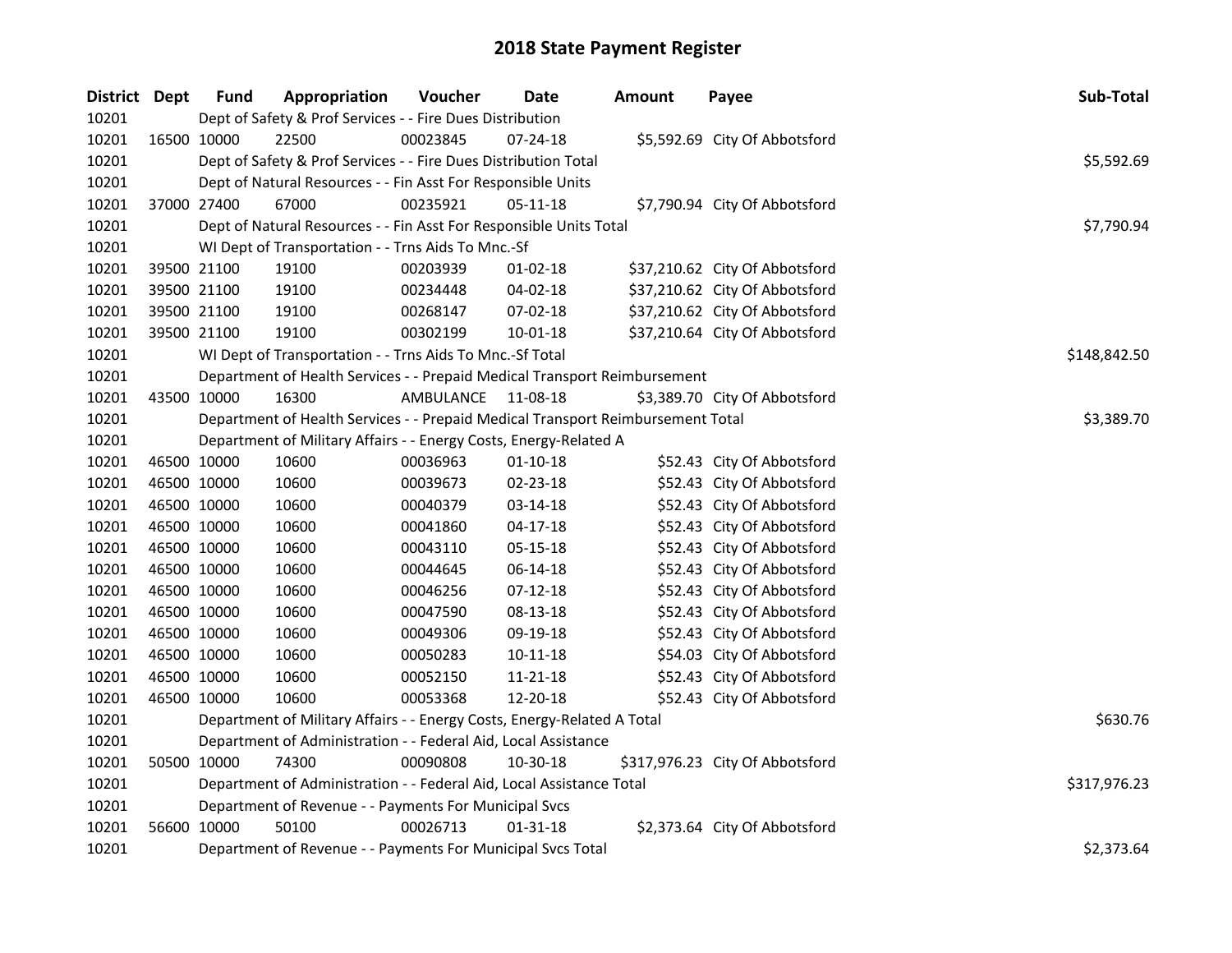| <b>District</b>    | Dept | Fund        | Appropriation                                                         | Voucher  | Date           | <b>Amount</b> | Payee                           | Sub-Total    |
|--------------------|------|-------------|-----------------------------------------------------------------------|----------|----------------|---------------|---------------------------------|--------------|
| 10201              |      |             | Shared Revenue and Tax Relief - - Expenditure Restraint Program       |          |                |               |                                 |              |
| 10201              |      | 83500 10000 | 10100                                                                 | 00032875 | 07-23-18       |               | \$14,727.85 City Of Abbotsford  |              |
| 10201              |      | 83500 10000 | 10100                                                                 | 00035761 | 11-19-18       |               | \$0.06 City Of Abbotsford       |              |
| 10201              |      |             | Shared Revenue and Tax Relief - - Expenditure Restraint Program Total |          |                |               |                                 | \$14,727.91  |
| 10201              |      |             | Shared Revenue and Tax Relief - - County And Municipal Aid            |          |                |               |                                 |              |
| 10201              |      | 83500 10000 | 10500                                                                 | 00032875 | 07-23-18       |               | \$67,035.97 City Of Abbotsford  |              |
| 10201              |      | 83500 10000 | 10500                                                                 | 00035761 | 11-19-18       |               | \$376,480.78 City Of Abbotsford |              |
| 10201              |      |             | Shared Revenue and Tax Relief - - County And Municipal Aid Total      |          |                |               |                                 | \$443,516.75 |
| 10201              |      |             | Shared Revenue and Tax Relief - - Exempt Computer Aid                 |          |                |               |                                 |              |
| 10201              |      | 83500 10000 | 10900                                                                 | 00030181 | 07-23-18       |               | \$1,165.89 City Of Abbotsford   |              |
| 10201              |      | 83500 10000 | 10900                                                                 | 00032253 | $07 - 23 - 18$ |               | \$1,649.63 City Of Abbotsford   |              |
| 10201              |      |             | Shared Revenue and Tax Relief - - Exempt Computer Aid Total           |          |                |               |                                 | \$2,815.52   |
| 10201              |      |             | Shared Revenue and Tax Relief - - Utility Aid                         |          |                |               |                                 |              |
| 10201              |      | 83500 10000 | 11000                                                                 | 00032875 | $07 - 23 - 18$ |               | \$1,152.26 City Of Abbotsford   |              |
| 10201              |      | 83500 10000 | 11000                                                                 | 00035761 | 11-19-18       |               | \$6,612.27 City Of Abbotsford   |              |
| 10201              |      |             | Shared Revenue and Tax Relief - - Utility Aid Total                   |          |                |               |                                 | \$7,764.53   |
| 10201              |      |             | Shared Revenue and Tax Relief - - Lottery & Gaming Credit             |          |                |               |                                 |              |
| 10201              |      | 83500 52100 | 36300                                                                 | 00027297 | $03 - 26 - 18$ |               | \$550.80 City Of Abbotsford     |              |
| 10201              |      |             | Shared Revenue and Tax Relief - - Lottery & Gaming Credit Total       | \$550.80 |                |               |                                 |              |
| <b>10201 Total</b> |      |             |                                                                       |          |                |               |                                 | \$955,971.97 |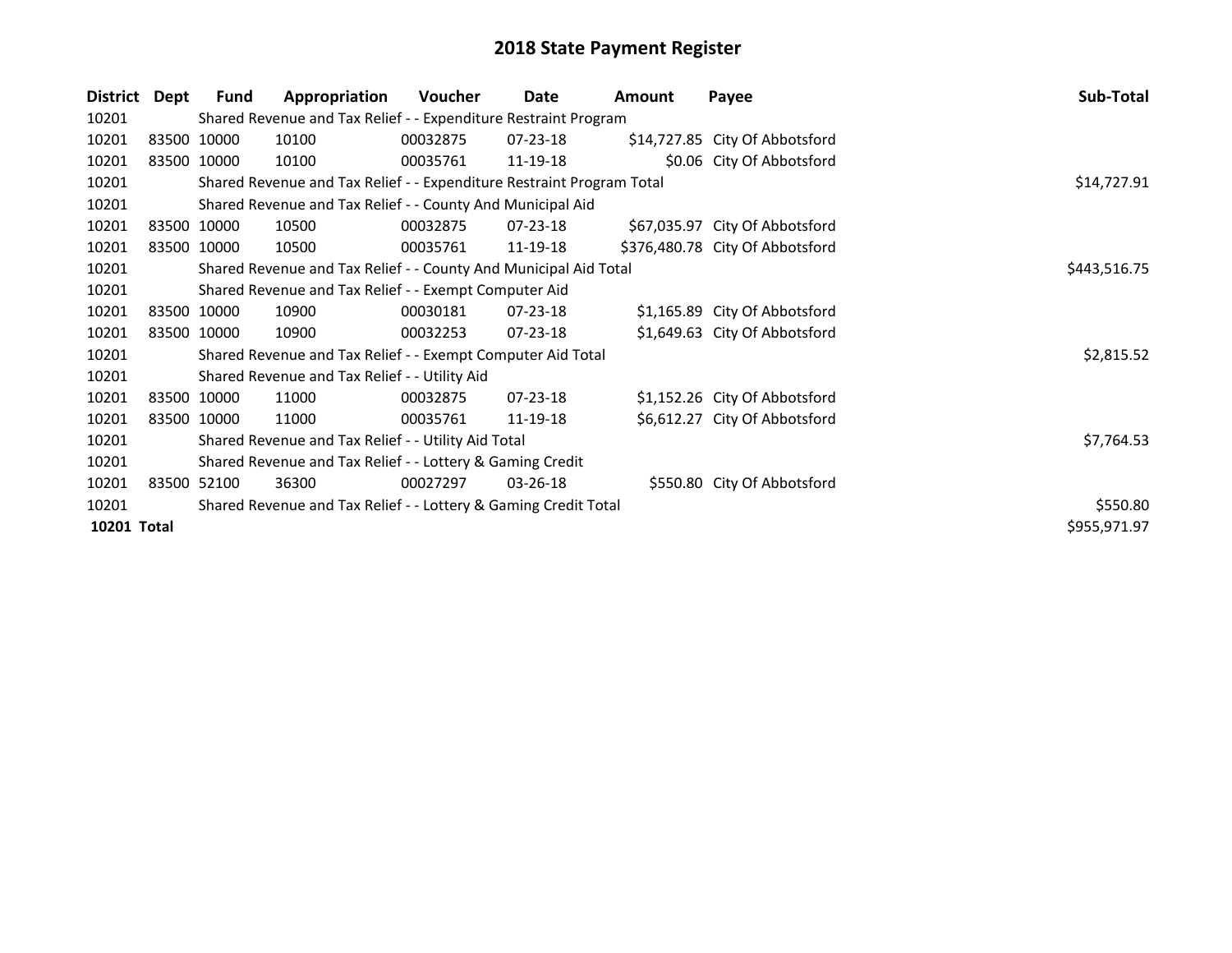| District Dept      | <b>Fund</b>                                            | Appropriation                                                                   | Voucher   | Date           | <b>Amount</b> | Payee                      | Sub-Total    |  |  |  |
|--------------------|--------------------------------------------------------|---------------------------------------------------------------------------------|-----------|----------------|---------------|----------------------------|--------------|--|--|--|
| 10211              |                                                        | Dept of Safety & Prof Services - - Fire Dues Distribution                       |           |                |               |                            |              |  |  |  |
| 10211              | 16500 10000                                            | 22500                                                                           | 00023846  | 07-24-18       |               | \$3,495.97 City Of Colby   |              |  |  |  |
| 10211              |                                                        | Dept of Safety & Prof Services - - Fire Dues Distribution Total                 |           |                |               |                            | \$3,495.97   |  |  |  |
| 10211              |                                                        | Dept of Natural Resources - - Fin Asst For Responsible Units                    |           |                |               |                            |              |  |  |  |
| 10211              | 37000 27400                                            | 67000                                                                           | 00235662  | 05-11-18       |               | \$4,602.65 City Of Colby   |              |  |  |  |
| 10211              |                                                        | Dept of Natural Resources - - Fin Asst For Responsible Units Total              |           |                |               |                            | \$4,602.65   |  |  |  |
| 10211              |                                                        | WI Dept of Transportation - - Trns Aids To Mnc.-Sf                              |           |                |               |                            |              |  |  |  |
| 10211              | 39500 21100                                            | 19100                                                                           | 00203940  | $01-02-18$     |               | \$43,193.99 City Of Colby  |              |  |  |  |
| 10211              | 39500 21100                                            | 19100                                                                           | 00234449  | 04-02-18       |               | \$43,193.99 City Of Colby  |              |  |  |  |
| 10211              | 39500 21100                                            | 19100                                                                           | 00268148  | 07-02-18       |               | \$43,193.99 City Of Colby  |              |  |  |  |
| 10211              | 39500 21100                                            | 19100                                                                           | 00302200  | $10 - 01 - 18$ |               | \$43,194.01 City Of Colby  |              |  |  |  |
| 10211              |                                                        | WI Dept of Transportation - - Trns Aids To Mnc.-Sf Total                        |           |                |               |                            | \$172,775.98 |  |  |  |
| 10211              |                                                        | Department of Health Services - - Prepaid Medical Transport Reimbursement       |           |                |               |                            |              |  |  |  |
| 10211              | 43500 10000                                            | 16300                                                                           | AMBULANCE | 11-08-18       |               | \$3,798.80 City Of Colby   |              |  |  |  |
| 10211              |                                                        | Department of Health Services - - Prepaid Medical Transport Reimbursement Total |           |                |               |                            |              |  |  |  |
| 10211              | Department of Justice - - Law Enforcement Train, Local |                                                                                 |           |                |               |                            |              |  |  |  |
| 10211              | 45500 10000                                            | 23100                                                                           | 00052360  | 10-01-18       |               | \$1,120.00 City Of Colby   |              |  |  |  |
| 10211              |                                                        | Department of Justice - - Law Enforcement Train, Local Total                    |           |                |               |                            | \$1,120.00   |  |  |  |
| 10211              |                                                        | Department of Administration - - Federal Aid, Local Assistance                  |           |                |               |                            |              |  |  |  |
| 10211              | 50500 10000                                            | 74300                                                                           | 00073953  | 03-12-18       |               | \$23,130.55 City Of Colby  |              |  |  |  |
| 10211              | 50500 10000                                            | 74300                                                                           | 00093921  | 12-26-18       |               | \$51,164.56 City Of Colby  |              |  |  |  |
| 10211              |                                                        | Department of Administration - - Federal Aid, Local Assistance Total            |           |                |               |                            | \$74,295.11  |  |  |  |
| 10211              |                                                        | Shared Revenue and Tax Relief - - Expenditure Restraint Program                 |           |                |               |                            |              |  |  |  |
| 10211              | 83500 10000                                            | 10100                                                                           | 00032876  | $07 - 23 - 18$ |               | \$20,234.80 City Of Colby  |              |  |  |  |
| 10211              |                                                        | Shared Revenue and Tax Relief - - Expenditure Restraint Program Total           |           |                |               |                            | \$20,234.80  |  |  |  |
| 10211              |                                                        | Shared Revenue and Tax Relief - - County And Municipal Aid                      |           |                |               |                            |              |  |  |  |
| 10211              | 83500 10000                                            | 10500                                                                           | 00032876  | 07-23-18       |               | \$65,930.41 City Of Colby  |              |  |  |  |
| 10211              | 83500 10000                                            | 10500                                                                           | 00035762  | 11-19-18       |               | \$369,806.84 City Of Colby |              |  |  |  |
| 10211              |                                                        | Shared Revenue and Tax Relief - - County And Municipal Aid Total                |           |                |               |                            | \$435,737.25 |  |  |  |
| 10211              |                                                        | Shared Revenue and Tax Relief - - Exempt Computer Aid                           |           |                |               |                            |              |  |  |  |
| 10211              | 83500 10000                                            | 10900                                                                           | 00030182  | 07-23-18       |               | \$281.07 City Of Colby     |              |  |  |  |
| 10211              |                                                        | Shared Revenue and Tax Relief - - Exempt Computer Aid Total                     |           |                |               |                            | \$281.07     |  |  |  |
| <b>10211 Total</b> |                                                        |                                                                                 |           |                |               |                            | \$716,341.63 |  |  |  |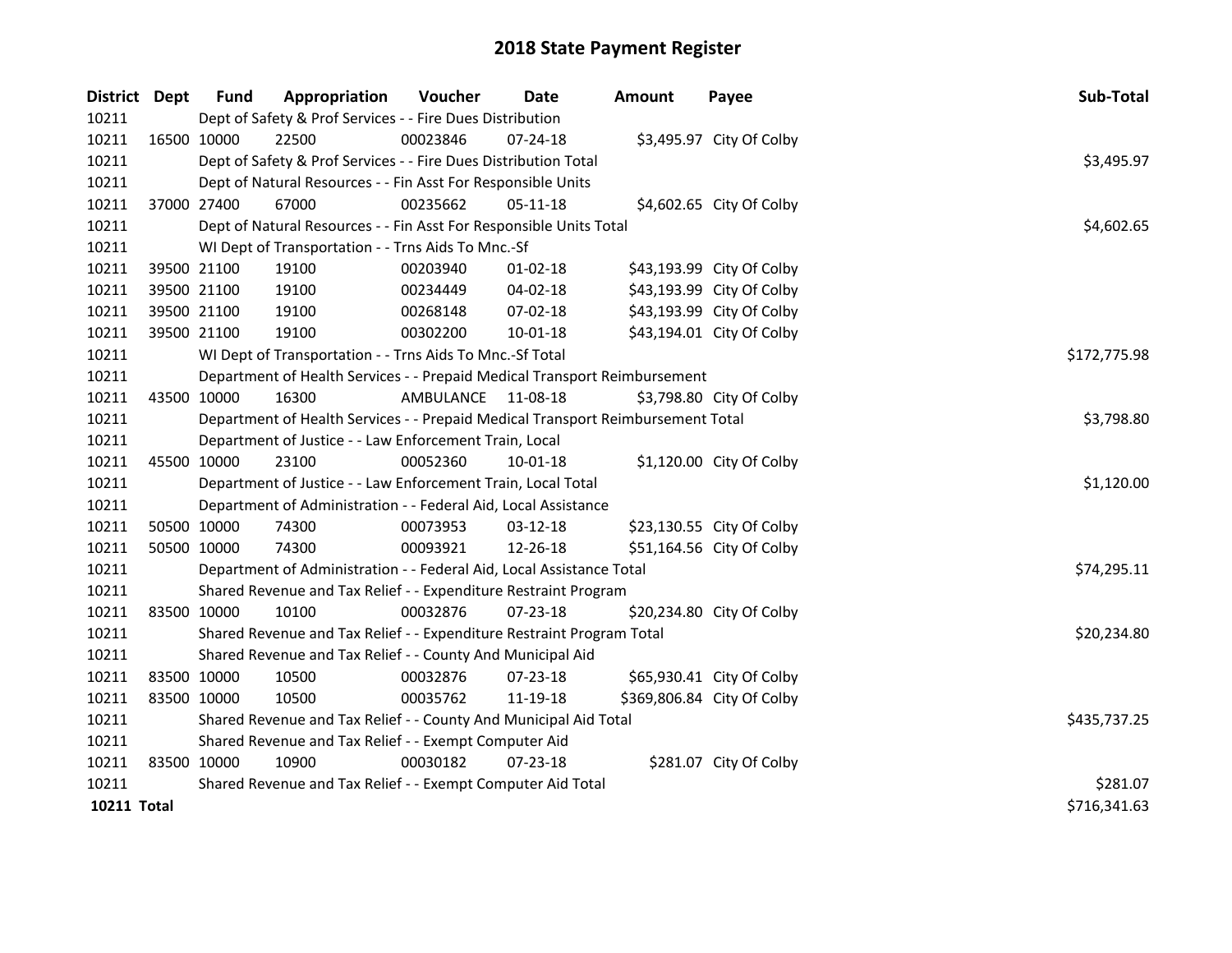| District Dept |             | <b>Fund</b>                                                     | Appropriation                                                                   | Voucher    | <b>Date</b>    | Amount | Payee                          | Sub-Total    |
|---------------|-------------|-----------------------------------------------------------------|---------------------------------------------------------------------------------|------------|----------------|--------|--------------------------------|--------------|
| 10231         |             |                                                                 | Dept of Safety & Prof Services - - Fire Dues Distribution                       |            |                |        |                                |              |
| 10231         | 16500 10000 |                                                                 | 22500                                                                           | 00023847   | $07 - 25 - 18$ |        | \$1,802.07 City Of Greenwood   |              |
| 10231         |             | Dept of Safety & Prof Services - - Fire Dues Distribution Total |                                                                                 | \$1,802.07 |                |        |                                |              |
| 10231         |             |                                                                 | Dept of Public Instruction - - Federal Funds, Local Assistanc                   |            |                |        |                                |              |
| 10231         |             | 25500 10000                                                     | 34300                                                                           | 00149554   | 11-19-18       |        | \$4,218.10 City Of Greenwood   |              |
| 10231         |             | 25500 10000                                                     | 34300                                                                           | 00154429   | 12-24-18       |        | \$308.84 City Of Greenwood     |              |
| 10231         |             |                                                                 | Dept of Public Instruction - - Federal Funds, Local Assistanc Total             |            |                |        |                                | \$4,526.94   |
| 10231         |             |                                                                 | Dept of Natural Resources - - Resaids - Cnty Forst, Cl & Mfl                    |            |                |        |                                |              |
| 10231         |             | 37000 21200                                                     | 57100                                                                           | 00247257   | 06-28-18       |        | \$7.20 City Of Greenwood       |              |
| 10231         |             |                                                                 | Dept of Natural Resources - - Resaids - Cnty Forst, Cl & Mfl Total              |            |                |        |                                | \$7.20       |
| 10231         |             |                                                                 | Dept of Natural Resources - - Fin Asst For Responsible Units                    |            |                |        |                                |              |
| 10231         |             | 37000 27400                                                     | 67000                                                                           | 00235251   | 05-11-18       |        | \$2,759.37 City Of Greenwood   |              |
| 10231         |             |                                                                 | Dept of Natural Resources - - Fin Asst For Responsible Units Total              |            |                |        |                                | \$2,759.37   |
| 10231         |             |                                                                 | WI Dept of Transportation - - Trns Aids To Mnc.-Sf                              |            |                |        |                                |              |
| 10231         |             | 39500 21100                                                     | 19100                                                                           | 00203941   | $01 - 02 - 18$ |        | \$26,692.07 City Of Greenwood  |              |
| 10231         |             | 39500 21100                                                     | 19100                                                                           | 00234450   | 04-02-18       |        | \$26,692.07 City Of Greenwood  |              |
| 10231         |             | 39500 21100                                                     | 19100                                                                           | 00268149   | 07-02-18       |        | \$26,692.07 City Of Greenwood  |              |
| 10231         |             | 39500 21100                                                     | 19100                                                                           | 00302201   | $10 - 01 - 18$ |        | \$26,692.10 City Of Greenwood  |              |
| 10231         |             |                                                                 | WI Dept of Transportation - - Trns Aids To Mnc.-Sf Total                        |            |                |        |                                | \$106,768.31 |
| 10231         |             |                                                                 | Department of Health Services - - Prepaid Medical Transport Reimbursement       |            |                |        |                                |              |
| 10231         |             | 43500 10000                                                     | 16300                                                                           | AMBULANCE  | 11-08-18       |        | \$3,331.26 City Of Greenwood   |              |
| 10231         |             |                                                                 | Department of Health Services - - Prepaid Medical Transport Reimbursement Total |            |                |        |                                | \$3,331.26   |
| 10231         |             |                                                                 | Department of Justice - - Law Enforcement Train, Local                          |            |                |        |                                |              |
| 10231         | 45500 10000 |                                                                 | 23100                                                                           | 00053230   | 10-17-18       |        | \$320.00 City Of Greenwood     |              |
| 10231         |             |                                                                 | Department of Justice - - Law Enforcement Train, Local Total                    |            |                |        |                                | \$320.00     |
| 10231         |             |                                                                 | Department of Administration - - Federal Aid, Local Assistance                  |            |                |        |                                |              |
| 10231         |             | 50500 10000                                                     | 74300                                                                           | 00087277   | 08-30-18       |        | \$112,180.08 City Of Greenwood |              |
| 10231         |             | 50500 10000                                                     | 74300                                                                           | 00089705   | 10-10-18       |        | \$169,525.66 City Of Greenwood |              |
| 10231         |             | 50500 10000                                                     | 74300                                                                           | 00091001   | 10-30-18       |        | \$107,286.66 City Of Greenwood |              |
| 10231         | 50500 10000 |                                                                 | 74300                                                                           | 00091681   | 11-13-18       |        | \$70,716.54 City Of Greenwood  |              |
| 10231         |             |                                                                 | Department of Administration - - Federal Aid, Local Assistance Total            |            |                |        |                                | \$459,708.94 |
| 10231         |             |                                                                 | Shared Revenue and Tax Relief - - County And Municipal Aid                      |            |                |        |                                |              |
| 10231         |             | 83500 10000                                                     | 10500                                                                           | 00032877   | 07-23-18       |        | \$63,582.45 City Of Greenwood  |              |
| 10231         | 83500 10000 |                                                                 | 10500                                                                           | 00035763   | 11-19-18       |        | \$387,008.31 City Of Greenwood |              |
| 10231         |             |                                                                 | Shared Revenue and Tax Relief - - County And Municipal Aid Total                |            |                |        |                                | \$450,590.76 |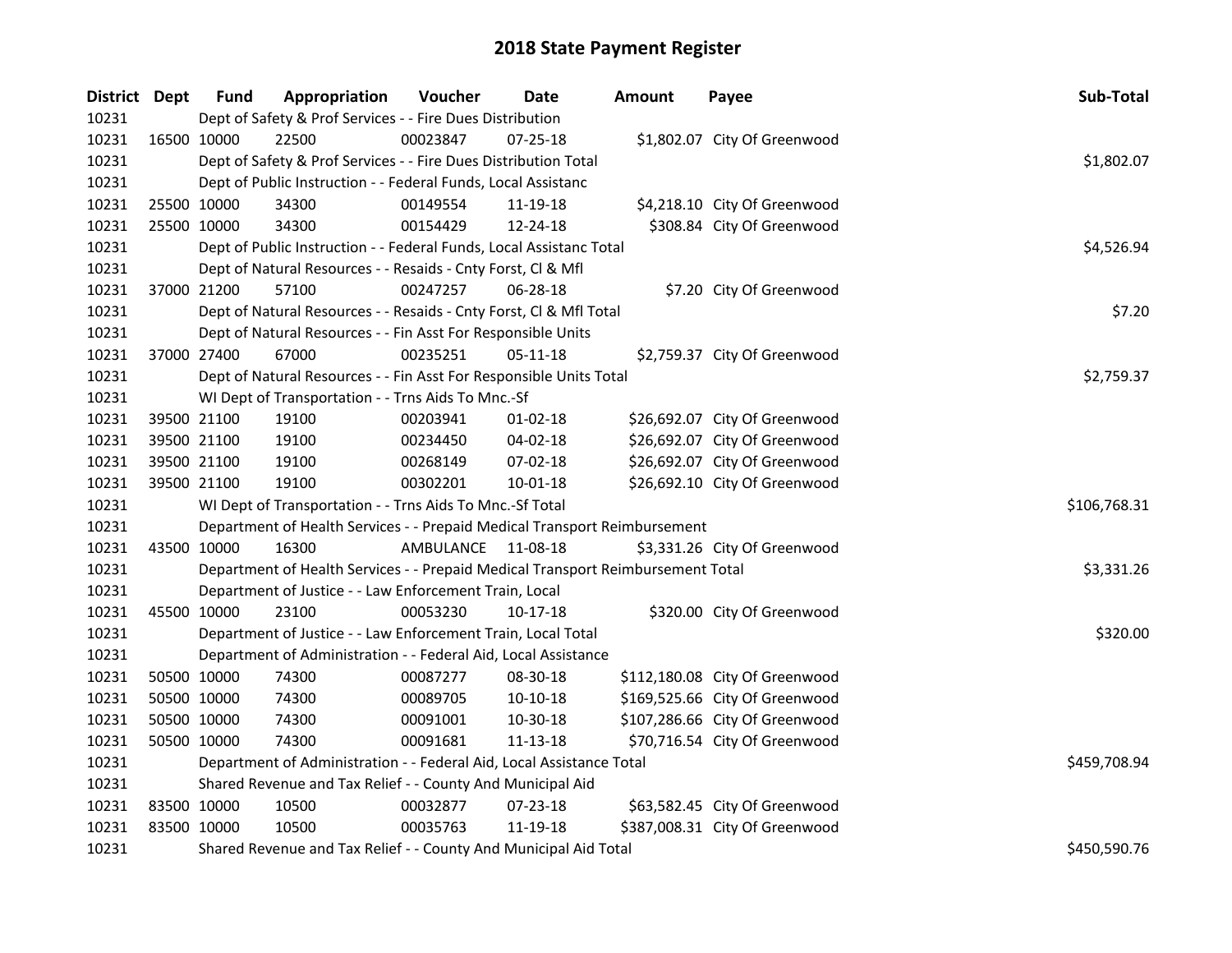| District Dept |             | <b>Fund</b> | Appropriation                                                   | <b>Voucher</b> | Date           | Amount | Payee                         | Sub-Total      |
|---------------|-------------|-------------|-----------------------------------------------------------------|----------------|----------------|--------|-------------------------------|----------------|
| 10231         |             |             | Shared Revenue and Tax Relief - - Exempt Computer Aid           |                |                |        |                               |                |
| 10231         |             | 83500 10000 | 10900                                                           | 00030183       | $07 - 23 - 18$ |        | \$1,265.33 City Of Greenwood  |                |
| 10231         |             |             | Shared Revenue and Tax Relief - - Exempt Computer Aid Total     |                |                |        |                               | \$1,265.33     |
| 10231         |             |             | Shared Revenue and Tax Relief - - Utility Aid                   |                |                |        |                               |                |
| 10231         |             | 83500 10000 | 11000                                                           | 00032877       | 07-23-18       |        | \$4,580.21 City Of Greenwood  |                |
| 10231         | 83500 10000 |             | 11000                                                           | 00035763       | 11-19-18       |        | \$26,303.38 City Of Greenwood |                |
| 10231         |             |             | Shared Revenue and Tax Relief - - Utility Aid Total             |                |                |        |                               | \$30,883.59    |
| 10231         |             |             | Shared Revenue and Tax Relief - - Lottery & Gaming Credit       |                |                |        |                               |                |
| 10231         | 83500 52100 |             | 36300                                                           | 00027298       | $03 - 26 - 18$ |        | \$2,935.32 City Of Greenwood  |                |
| 10231         |             |             | Shared Revenue and Tax Relief - - Lottery & Gaming Credit Total |                |                |        |                               | \$2,935.32     |
| 10231 Total   |             |             |                                                                 |                |                |        |                               | \$1,064,899.09 |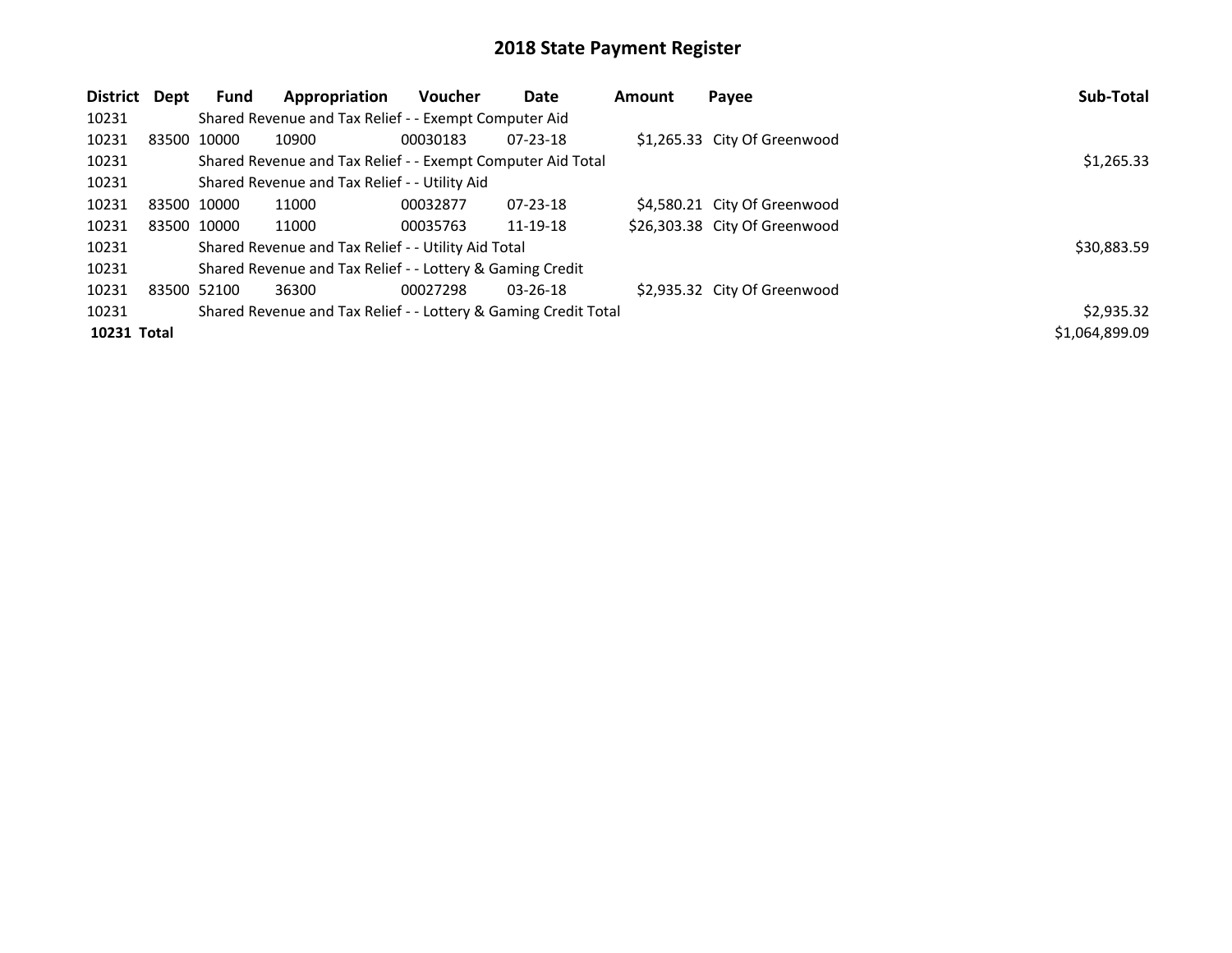| <b>District</b> | Dept        | <b>Fund</b> | Appropriation                                                         | Voucher    | Date           | <b>Amount</b> | Payee                       | Sub-Total    |
|-----------------|-------------|-------------|-----------------------------------------------------------------------|------------|----------------|---------------|-----------------------------|--------------|
| 10246           |             |             | Dept of Safety & Prof Services - - Fire Dues Distribution             |            |                |               |                             |              |
| 10246           |             | 16500 10000 | 22500                                                                 | 00023848   | 07-25-18       |               | \$2,428.16 Loyal, City Of   |              |
| 10246           |             |             | Dept of Safety & Prof Services - - Fire Dues Distribution Total       | \$2,428.16 |                |               |                             |              |
| 10246           |             |             | Dept of Natural Resources - - Petrostorage Envr Remd Awards           |            |                |               |                             |              |
| 10246           |             | 37000 27200 | 66700                                                                 | 00219230   | 03-12-18       |               | \$9,850.70 Loyal, City Of   |              |
| 10246           |             | 37000 27200 | 66700                                                                 | 00285571   | 12-14-18       |               | \$5,782.00 Loyal, City Of   |              |
| 10246           |             |             | Dept of Natural Resources - - Petrostorage Envr Remd Awards Total     |            |                |               |                             | \$15,632.70  |
| 10246           |             |             | Dept of Natural Resources - - Fin Asst For Responsible Units          |            |                |               |                             |              |
| 10246           |             | 37000 27400 | 67000                                                                 | 00235119   | 05-11-18       |               | \$4,568.57 Loyal, City Of   |              |
| 10246           |             |             | Dept of Natural Resources - - Fin Asst For Responsible Units Total    |            |                |               |                             | \$4,568.57   |
| 10246           |             |             | WI Dept of Transportation - - Trns Aids To Mnc.-Sf                    |            |                |               |                             |              |
| 10246           |             | 39500 21100 | 19100                                                                 | 00203942   | 01-02-18       |               | \$21,902.02 Loyal, City Of  |              |
| 10246           |             | 39500 21100 | 19100                                                                 | 00234451   | $04 - 02 - 18$ |               | \$21,902.02 Loyal, City Of  |              |
| 10246           |             | 39500 21100 | 19100                                                                 | 00268150   | 07-02-18       |               | \$21,902.02 Loyal, City Of  |              |
| 10246           |             | 39500 21100 | 19100                                                                 | 00302202   | $10 - 01 - 18$ |               | \$21,902.04 Loyal, City Of  |              |
| 10246           |             |             | WI Dept of Transportation - - Trns Aids To Mnc.-Sf Total              |            |                |               |                             | \$87,608.10  |
| 10246           |             |             | Department of Justice - - Law Enforcement Train, Local                |            |                |               |                             |              |
| 10246           |             | 45500 10000 | 23100                                                                 | 00046815   | 06-07-18       |               | \$480.00 Loyal, City Of     |              |
| 10246           |             |             | Department of Justice - - Law Enforcement Train, Local Total          |            |                |               |                             | \$480.00     |
| 10246           |             |             | Shared Revenue and Tax Relief - - Expenditure Restraint Program       |            |                |               |                             |              |
| 10246           |             | 83500 10000 | 10100                                                                 | 00032878   | 07-23-18       |               | \$21,881.84 Loyal, City Of  |              |
| 10246           |             |             | Shared Revenue and Tax Relief - - Expenditure Restraint Program Total |            |                |               |                             | \$21,881.84  |
| 10246           |             |             | Shared Revenue and Tax Relief - - County And Municipal Aid            |            |                |               |                             |              |
| 10246           |             | 83500 10000 | 10500                                                                 | 00032878   | 07-23-18       |               | \$58,128.95 Loyal, City Of  |              |
| 10246           |             | 83500 10000 | 10500                                                                 | 00035764   | 11-19-18       |               | \$329,397.41 Loyal, City Of |              |
| 10246           |             |             | Shared Revenue and Tax Relief - - County And Municipal Aid Total      |            |                |               |                             | \$387,526.36 |
| 10246           |             |             | Shared Revenue and Tax Relief - - Exempt Computer Aid                 |            |                |               |                             |              |
| 10246           |             | 83500 10000 | 10900                                                                 | 00030184   | 07-23-18       |               | \$2,203.93 Loyal, City Of   |              |
| 10246           | 83500 10000 |             | 10900                                                                 | 00032254   | 07-23-18       |               | \$371.87 Loyal, City Of     |              |
| 10246           |             |             | Shared Revenue and Tax Relief - - Exempt Computer Aid Total           |            |                |               |                             | \$2,575.80   |
| 10246           |             |             | Shared Revenue and Tax Relief - - Lottery & Gaming Credit             |            |                |               |                             |              |
| 10246           |             | 83500 52100 | 36300                                                                 | 00027299   | 03-26-18       |               | \$1,131.48 Loyal, City Of   |              |
| 10246           |             |             | Shared Revenue and Tax Relief - - Lottery & Gaming Credit Total       |            |                |               |                             | \$1,131.48   |
| 10246 Total     |             |             |                                                                       |            |                |               |                             | \$523,833.01 |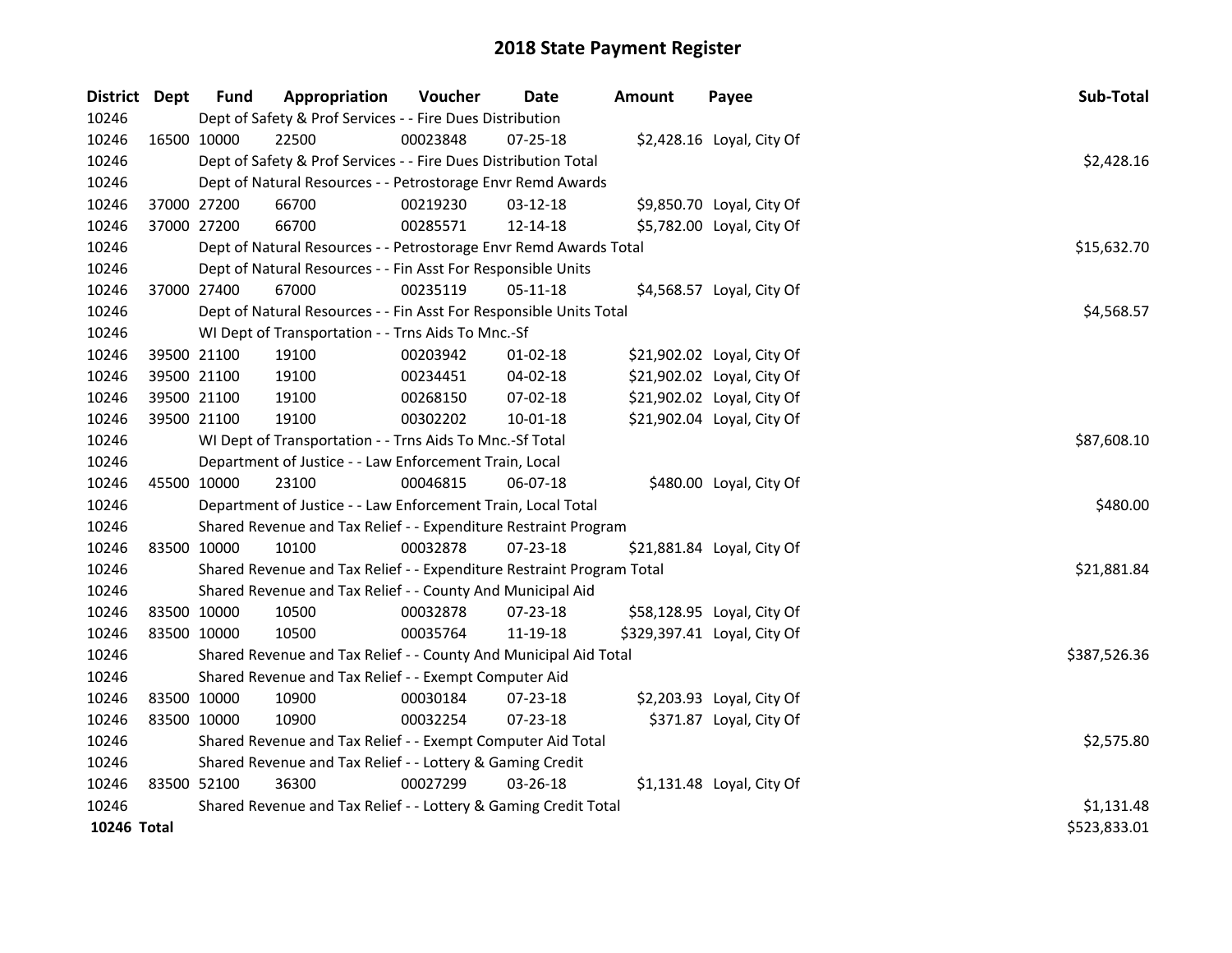| District Dept |             | <b>Fund</b>                                                     | Appropriation                                                      | Voucher  | Date           | <b>Amount</b> | Payee                           | Sub-Total    |  |  |
|---------------|-------------|-----------------------------------------------------------------|--------------------------------------------------------------------|----------|----------------|---------------|---------------------------------|--------------|--|--|
| 10261         |             |                                                                 | Dept of Safety & Prof Services - - Fire Dues Distribution          |          |                |               |                                 |              |  |  |
| 10261         | 16500 10000 |                                                                 | 22500                                                              | 00023849 | $07 - 25 - 18$ |               | \$5,447.65 City Of Neillsville  |              |  |  |
| 10261         |             | Dept of Safety & Prof Services - - Fire Dues Distribution Total | \$5,447.65                                                         |          |                |               |                                 |              |  |  |
| 10261         |             |                                                                 | Dept of Natural Resources - - Gen Program Ops-State Funds-Fr       |          |                |               |                                 |              |  |  |
| 10261         |             | 37000 21200                                                     | 16600                                                              | 00207122 | $01 - 11 - 18$ |               | \$640.00 City Of Neillsville    |              |  |  |
| 10261         |             |                                                                 | Dept of Natural Resources - - Gen Program Ops-State Funds-Fr Total | \$640.00 |                |               |                                 |              |  |  |
| 10261         |             |                                                                 | Dept of Natural Resources - - General Program Operations --        |          |                |               |                                 |              |  |  |
| 10261         |             | 37000 21200                                                     | 25400                                                              | 00246406 | 06-28-18       |               | \$610.00 City Of Neillsville    |              |  |  |
| 10261         |             | 37000 21200                                                     | 25400                                                              | 00259729 | 08-15-18       |               | \$1,980.00 City Of Neillsville  |              |  |  |
| 10261         |             |                                                                 | Dept of Natural Resources - - General Program Operations -- Total  |          |                |               |                                 | \$2,590.00   |  |  |
| 10261         |             |                                                                 | Dept of Natural Resources - - Resaids - Cnty Forst, Cl & Mfl       |          |                |               |                                 |              |  |  |
| 10261         |             | 37000 21200                                                     | 57100                                                              | 00247258 | 06-28-18       |               | \$10.30 City Of Neillsville     |              |  |  |
| 10261         |             |                                                                 | Dept of Natural Resources - - Resaids - Cnty Forst, Cl & Mfl Total |          |                |               |                                 | \$10.30      |  |  |
| 10261         |             |                                                                 | Dept of Natural Resources - - Resaids - Urban Forestry Grant       |          |                |               |                                 |              |  |  |
| 10261         |             | 37000 21200                                                     | 58700                                                              | 00252598 | $07-12-18$     |               | \$25,000.00 City Of Neillsville |              |  |  |
| 10261         |             |                                                                 | Dept of Natural Resources - - Resaids - Urban Forestry Grant Total |          |                |               |                                 | \$25,000.00  |  |  |
| 10261         |             |                                                                 | Dept of Natural Resources - - Fin Asst For Responsible Units       |          |                |               |                                 |              |  |  |
| 10261         |             | 37000 27400                                                     | 67000                                                              | 00235099 | $05 - 11 - 18$ |               | \$9,321.00 City Of Neillsville  |              |  |  |
| 10261         |             |                                                                 | Dept of Natural Resources - - Fin Asst For Responsible Units Total |          |                |               |                                 | \$9,321.00   |  |  |
| 10261         |             |                                                                 | WI Dept of Transportation - - Conn Hwy Aids St Fds                 |          |                |               |                                 |              |  |  |
| 10261         |             | 39500 21100                                                     | 16200                                                              | 00205548 | $01 - 02 - 18$ |               | \$5,536.40 City Of Neillsville  |              |  |  |
| 10261         |             | 39500 21100                                                     | 16200                                                              | 00236056 | 04-02-18       |               | \$5,536.40 City Of Neillsville  |              |  |  |
| 10261         |             | 39500 21100                                                     | 16200                                                              | 00269755 | 07-02-18       |               | \$5,536.40 City Of Neillsville  |              |  |  |
| 10261         |             | 39500 21100                                                     | 16200                                                              | 00303807 | 10-01-18       |               | \$5,536.42 City Of Neillsville  |              |  |  |
| 10261         |             |                                                                 | WI Dept of Transportation - - Conn Hwy Aids St Fds Total           |          |                |               |                                 | \$22,145.62  |  |  |
| 10261         |             |                                                                 | WI Dept of Transportation - - Trns Aids To Mnc.-Sf                 |          |                |               |                                 |              |  |  |
| 10261         |             | 39500 21100                                                     | 19100                                                              | 00203943 | $01-02-18$     |               | \$39,051.56 City Of Neillsville |              |  |  |
| 10261         |             | 39500 21100                                                     | 19100                                                              | 00234452 | 04-02-18       |               | \$39,051.56 City Of Neillsville |              |  |  |
| 10261         |             | 39500 21100                                                     | 19100                                                              | 00268151 | 07-02-18       |               | \$39,051.56 City Of Neillsville |              |  |  |
| 10261         |             | 39500 21100                                                     | 19100                                                              | 00302203 | 10-01-18       |               | \$39,051.56 City Of Neillsville |              |  |  |
| 10261         |             |                                                                 | WI Dept of Transportation - - Trns Aids To Mnc.-Sf Total           |          |                |               |                                 | \$156,206.24 |  |  |
| 10261         |             | Department of Justice - - Law Enforcement Train, Local          |                                                                    |          |                |               |                                 |              |  |  |
| 10261         |             | 45500 10000                                                     | 23100                                                              | 00053570 | 10-18-18       |               | \$800.00 City Of Neillsville    |              |  |  |
| 10261         |             |                                                                 | Department of Justice - - Law Enforcement Train, Local Total       |          |                |               |                                 | \$800.00     |  |  |
| 10261         |             |                                                                 | Department of Military Affairs - - Energy Costs, Energy-Related A  |          |                |               |                                 |              |  |  |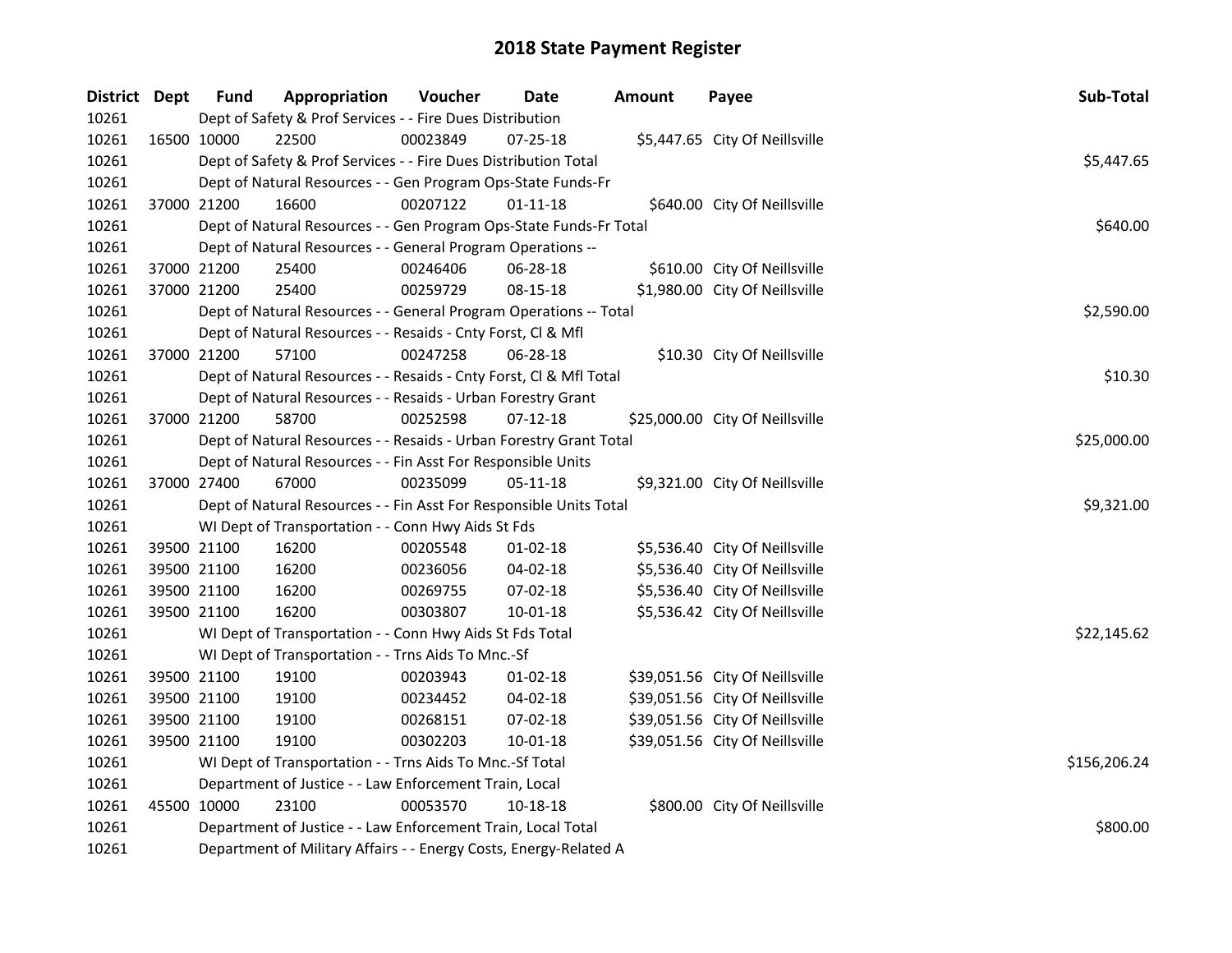| <b>District Dept</b> | <b>Fund</b> | Appropriation                                                           | Voucher  | Date           | <b>Amount</b> | Payee                            | Sub-Total      |
|----------------------|-------------|-------------------------------------------------------------------------|----------|----------------|---------------|----------------------------------|----------------|
| 10261                | 46500 10000 | 10600                                                                   | 00036956 | $01 - 10 - 18$ |               | \$332.70 City Of Neillsville     |                |
| 10261                | 46500 10000 | 10600                                                                   | 00041846 | $04-17-18$     |               | \$248.36 City Of Neillsville     |                |
| 10261                | 46500 10000 | 10600                                                                   | 00046528 | 07-18-18       |               | \$339.78 City Of Neillsville     |                |
| 10261                | 46500 10000 | 10600                                                                   | 00050268 | $10 - 11 - 18$ |               | \$378.96 City Of Neillsville     |                |
| 10261                |             | Department of Military Affairs - - Energy Costs, Energy-Related A Total |          |                |               |                                  | \$1,299.80     |
| 10261                |             | Department of Revenue - - Payments For Municipal Svcs                   |          |                |               |                                  |                |
| 10261                | 56600 10000 | 50100                                                                   | 00026714 | $01 - 31 - 18$ |               | \$3,137.96 City Of Neillsville   |                |
| 10261                |             | Department of Revenue - - Payments For Municipal Svcs Total             |          |                |               |                                  | \$3,137.96     |
| 10261                |             | Shared Revenue and Tax Relief - - Expenditure Restraint Program         |          |                |               |                                  |                |
| 10261                | 83500 10000 | 10100                                                                   | 00032879 | 07-23-18       |               | \$32,825.34 City Of Neillsville  |                |
| 10261                | 83500 10000 | 10100                                                                   | 00035765 | 11-19-18       |               | \$0.06 City Of Neillsville       |                |
| 10261                |             | Shared Revenue and Tax Relief - - Expenditure Restraint Program Total   |          |                |               |                                  | \$32,825.40    |
| 10261                |             | Shared Revenue and Tax Relief - - County And Municipal Aid              |          |                |               |                                  |                |
| 10261                | 83500 10000 | 10500                                                                   | 00032879 | $07 - 23 - 18$ |               | \$129,595.06 City Of Neillsville |                |
| 10261                | 83500 10000 | 10500                                                                   | 00035765 | 11-19-18       |               | \$734,372.03 City Of Neillsville |                |
| 10261                |             | Shared Revenue and Tax Relief - - County And Municipal Aid Total        |          |                |               |                                  | \$863,967.09   |
| 10261                |             | Shared Revenue and Tax Relief - - Exempt Computer Aid                   |          |                |               |                                  |                |
| 10261                | 83500 10000 | 10900                                                                   | 00030185 | 07-23-18       |               | \$4,016.18 City Of Neillsville   |                |
| 10261                | 83500 10000 | 10900                                                                   | 00032255 | 07-23-18       |               | \$464.25 City Of Neillsville     |                |
| 10261                |             | Shared Revenue and Tax Relief - - Exempt Computer Aid Total             |          |                |               |                                  | \$4,480.43     |
| 10261                |             | Shared Revenue and Tax Relief - - Utility Aid                           |          |                |               |                                  |                |
| 10261                | 83500 10000 | 11000                                                                   | 00032879 | 07-23-18       |               | \$953.21 City Of Neillsville     |                |
| 10261                | 83500 10000 | 11000                                                                   | 00035765 | 11-19-18       |               | \$5,409.80 City Of Neillsville   |                |
| 10261                |             | Shared Revenue and Tax Relief - - Utility Aid Total                     |          |                |               |                                  | \$6,363.01     |
| 10261                |             | Shared Revenue and Tax Relief - - Lottery & Gaming Credit               |          |                |               |                                  |                |
| 10261                | 83500 52100 | 36300                                                                   | 00027300 | 03-26-18       |               | \$709.50 City Of Neillsville     |                |
| 10261                |             | Shared Revenue and Tax Relief - - Lottery & Gaming Credit Total         |          |                |               |                                  | \$709.50       |
| 10261 Total          |             |                                                                         |          |                |               |                                  | \$1,134,944.00 |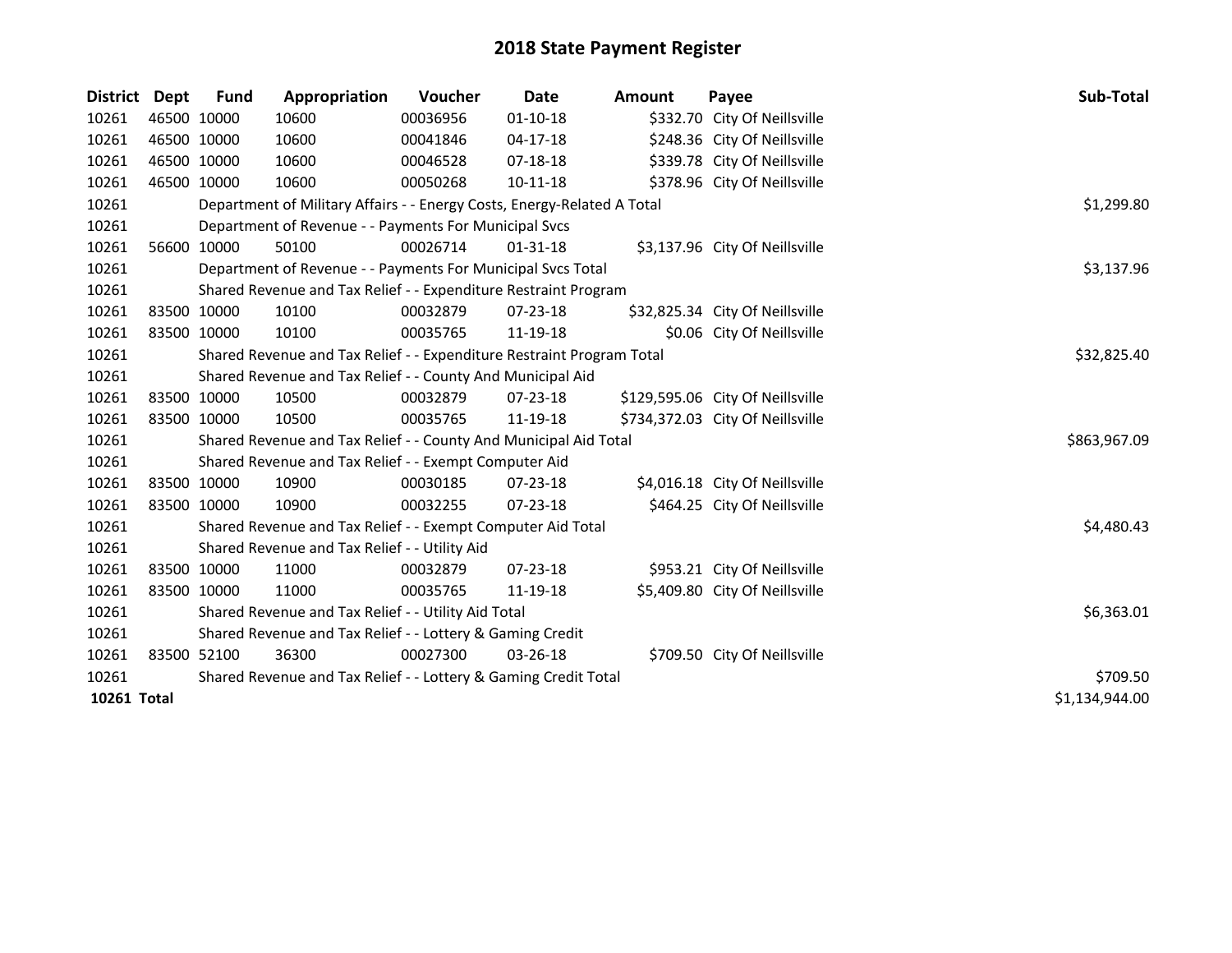| District Dept | <b>Fund</b> | Appropriation                                                         | Voucher    | Date           | <b>Amount</b> | Payee                     | Sub-Total    |
|---------------|-------------|-----------------------------------------------------------------------|------------|----------------|---------------|---------------------------|--------------|
| 10265         |             | Dept of Safety & Prof Services - - Fire Dues Distribution             |            |                |               |                           |              |
| 10265         | 16500 10000 | 22500                                                                 | 00023850   | 07-25-18       |               | \$1,817.51 City Of Owen   |              |
| 10265         |             | Dept of Safety & Prof Services - - Fire Dues Distribution Total       | \$1,817.51 |                |               |                           |              |
| 10265         |             | Dept of Natural Resources - - Fin Asst For Responsible Units          |            |                |               |                           |              |
| 10265         | 37000 27400 | 67000                                                                 | 00235869   | $05 - 11 - 18$ |               | \$2,732.43 City Of Owen   |              |
| 10265         |             | Dept of Natural Resources - - Fin Asst For Responsible Units Total    |            |                |               |                           | \$2,732.43   |
| 10265         |             | Dept of Natural Resources - - Recycling Consolidation Grants          |            |                |               |                           |              |
| 10265         | 37000 27400 | 67300                                                                 | 00235869   | 05-11-18       |               | \$239.49 City Of Owen     |              |
| 10265         |             | Dept of Natural Resources - - Recycling Consolidation Grants Total    |            |                |               |                           | \$239.49     |
| 10265         |             | WI Dept of Transportation - - Trns Aids To Mnc.-Sf                    |            |                |               |                           |              |
| 10265         | 39500 21100 | 19100                                                                 | 00203944   | $01-02-18$     |               | \$14,416.51 City Of Owen  |              |
| 10265         | 39500 21100 | 19100                                                                 | 00234453   | 04-02-18       |               | \$14,416.51 City Of Owen  |              |
| 10265         | 39500 21100 | 19100                                                                 | 00268152   | 07-02-18       |               | \$14,416.51 City Of Owen  |              |
| 10265         | 39500 21100 | 19100                                                                 | 00302204   | $10 - 01 - 18$ |               | \$14,416.51 City Of Owen  |              |
| 10265         |             | WI Dept of Transportation - - Trns Aids To Mnc.-Sf Total              |            |                |               |                           | \$57,666.04  |
| 10265         |             | Department of Justice - - Law Enforcement Train, Local                |            |                |               |                           |              |
| 10265         | 45500 10000 | 23100                                                                 | 00043822   | 03-23-18       |               | \$160.00 City Of Owen     |              |
| 10265         |             | Department of Justice - - Law Enforcement Train, Local Total          |            |                |               |                           | \$160.00     |
| 10265         |             | Shared Revenue and Tax Relief - - Expenditure Restraint Program       |            |                |               |                           |              |
| 10265         | 83500 10000 | 10100                                                                 | 00032880   | 07-23-18       |               | \$10,591.44 City Of Owen  |              |
| 10265         | 83500 10000 | 10100                                                                 | 00035766   | 11-19-18       |               | \$0.06 City Of Owen       |              |
| 10265         |             | Shared Revenue and Tax Relief - - Expenditure Restraint Program Total |            |                |               |                           | \$10,591.50  |
| 10265         |             | Shared Revenue and Tax Relief - - County And Municipal Aid            |            |                |               |                           |              |
| 10265         | 83500 10000 | 10500                                                                 | 00032880   | 07-23-18       |               | \$70,351.26 City Of Owen  |              |
| 10265         | 83500 10000 | 10500                                                                 | 00035766   | 11-19-18       |               | \$398,657.16 City Of Owen |              |
| 10265         |             | Shared Revenue and Tax Relief - - County And Municipal Aid Total      |            |                |               |                           | \$469,008.42 |
| 10265         |             | Shared Revenue and Tax Relief - - Exempt Computer Aid                 |            |                |               |                           |              |
| 10265         | 83500 10000 | 10900                                                                 | 00030186   | 07-23-18       |               | \$916.27 City Of Owen     |              |
| 10265         | 83500 10000 | 10900                                                                 | 00032256   | $07 - 23 - 18$ |               | \$26.87 City Of Owen      |              |
| 10265         |             | Shared Revenue and Tax Relief - - Exempt Computer Aid Total           |            |                |               |                           | \$943.14     |
| 10265         |             | Shared Revenue and Tax Relief - - Utility Aid                         |            |                |               |                           |              |
| 10265         | 83500 10000 | 11000                                                                 | 00032880   | 07-23-18       |               | \$1,577.46 City Of Owen   |              |
| 10265         | 83500 10000 | 11000                                                                 | 00035766   | 11-19-18       |               | \$9,197.17 City Of Owen   |              |
| 10265         |             | Shared Revenue and Tax Relief - - Utility Aid Total                   |            |                |               |                           | \$10,774.63  |
| 10265         |             | Shared Revenue and Tax Relief - - Lottery & Gaming Credit             |            |                |               |                           |              |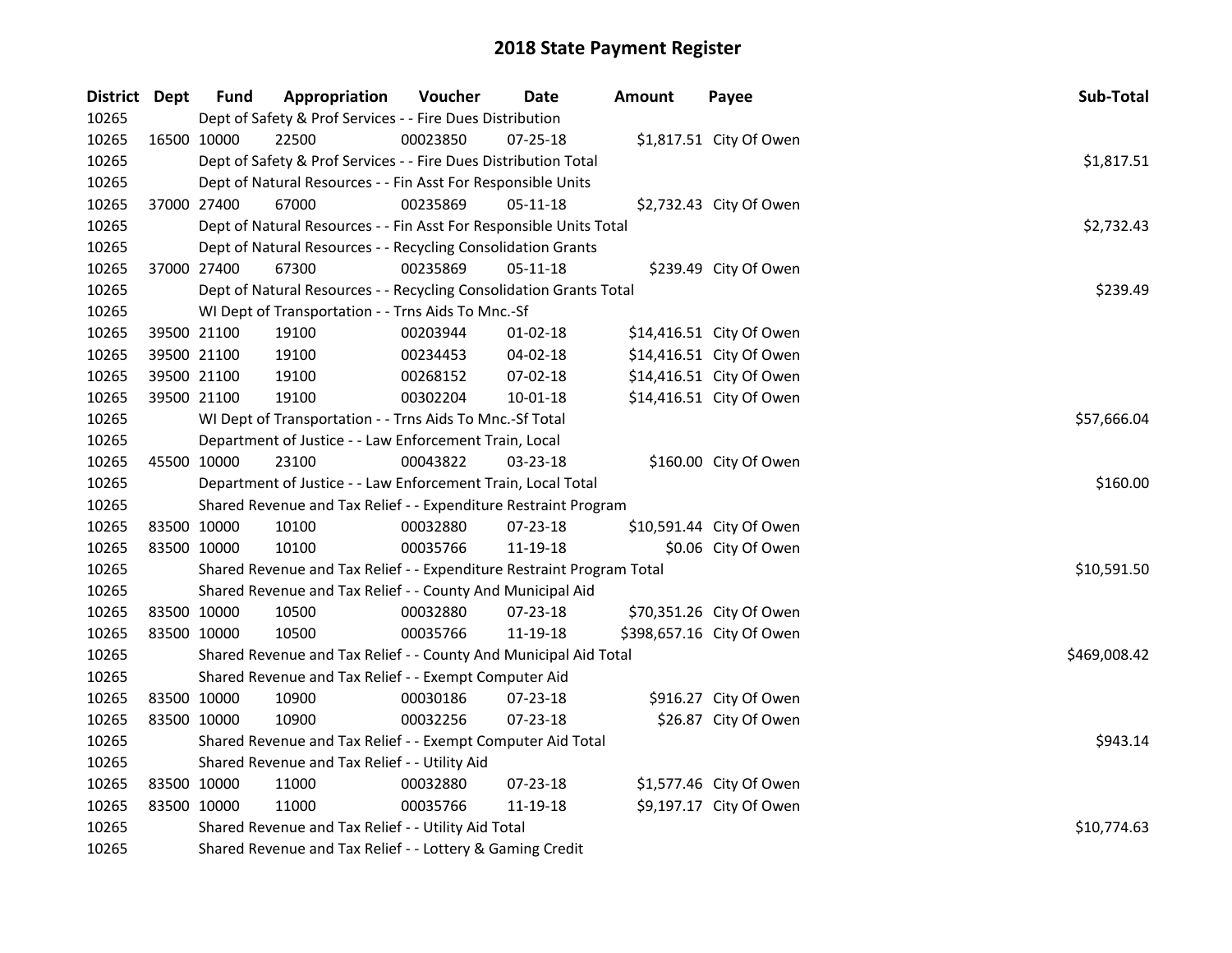| District Dept | Fund        | Appropriation                                                   | Voucher  | Date           | Amount | <b>Pavee</b>         | Sub-Total    |
|---------------|-------------|-----------------------------------------------------------------|----------|----------------|--------|----------------------|--------------|
| 10265         | 83500 52100 | 36300                                                           | 00027301 | $03 - 26 - 18$ |        | \$52.00 City Of Owen |              |
| 10265         |             | Shared Revenue and Tax Relief - - Lottery & Gaming Credit Total |          |                |        |                      | \$52.00      |
| 10265 Total   |             |                                                                 |          |                |        |                      | \$553.985.16 |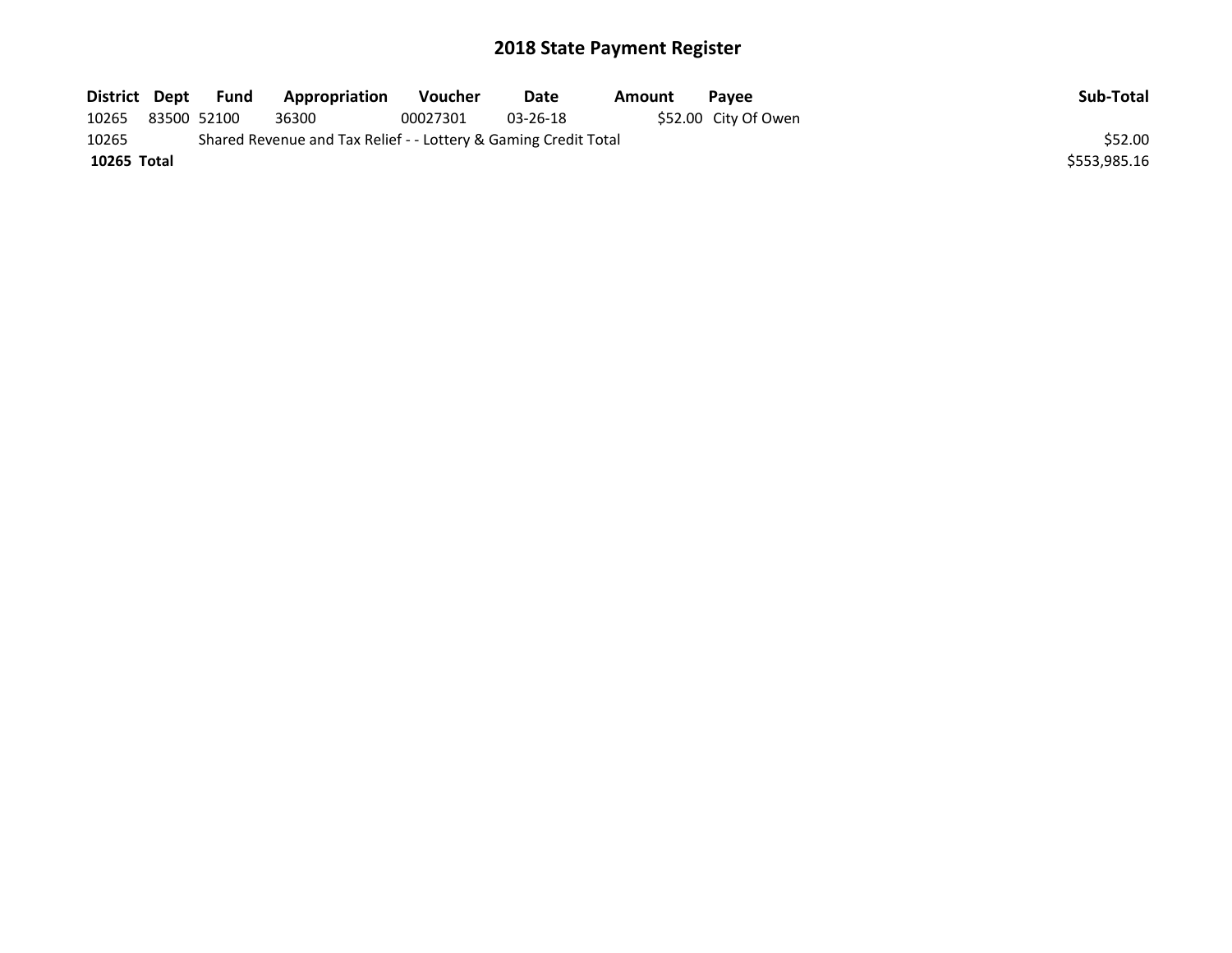| District Dept | <b>Fund</b> | Appropriation                                               | Voucher  | Date     | Amount | Pavee                    | Sub-Total |
|---------------|-------------|-------------------------------------------------------------|----------|----------|--------|--------------------------|-----------|
| 10281         |             | Shared Revenue and Tax Relief - - Exempt Computer Aid       |          |          |        |                          |           |
| 10281         | 83500 10000 | 10900                                                       | 00030187 | 07-23-18 |        | \$210.04 City Of Stanley |           |
| 10281         |             | Shared Revenue and Tax Relief - - Exempt Computer Aid Total |          |          |        |                          | \$210.04  |
| 10281 Total   |             |                                                             |          |          |        |                          | \$210.04  |